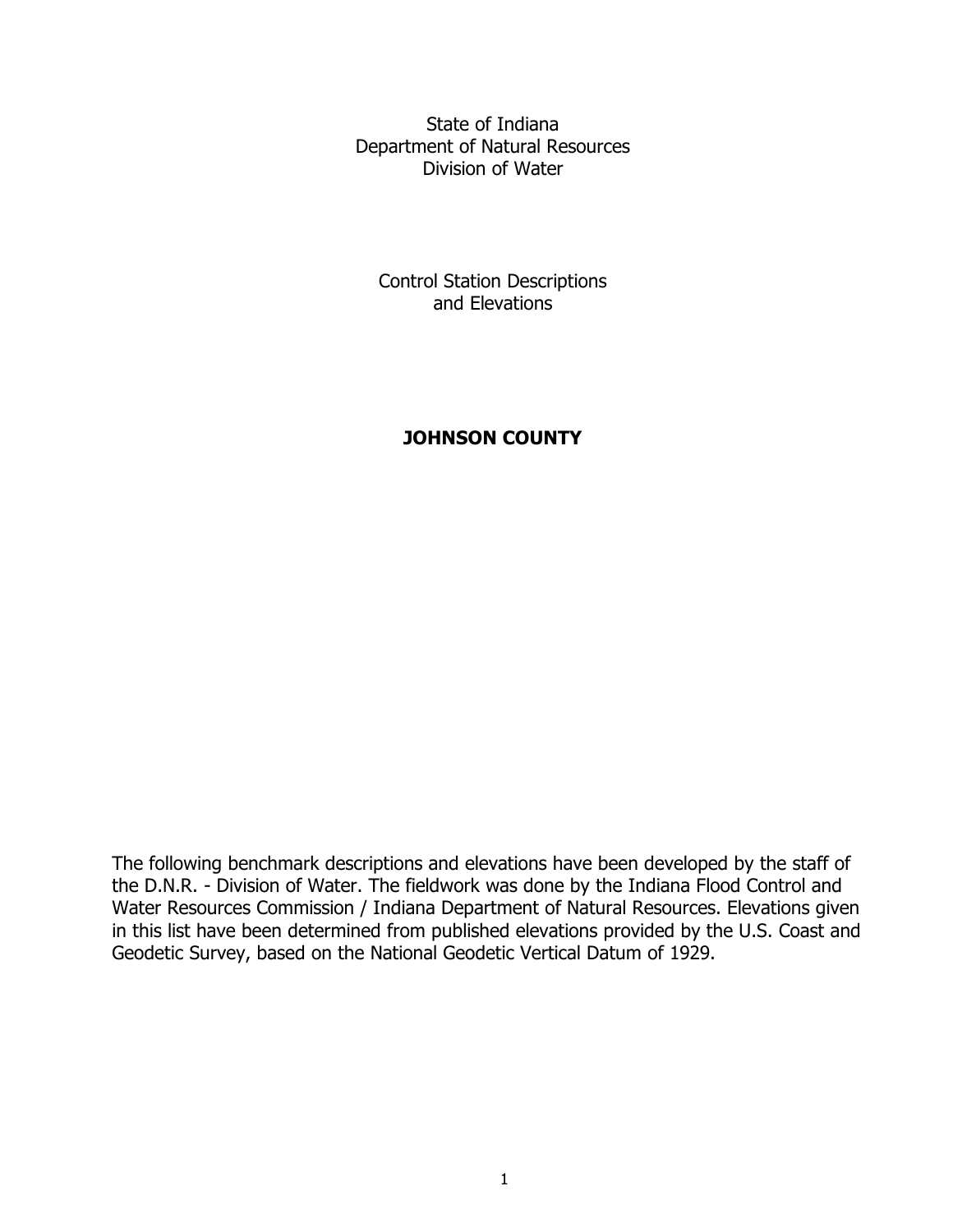#### 2

USGS RM 1 In Johnson County, Edinburgh Quadrangle, in the NE ¼ of Section 32, Township 11 North, Range 5 East,  $2^{nd}$  P.M.; approximately 1.0 mile west-northwest of Edinburgh; approximately 0.65 mile west along the east entrance road to Atterbury from its intersection with U.S. 31 to a concrete bridge over Big Sugar Creek; set in the top of the northwest wingwall of the

# USGS RM 2

In Johnson County, Edinburgh Quadrangle, in the NE ¼ of Section 32, Township 11 North, Range 5 East,  $2^{nd}$  P.M.; approximately 1.0 mile west-northwest of Edinburgh; approximately 0.65 mile west along the east entrance road to Atterbury from its intersection with U.S. 31 to a concrete bridge over Big Sugar Creek; set in the top of the east end of the south concrete guardrail base of the bridge, 27.0 feet south of the centerline of the road, 0.5 foot above the level of the road, 0.3 foot west of the east end of the bridge; a chiseled square. 2<sup>nd</sup> Order Elevation

bridge, 28.0 feet north of the centerline of the road, 0.5 foot above the level of the road, 0.1 foot west of the east face of the northwest wingwall of the bridge; a chiseled square. 2<sup>nd</sup> Order Elevation

205.7895 meters N.G.V.D. 1929 675.161 feet N.G.V.D. 1929

#### USGS RM 3

In Johnson County, Edinburgh Quadrangle, in the NE ¼ of Section 32, Township 11 North, Range 5 East,  $2^{nd}$  P.M.; approximately 1.0 mile west-northwest of Edinburgh; approximately 0.65 mile west along the east entrance road to Atterbury from its intersection with U.S. 31 to a concrete bridge over Big Sugar Creek; set in the top of the southwest wingwall of the bridge, 28.0 feet south of the centerline of the road, 0.5 foot above the level of the road, 0.1 foot west of the east face of the wingwall of the bridge; a chiseled square.

2<sup>nd</sup> Order Elevation

205.7605 meters N.G.V.D. 1929 675.066 feet N.G.V.D. 1929

205.7236 meters N.G.V.D. 1929 674.945 feet N.G.V.D. 1929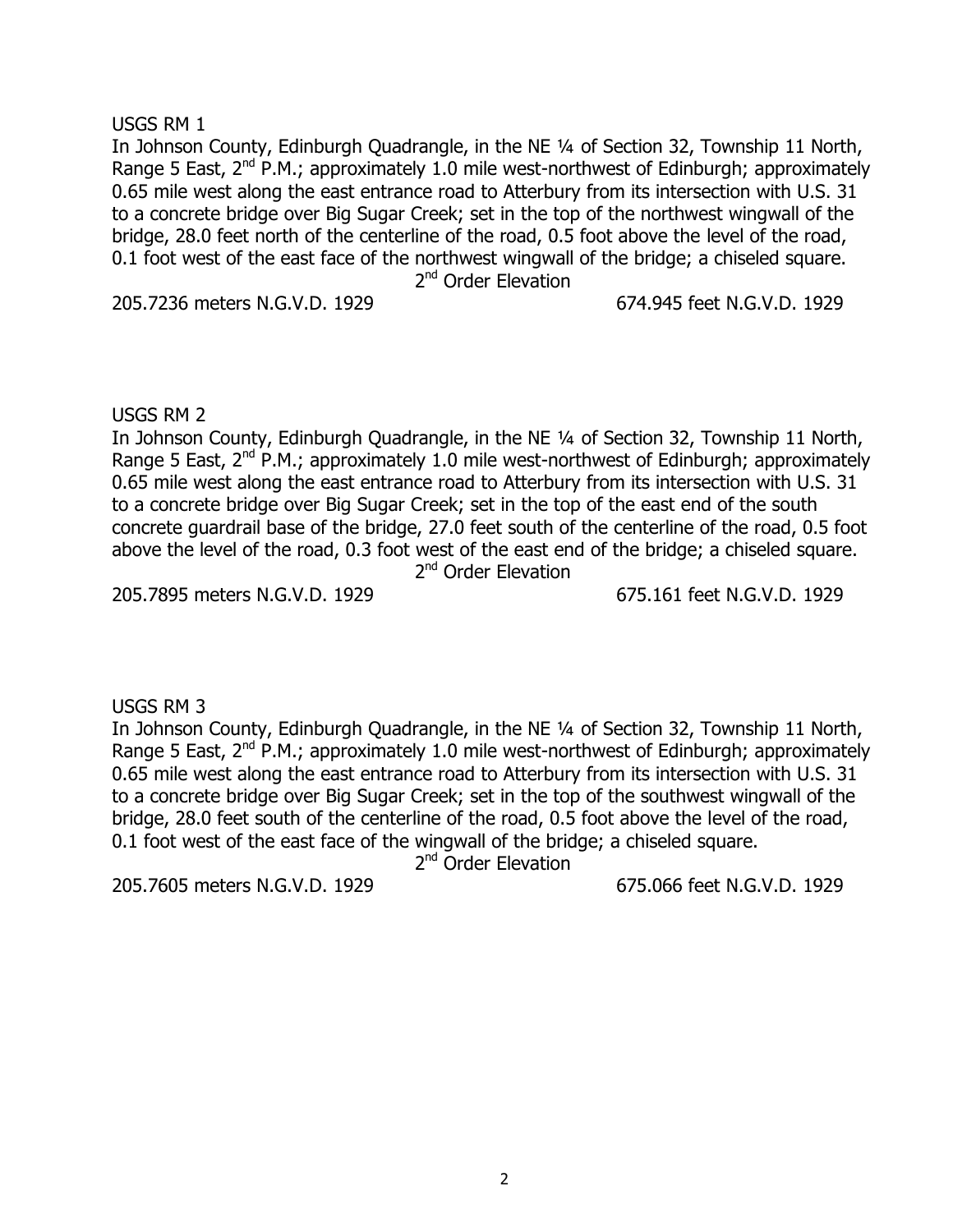### USGS BM TT 45 RCD 1946

In Johnson County, Nineveh Quadrangle, in the SW ¼ of Section 30, Township 11 North, Range 5 East,  $2^{nd}$  P.M.; at Camp Atterbury; approximately 1.65 mile west along the east entrance road to Atterbury from its intersection with U.S. 31 to its "Y" intersection with Mauxferry Road; set in the top of a concrete post, between two power poles supporting circuit breakers, 74 feet north of the centerline of the Atterbury Entrance Road, 40 feet southwest of the centerline of Mauxferry Road, 0.2 foot above the ground; a U.S. Geological Survey bench mark tablet, stamped "TT 45 RCD 1946".

2<sup>nd</sup> Order Elevation

232.0142 meters N.G.V.D. 1929 761.200 feet N.G.V.D. 1929

## IFC&WRC TBM BSC 20, 1959

In Johnson County, Nineveh Quadrangle, in the NW ¼ of Section 30, Township 11 North, Range 5 East,  $2^{nd}$  P.M.; at Camp Atterbury; approximately 0.95 mile north along Mauxferry Road from its intersection with the East Atterbury Entrance Road to a 4-foot box culvert under Mauxferry Road; set in the top of the south end of the west concrete headwall of the culvert, 12 feet west of the centerline of Mauxferry Road, 1.5 feet north of the south face of the west headwall, 1.0 foot above the road; a chiseled triangle.

2<sup>nd</sup> Order Elevation

229.5786 meters N.G.V.D. 1929 753.209 feet N.G.V.D. 1929

# IFC&WRC TBM BSC 1, 1959

In Johnson County, Marietta Quadrangle, in the NW ¼ of Section 21, Township 11 North, Range 5 East,  $2^{nd}$  P.M.; approximately 5.5 mile southwest of Marietta; at the intersection of U.S. 31 and 650 South Road, in the northwest ¼ of the intersection; set in the top of the south end of the west concrete headwall of a 5 foot box culvert under U.S. 31, 34 feet north of the centerline of 650 South Road, 25 feet west of the centerline of the south bound lanes of U.S. 31, 0.3 foot north of the south face of the west headwall of the culvert; a chiseled square.

2<sup>nd</sup> Order Elevation

206.4146 meters N.G.V.D. 1929 677.212 feet N.G.V.D. 1929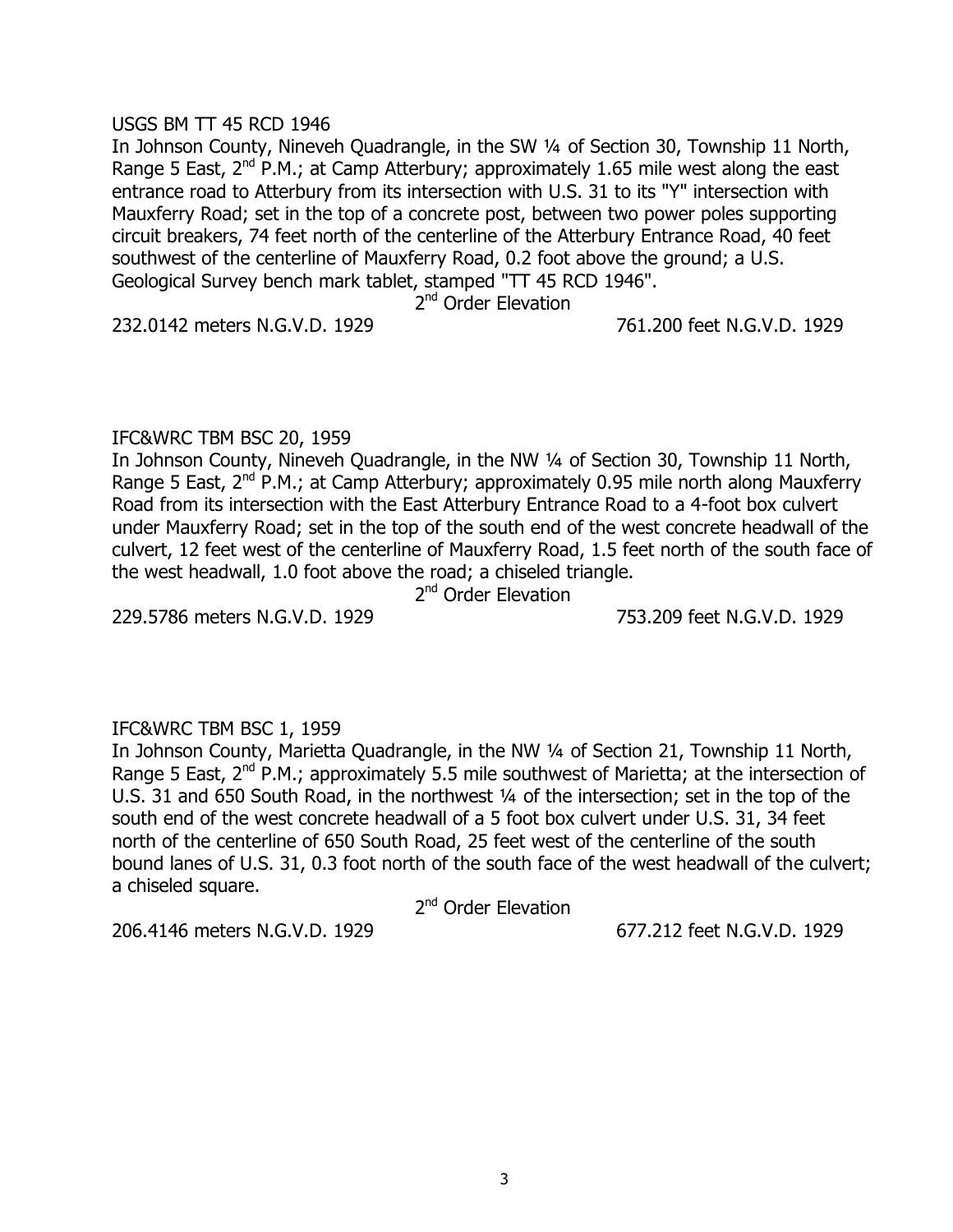## IFC&WRC BM JON 11, 1956

In Johnson County, Marietta Quadrangle, in the SE ¼ of Section 20, Township 11 North, Range 5 East,  $2^{nd}$  P.M.; approximately 5.9 mile southwest of Marietta; at the 650 South Road bridge over Big Sugar Creek; set in the top of the northwest end of the southeast bridge abutment, 10 feet southeast of the centerline of the road, 1.2 feet northeast of the southwest face of the abutment, 1.0 foot below the level of the road; a Indiana Flood Control and Water Resources brass control station tablet, stamped "JON 11 1956".

2<sup>nd</sup> Order Elevation

204.7641 meters N.G.V.D. 1929 671.797 feet N.G.V.D. 1929

## IFC&WRC TBM BSC 23, 1959

In Johnson County, Marietta Quadrangle, in the SE ¼ of Section 20, Township 11 North, Range 5 East,  $2^{nd}$  P.M.; approximately 5.9 mile southwest of Marietta; at the 650 South Road bridge over Big Sugar Creek; set in the south side of a 1.0 foot Boxelder tree, 23 feet northeast of the northeast end of the bridge, 11 feet northwest of the centerline of 650 South Road, 1.2 feet above the ground; a railroad spike driven through an aluminum tag, stamped "TBM BSC 23 1959".

2<sup>nd</sup> Order Elevation

205.3494 meters N.G.V.D. 1929 673.717 feet N.G.V.D. 1929

IFC&WRC TBM BSC 21, 1959

In Johnson County, Franklin Quadrangle, in the SW ¼ of Section 19, Township 11 North, Range 5 East,  $2^{nd}$  P.M.; at Camp Atterbury; at the intersection of Mauxferry Road and 650 South Road, in the southwest 1/4 of the intersection; set in the east side of a 1-foot round fence gate post, 87 feet south of the centerline of 650 South Road, 7 feet west of the centerline of Mauxferry Road, 0.85 foot above the ground; a railroad spike driven through an aluminum tag, stamped "TBM BSC 21 1959".

2<sup>nd</sup> Order Elevation

220.4486 meters N.G.V.D. 1929 723.255 feet N.G.V.D. 1929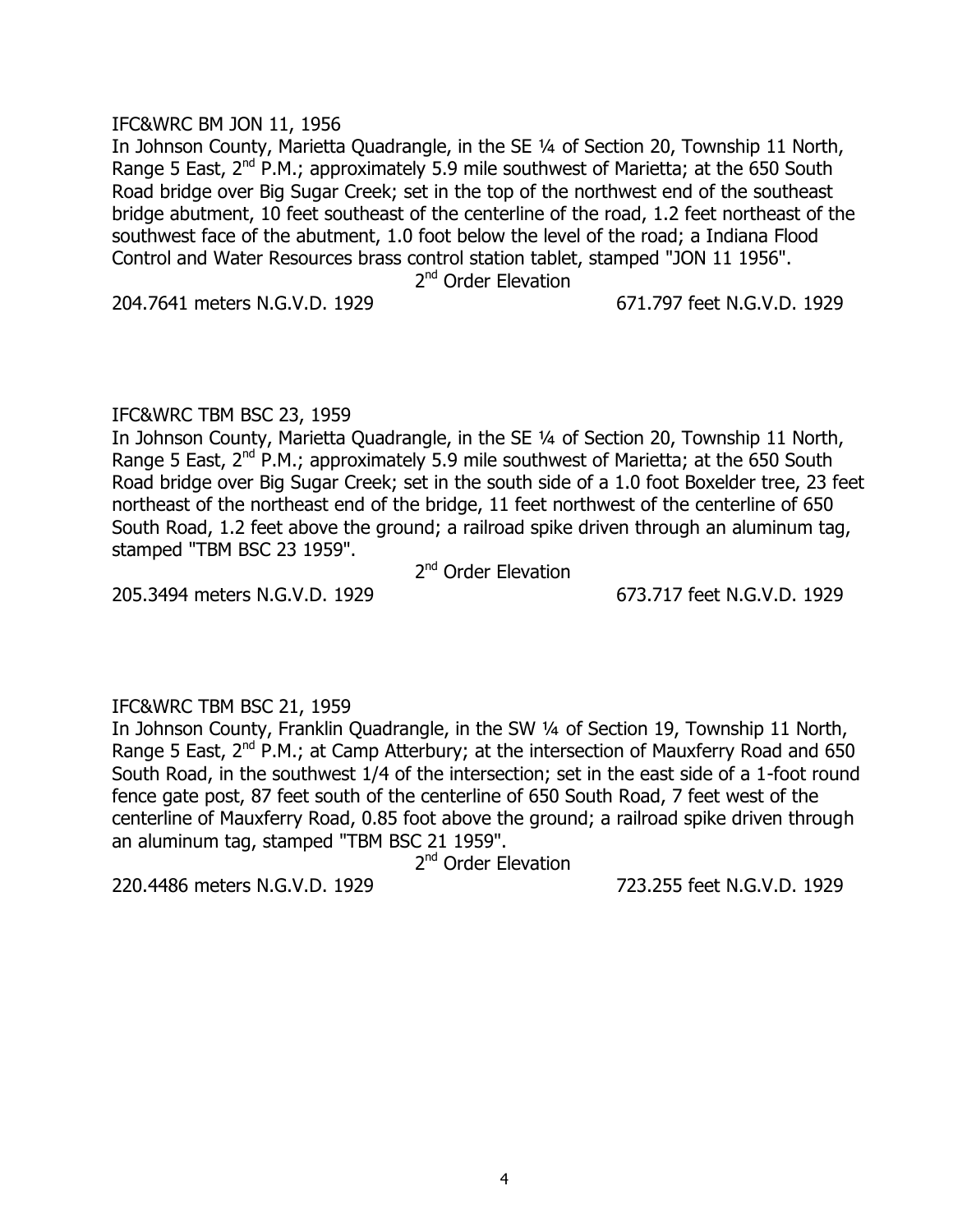## IFC&WRC TBM BSC 22, 1959

In Johnson County, Franklin Quadrangle, in the NW ¼ of Section 19, Township 11 North, Range 5 East,  $2^{nd}$  P.M.; at Camp Atterbury; at the intersection of Mauxferry Road and the U.S. Government Railroad, in the northeast 1/4 of the intersection; set in the southeast side of a power pole, 49 feet east of the centerline of Mauxferry Road, 14 feet north of the north rail of the railroad tracks, 1.4 feet above the ground; a railroad spike driven through an aluminum tag, stamped "TBM BSC 22 1959".

2<sup>nd</sup> Order Elevation

215.0521 meters N.G.V.D. 1929 705.550 feet N.G.V.D. 1929

# IFC&WRC BM JON 12, 1956

In Johnson County, Franklin Quadrangle, in the NW ¼ of Section 20, Township 11 North, Range 5 East,  $2^{nd}$  P.M.; at Camp Atterbury; at the U.S. Government railroad bridge over Big Sugar Creek; set in the top of the south end of the east concrete abutment of the bridge, 4.0 feet below the level of the rails of the tracks, 3.5 feet south of the south rail of the tracks, 1.0 foot north of the south face of the east abutment, a Indiana Flood Control and Water Resources brass control station tablet, stamped "JON 12 1956".

2<sup>nd</sup> Order Elevation

205.2536 meters N.G.V.D. 1929 673.403 feet N.G.V.D. 1929

# IFC&WRC TBM BSC 2, 1959

In Johnson County, Franklin Quadrangle, in the NW ¼ of Section 20, Township 11 North, Range 5 East,  $2^{nd}$  P.M.; at Camp Atterbury; at the U.S. Government railroad bridge over Big Sugar Creek; set in the top of the north end of the west concrete abutment of the bridge, 4.0 feet north of the north rail of the tracks, 4.0 feet below the level of the rails of the tracks, 0.6 foot south of the north face of the west abutment; a chiseled triangle.

2<sup>nd</sup> Order Elevation

205.2582 meters N.G.V.D. 1929 673.418 feet N.G.V.D. 1929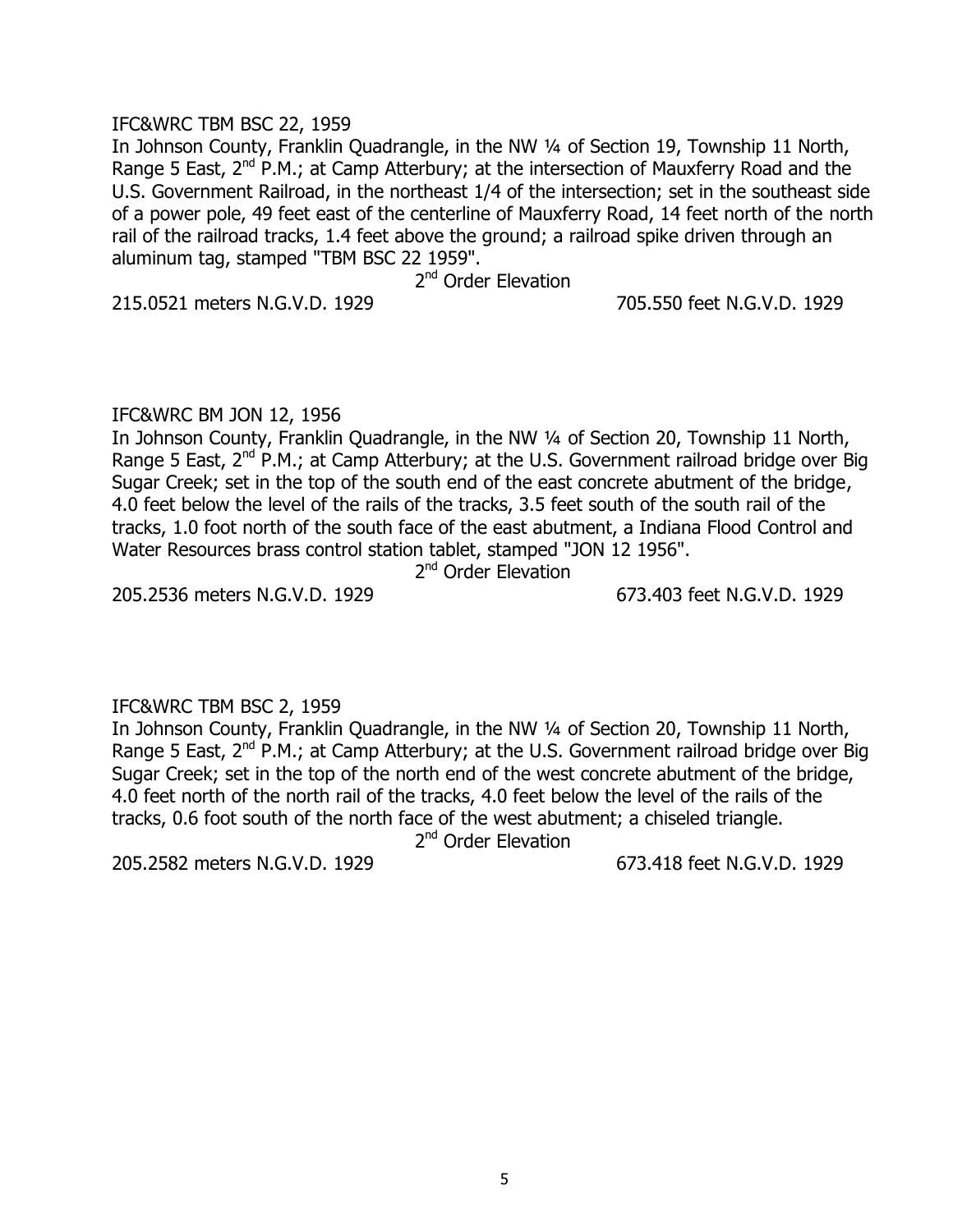## IFC&WRC TBM BSC 24, 1959

In Johnson County, Marietta Quadrangle, in the SW ¼ of Section 16, Township 11 North, Range 5 East,  $2^{nd}$  P.M.; approximately 5.9 mile southwest of Marietta; approximately 0.5 mile north along U.S. 31 from its intersection with 550 East Road, and approximately 0.2 mile south of the crossover to the Hilltop Motel, at a 1 foot pipe culvert under U.S. 31; set in the top of the southeast end of the southwest concrete headwall of the culvert, 300 feet north of a 5 foot box culvert, 26 feet southwest of the centerline of the south bound lanes of U.S. 31, 4.0 feet below the level of the road, 0.8 foot northwest of the southeast face of the headwall; a chiseled triangle.

2<sup>nd</sup> Order Elevation

212.2235 meters N.G.V.D. 1929 696.270 feet N.G.V.D. 1929

## ISHC BM JOHN S

In Johnson County, Marietta Quadrangle, in the NE ¼ of Section 1, Township 11 North, Range 5 East,  $2^{nd}$  P.M.; approximately 5.9 mile southwest of Marietta; at the U.S. 31 concrete arch bridge over Big Sugar Creek; set in the top of the south end of the west concrete guardrail base of the north bound lanes of the bridge, 36 feet north of the south end of the bridge, 18 feet west of the centerline of the road, 0.8 foot above the level of the road; a Indiana State Highway Commission bench mark tablet, stamped "JOHN S".

2<sup>nd</sup> Order Elevation

210.8248 meters N.G.V.D. 1929 691.681 feet N.G.V.D. 1929

# IFC&WRC TBM BSC 3, 1959

In Johnson County, Marietta Quadrangle, in the NE ¼ of Section 1, Township 11 North, Range 5 East,  $2^{nd}$  P.M.; approximately 5.9 mile southwest of Marietta; at the U.S. 31 concrete arch bridge over Big Sugar Creek; set in the top of the north end of the east concrete guardrail of the south bound lanes of U.S. 31, 21 feet east of the centerline of the road, 3.7 feet above the level of the road, 2.6 feet south of the north end of the east guardrail; a chiseled triangle.

2<sup>nd</sup> Order Elevation

210.7373 meters N.G.V.D. 1929 691.394 feet N.G.V.D. 1929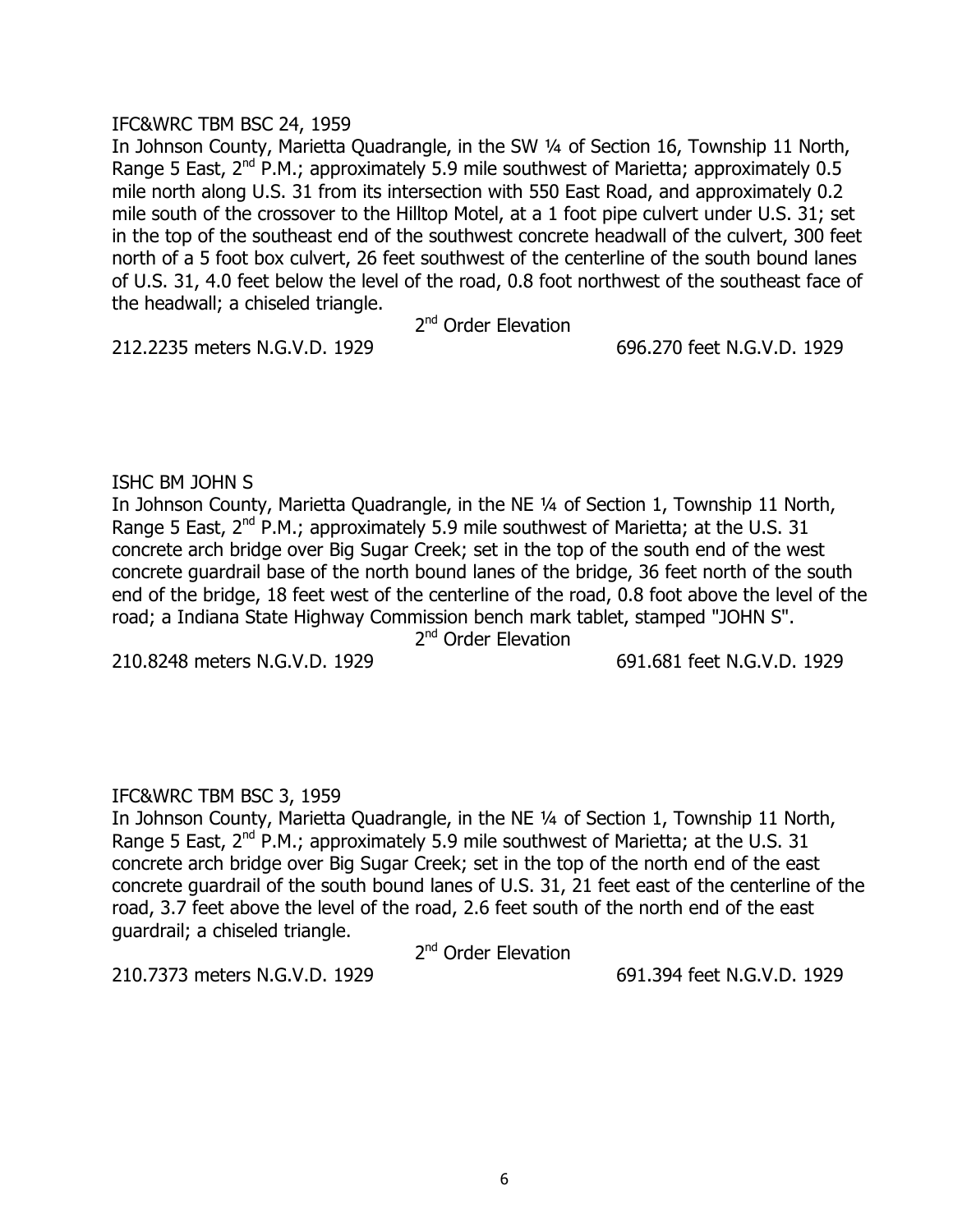## IFC&WRC TBM BSC 4, 1959

In Johnson County, Marietta Quadrangle, in the SE ¼ of Section 8, Township 11 North, Range 5 East,  $2^{nd}$  P.M.; approximately 1.15 mile southeast of Amity; at the Conrail railroad bridge over Big Sugar Creek; set in the top of the west end of the south bridge seat, 15 feet southwest of the west rail of the tracks, 6.0 feet below the level of the tracks, 2.1 feet south of the north face of the south bridge seat, 2.0 feet west of the east face of the bridge seat; a chiseled triangle.

2<sup>nd</sup> Order Elevation

208.2465 meters N.G.V.D. 1929 683.222 feet N.G.V.D. 1929

## IFC&WRC BM JON 13, 1956

In Johnson County, Marietta Quadrangle, in the SE ¼ of Section 8, Township 11 North, Range 5 East,  $2^{nd}$  P.M.; approximately 1.15 mile southeast of Amity; at the Conrail railroad bridge over Big Sugar Creek; set in the top of the east end of the north bridge seat of the bridge, 10 feet northeast of the east rail of the tracks, 6.5 feet below the level of the tracks, 2.1 feet north of the south face of the north bridge seat; a Indiana Flood Control and Water Resources Commission brass control station tablet, stamped "JON 13 1956".

2<sup>nd</sup> Order Elevation

208.2184 meters N.G.V.D. 1929 683.130 feet N.G.V.D. 1929

# IFC&WRC TBM BSC 25, 1959

In Johnson County, Marietta Quadrangle, in the SE ¼ of Section 5, Township 11 North, Range 5 East,  $2^{nd}$  P.M.; approximately 0.5 mile southeast of Amity; at the intersection of the Conrail railroad and 400 South Road, in the northeast 1/4 of the intersection; set in south side of a telephone pole, 36 feet east of the east rail of the main track, 15 feet north of the centerline of 400 South Road, 1.3 feet above the ground; a railroad spike driven through an aluminum tag, stamped "TBM BSC 25 1959".

2<sup>nd</sup> Order Elevation

210.6645 meters N.G.V.D. 1929 691.155 feet N.G.V.D. 1929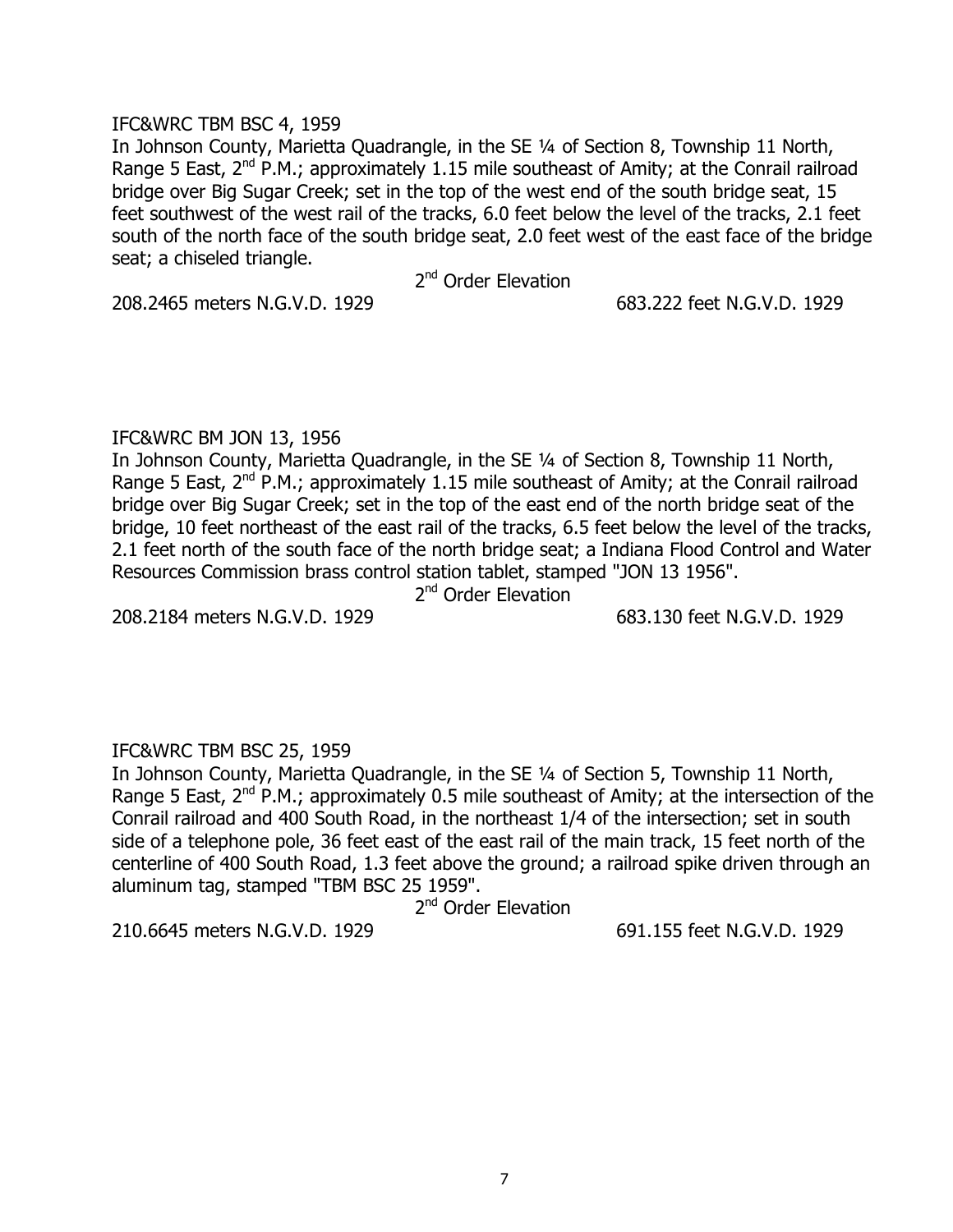## IFC&WRC BM JON 22, 1956

In Johnson County, Marietta Quadrangle, in the NE ¼ of Section 9, Township 11 North, Range 5 East,  $2^{nd}$  P.M.; approximately 1.0 mile southeast of Amity; at the 400 South Road two-span steel truss bridge over Big Sugar Creek; set in the top of the southwest stone wingwall of the bridge, 15.0 feet south of the centerline of the road, 3.2 feet below the road, 2.1 feet northeast of the southwest face of the southwest stone wingwall; a Indiana Flood Control and Water Resources Commission brass control station tablet, stamped "JON 22 1956".

> 2<sup>nd</sup> Order Elevation DESTROYED

685.848 feet N.G.V.D. 1929

## IFC&WRC TBM BSC 26, 1959

In Johnson County, Marietta Quadrangle, in the NE ¼ of Section 9, Township 11 North, Range 5 East, 2<sup>nd</sup> P.M.; approximately 1.0 mile southeast of Amity; at the 400 South Road two-span steel truss bridge over Big Sugar Creek; set in the top of the southeast stone wingwall of the bridge, 13.0 feet south of the centerline of the road, 3.0 feet below the road, 2.0 feet northeast of the southwest face of the southeast stone wingwall; a chiseled square.

2<sup>nd</sup> Order Elevation **DESTROYED** 

684.677 feet N.G.V.D. 1929

# IFC&WRC TBM BSC 5, 1956

In Johnson County, Marietta Quadrangle, in the NE ¼ of Section 9, Township 11 North, Range 5 East,  $2^{nd}$  P.M.; approximately 1.0 mile east-southeast of Amity; at the intersection of 700 East Road and 400 South Road, in the southwest ¼ of the intersection; set in north side of a 36 inch twin trunked walnut tree, 53 feet west of the centerline of 700 East Road, 13 feet south of the centerline of 400 South Road, 0.7 foot above the ground; a railroad spike driven through an aluminum tag, stamped "TBM BSC 5 1956".

2<sup>nd</sup> Order Elevation

210.0472 meters N.G.V.D. 1929 689.130 feet N.G.V.D. 1929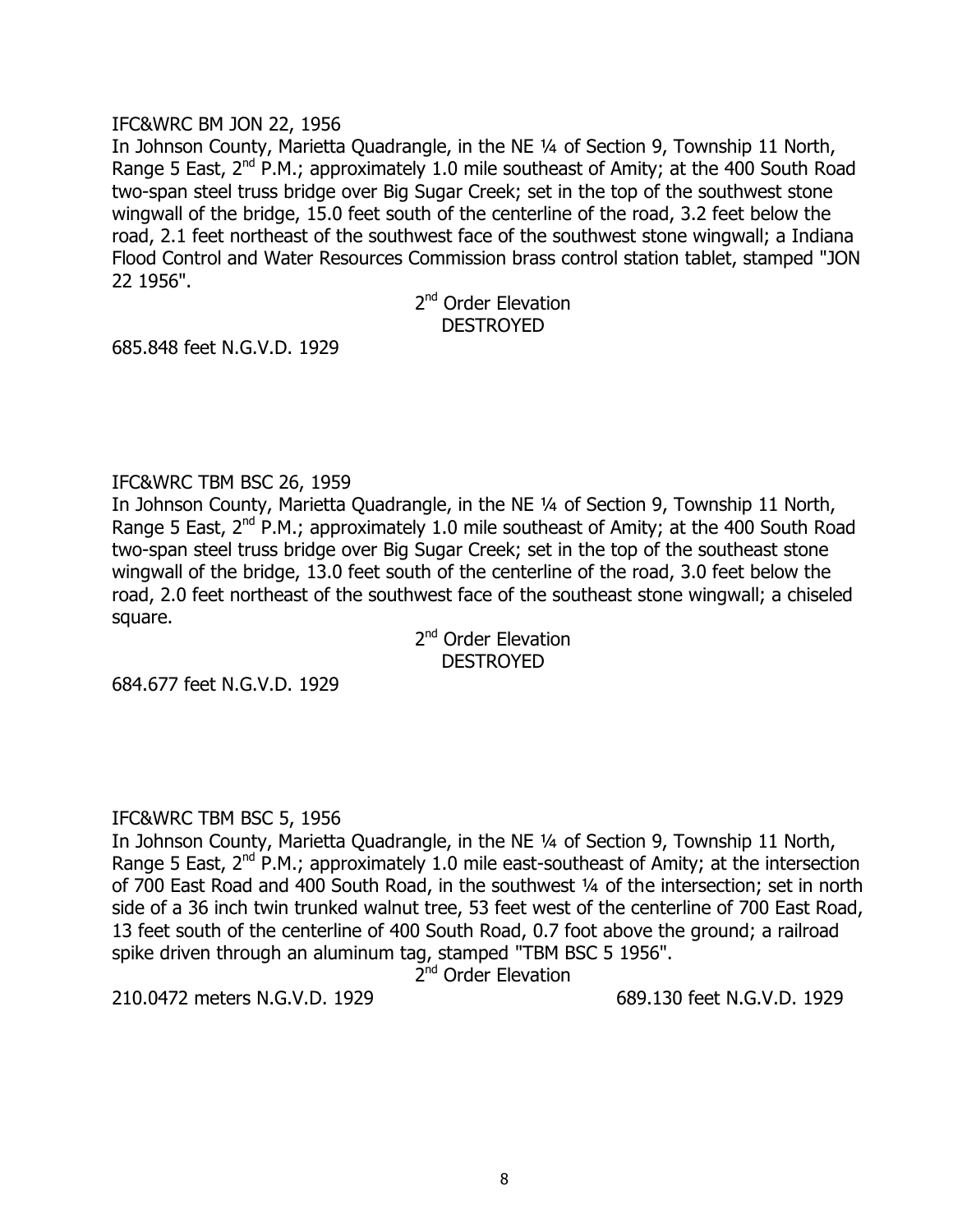#### IFC&WRC TBM BSC 27, 1959

In Johnson County, Marietta Quadrangle, in the NW ¼ of Section 3, Township 11 North, Range 5 East,  $2^{nd}$  P.M.; approximately 1.5 miles east of Amity; approximately 0.5 mile north along 700 East Road from its intersection with 400 South Road to the Roy Barker farm; set in the west side of a power pole, 28 feet south of the centerline of the driveway to the Barker farm, 13 feet east of the centerline of 700 East Road, 0.7 foot above the ground; a railroad spike driven through an aluminum tag, stamped "TBM BSC 27 1959".

2<sup>nd</sup> Order Elevation DESTROYED

693.805 feet N.G.V.D. 1929

#### IFC&WRC BM JON 14, 1956

In Johnson County, Marietta Quadrangle, in the NW ¼ of Section 3, Township 11 North, Range 5 East,  $2^{nd}$  P.M.; approximately 1.5 miles east of Amity; approximately 0.8 mile north along 700 East Road from its intersection with 400 South Road to a turn to the northeast and a farm lane to the west; set in the top of a concrete post, 27 feet north of the extended centerline of the farm lane, 10 feet east of the centerline of 700 East Road, 2.7 feet south of a fence corner post, 0.1 foot above the ground; a Indiana Flood Control and Water Resources Commission brass control station tablet, stamped "JON 14 1956".

2<sup>nd</sup> Order Elevation

210.8507 meters N.G.V.D. 1929 691.766 feet N.G.V.D. 1929

## IFC&WRC TBM BSC 7, 1956

In Johnson County, Marietta Quadrangle, in the SW ¼ of Section 34, Township 12 North, Range 5 East,  $2^{nd}$  P.M.; approximately 1.7 miles northeast of Amity; approximately 0.5 mile south along 700 East Road from its "T" road intersection with Greensburg Road to a 3.0 foot pipe culvert under 700 East Road; set in the top of the north end of the west headwall of the culvert, 13.0 feet west of the centerline of 700 East Road, 0.4 foot south of the north face of the west headwall, about level with the road; a chiseled square.

2<sup>nd</sup> Order Elevation

209.0633 meters N.G.V.D. 1929 685.902 feet N.G.V.D. 1929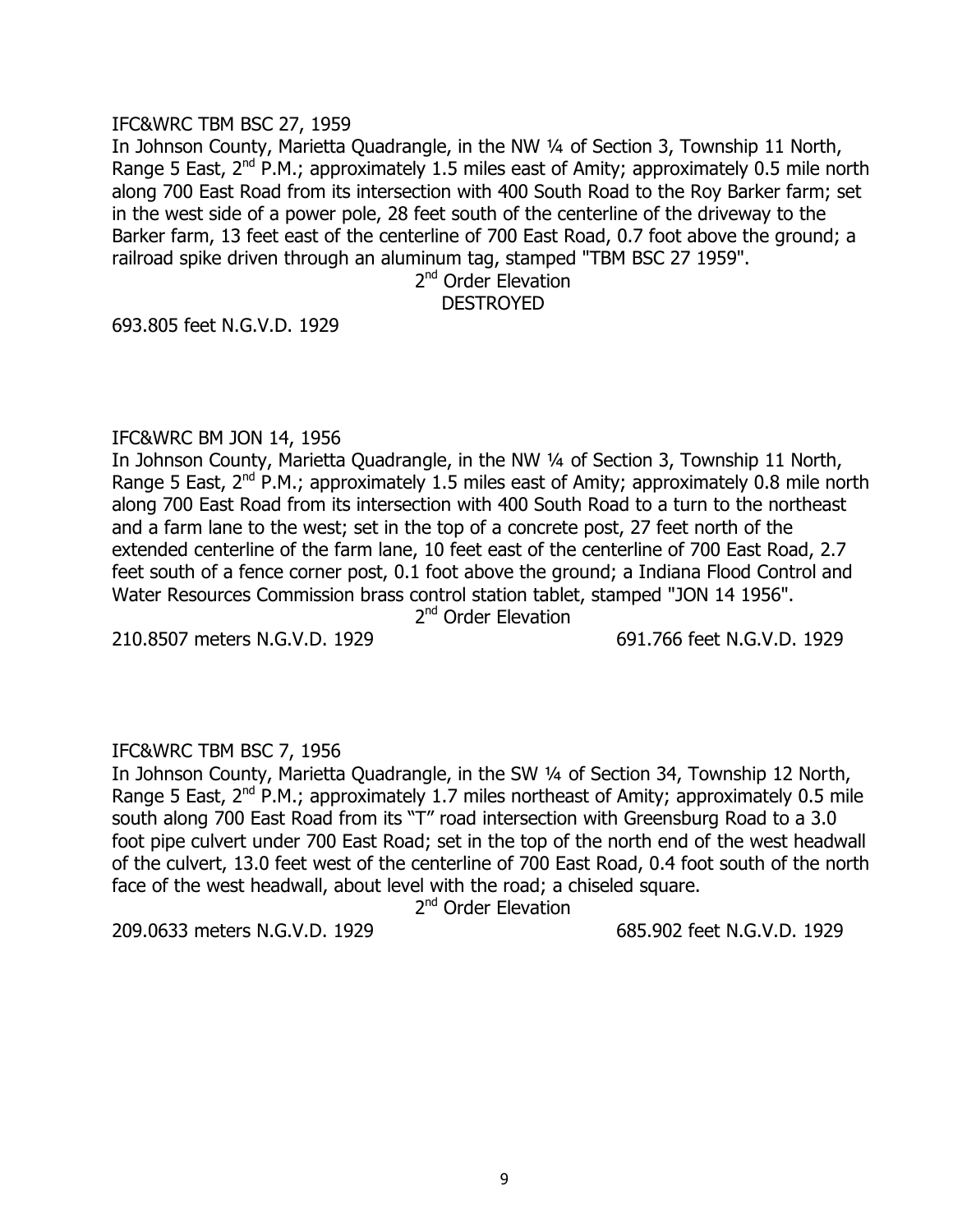## IFC&WRC TBM BSC 8, 1956

In Johnson County, Marietta Quadrangle, in the NW ¼ of Section 34, Township 12 North, Range 5 East,  $2^{nd}$  P.M.; approximately 2.4 miles northeast of Amity; at the "T" road intersection of Greensburg Road and 700 East Road; set in the south side of a 30-inch Maple tree, 22 feet north of Greensburg Road, 4.0 feet west of the extended centerline of 700 East Road, 0.6 foot above the road; a railroad spike driven through an brass tag, stamped "TBM BSC 8 1956".

> 2<sup>nd</sup> Order Elevation DESTROYED

690.684 feet N.G.V.D. 1929

## IFC&WRC BM JON 15, 1956

In Johnson County, Marietta Quadrangle, in the NW ¼ of Section 34, Township 12 North, Range 5 East,  $2^{nd}$  P.M.; approximately 2.4 miles northeast of Amity; at the Greensburg Road two-span pony truss bridge over Big Sugar Creek; set in the top of the southwest stone wingwall of the bridge, 11.0 feet south of the centerline of the road, 0.7 foot west of the east face of the southwest stone wingwall, 0.6 foot below the road; a Indiana Flood Control and Water Resources Commission brass control station tablet, stamped "JON 15 1956".

2<sup>nd</sup> Order Elevation **DESTROYED** 

697.235 feet N.G.V.D. 1929

# IFC&WRC TBM BSC 28, 1959

In Johnson County, Marietta Quadrangle, in the NW ¼ of Section 34, Township 12 North, Range 5 East,  $2^{nd}$  P.M.; approximately 2.4 miles northeast of Amity; at the Greensburg Road two-span pony truss bridge over Big Sugar Creek; set in the north side of a power pole, 57 feet west of the west end of the bridge, 17.0 feet south of the centerline of the road, 16.0 feet east of the centerline of a driveway to the south, 1.0 foot above the ground; a railroad spike driven through an aluminum tag, stamped "TBM BSC 28 1959".

2<sup>nd</sup> Order Elevation

**DESTROYED** 

699.170 feet N.G.V.D. 1929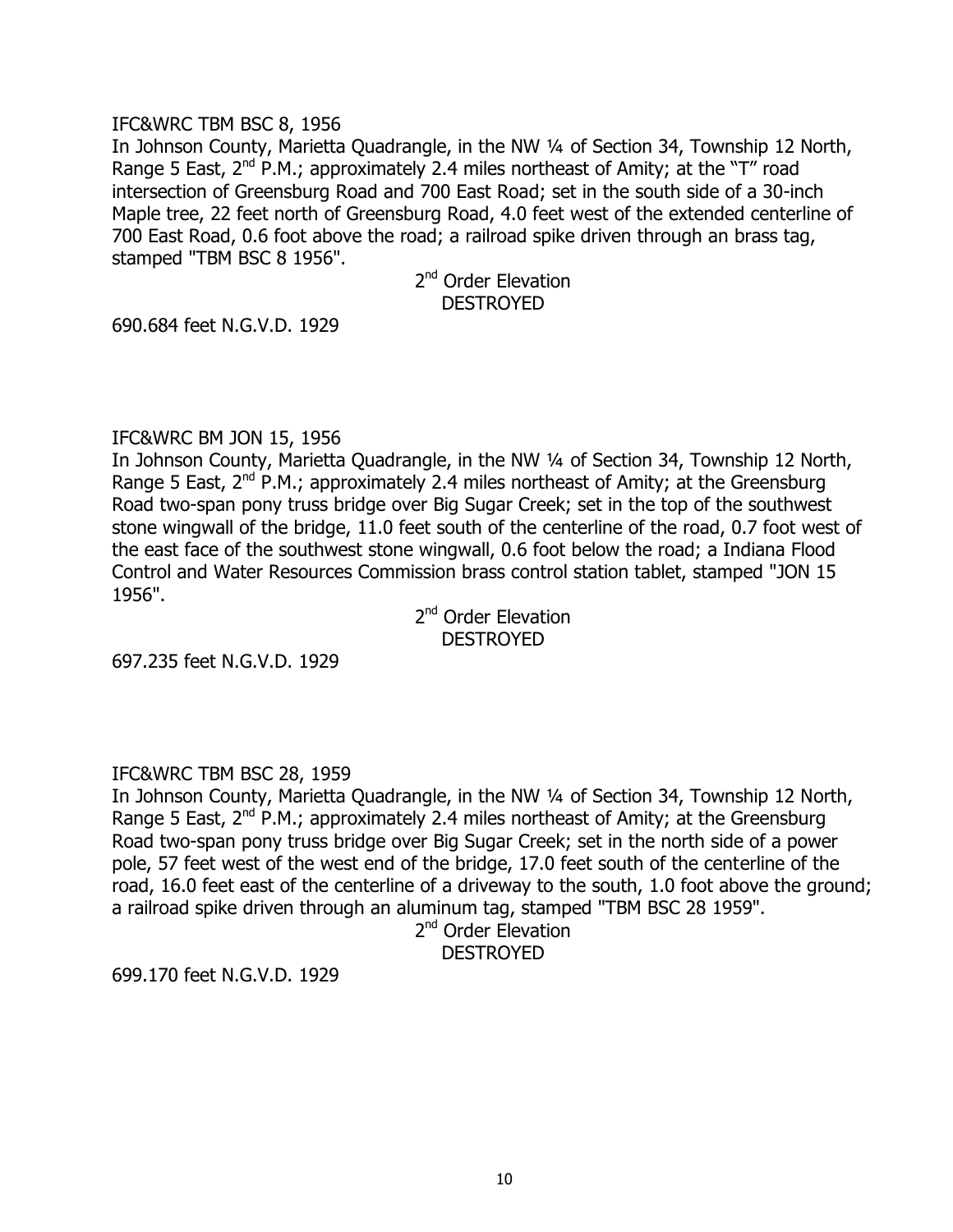#### IFC&WRC TBM BSC 29, 1959

In Johnson County, Marietta Quadrangle, in the NE ¼ of Section 34, Township 12 North, Range 5 East,  $2^{nd}$  P.M.; approximately 2.9 miles northeast of Amity; at the intersection of Greensburg Road and the Johnson/Shelby County Line Road, in the southwest ¼ of the intersection; set in the north side of a power pole, 65 feet west of the centerline of the Johnson/Shelby County Line Road, 18.0 feet south of the centerline of Greensburg Road, 1.0 foot above the ground; a railroad spike driven through an aluminum tag, stamped "TBM BSC 29 1959".

> 2<sup>nd</sup> Order Elevation DESTROYED

703.288 feet N.G.V.D. 1929

## IFC&WRC BM JON 18, 1956

In Johnson County, Boggstown Quadrangle, in the NE ¼ of Section 10, Township 12 North, Range 5 East,  $2^{nd}$  P.M.; about 2.0 miles south-southeast of Needham; at the 150 North Road concrete bridge over an unnamed tributary to Sugar Creek; set in the top of the northwest wingwall of the bridge, 11.0 feet northwest of the centerline of the road, 1.3 feet northwest of the northwest face of the northwest side of the bridge, 1.0 foot below the level of the road; a Indiana Flood Control and Water Resources Commission brass control station tablet, stamped "JON 18 1956".

2<sup>nd</sup> Order Elevation

216.9601 meters N.G.V.D. 1929 711.810 feet N.G.V.D. 1929

# IFC&WRC TBM LSFB 1, 1959

In Johnson County, Boggstown Quadrangle, in the SW ¼ of Section 10, Township 12 North, Range 5 East,  $2^{nd}$  P.M.; about 2.0 miles south of Needham; at the 150 North Road iron arch truss bridge over Sugar Creek; set in the top of the southwest bridge seat, 11.0 feet northwest of the centerline of 150 North Road, 2.3 feet below the bridge deck, 1.8 feet northwest of the northwest face of the northwest steel girder on the northwest side of the bridge, 0.5 foot southwest of the northeast face of the southwest bridge seat; a chiseled triangle.

2<sup>nd</sup> Order Elevation

218.7490 meters N.G.V.D. 1929 717.679 feet N.G.V.D. 1929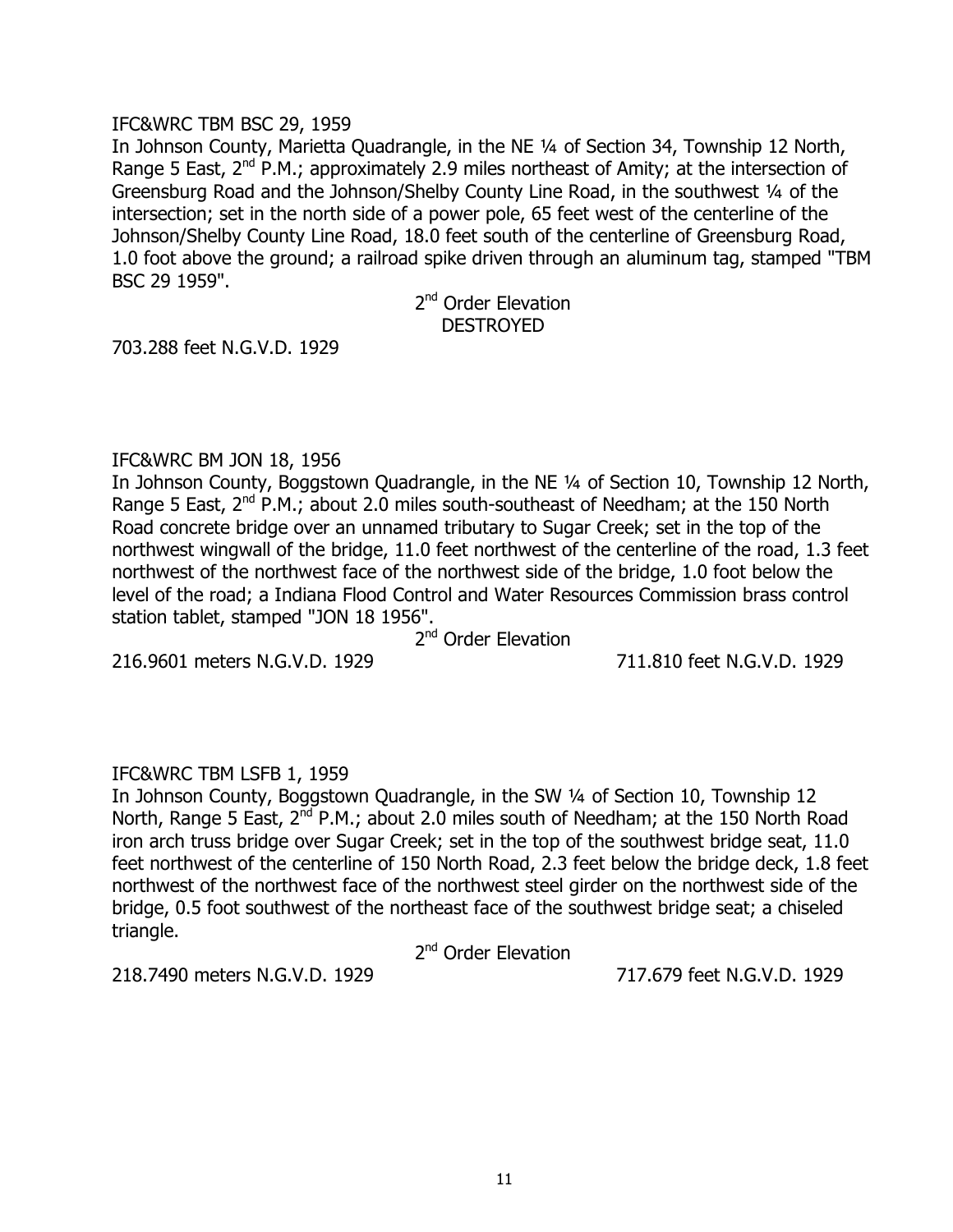## IFC&WRC TBM BSC 11, 1956

In Johnson County, Boggstown Quadrangle, in the SW ¼ of Section 3, Township 12 North, Range 5 East,  $2^{nd}$  P.M.; about 1.3 miles south of Needham; at the 700 East Road singlespan iron bridge over Little Sugar Creek; set in the west side of a 24-inch ash tree on the east side of the road, 63 feet south of the south end of the bridge, 13.0 feet east of the centerline of 700 East Road, level with the road; a railroad spike driven through a brass tag, stamped "TBM BSC 11 1956".

2<sup>nd</sup> Order Elevation

218.0336 meters N.G.V.D. 1929 715.332 feet N.G.V.D. 1929

# IFC&WRC BM JON 19, 1956

In Johnson County, Boggstown Quadrangle, in the SE ¼ of Section 4, Township 12 North, Range 5 East,  $2^{nd}$  P.M.; about 1.3 miles south of Needham; at the 700 East Road singlespan iron bridge over Little Sugar Creek; set in the top of the south bridge seat, 10.0 feet west of the centerline of 700 East Road, 1.1 feet south of the north face of the south bridge seat, 0.9 foot below the road; a Indiana Flood Control and Water Resources Commission brass control station tablet, stamped "JON 19 1956".

# 2<sup>nd</sup> Order Elevation DESTROYED

714.968 feet N.G.V.D. 1929

# IFC&WRC BM JON 20, 1956

In Johnson County, Boggstown Quadrangle, in the SE ¼ of Section 34, Township 13 North, Range 5 East,  $2^{nd}$  P.M.; about 0.7 mile east of Needham; at the 350 North Road two-span steel truss bridge over Sugar Creek; set in the top of the south end of the center pier, 11.0 feet south of the centerline of 350 North Road, 2.1 feet east of the west face of the pier, 1.4 feet below the road; a Indiana Flood Control and Water Resources Commission brass control station tablet, stamped "JON 20 1956".

2<sup>nd</sup> Order Elevation **DESTROYED** 

723.538 feet N.G.V.D. 1929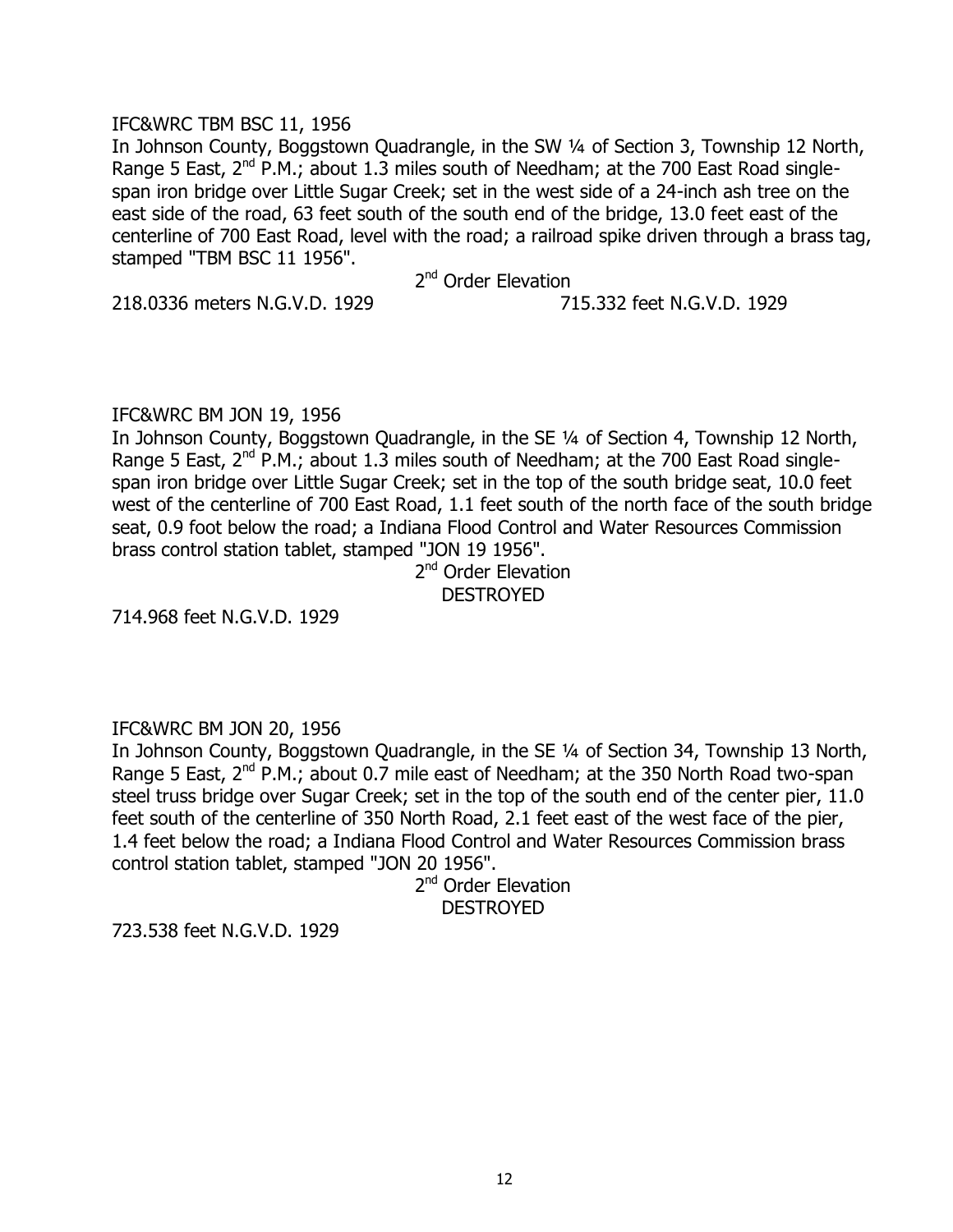### IFC&WRC TBM BSC 40, 1959

In Johnson County, Boggstown Quadrangle, in the NE ¼ of Section 34, Township 13 North, Range 5 East,  $2^{nd}$  P.M.; about 0.7 mile east of Needham; at the 350 North Road two-span steel truss bridge over Sugar Creek; set in the top of the north end of the center pier, 10.0 feet north of the centerline of 350 North Road, 1.3 feet west of the east face of the pier, 1.3 feet below the road; a chiseled triangle.

> 2<sup>nd</sup> Order Elevation **DESTROYED**

723.519 feet N.G.V.D. 1929

#### IFC&WRC BM JON 21, 1959

In Johnson County, Boggstown Quadrangle, in the SE ¼ of Section 27, Township 13 North, Range 5 East,  $2^{nd}$  P.M.; about 0.7 mile northeast of Needham; at the abandoned New York Central Railroad bridge over Sugar Creek; set in the top of the southeast end of the northeast concrete pier of the bridge, 6.0 feet below the rails, 4.3 feet southeast of the southeast rail of the track, 1.2 feet northeast of the southwest face of the pier; a Indiana Flood Control and Water Resources Commission brass control station tablet, stamped "JON 21 1956".

2<sup>nd</sup> Order Elevation **DESTROYED** 

725.544 feet N.G.V.D. 1929

#### IFC&WRC TBM BSC 41, 1959

In Johnson County, Boggstown Quadrangle, in the SE ¼ of Section 27, Township 13 North, Range 5 East,  $2^{nd}$  P.M.; about 0.7 mile northeast of Needham; at the abandoned New York Central Railroad bridge over Sugar Creek; set in the east face of and at the northwest end of the southwest wooden bridge abutment, 6.7 feet northwest of the northwest rail of the track, 1.5 feet below the rails, 0.6 foot southeast of the northwest end of the abutment; a railroad spike.

2<sup>nd</sup> Order Elevation **DESTROYED** 

729.144 feet N.G.V.D. 1929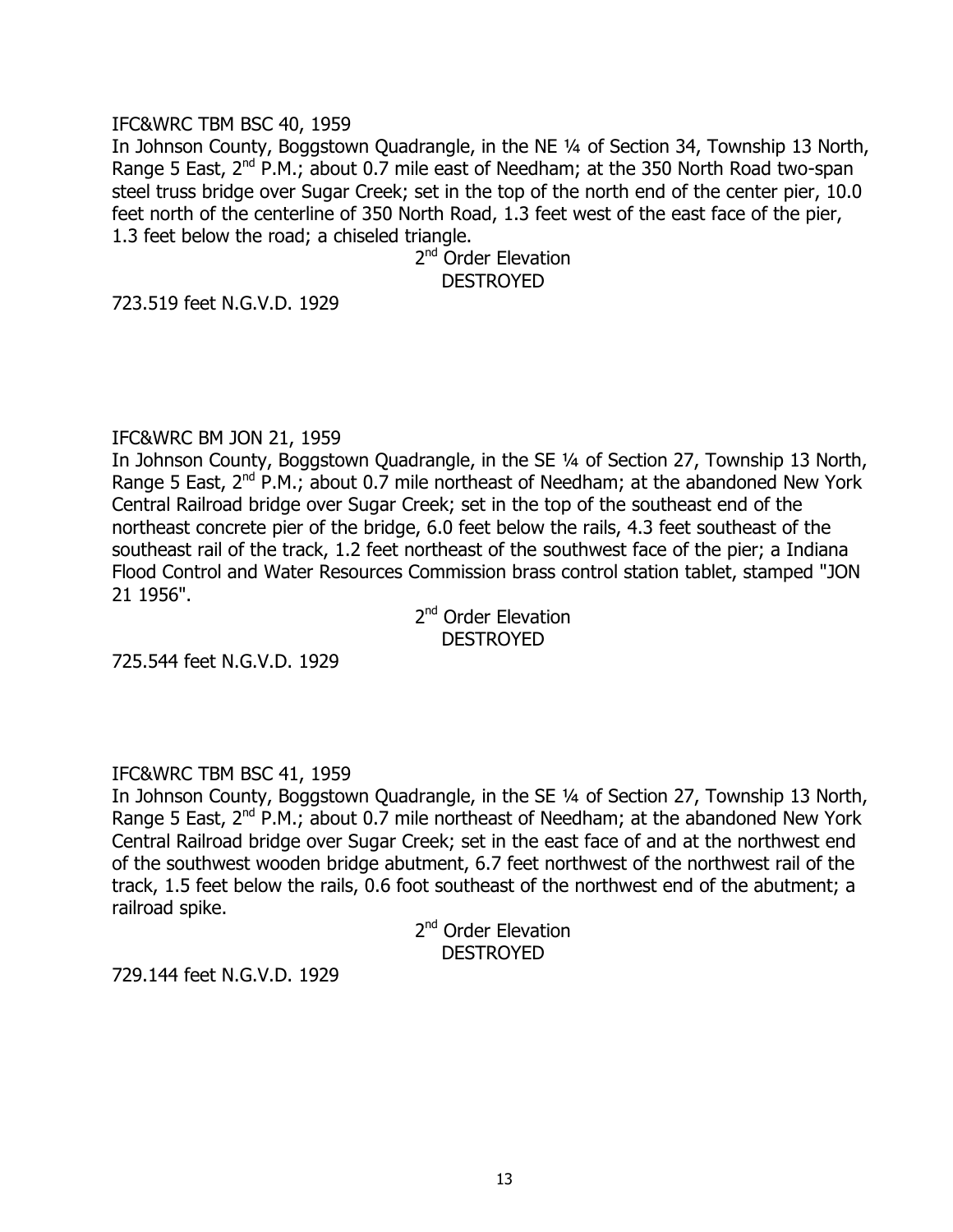### IFC&WRC TBM BSC 44, 1959

In Johnson County, Boggstown Quadrangle, in the SE ¼ of Section 22, Township 13 North, Range 5 East,  $2^{nd}$  P.M.; about 2.0 mile northeast of Needham; about 0.3 mile south along a farm lane from its "T" intersection with 550 North Road (Johnson County) – 250 North Road (Shelby County), at the Johnson-Shelby County Line, to a gate across the farm lane; set in the east side of a power pole at the west end of the gate, 18 feet north of the gate, 7.0 feet west of the centerline of the farm lane, 1.0 foot above the ground; a railroad spike driven through an aluminum tag, stamped "TBM BSC 44 1959".

> 2<sup>nd</sup> Order Elevation DESTROYED

734.091 feet N.G.V.D. 1929

## IFC&WRC TBM LSFB 2, 1959

In Johnson County, Boggstown Quadrangle, in the NE ¼ of Section 4, Township 12 North, Range 5 East,  $2^{nd}$  P.M.; about 0.95 miles southwest of Needham; approximately 0.55 mile south and east along Urmeyville Road from its intersection with 300 North Road in Urmeyville to a turn in the road to the south; set in the south side of a power pole, 38.0 feet northeast of the center of the turn in the road, 15 feet north of the centerline of the east-west road, 8.0 feet west of the centerline of a driveway into a farm yard, 2 feet southwest of a corner fence post, 1.2 feet above the ground, on the extended centerline of the road to the south; a railroad spike driven through an aluminum tag, stamped "TBM LSFB 2 1959".

2<sup>nd</sup> Order Elevation

221.6815 meters N.G.V.D. 1929 727.300 feet N.G.V.D. 1929

# USGS BM 11 JWM 1952

In Johnson County, Boggstown Quadrangle, in the SW ¼ of Section 33, Township 13 North, Range 5 East,  $2^{nd}$  P.M.; at Urmeyville; at the "T" road intersection of Urmeyville Road and 300 North Road, in the northeast quadrant of the intersection; set in the top of a concrete post, 17 feet east of the centerline of Urmeyville Road, 15 feet north of the centerline of 300 North Road, 9 feet northwest of a square wooden corner fence post and the north end of a gate, 2.3 feet south of telephone pole #145/7, 0.3 foot above the ground; a U.S. Geological Survey bench mark tablet, stamped "733 11 JWM 1952". 2<sup>nd</sup> Order Elevation

223.5139 meters N.G.V.D. 1929 733.312 feet N.G.V.D. 1929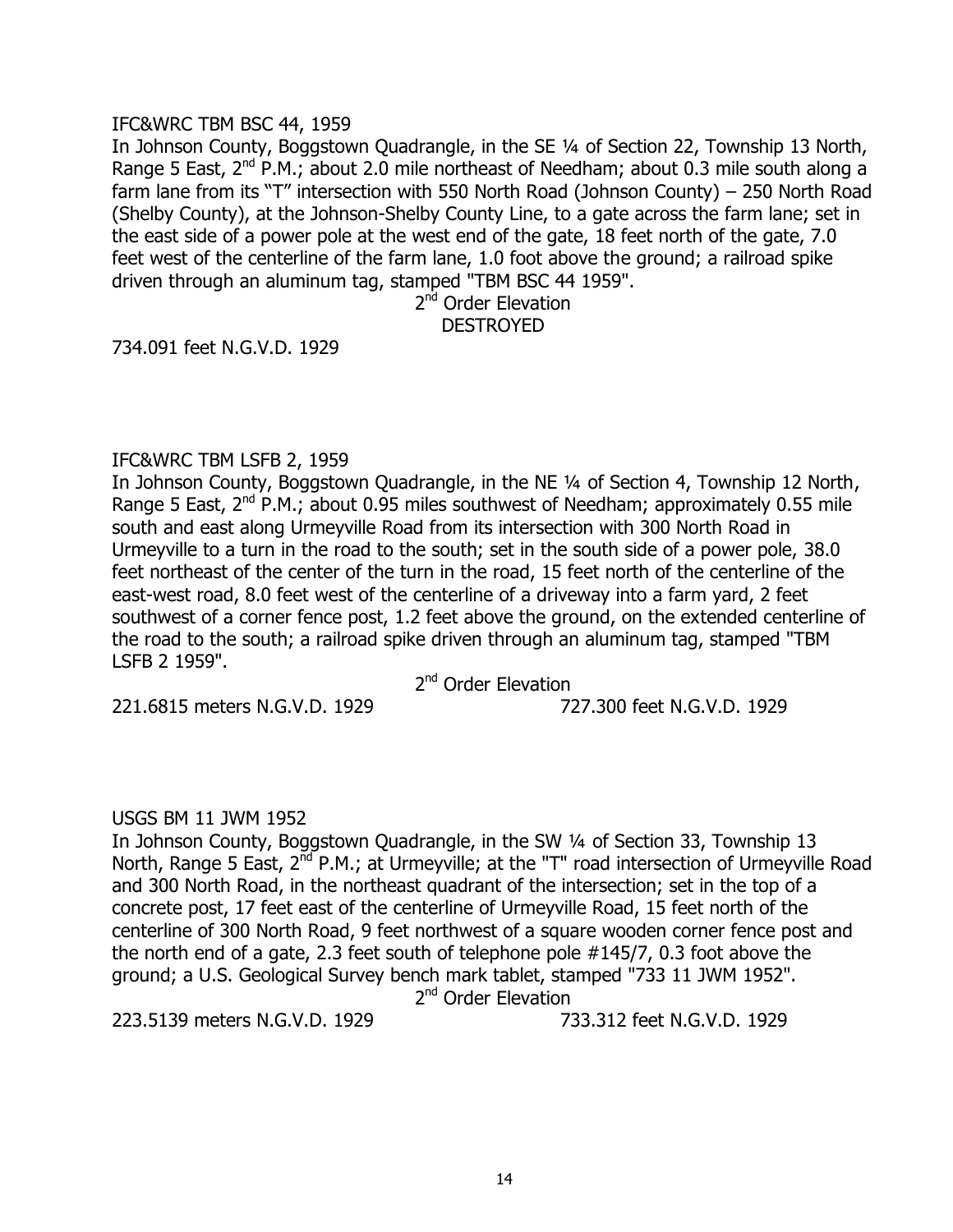# IFC&WRC TBM LSFB 3, 1959

In Johnson County, Boggstown Quadrangle, in the SW ¼ of Section 33, Township 13 North, Range 5 East,  $2^{nd}$  P.M.; about 0.25 mile northeast of Urmeyville; at the abandoned New York Central Railroad timber trestle bridge over Little Sugar Creek; set in the top of and at the southeast end of the southwest timber abutment, 8.1 feet southeast of the southeast rail of the track, 2.0 feet below the top of the rail, 1.0 foot northwest of the southeast end of the southwest bridge seat, 0.3 foot southwest of the northeast face of the southwest timber abutment; the top of a 0.1 foot in diameter round bolt head which ties the abutment together.

> 2<sup>nd</sup> Order Elevation DESTROYED724.404 feet N.G.V.D. 1929

# IFC&WRC BM JON 23, 1959

In Johnson County, Boggstown Quadrangle, near the Center of Section 33, Township 13 North, Range 5 East, 2<sup>nd</sup> P.M.; about 0.6 miles west of Needham; at the 350 North Road (Shadley Road) single span concrete girder bridge over Little Sugar Creek; set in the top of the east end of the south concrete guardrail of the bridge, 9.0 feet south of the centerline of the road, 4.0 feet above the level of the bridge floor, 1.4 feet west of the east end of the south guardrail, 0.9 foot south of the north face of the south guardrail; a Indiana Flood Control and Water Resources Commission brass control station tablet, stamped "JON 23 1959".

2<sup>nd</sup> Order Elevation

233.5798 meters N.G.V.D. 1929 733.528 feet N.G.V.D. 1929

# IFC&WRC TBM LSFB 4, 1959

In Johnson County, Boggstown Quadrangle, in the SE ¼ of Section 32, Township 13 North, Range 5 East,  $2^{nd}$  P.M.; about 1.0 mile west of Needham; at the "T" road intersection of 350 North Road (Shadley Road) and 600 East Road, in the southeast quadrant of the intersection; set in the north side of power pole #285/644 - D 116, 16 feet south of the centerline of 350 North Road, 2.0 feet west of the extended centerline of 600 East Road, 1.9 feet north of the north face of a concrete corner post, 1.2 feet above the ground; a railroad spike driven through an aluminum tag, stamped "TBM LSFB 4 1959".

2<sup>nd</sup> Order Elevation

224.6469 meters N.G.V.D. 1929 737.029 feet N.G.V.D. 1929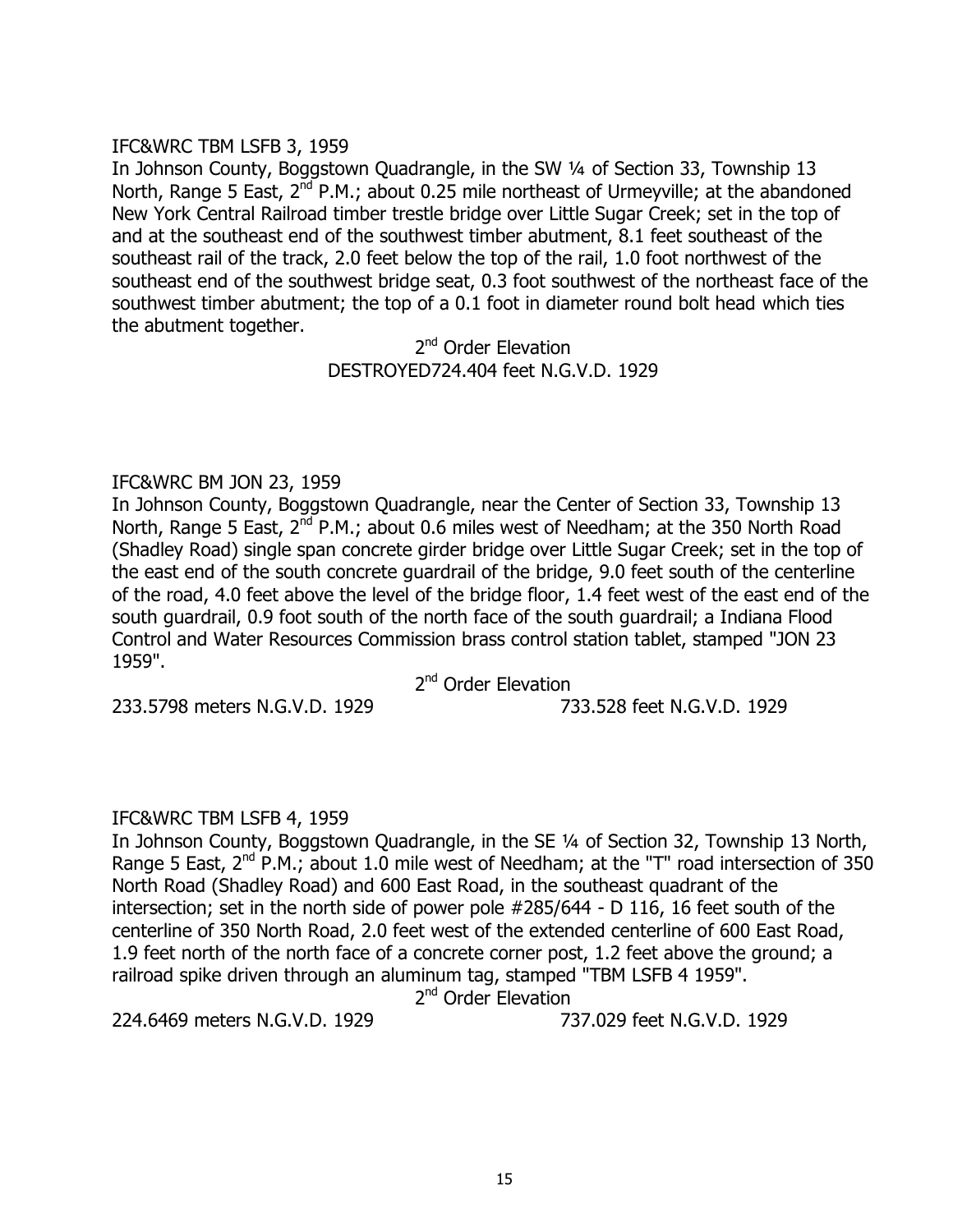#### IFC&WRC TBM LSFB 5, 1959

In Johnson County, Boggstown Quadrangle, in the SE ¼ of Section 29, Township 13 North, Range 5 East,  $2^{nd}$  P.M.; about 1.0 mile northwest of Needham; at the 600 East Road threefoot iron pipe culvert over an unnamed tributary to Cutsinger Ditch, marked with four white posts; set in the top of and at the south end of the west headwall of the culvert, 180 feet north of a mailbox marked "HOWARD SHEPARD", 80 feet northeast of a fence corner post just north of a drive to the house, 9 feet west of the centerline of 600 East Road, 5.1 feet south of the center of the west culvert headwall; a chiseled triangle.

2<sup>nd</sup> Order Elevation DESTROYED

733.021 feet N.G.V.D. 1929

## USGS BM 10 JWM 1952

In Johnson County, Boggstown Quadrangle, in the NE ¼ of Section 29, Township 13 North, Range 5 East,  $2^{nd}$  P.M.; about 2.0 miles northwest of Needham; at the "T" road intersection of 500 North Road and 575 East Road, in the south ½ of the junction of the roads, on the extended centerline of 575 East Road; set in the top of a concrete post, 19.0 feet south of the centerline of 500 North Road, 5.3 feet east of a T-fence corner post, 1.0 foot below the level of the road, 0.3 foot above the ground; a U.S. Geological Survey bench mark tablet, stamped "740 10 JWM 1952".

2<sup>nd</sup> Order Elevation

225.666 meters N.G.V.D. 1929 740.373 feet N.G.V.D. 1929 225.512 meters NAVD 739.867 feet NAVD 1988

# IFC&WRC BM JON 24, 1959

In Johnson County, Boggstown Quadrangle, in the SE ¼ of Section 20, Township 13 North, Range 5 East, 2<sup>nd</sup> P.M.; about 1.8 miles northwest of Needham; at the 500 North Road 20foot steel girder bridge over Cutsinger Ditch; set in the top of the northeast wingwall of the bridge, 11.6 feet north of the centerline of 500 North Road, 3.2 feet east of the west face of the east abutment of the bridge, 0.8 foot southwest of the northeast end of the northeast wingwall; a Indiana Flood Control and Water Resources Commission brass control station tablet, stamped "JON 24 1959".

2<sup>nd</sup> Order Elevation DESTROYED – see DNR TBM JOHNSONCO 54, 2012 737.712 feet N.G.V.D. 1929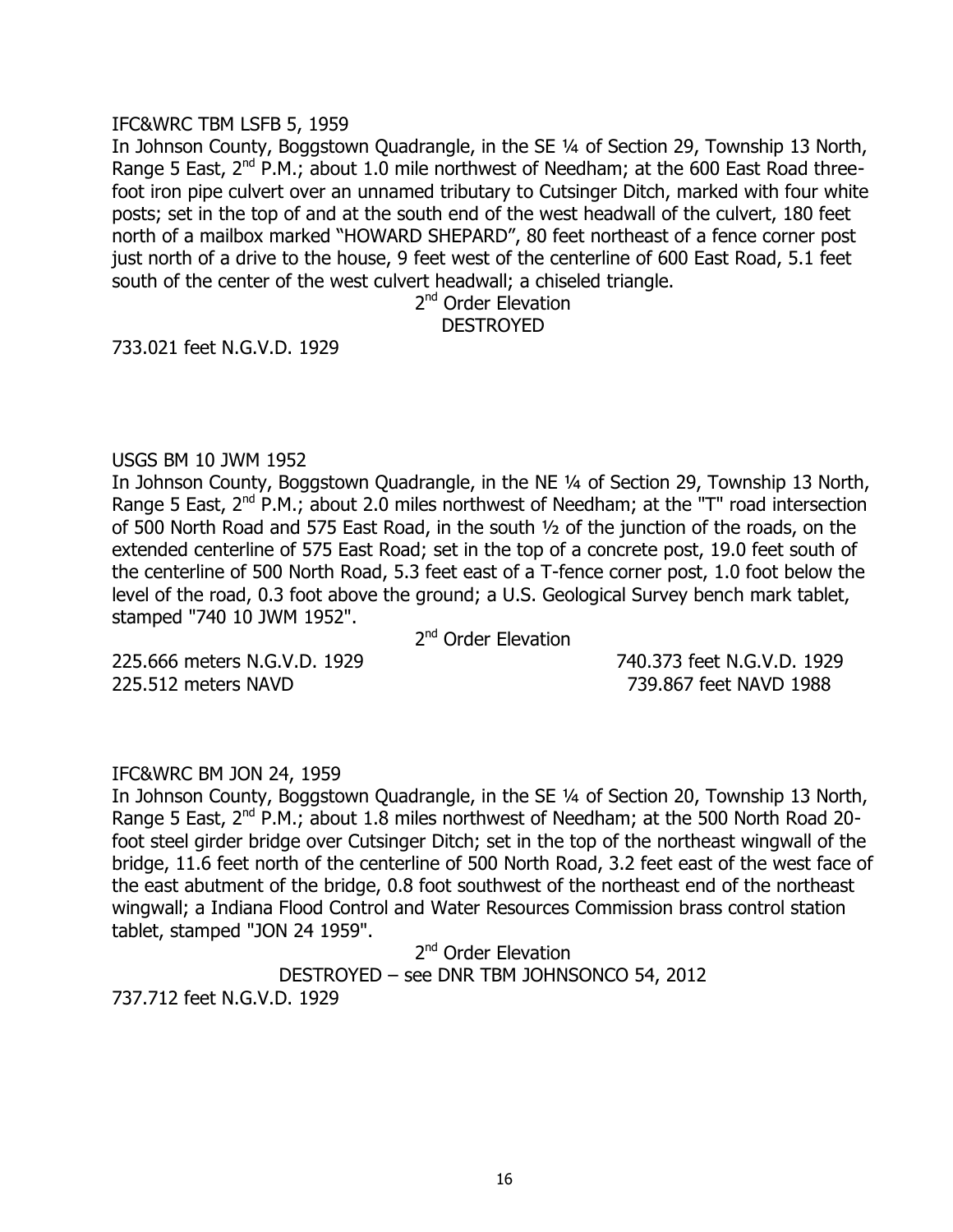# IFC&WRC TBM LSFB 6, 1959

In Johnson County, Boggstown Quadrangle, in the NE ¼ of Section 28, Township 13 North, Range 5 East,  $2^{nd}$  P.M.; about 1.8 miles northwest of Needham; at the 500 North Road single-span steel truss bridge over Little Sugar Creek, at the southwest corner of the bridge; set in the top of the south steel handrail, 8.0 feet south of the centerline of 500 North Road, 2.9 feet above the bridge floor, 0.2 foot east of the west end of the south steel handrail; a chiseled cross on the top of a rivet head.

> 2<sup>nd</sup> Order Elevation DESTROYED

740.229 feet N.G.V.D. 1929

## IFC&WRC TBM LSFB 7, 1959

In Johnson County, Boggstown Quadrangle, in the SE ¼ of Section 21, Township 13 North, Range 5 East,  $2^{nd}$  P.M.; about 1.5 miles north of Needham; approximately 0.21 mile west along 550 North Road from its intersection with 700 East Road to a 48 inch tree on the south side of the road; set in the northwest side of the tree, 185 feet east of the extended centerline of the road leading north of a 90 degree turn in the road 17.5 feet south of the centerline of 550 North Road, 1.2 feet above the level of the road; a railroad spike driven through an aluminum tag, stamped "TBM LSFB 7 1959".

2<sup>nd</sup> Order Elevation

225.7747 meters N.G.V.D. 1929 740.729 feet N.G.V.D. 1929

# IFC&WRC BM JON 25, 1959

In Johnson County, Boggstown Quadrangle, in the SE ¼ of Section 16, Township 13 North, Range 5 East,  $2^{nd}$  P.M.; about 2.5 miles north of Needham; at the 600 North Road singlespan steel truss bridge over Little Sugar Creek; set in the top of and at the west end of the northwest wingwall of the bridge, 17 feet west of the west end of the bridge, 15 feet north of the centerline of 600 North Road, 3.2 feet east of the west end of the northwest wingwall of the bridge, 1.5 feet below the road; a Indiana Flood Control and Water Resources Commission brass control station tablet, stamped "JON 25 1959".

2<sup>nd</sup> Order Elevation

DESTROYED – see DNR TBM JOHNSONCO 62, 2013

743.693 feet N.G.V.D. 1929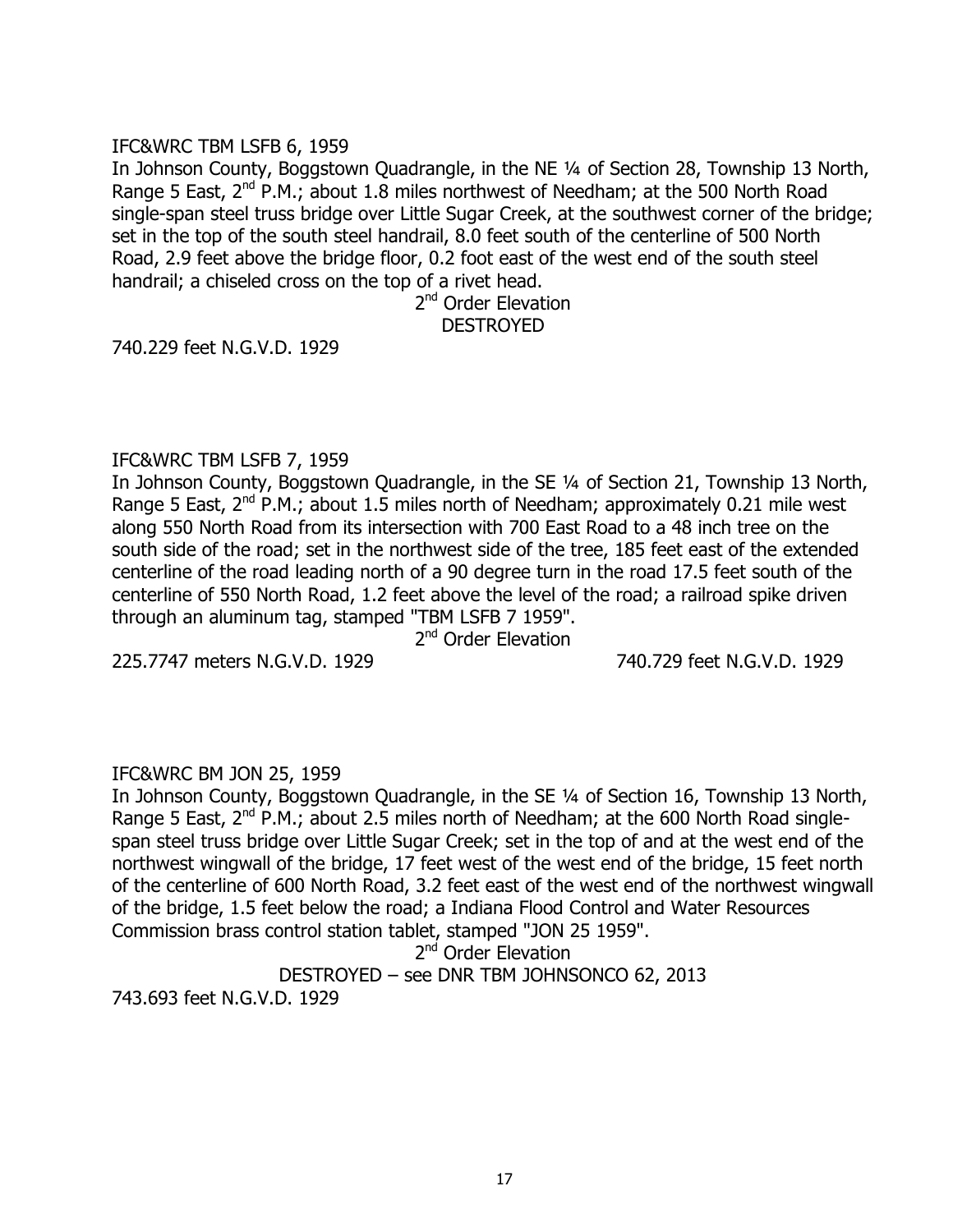#### IFC&WRC TBM LSFB 8, 1959

In Johnson County, Boggstown Quadrangle, in the NE ¼ of Section 16, Township 13 North, Range 5 East,  $2^{nd}$  P.M.; about 3.1 miles north of Needham; at the "T" road intersection of 670 East Road and 650 North Road, in the northwest quadrant of the intersection; set in the west side of power pole #D199/D6, 15.0 feet west of the centerline of 670 East Road, 10.0 feet north of the extended centerline of 650 North Road, 1.6 feet above the ground, 0.4 foot east of a fence line; a railroad spike driven through an aluminum tag, stamped "TBM LSFB 8 1959".

2<sup>nd</sup> Order Elevation

227.5017 meters N.G.V.D. 1929 746.395 feet N.G.V.D. 1929

# IFC&WRC BM JON 26, 1959

In Johnson County, Boggstown Quadrangle, in the NE ¼ of Section 16, Township 13 North, Range 5 East,  $2^{nd}$  P.M.; about 1.3 miles south-southwest of Reds Corner; at the 700 North Road two-span concrete deck bridge over Flat Branch (Rouse Ditch); set in the top of the east end of the south concrete guardrail of the bridge, 9.0 feet south of the centerline of the road, 1.7 feet above the level of the road, 0.7 foot west of the east end of the south guardrail, even with the face of the east abutment of the bridge; a Indiana Flood Control and Water Resources Commission brass control station tablet, stamped "JON 26 1959".

Destroyed – see JON 26 RESET 2000 2<sup>nd</sup> Order Elevation

229.3722 meters N.G.V.D. 1929 752.532 feet N.G.V.D. 1929

# DNR TBM JON 26 RESET 2000

In Johnson County, Boggstown Quad., in the NE 1/4 of Section 16, T. 13 N., R. 5 E., 2<sup>nd</sup> P. M.; about 3.8 miles northwest of Boggstown; at the 700 North Road bridge over Flat Branch (Rouse Ditch); set on the top of and in the center of the southeast headwall, 96. 5 feet west of the intersection of 700 North Road and 670 East Road, 16.5 feet south of the centerline of 700 North Road, 5.5 feet north of the south end of the southeast concrete headwall, 0.5 foot south of the aluminum guardrail; a Indiana Department of Natural Resources benchmark tablet, stamped "JON 26 RESET 2000".

Revised 2<sup>nd</sup> Order Elevation 2014

228.768 meters N.G.V.D. 1929 750.551 feet N.G.V.D. 1929 228.616 meters N.A.V.D. 1988 750.052 feet N.A.V.D. 1988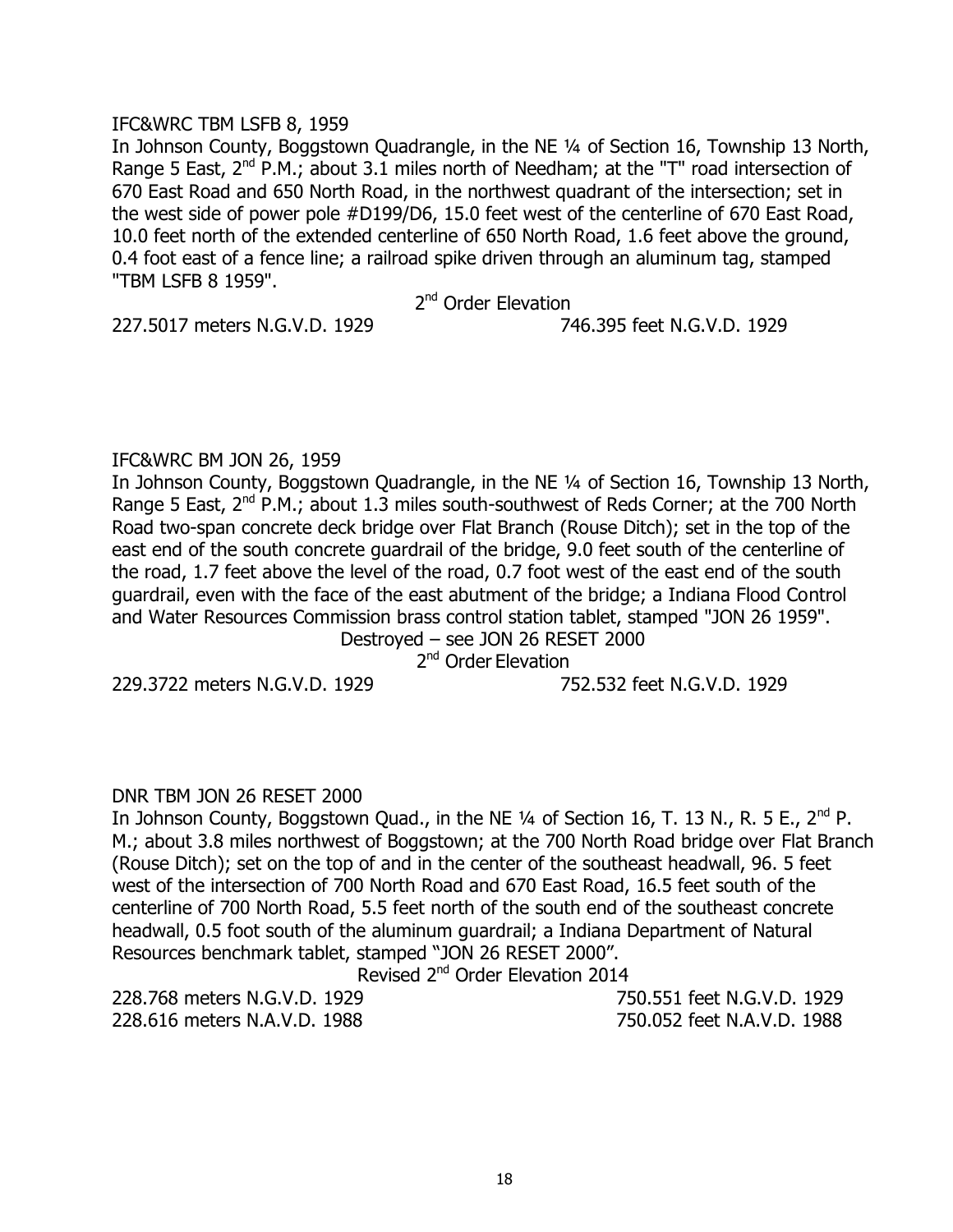## IFC&WRC TBM LSFB 9, 1959

In Johnson County, Boggstown Quadrangle, in the South ½ of Section 10, Township 13 North, Range 5 East,  $2^{nd}$  P.M.; about 1.4 miles southeast of Reds Corner; at the intersection of 700 North Road and 750 East Road (Irishtown Pike Road), in the northeast 1/4 of the intersection; set in the top of a "L" shaped concrete culvert, 25.0 feet east of the centerline of 750 East Road, 17.0 feet north of the centerline of 700 North Road, 5.5 feet southeast of a corner fence post, 1.0 foot below the level of the intersection, 0.8 foot south of the north end of the "L" shaped culvert headwall; a chiseled triangle.

2<sup>nd</sup> Order Elevation

228.7129 meters N.G.V.D. 1929 750.369 feet N.G.V.D. 1929

# ISHC BM JOHN S 10

In Johnson County, Edinburgh Quadrangle, in the West ½ of Section 33, Township 11 North, Range 5 East, 2<sup>nd</sup> P.M.; at Edinburgh; at the U.S. 31 concrete arch bridge over Blue River; set in the top of the south end of the west concrete guardrail base of the south bound lanes of U.S. 31, 39.5 feet north of the south end of the west guardrail, 18.0 feet west of the centerline of the road (south bound lanes), 0.1 foot east of the west face of the west guardrail; a Indiana State Highway Commission bench mark tablet, stamped "JOHN S 10".

2<sup>nd</sup> Order Elevation

205.0345 meters N.G.V.D. 1929 672.684 feet N.G.V.D. 1929

# IFC&WRC BM JON 17, 1959

In Johnson County, Edinburgh Quadrangle, in the NE ¼ of Section 33, Township 11 North, Range 5 East,  $2^{nd}$  P.M.; at Edinburgh; at the State Road 252 (old State Road 79) five-span steel pony truss bridge over Blue River; set in the top of the southwest end of the south concrete guardrail, 14 feet southwest of the centerline of the road, 3.5 feet above the road, 0.6 foot north of the south face of the south concrete guardrail; a Indiana Flood Control and Water Resources Commission brass control station tablet, stamped "JON 26 1959".

2<sup>nd</sup> Order Elevation

**DESTROYED** 

672.054 feet N.G.V.D. 1929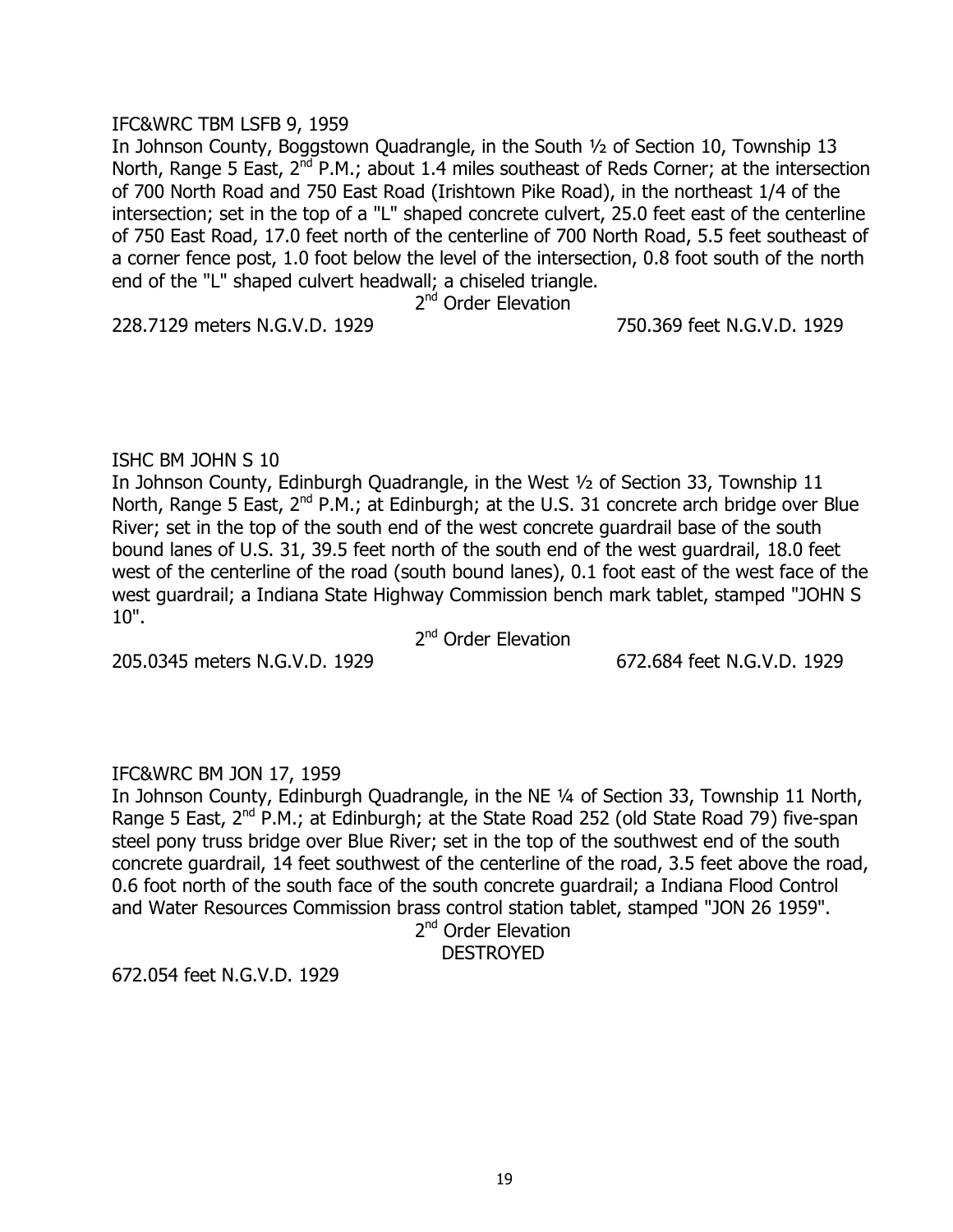## IFC&WRC TBM JOH 101, 1956

In Johnson County, Edinburgh Quadrangle, in the SW ¼ of Section 34, Township 11 North, Range 5 East,  $2^{nd}$  P.M.; at Edinburgh; about 0.5 mile north along old State Road 79 from its intersection with U.S. 31 and Hendricks Pond Road to its "T" road intersection with the Johnson-Bartholomew County Line Road (Ford Garage is in the northeast corner of the intersection); set in the east post of a pair of power poles supporting transformers, 105 feet east of old State Road 79, 15 feet north of the centerline of the Johnson-Bartholomew County Line Road, 1.1 feet above the ground; a railroad spike driven through an brass tag, stamped "JOH 101 TBM 1956".

> 2<sup>nd</sup> Order Elevation DESTROYED

670.781 feet N.G.V.D. 1929

## IFC&WRC TBM BR 1, 1959

In Johnson County, Edinburgh Quadrangle, in the NW ¼ of Section 34, Township 11 North, Range 5 East,  $2^{nd}$  P.M.; at Edinburgh; at the intersection of State Road 252 and the Conrail Railroad (Pennsylvania Railroad), in the southwest ¼ of the intersection; set in the northeast corner of the top of a square concrete base of a railroad flasher signal, 25 feet west of the west rail of the main track, 16.0 feet south of the centerline of State Road 252, 0.6 foot above the ground; a chiseled triangle.

2<sup>nd</sup> Order Elevation **DESTROYED** 

673.246 feet N.G.V.D. 1929

# IFC&WRC BM JON 16, 1959

In Johnson County, Edinburgh Quadrangle, in the SW ¼ of Section 27, Township 11 North, Range 5 East, 2<sup>nd</sup> P.M.; at Edinburgh; at the Conrail Railroad (Pennsylvania Railroad) multispan bridge over Blue River; set in the top level of the southwest end of the southeast bridge abutment; 9.0 feet west of the west rail, 1.0 foot east of the west face of the top level of the southeast bridge abutment, 0.9 foot south of the north face of the top level of the southeast bridge abutment, 0.8 foot below the top of the west rail; a Indiana Flood Control and Water Resources Commission brass control station tablet, stamped "JON 16 1959".

> 2<sup>nd</sup> Order Elevation **DESTROYED**

677.210 feet N.G.V.D. 1929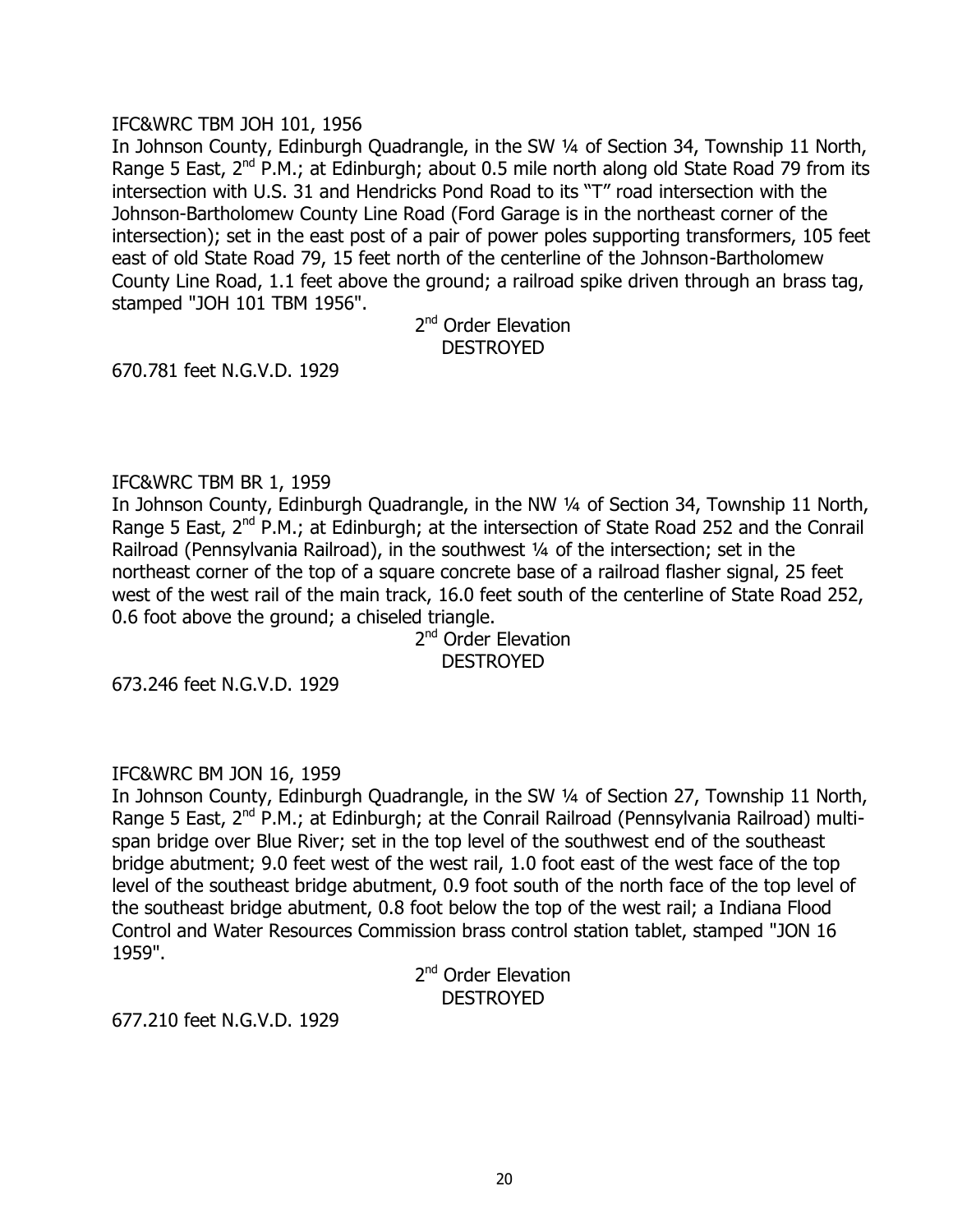#### IFC&WRC TBM BR 2, 1959

In Johnson County, Edinburgh Quadrangle, in the NE ¼ of Section 34, Township 11 North, Range 5 East,  $2^{nd}$  P.M.; at Edinburgh; at the intersection of State Road 252 and the Johnson-Shelby County Line Road, in the southwest 1/4 of the intersection; set in the north side of power pole # 18, 48.0 feet south of the centerline of State Road 252, 15.0 feet west of the centerline of the Johnson-Shelby County Line Road, 1.2 feet above the ground; a railroad spike driven through an aluminum tag, stamped "TBM BR 2 1959".

2<sup>nd</sup> Order Elevation

# DESTROYED

672.180 feet N.G.V.D. 1929

## IFC&WRC BM JON 28, 1959

In Johnson County, Marietta Quadrangle, in the SE ¼ of Section 22, Township 11 North, Range 5 East,  $2^{nd}$  P.M.; approximately 4.2 miles southeast of Amity; at the Johnson-Shelby County Line Road two-span iron bridge over Big Blue River; set in the top of the west end of the south bridge seat, 11.0 feet west of the centerline of the Johnson-Shelby County Line Road, 1.5 feet south of the north face of the south bridge seat, 1.0 foot below the road; a Indiana Flood Control and Water Resources Commission brass control station tablet, stamped "JON 28 1959".

> 2<sup>nd</sup> Order Elevation DESTROYED

678.422 feet N.G.V.D. 1929

# IFC&WRC BM JON 29, 1959

In Johnson County, Marietta Quadrangle, in the NE ¼ of Section 15, Township 11 North, Range 5 East,  $2^{nd}$  P.M.; approximately 3.1 miles southeast of Amity; at the intersection of the Johnson-Shelby County Line Road and 550 South Road - (Johnson County) (850 South Road-Shelby County), in the northwest ¼ of the intersection; set in the top of a concrete post, 22.0 feet west of the centerline of the Johnson-Shelby County Line Road, 10.0 feet north of the centerline of 550 South Road, 0.4 foot above the ground; a Indiana Flood Control and Water Resources Commission brass control station tablet, stamped "JON 29 1959".

2<sup>nd</sup> Order Elevation DESTROYED

690.240 feet N.G.V.D. 1929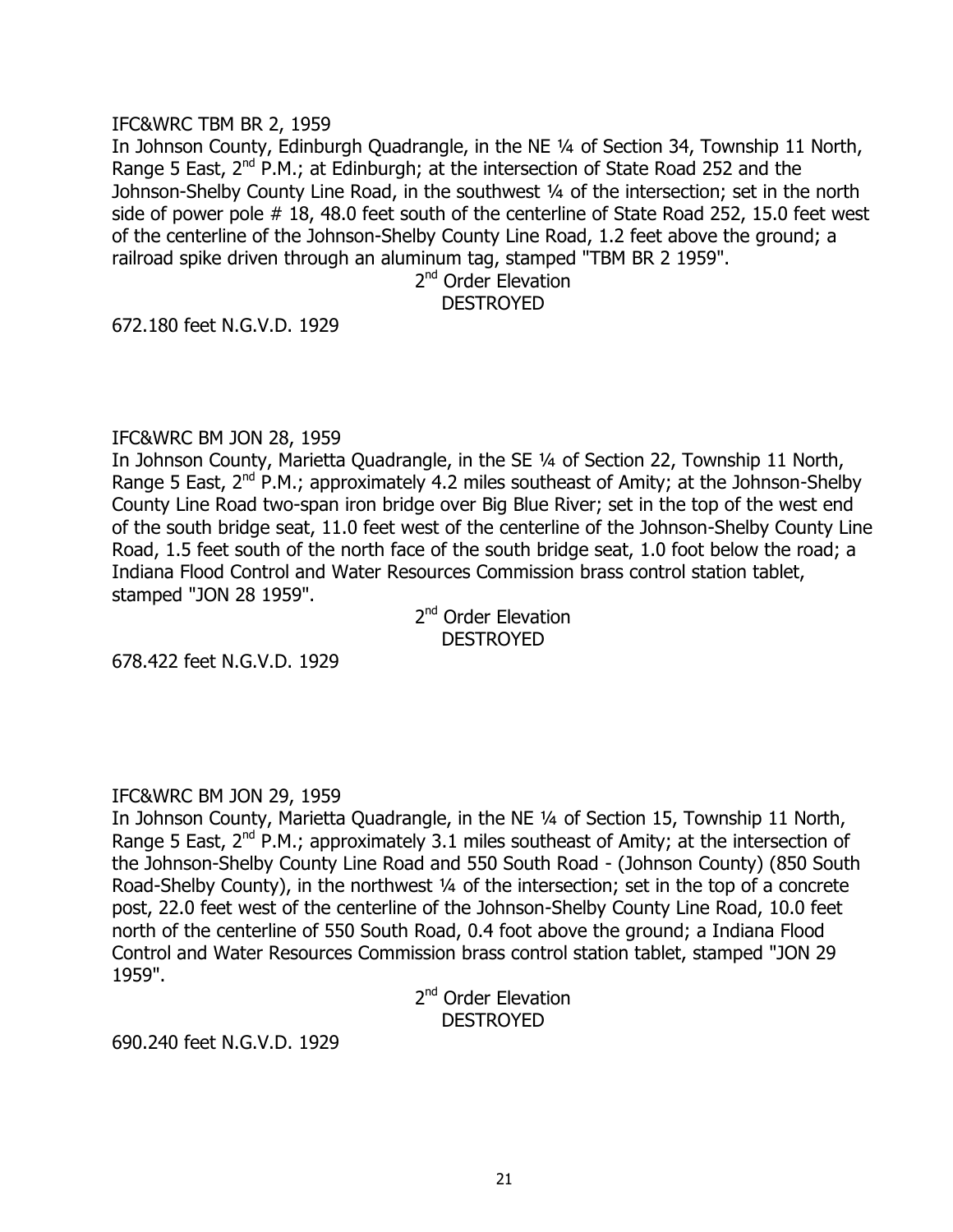### IFC&WRC TBM BR 7, 1959

In Johnson County, Marietta Quadrangle, in the SE ¼ of Section 10, Township 11 North, Range 5 East,  $2^{nd}$  P.M.; approximately 2.8 miles southeast of Amity; 0.75 mile north along the Johnson-Shelby County Line Road from its intersection with 550 South Road to a "T" lane to the west leading to the farm of Edward Lanahan, in the southwest 1/4 of the intersection; set in the east side of a power pole, 29.5 feet west of the centerline of the Johnson-Shelby County Line Road, 12.5 feet south of the centerline of the lane, 0.5 foot above the ground; a railroad spike driven through an aluminum tag, stamped "TBM BR 7 1959".

> 2<sup>nd</sup> Order Elevation DESTROYED

692.970 feet N.G.V.D. 1929

## IFC&WRC TBM NPSC 4, 1961

In Johnson County, Trafalgar Quadrangle, in the SE ¼ of Section 18, Township 12 North, Range 3 East,  $2^{nd}$  P.M.; approximately 2.8 miles west-southwest of Providence; approximately 0.5 mile southwest along Division Road from its intersection with 700 West Road to a 24-inch cottonwood tree, near its intersection with 750 West Road; set in the northwest side of the cottonwood tree, 44 feet north of the right (north) bank of the North Prong Stotts Creek, 9.5 feet south of the centerline of the gravel road, 0.6 foot above the road; a railroad spike driven through an aluminum tag, stamped "TBM NPSC 4 1961".

2<sup>nd</sup> Order Elevation

215.0707 meters N.G.V.D. 1929 705.611 feet N.G.V.D. 1929

# USGS BM TT 170 M 1946

In Johnson County, Trafalgar Quadrangle, in the SW ¼ of Section 17, Township 12 North, Range 3 East,  $2^{nd}$  P.M.; approximately 2.8 miles west-southwest of Providence; approximately 0.2 mile east along Division Road from its intersection with 700 West Road; set in the top of a concrete post, approximately 300 feet north of the Division Road bridge over the North Prong Stotts Creek, 30.0 feet northwest of a fence corner post, 25.0 feet north of the centerline of a private drive, 20.0 feet northeast of the centerline of the road, 1.0 foot southwest of a fence, 0.1 foot above the ground; a U.S. Geological Survey bench mark tablet, stamped "TT 170 M 1946".

2<sup>nd</sup> Order Elevation

220.9664 meters N.G.V.D. 1929 724.954 feet N.G.V.D. 1929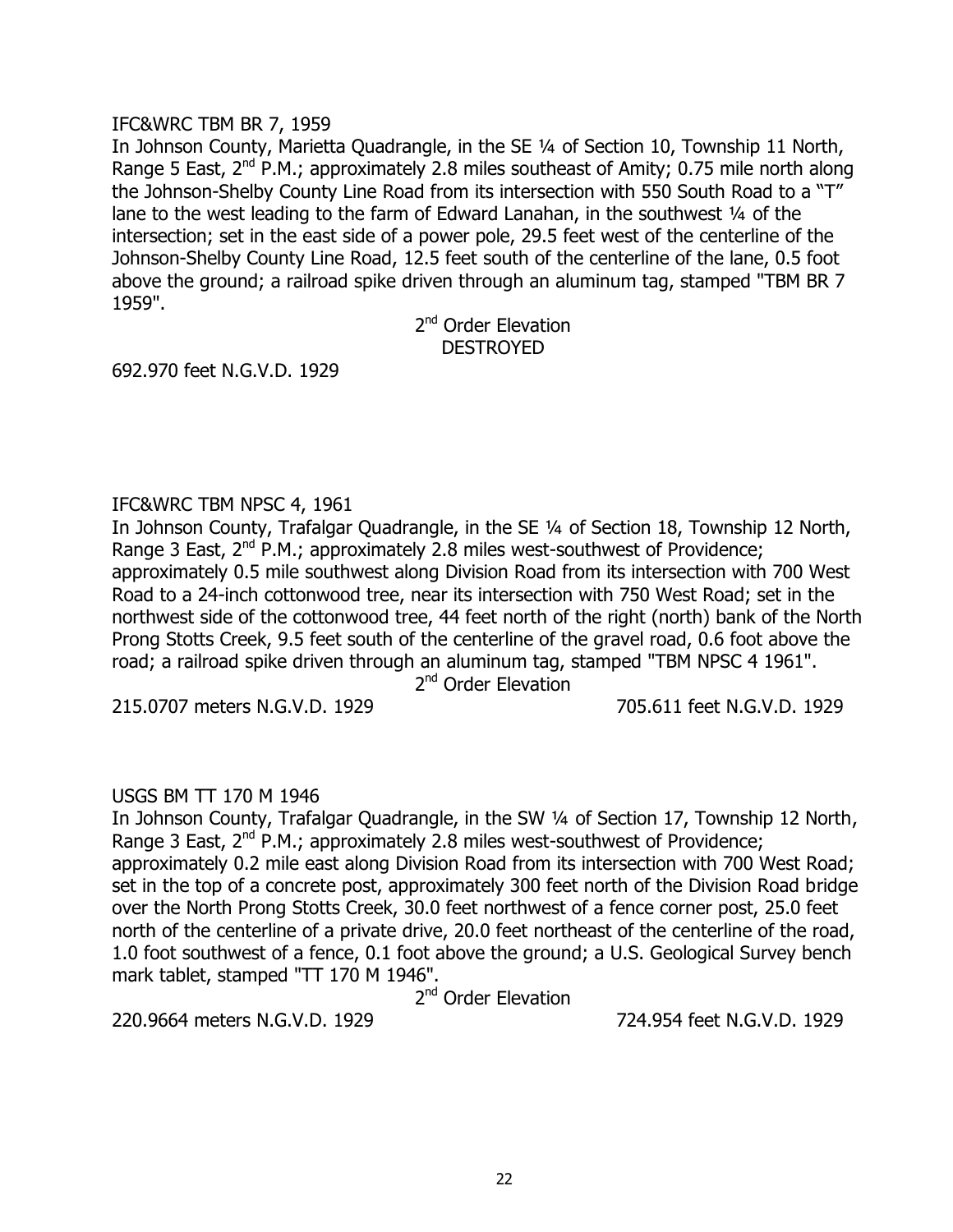### IFC&WRC TBM NPSC 3, 1961

In Johnson County, Trafalgar Quadrangle, in the SE ¼ of Section 17, Township 12 North, Range 3 East,  $2^{nd}$  P.M.; approximately 2.5 miles west-southwest of Providence; 0.25 mile west along Division Road from its intersection with 600 West Road to a turn to the north, thence 0.15 mile north to a 12-inch round concrete corner post; set in the top of the post, 220 feet north of a "T" road to the west, 14 feet east of the centerline of the gravel northsouth road, 5.0 feet above the road; a chiseled triangle.

2<sup>nd</sup> Order Elevation DESTROYED

808.396 feet N.G.V.D. 1929

#### IFC&WRC TBM NPSC 2, 1961

In Johnson County, Trafalgar Quadrangle, in the SE ¼ of Section 18, Township 12 North, Range 3 East,  $2^{nd}$  P.M.; approximately 2.8 miles west-southwest of Providence; approximately 0.3 mile north along 600 West Road from its intersection with Division Road to a 8 foot concrete pipe culvert under the road; set in the south end of the east concrete headwall of the culvert, 11 feet east of the centerline of 600 West Road, 4 feet north of a 2 foot drainage pipe, 2.0 feet below the level of the road; a chiseled triangle.

## 2<sup>nd</sup> Order Elevation **DESTROYED**

237.4522 meters N.G.V.D. 1929 779.041 feet N.G.V.D. 1929

# IFC&WRC BM JON 36, 1960

In Johnson County, Trafalgar Quadrangle, in the NW 1/4 of Section 16, Township 12 North, Range 3 East,  $2^{nd}$  P.M.; approximately 1.9 miles west-southwest of Providence; at the 575 West Road steel truss bridge over North Prong Stotts Creek; set in the top of the southwest wingwall, 12 feet west of the centerline of 575 West Road, 6.0 feet southwest of the southwest corner of the west truss, 1.0 foot below the road, 0.9 foot southeast of the northwest side of the wingwall; a Indiana Flood Control and Water Resources Commission brass control station tablet, stamped "JON 36 1960".

2<sup>nd</sup> Order Elevation **DESTROYED** 

737.406 feet N.G.V.D. 1929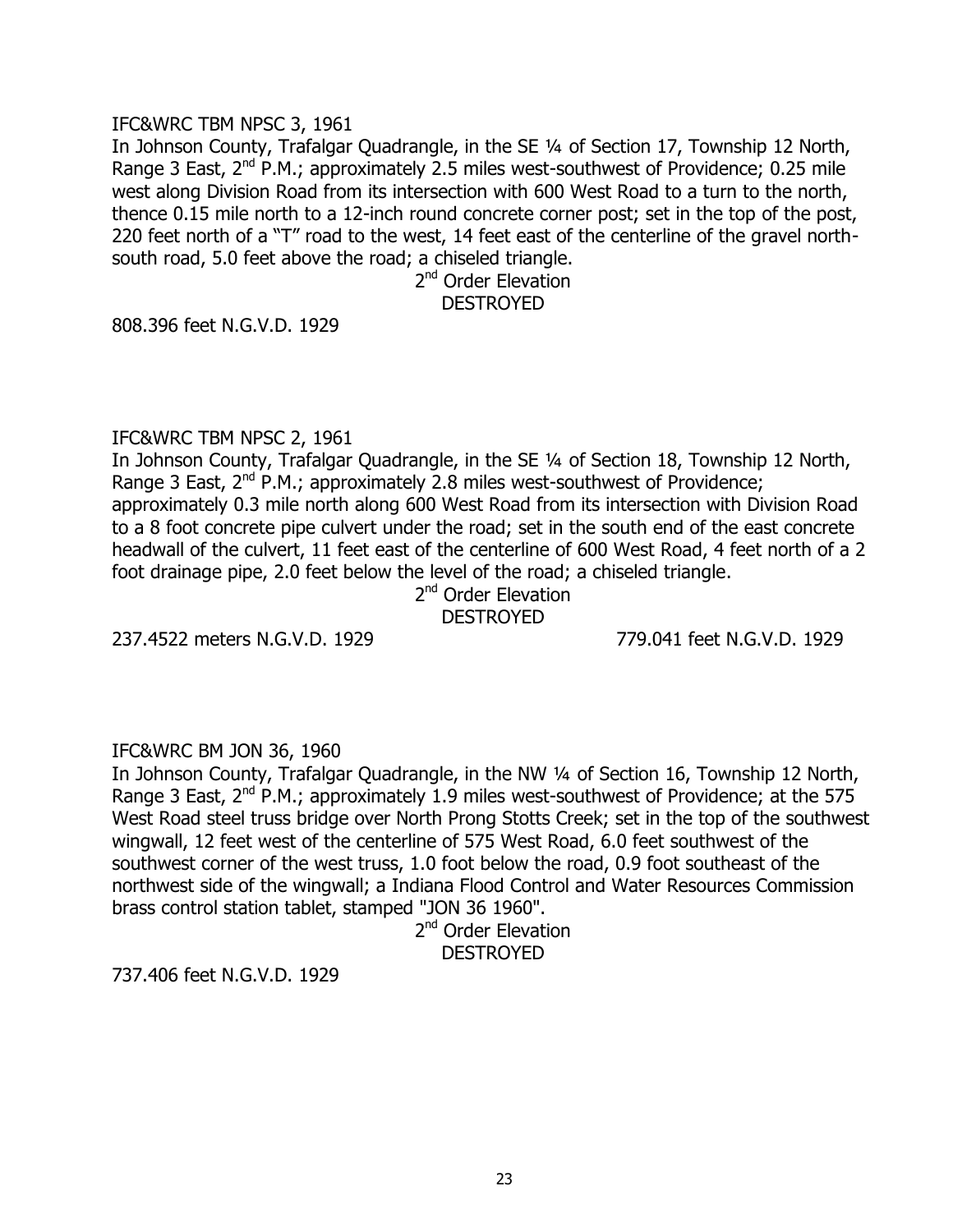## IFC&WRC TBM NPSC 1, 1961

In Johnson County, Trafalgar Quadrangle, in the NW 1/4 of Section 16, Township 12 North, Range 3 East,  $2^{nd}$  P.M.; approximately 1.7 miles west-southwest of Providence; 1.5 miles south and west along 450 West Road from its "T" road intersection with 100 North Road to a 15-foot concrete box culvert over a small ditch; set in the top of the northeast end of the northwest concrete headwall of the culvert, 8.0 feet northwest of the centerline of the road, 3.3 feet above the road, 1.5 feet southwest of the northeast face of the northwest concrete headwall; a chiseled triangle.

> 2<sup>nd</sup> Order Elevation DESTROYED

749.352 feet N.G.V.D. 1929

## IFC&WRC BM JON 35, 1960

In Johnson County, Trafalgar Quadrangle, in the NW ¼ of Section 16, Township 12 North, Range 3 East,  $2^{nd}$  P.M.; approximately 1.6 miles west-southwest of Providence; 1.5 miles south and west along 450 West Road from its "T" road intersection with 100 North Road to a 35-foot concrete bridge over a tributary to the North Prong Stotts Creek; set in the top of the northeast end of the northwest concrete guardrail of the bridge, 10 feet northwest of the centerline of the road, 1.8 feet southwest of the northeast face of the northwest concrete guardrail, 1.4 feet above the road; a Indiana Flood Control and Water Resources Commission brass control station tablet, stamped "JON 35 1960".

2<sup>nd</sup> Order Elevation DESTROYED

750.458 feet N.G.V.D. 1929

# IFC&WRC TBM YC 39, 1961

In Johnson County, Trafalgar Quadrangle, in the NW 1/4 of Section 15, Township 12 North, Range 3 East,  $2^{nd}$  P.M.; approximately 0.9 mile west of Providence; approximately 0.6 mile south along 450 West Road from its intersection with 100 North Road to a 1 foot pipe culvert under the road; set in the top of and at the center of the northwest concrete headwall of the culvert, 125 feet northwest of a house, 75 feet east of the entrance to the Deer Cemetery, 11.5 feet northwest of the centerline of the road, 2.0 feet northeast of the southwest face of the headwall, 0.6 foot below the level of the road; a chiseled triangle.

# 2<sup>nd</sup> Order Elevation

**DESTROYED** 

246.9528 meters N.G.V.D. 1929 810.211 feet N.G.V.D. 1929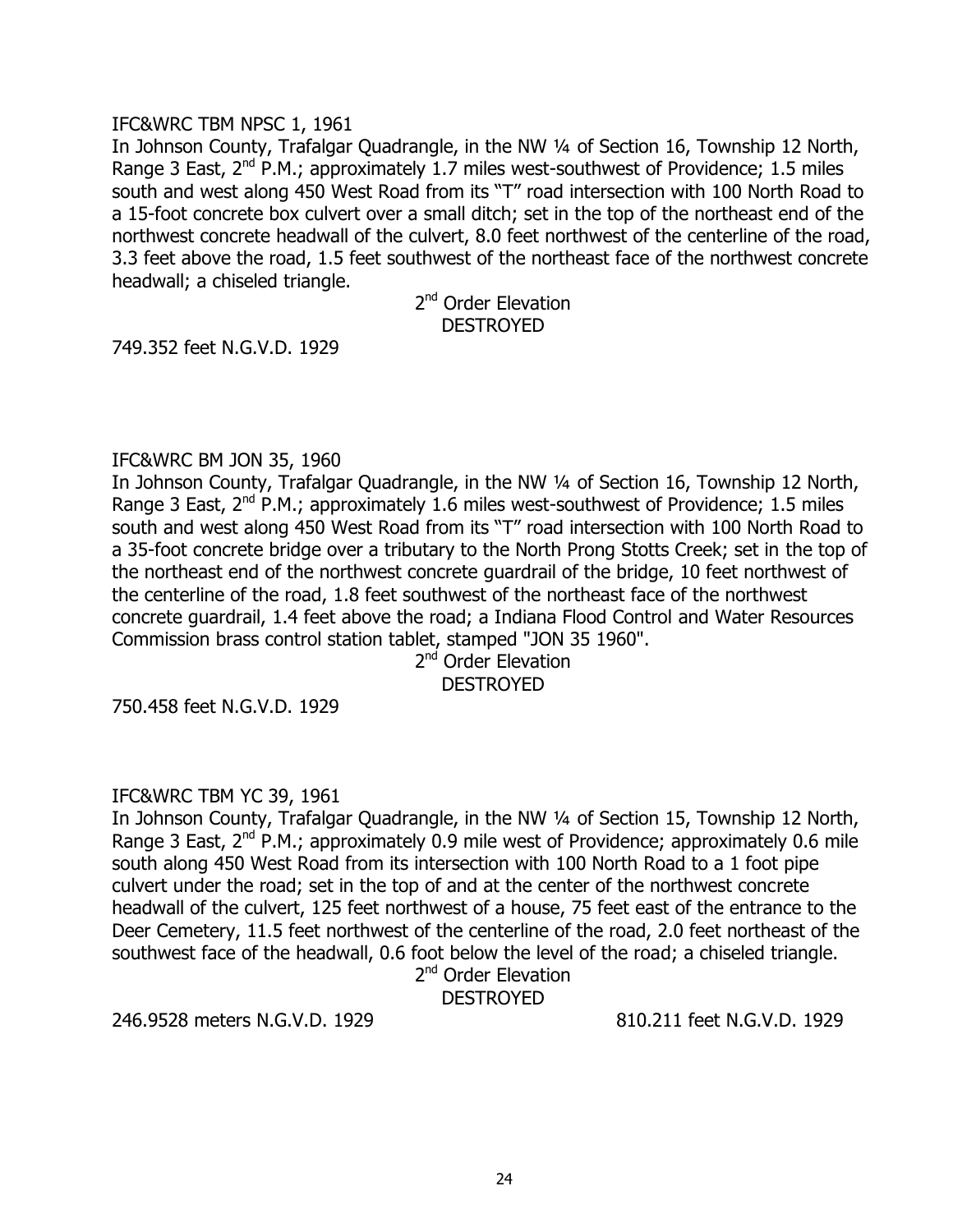### USGS BM TT 28 RCD 1946

In Johnson County, Trafalgar Quadrangle, in the SE ¼ of Section 10, Township 12 North, Range 3 East,  $2^{nd}$  P.M.; approximately 0.5 mile west of Providence; at the "T" road intersection of 450 West Road and 100 North Road, in the northeast quadrant of the intersection; set in the top of a concrete post, 82 feet east of the centerline of 450 West Road, 15 feet north of the centerline of 100 North Road, 2.5 feet south of a fence line, 0.3 foot above the ground; a U.S. Geological Survey bench mark tablet, stamped "TT 28 RCD 1946".

2<sup>nd</sup> Order Elevation

248.8011 meters N.G.V.D. 1929 816.275 feet N.G.V.D. 1929

# IFC&WRC TBM YC 35, 1961

In Johnson County, Trafalgar Quadrangle, in the SE ¼ of Section 7, Township 12 North, Range 4 East,  $2^{nd}$  P.M.; approximately 2.6 mile east of Providence; at the intersection of 125 West Road and 100 North Road; set in the southeast side of a 27-inch tree, 350 feet west of the centerline of 125 West Road, 38 feet east of power pole #7, 21 feet north of the centerline of 100 North Road, 1.2 feet above the ground; a railroad spike driven through an aluminum tag, stamped "TBM YC 35 1961".

2<sup>nd</sup> Order Elevation

244.2581 meters N.G.V.D. 1929 801.370 feet N.G.V.D. 1929

# USGS BM TT 29 RCD 1946

In Johnson County, Trafalgar Quadrangle, in the SW ¼ of Section 7, Township 12 North, Range 4 East,  $2^{nd}$  P.M.; approximately 2.25 mile east of Providence; at the "T" road intersection of 150 West Road and 100 North Road, in the northwest quadrant of the intersection; set in the top of a concrete post, 22 feet north of the centerline of 100 North Road, 2.0 feet west of the extended centerline of 150 West Road, 5.0 feet northeast of the southwest wooden corner post of a field, 0.6 foot above the ground; a U.S. Geological Survey bench mark tablet, stamped "TT 29 RCD 1946".

2<sup>nd</sup> Order Elevation

HAS BEEN HIT AND IS LEANING

244.6827 meters N.G.V.D. 1929 802.763 feet N.G.V.D. 1929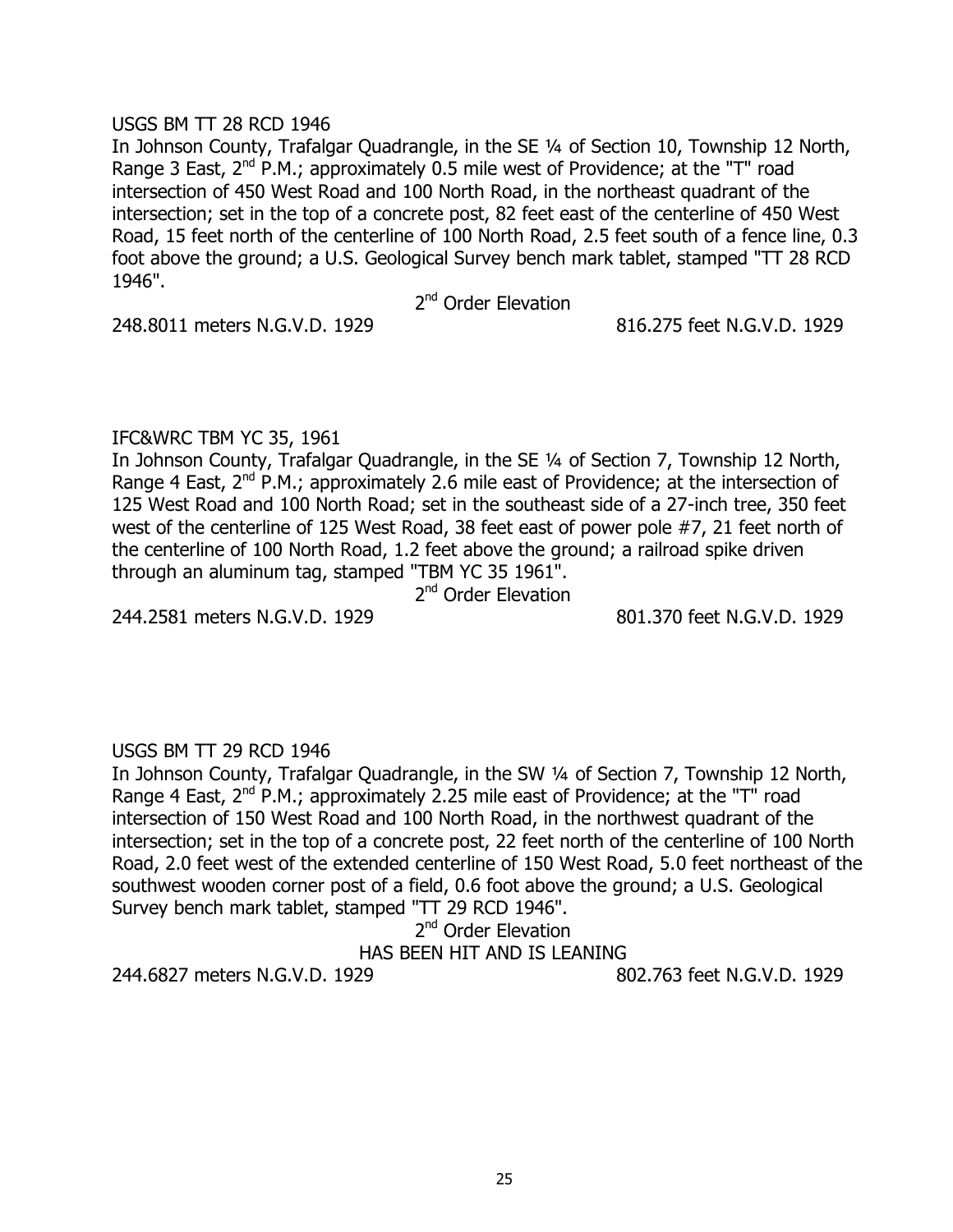#### IFC&WRC TBM YC 36, 1961

In Johnson County, Trafalgar Quadrangle, in the SE ¼ of Section 12, Township 12 North, Range 3 East,  $2^{nd}$  P.M.; approximately 1.5 miles east of Providence; approximately 0.6 mile east along 100 North Road from its intersection with State Road 135 to a 12-foot box culvert over a small ditch; set in the top of the west end of the north concrete headwall of the culvert, 8.5 feet north of the centerline of 100 North Road, 2.3 feet east of the west face of the headwall, 0.7 foot above the road; a chiseled triangle.

2<sup>nd</sup> Order Elevation DESTROYED

822.520 feet N.G.V.D. 1929

#### IFC&WRC TBM YC 37, 1961

In Johnson County, Trafalgar Quadrangle, in the NE ¼ of Section 14, Township 12 North, Range 3 East,  $2^{nd}$  P.M.; approximately 0.7 mile east of Providence; approximately 0.7 mile east along 100 North Road from its intersection with 400 West Road to a telephone pole, 0.15 mile east of the railroad crossing, 0.3 mile west of State Road 135; set in the north side of the pole, 16.5 feet south of the centerline of 100 North Road, 1.0 feet north of a fence line, 0.6 foot above the ground; a boat spike driven through an aluminum tag, stamped "TBM YC 37 1961".

2<sup>nd</sup> Order Elevation

256.6915 meters N.G.V.D. 1929 842.162 feet N.G.V.D. 1929

#### IFC&WRC TBM YC 38, 1961

In Johnson County, Trafalgar Quadrangle, in the SW ¼ of Section 11, Township 12 North, Range 3 East, 2<sup>nd</sup> P.M.; at Providence; at the Union Village Masonic Lodge, at the intersection of 100 North Road and 400 West Road; set in the top of the southeast corner of the bottom step of the front entrance to the lodge, 45 feet north of the centerline of 100 North Road, 39 feet east of the centerline of 400 West Road, 12.5 feet south of the front door to the lodge, 0.6 foot above the sidewalk; a chiseled triangle.

2<sup>nd</sup> Order Elevation

255.0194 meters N.G.V.D. 1929 836.676 feet N.G.V.D. 1929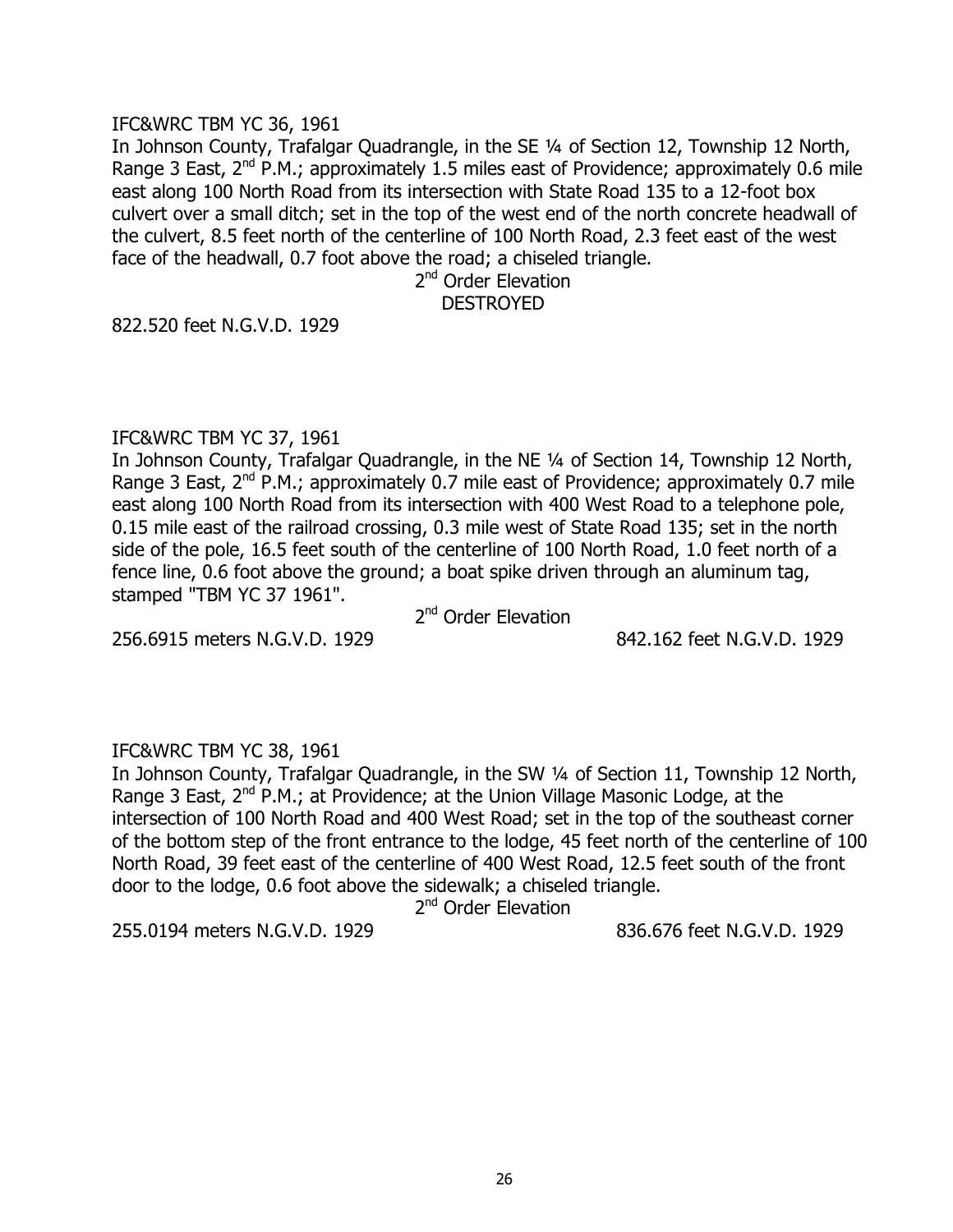## IFC&WRC BM JON 30, 1960

In Johnson County, Franklin Quadrangle, in the NW ¼ of Section 17, Township 11 North, Range 5 East,  $2^{nd}$  P.M.; approximately 1.6 miles south of Amity; at the 500 South Road one span steel plate girder bridge over Youngs Creek; set in the top of the south end of the west concrete bridge seat, 9.0 feet south of the centerline of the road, 1.4 feet below the level of the road, 1.1 feet west of the east face of the south girder of the bridge; a Indiana Flood Control and Water Resources Commission brass control station tablet, stamped "JON 30 1960".

2<sup>nd</sup> Order Elevation

206.2028 meters N.G.V.D. 1929 676.517 feet N.G.V.D. 1929

# IFC&WRC TBM YC 27, 1961

In Johnson County, Franklin Quadrangle, in the NW ¼ of Section 17, Township 11 North, Range 5 East,  $2^{nd}$  P.M.; approximately 1.6 miles south of Amity; at the 500 South Road one span steel plate girder bridge over Youngs Creek; set in the top of the south end of the east concrete bridge seat, 12.0 feet south of the centerline of the road, 5.2 feet below the top of the south girder, 1.3 feet west of the west face of the east handrail of the bridge; 1.2 feet south of the south face of the south girder, 1.3 feet below the road; a chiseled square. 2<sup>nd</sup> Order Elevation

206.2238 meters N.G.V.D. 1929 676.586 feet N.G.V.D. 1929

# IFC&WRC TBM YC 26, 1961

In Johnson County, Franklin Quadrangle, in the SW 1/4 of Section 8, Township 11 North, Range 5 East,  $2^{nd}$  P.M.; approximately 1.5 miles south of Amity; 0.45 mile south along 550 East Road (old U.S. 31) from its intersection with State Road 52; set in the east side of a 16-inch Sycamore tree, 36 feet west of the centerline of 550 East Road (old U.S. 31), 25 feet northeast of a power pole, 1.0 foot above the ground; a railroad spike driven through an aluminum tag, stamped "TBM YC 26 1961".

2<sup>nd</sup> Order Elevation DESTROYED

677.713 feet N.G.V.D. 1929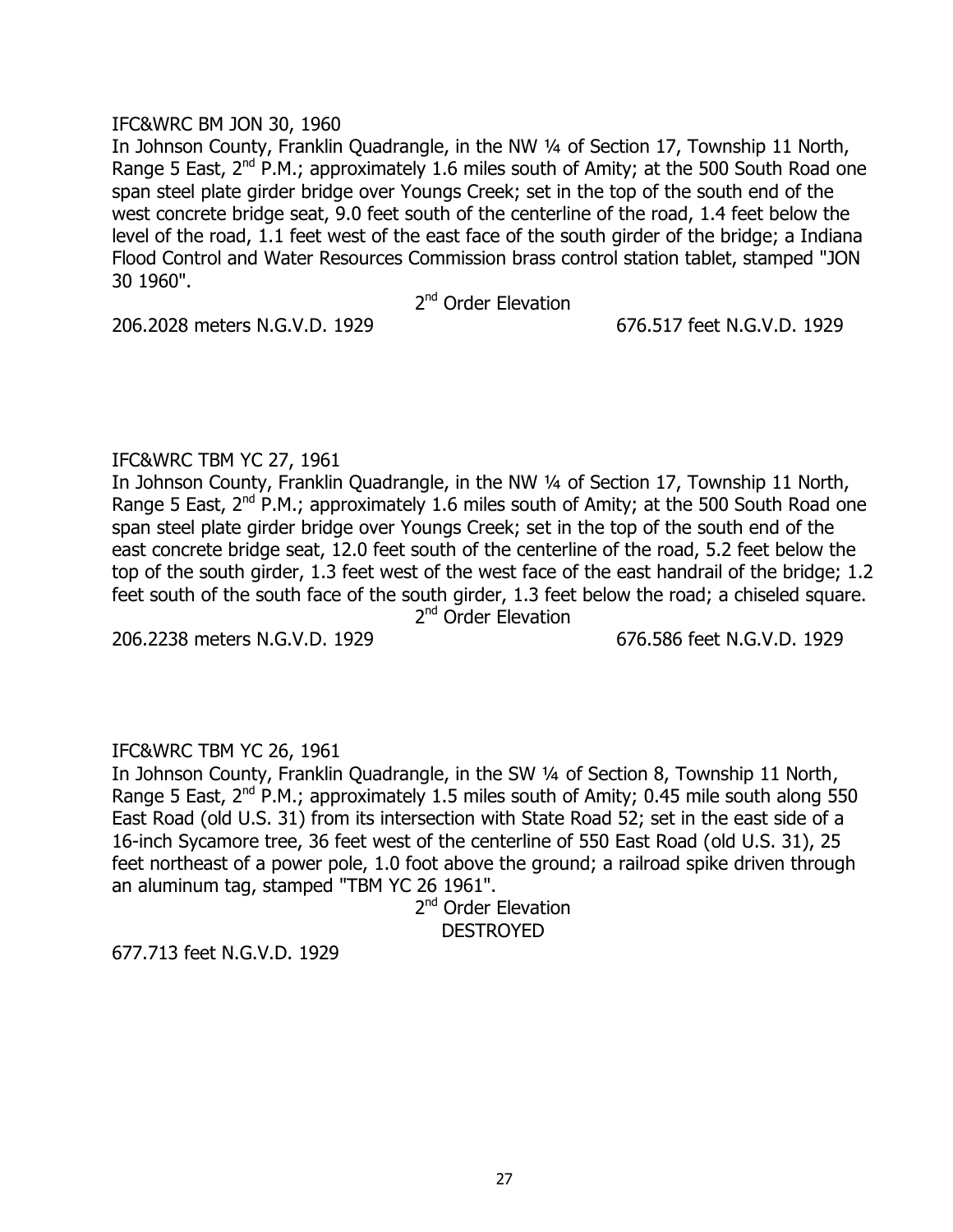#### IFC&WRC TBM YC 25, 1961

In Johnson County, Franklin Quadrangle, in the SW 1/4 of Section 8, Township 11 North, Range 5 East,  $2^{nd}$  P.M.; approximately 1.0 mile south of Amity; at the State Road 252 bridge over Youngs Creek; set in the top of the east end of the south concrete guardrail on the southeast corner, 20.5 feet south of the centerline of State Road 252, 2.9 feet above the top of the sidewalk, 1.0 foot south of the north face of the top of the guardrail; a chiseled triangle.

> 2<sup>nd</sup> Order Elevation DESTROYED

686.867 feet N.G.V.D. 1929

## IFC&WRC BM JON 31, 1960

In Johnson County, Franklin Quadrangle, in the SW 1/4 of Section 8, Township 11 North, Range 5 East,  $2^{nd}$  P.M.; approximately 1.0 mile south of Amity; at the State Road 252 bridge over Youngs Creek; set in the top of the east end of the south concrete sidewalk, 18 feet south of the centerline of State Road 252, 1.9 feet west of the east end of the south sidewalk, 0.9 foot above the road, 0.4 foot north of the north face of the south concrete guardrail of the bridge; a Indiana Flood Control and Water Resources Commission brass control station tablet, stamped "JON 31 1960".

2<sup>nd</sup> Order Elevation **DESTROYED** 

684.139 feet N.G.V.D. 1929

# ISHC BM JOHN S-7

In Johnson County, Franklin Quadrangle, in the NW 1/4 of Section 8, Township 11 North, Range 5 East,  $2^{nd}$  P.M.; approximately 1.0 mile south of Amity; at the State Road 252 bridge over Youngs Creek; set in the top of the north concrete coping of the bridge, 40.2 feet east of the west face of the north concrete guardrail of the bridge, 18 feet north of the centerline of State Road 252, 0.8 foot above the road, 0.2 foot north of the north face of the north guardrail; a Indiana State Highway Commission bench mark tablet, stamped "JOHN S-7".

> 2<sup>nd</sup> Order Elevation DESTROYED

690.608 feet N.G.V.D. 1929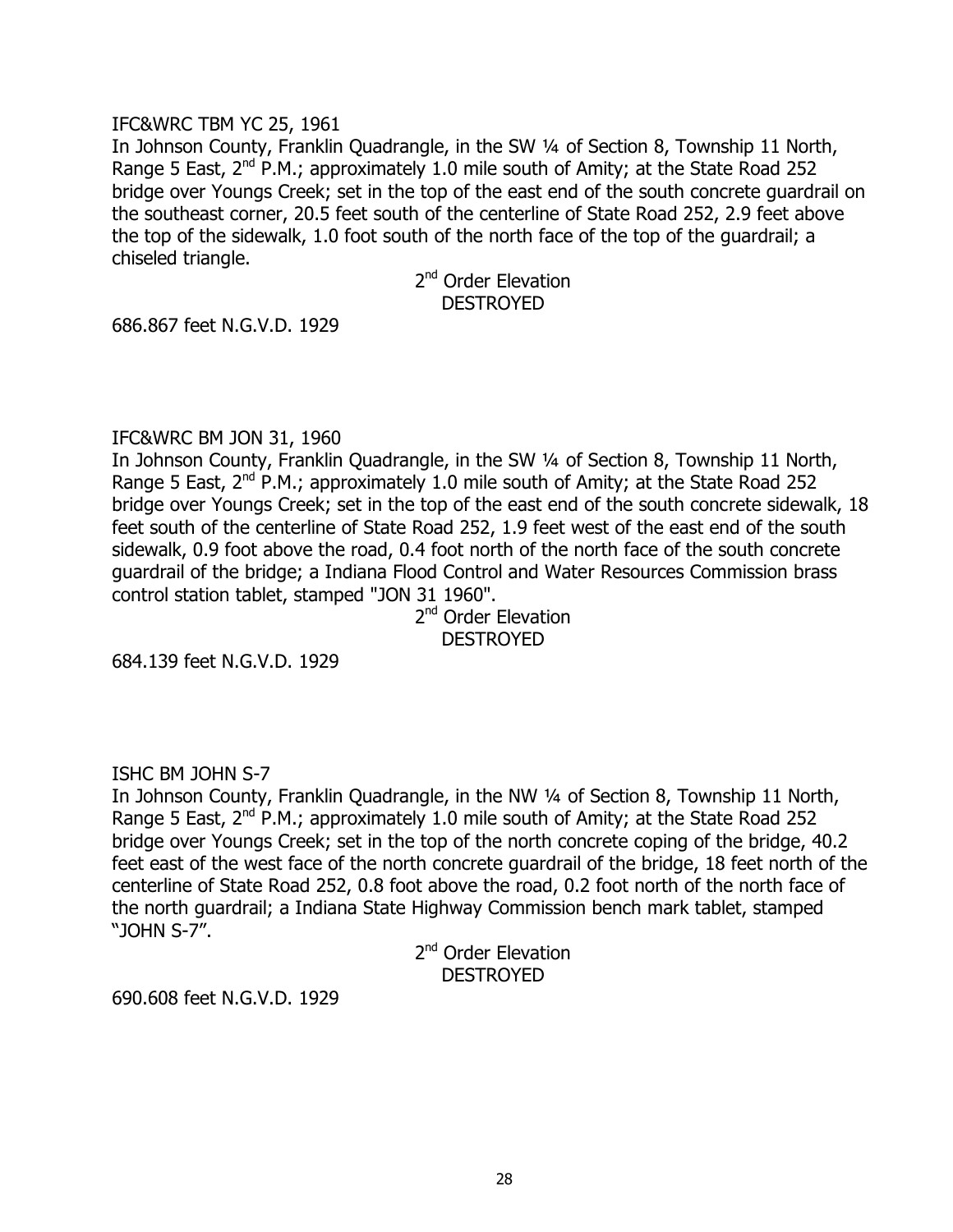### IFC&WRC TBM YC 24, 1961

In Johnson County, Franklin Quadrangle, in the NE ¼ of Section 8, Township 11 North, Range 5 East,  $2^{nd}$  P.M.; approximately 1.0 mile south of Amity; at the intersection of State Road 252 and 550 East Road (old U.S. 31), in the northeast 1/4 of the intersection; set in the top of a highway right-of-way post, 49 feet north of the centerline of State Road 252, 48.5 feet east of the centerline of 550 East Road (old U.S. 31), 19.4 feet west of a telephone pole, 2.5 feet above the road, 1.3 feet above the ground; a chiseled triangle.

2<sup>nd</sup> Order Elevation

# DESTROYED

687.652 feet N.G.V.D. 1929

#### IFC&WRC TBM YC 23, 1961

In Johnson County, Franklin Quadrangle, in the SW 1/4 of Section 5, Township 11 North, Range 5 East,  $2^{nd}$  P.M.; approximately 0.5 mile south of Amity; at the 400 South Road one span steel truss bridge over Youngs Creek; set in the top of the northwest stone wingwall of the bridge, at the point where the northwest stone wingwall joins the north end of the west bridge seat, 10.9 feet north of the centerline of the road, 3.1 feet north of the north face of the concrete bridge floor, 2.4 feet east of the west face of the northwest end truss, 0.8 feet below the road; a chiseled square.

> 2<sup>nd</sup> Order Elevation **DESTROYED**

208.3632 meters N.G.V.D. 1929 683.605 feet N.G.V.D. 1929

#### IFC&WRC TBM YC 22, 1961

In Johnson County, Franklin Quadrangle, in the SW ¼ of Section 5, Township 11 North, Range 5 East,  $2^{nd}$  P.M.; approximately 0.5 mile south of Amity; at the 400 South Road one span steel truss bridge over Youngs Creek; set in the top of the south corner of the southwest stone wingwall of the bridge, 20.0 feet south of the centerline of 400 South Road, 7.6 feet west of the east face of the wingwall, 0.8 feet below the level of the road; a chiseled square.

> 2<sup>nd</sup> Order Elevation DESTROYED

208.4272 meters N.G.V.D. 1929 683.815 feet N.G.V.D. 1929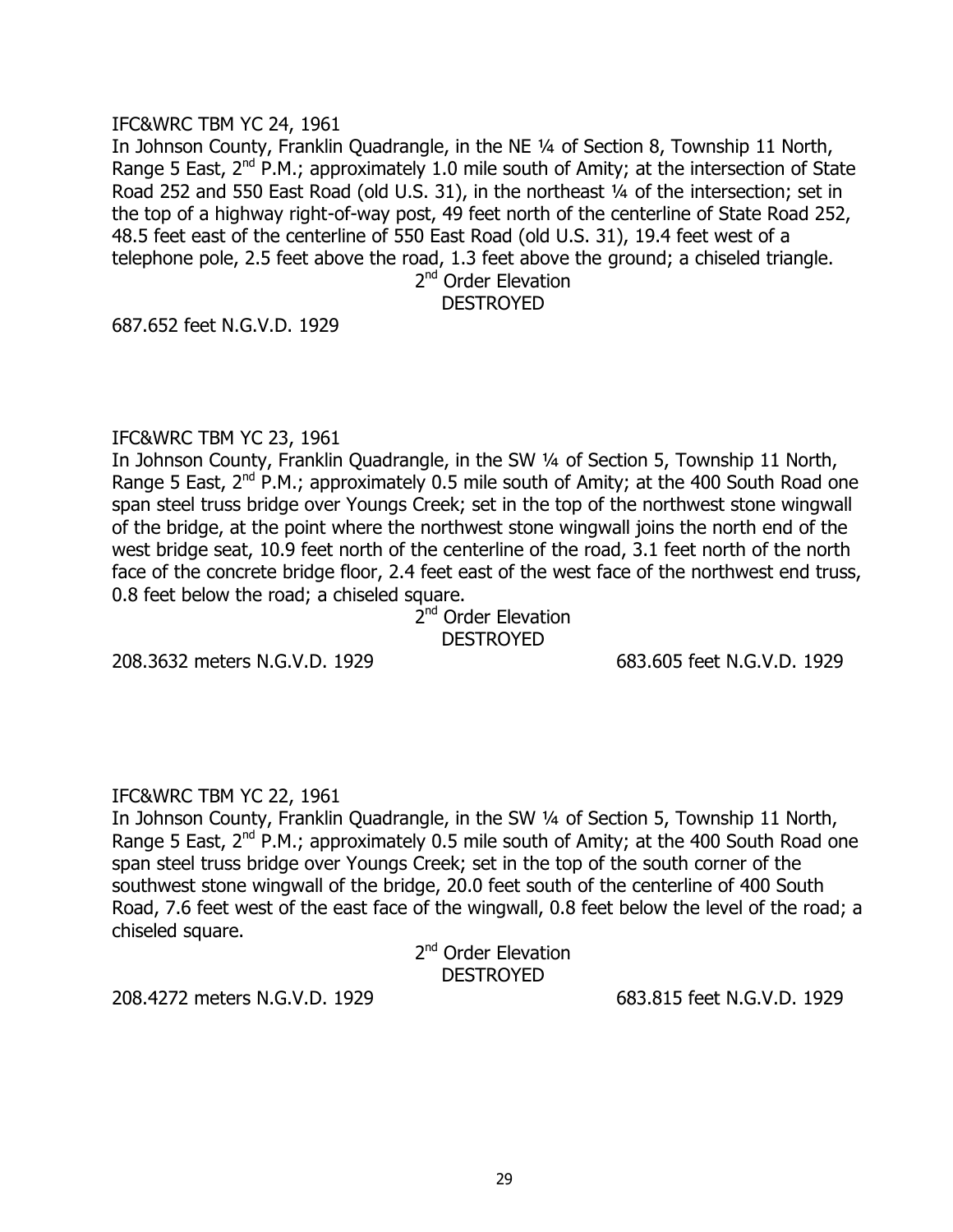## IFC&WRC TBM YC 21, 1961

In Johnson County, Franklin Quadrangle, in the SW 1/4 of Section 5, Township 11 North, Range 5 East, 2<sup>nd</sup> P.M.; at Amity; at the 350 South Road 25-foot concrete bridge over Amity Ditch; set in the top of the south end of the west stone bridge seat, 8.5 feet south of the centerline of 350 South Road, 1.6 feet west of the east face of the bridge seat, 1.3 feet below the road, 0.2 foot north of the south face of the bridge seat; a chiseled triangle.

2<sup>nd</sup> Order Elevation **DESTROYED** 

682.120 feet N.G.V.D. 1929

#### IFC&WRC TBM YC 20, 1961

In Johnson County, Franklin Quadrangle, in the SE ¼ of Section 6, Township 11 North, Range 5 East,  $2^{nd}$  P.M.; about 0.5 mile west of Amity; at the 350 South Road one-span steel truss bridge over Youngs Creek; set in the top of the west stone abutment, 12.5 feet south of the centerline of 350 South Road, 0.4 foot west of the east face of the abutment, 0.3 foot north of the south face of the abutment, level with the road; a chiseled triangle.

2<sup>nd</sup> Order Elevation DESTROYED see YC 5 A 1988

689.228 feet N.G.V.D. 1929

# IFC&WRC TBM YC 28, 1961

In Johnson County, Franklin Quadrangle, in the NE ¼ of Section 6, Township 11 North, Range 5 East,  $2^{nd}$  P.M.; about 0.5 mile west of Amity; at the 350 South Road one-span steel truss bridge over Youngs Creek; set in the top of the northeast corner of the bridge deck, on the north edge of the bridge deck, 7 feet north of the centerline of 350 South Road, 1.8 feet west of the west face of the east abutment, 1.1 feet east of the west face of the east bridge seat; a chiseled square.

> 2<sup>nd</sup> Order Elevation DESTROYED see YC 5 A 1988

688.526 feet N.G.V.D. 1929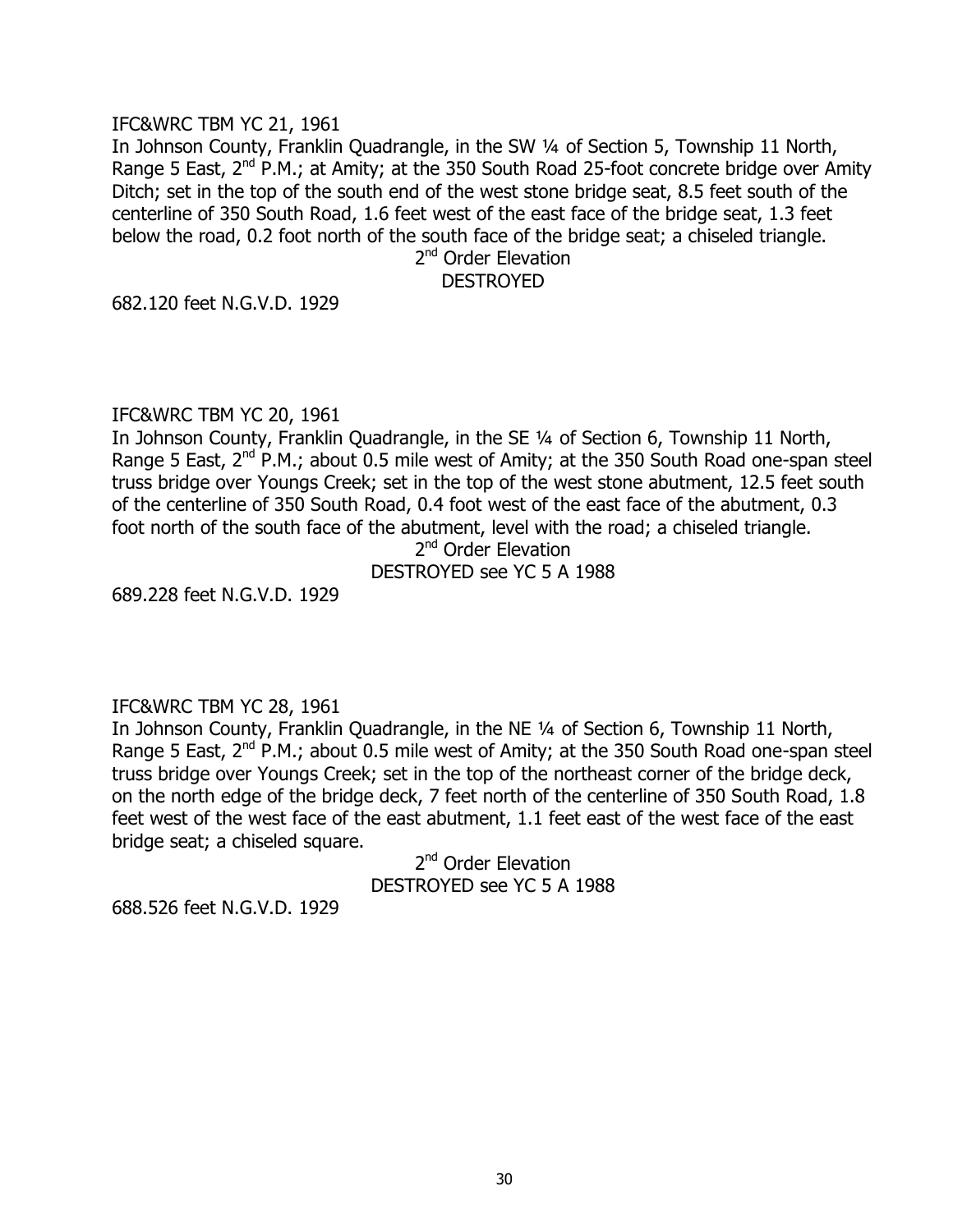## IFC&WRC TBM YC 19, 1961

In Johnson County, Franklin Quadrangle, in the SW ¼ of Section 6, Township 11 North, Range 5 East,  $2^{nd}$  P.M.; approximately 1.3 mile west of Amity; approximately 1.2 miles west along 350 South Road from its intersection with U.S. 31 to a gravel drive south leading to a farm house, in the southeast quadrant of the intersection; set in the north side of a 30-inch sycamore tree, 13 feet south of the centerline of 350 South Road, 13 feet east of the centerline of the driveway, 1.0 foot above the ground; a railroad spike driven through an aluminum tag, stamped "TBM YC 19 1961".

2<sup>nd</sup> Order Elevation

218.5542 meters N.G.V.D. 1929 717.040 feet N.G.V.D. 1929

# USGS BM BC 4, 1946

In Johnson County, Franklin Quadrangle, in the NE ¼ of Section 1, Township 11 North, Range 4 East,  $2^{nd}$  P.M.; approximately 1.8 miles west of Amity; at the "T" road intersection of 350 South Road and Mauxferry Road, in the northeast quadrant of the intersection; set in the top of a concrete post, 25 feet north of the centerline of 350 South Road, 20 feet east of the centerline of Mauxferry Road, 1.9 feet northwest of a fence corner post, at the northwest end of a small gate on a fence line, 1.0 foot north of a metal road sign post, 0.5 foot above the ground; a U.S. Geological Survey bench mark tablet, stamped "BC 4 1946". 2<sup>nd</sup> Order Elevation

220.1998 meters N.G.V.D. 1929 722.439 feet N.G.V.D. 1929

# USGS TBM 704.7

In Johnson County, Franklin Quadrangle, in the NW 1/4 of Section 1, Township 11 North, Range 4 East,  $2^{nd}$  P.M.; approximately 2.0 mile west-northwest of Amity; 0.1 mile west along 300 South Road from its "T" road intersection with Mauxferry Road to a 25-foot concrete bridge over a small ditch; set in the top of the north edge of the south concrete wheel guard, 660 feet west of the Youngs Creek Cemetery, 12.5 feet east of the west face of the south wheel guard, 6.5 feet south of the centerline of 300 South Road, 0.7 foot above the road; a chiseled square.

> 2<sup>nd</sup> Order Elevation DESTROYED

705.178 feet N.G.V.D. 1929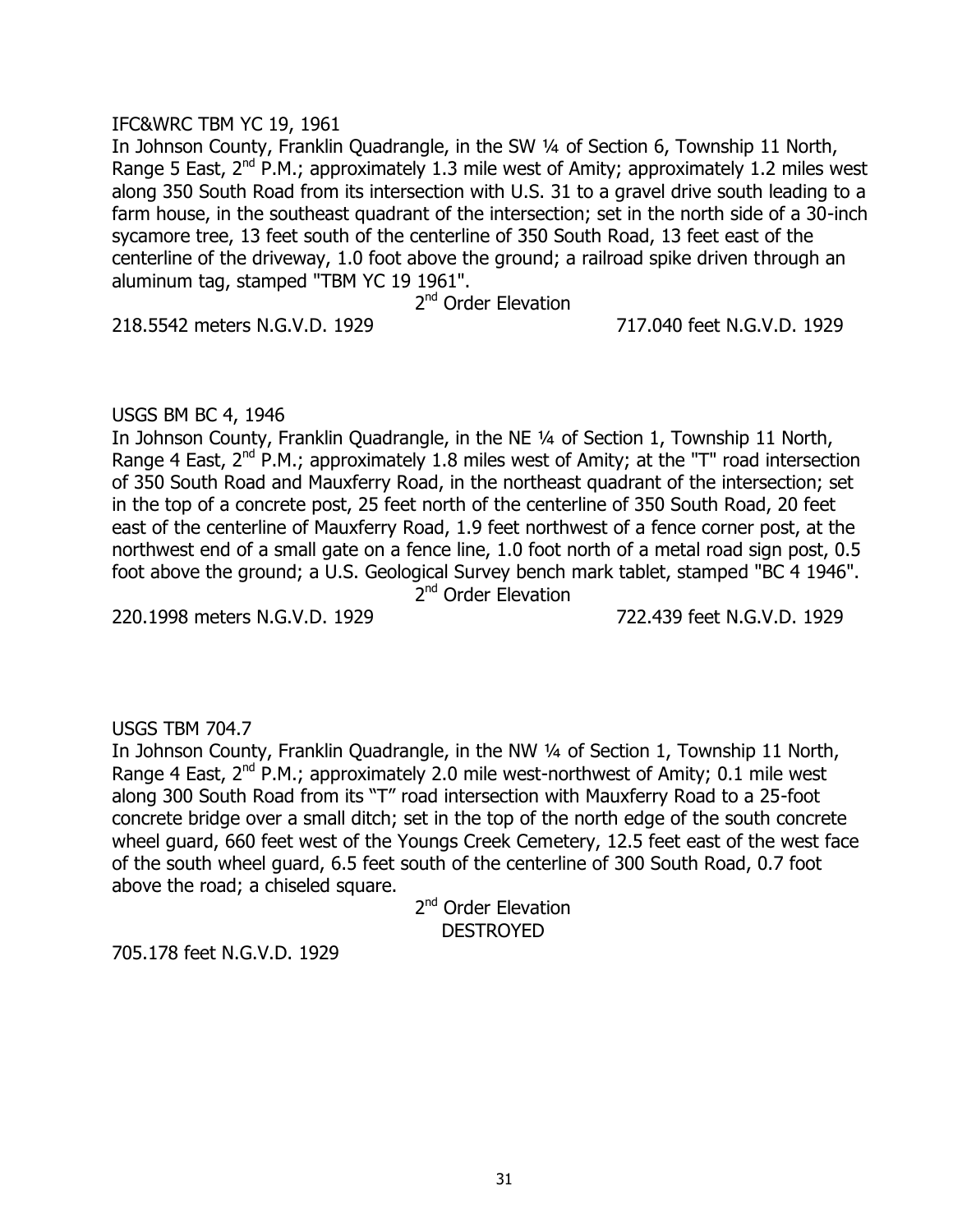### IFC&WRC TBM YC 18, 1961

In Johnson County, Franklin Quadrangle, in the SW ¼ of Section 36, Township 12 North, Range 4 East,  $2^{nd}$  P.M.; approximately 2.3 mile northwest of Amity; at the "T" road intersection of 250 South Road and Mauxferry Road; set in the east side of a wooden fence corner post, 19 feet west of the centerline of Mauxferry Road, 0.8 foot above the ground, about in line with the centerline of the gravel 250 South Road; a boat spike driven through an aluminum tag, stamped "TBM YC 18 1961".

> 2<sup>nd</sup> Order Elevation DESTROYED

721.055 feet N.G.V.D. 1929

## IFC&WRC TBM YC 17, 1961

In Johnson County, Franklin Quadrangle, in the NE ¼ of Section 36, Township 12 North, Range 4 East,  $2^{nd}$  P.M.; approximately 1.7 mile northwest of Amity; at the 250 South Road two-span concrete bridge over Youngs Creek; set in the top of the east end of the north concrete guardrail base of the bridge, 9.6 feet north of the centerline of 250 South Road, 1.3 feet west of the east face of the north guardrail, 0.8 foot above the road, 0.3 foot north of the north face of the north guardrail; a chiseled square.

2<sup>nd</sup> Order Elevation DESTROYED

700.179 feet N.G.V.D. 1929

# IFC&WRC TBM YC 16, 1961

In Johnson County, Franklin Quadrangle, in the NE ¼ of Section 36, Township 12 North, Range 4 East,  $2^{nd}$  P.M.; approximately 1.7 mile northwest of Amity; at the 250 South Road two-span concrete bridge over Youngs Creek; set in the top of the northeast corner of the east end of the north concrete guardrail of the bridge, 8.6 feet north of the centerline of 250 South Road, 3.6 feet above the road, 0.4 foot west of the east face of the north guardrail, 0.3 foot south of the north face of the north guardrail; a chiseled square.

2<sup>nd</sup> Order Elevation DESTROYED

702.818 feet N.G.V.D. 1929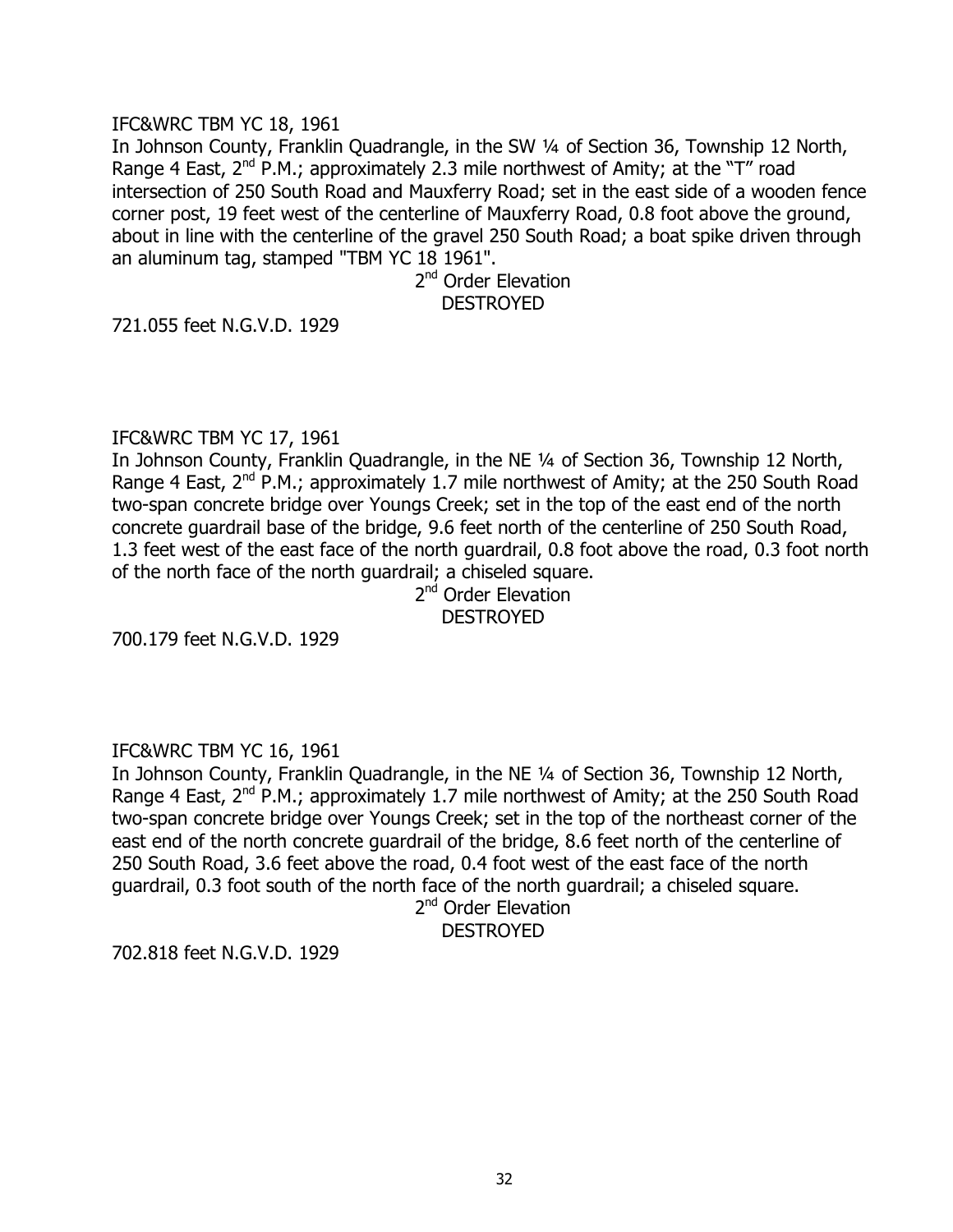### IFC&WRC BM JON 32, 1960

In Johnson County, Franklin Quadrangle, in the NE ¼ of Section 36, Township 12 North, Range 4 East,  $2^{nd}$  P.M.; approximately 1.7 mile northwest of Amity; at the 250 South Road two-span concrete bridge over Youngs Creek; set in the top of the east end of the north concrete guardrail base of the bridge, 7.5 feet north of the centerline of 250 South Road, 0.9 foot above the road,0.6 foot east of the east face of the north guardrail; a Indiana Flood Control and Water Resources Commission brass control station tablet, stamped "JON 32 1960".

> 2<sup>nd</sup> Order Elevation DESTROYED

700.117 feet N.G.V.D. 1929

## IFC&WRC TBM YC 14, 1961

In Johnson County, Franklin Quadrangle, in the NE ¼ of Section 36, Township 12 North, Range 4 East,  $2^{nd}$  P.M.; approximately 2.0 miles southeast of Franklin; approximately 0.55 mile southeast along U.S. 31 from the U.S. 31 bridge over Youngs Creek to a concrete highway right-of-way marker, on the southwest side of the southeast bound lanes of U.S. 31; set in the top of the highway marker, 85.0 feet northwest of the north side of a house (Jerry Yaden residence), 47.0 feet southwest of the centerline of the southeast bound lanes of U.S. 31, 13.0 feet southeast of the centerline of a field entrance, 4.0 feet northwest of a telephone pole; a chiseled triangle.

2<sup>nd</sup> Order Elevation

220.1630 meters N.G.V.D. 1929 722.318 feet N.G.V.D. 1929

# IFC&WRC BM JON 33, 1960

In Johnson County, Franklin Quadrangle, in the SE ¼ of Section 25, Township 12 North, Range 4 East,  $2^{nd}$  P.M.; approximately 1.5 miles southeast of Franklin; at the U.S. 31 twospan concrete bridge over Youngs Creek; set in the top of and at the southwest end of the southwest sidewalk of the bridge, 18 feet southwest of the centerline of U.S. 31, 1.0 foot above the road, 0.4 foot northwest of the south end of the concrete guardrail; a Indiana Flood Control and Water Resources Commission brass control station tablet, stamped "JON 33 1960".

> 2<sup>nd</sup> Order Elevation **DESTROYED**

710.752 feet N.G.V.D. 1929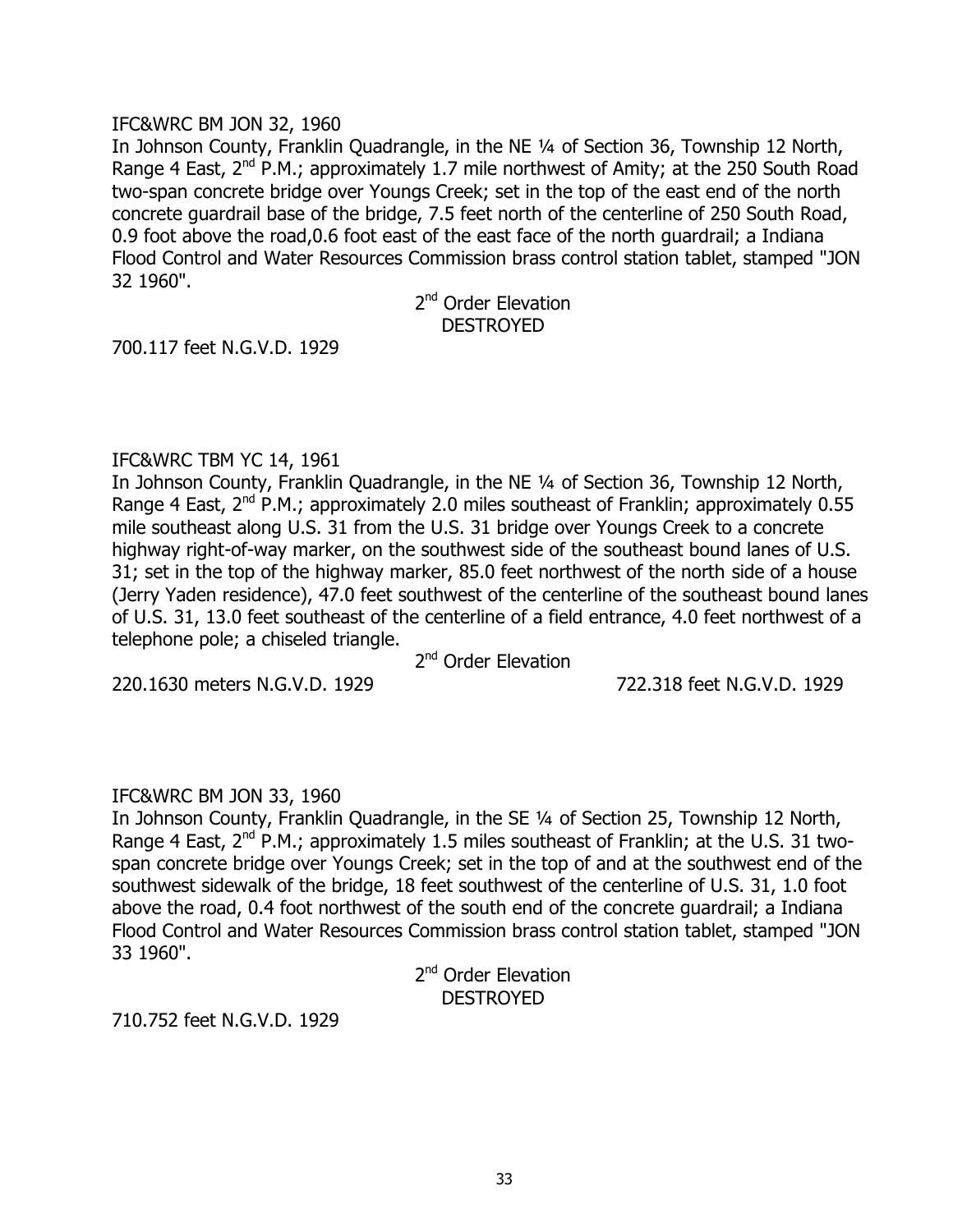## ISHC BM JOHN S 11

In Johnson County, Franklin Quadrangle, in the SE ¼ of Section 25, Township 12 North, Range 4 East,  $2^{nd}$  P.M.; approximately 1.5 miles southeast of Franklin; at the U.S. 31 twospan concrete bridge over Youngs Creek; set in the base of the west concrete handrail of the east bridge, 32 feet north of the south end of the west handrail, on the outside coping, 18 feet west of the centerline of U.S. 31, 0.8 foot above the road; a Indiana State Highway Commission bench mark tablet, stamped "JOHN S 11".

> 2<sup>nd</sup> Order Elevation DESTROYED

710.835 feet N.G.V.D. 1929

## IFC&WRC TBM YC 13, 1961

In Johnson County, Franklin Quadrangle, in the SE ¼ of Section 25, Township 12 North, Range 4 East,  $2^{nd}$  P.M.; approximately 1.5 miles southeast of Franklin; at the U.S. 31 twospan concrete bridge over Youngs Creek; set on the northeast corner of the southwest concrete guardrail of the southeast bound lanes, 20 feet northeast of the centerline of the bridge, at the extreme northeast corner of the guardrail, 3.7 feet above the road; a chiseled square.

> 2<sup>nd</sup> Order Elevation DESTROYED

713.488 feet N.G.V.D. 1929

# IFC&WRC TBM YC 12, 1961

In Johnson County, Franklin Quadrangle, in the SW ¼ of Section 25, Township 12 North, Range 4 East,  $2^{nd}$  P.M.; approximately 2.3 miles southeast of Franklin; approximately 2.3 miles southeast along U.S. 31 from its intersection with State Road 44, and approximately 0.3 mile northwest of the 2 span concrete U.S. 31 bridge over Youngs Creek to a highway cross-over; set on the northeast corner of the concrete median catch drain collar, 38.5 feet northwest of the centerline of the cross-over, 34.5 feet southwest of the centerline of the northwest bound lanes of U.S. 31, 0.5 foot below the level of the road; a chiseled triangle.

2<sup>nd</sup> Order Elevation

217.3500 meters N.G.V.D. 1929 713.089 feet N.G.V.D. 1929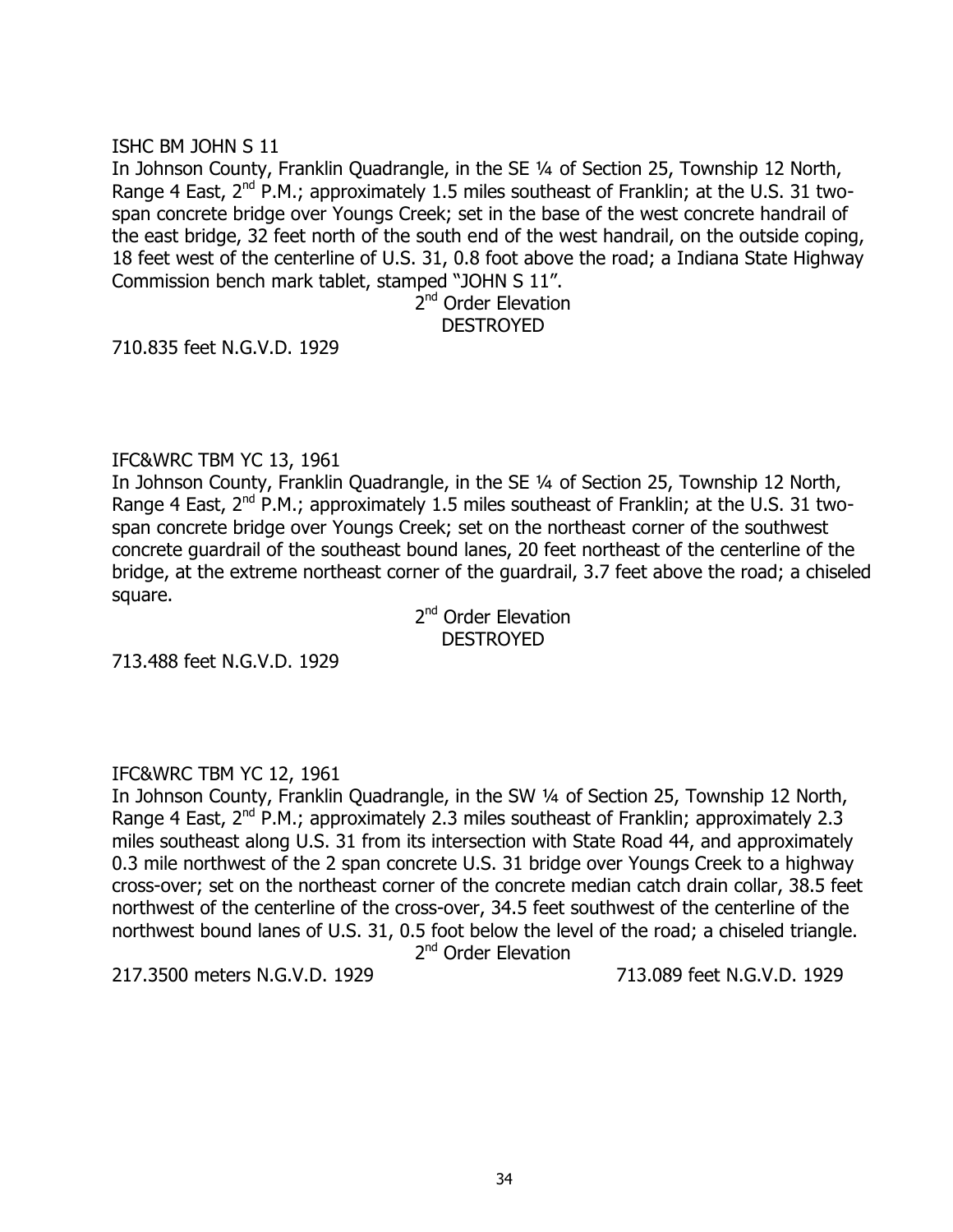## IFC&WRC TBM YC 15, 1961

In Johnson County, Franklin Quadrangle, in the Center of Section 25, Township 12 North, Range 4 East,  $2^{nd}$  P.M.; approximately 2.0 miles southeast of Franklin; approximately 0.45 mile east along 150 South Road (gravel) from its intersection with U.S. 31 to a point where 150 South Road dead ends at Youngs Creek; set in the west side of a 14-inch walnut tree, 30 feet west of the right bank (west bank) waters edge of Youngs Creek; 20 feet north of the centerline of the road, 1.2 feet above the ground; a 60 penny nail.

2<sup>nd</sup> Order Elevation

214.2514 meters N.G.V.D. 1929 702.923 feet N.G.V.D. 1929

## IFC&WRC TBM YC 11, 1961

In Johnson County, Franklin Quadrangle, in the Center of Section 25, Township 12 North, Range 4 East, 2nd P.M.; approximately 2.0 miles southeast of Franklin; approximately 0.4 mile east along 150 South Road (gravel) from its intersection with U.S. 31 to a 20-inch walnut tree; set in the south side of the walnut tree, 145 feet west of Youngs Creek, 18.0 feet north of the centerline of the road, 1.3 feet above the ground; a railroad spike driven through an aluminum tag, stamped "TBM YC 11 1961".

2<sup>nd</sup> Order Elevation

218.7158 meters N.G.V.D. 1929 717.570 feet N.G.V.D. 1929

# IFC&WRC BM JON 34, 1960

In Johnson County, Franklin Quadrangle, in the Center of Section 25, Township 12 North, Range 4 East,  $2^{nd}$  P.M.; approximately 2.0 miles southeast of Franklin; approximately 0.4 mile east along 150 South Road (gravel) from its intersection with U.S. 31 to a concrete post with circumferential metal; set in the top of the concrete post, 145 feet west of Youngs Creek, 32.0 feet east of the east edge of a private drive (Thompson residence), 21.0 feet northeast of the northeast corner of the asphalt road, 13.0 feet north of the centerline of the road, 0.4 foot above the ground; a Indiana Flood Control and Water Resources Commission brass control station tablet, stamped "JON 34 1960".

2<sup>nd</sup> Order Elevation

218.1549 meters N.G.V.D. 1929 715.730 feet N.G.V.D. 1929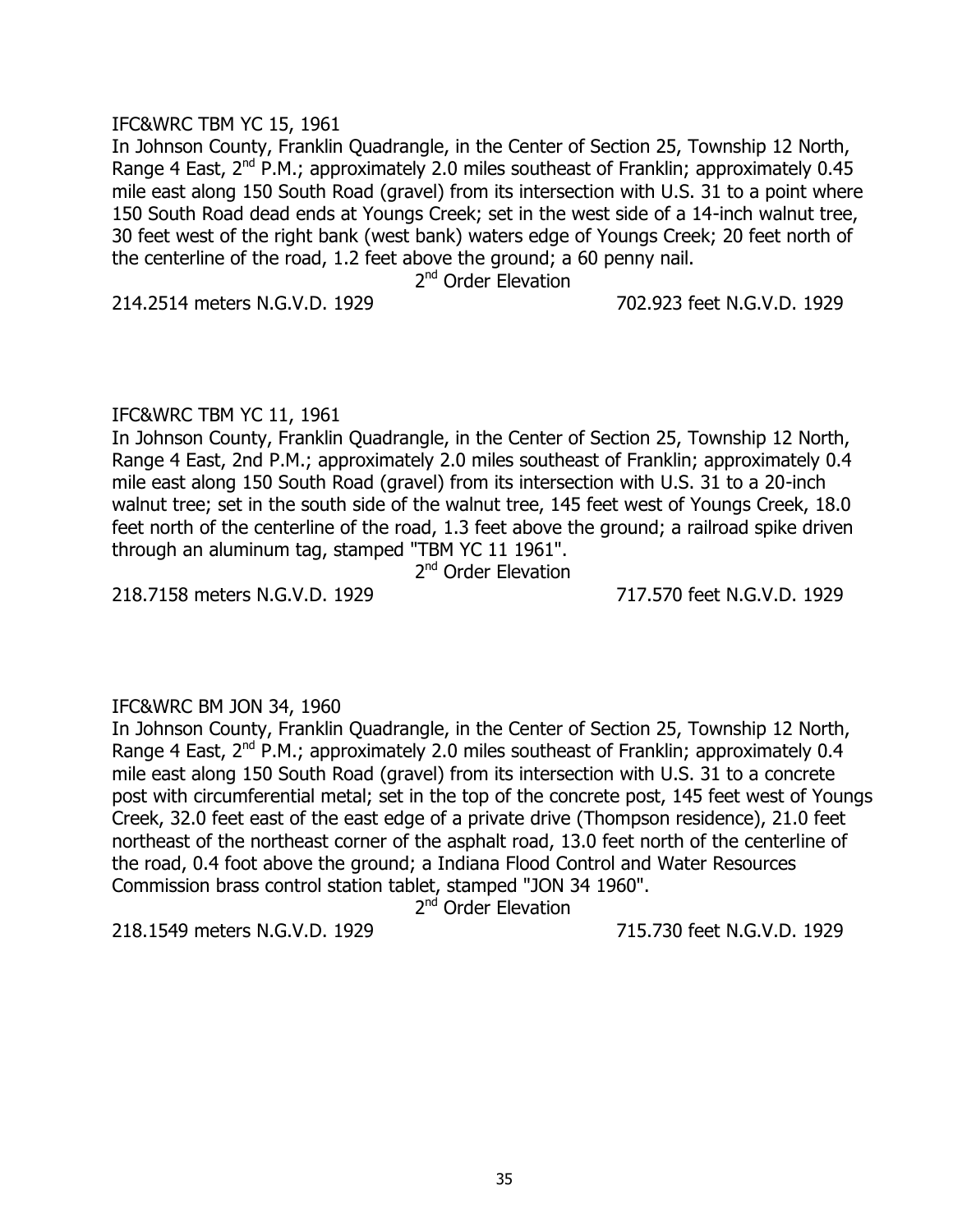## IFC&WRC TBM YC 10, 1961

In Johnson County, Franklin Quadrangle, in the NE ¼ of Section 25, Township 12 North, Range 4 East,  $2^{nd}$  P.M.; approximately 2.0 miles southeast of Franklin; approximately 0.3 mile west along 150 South Road (dirt & gravel) from its intersection with old U.S. 31 to a 9 inch Elm tree; set in the south side of the Elm tree, 50 feet east of a clump of 6 Elm trees, 19.0 feet north of the centerline of the road, 1.0 feet above the ground; a railroad spike driven through an aluminum tag, stamped "TBM YC 10 1961".

2<sup>nd</sup> Order Elevation

215.2630 meters N.G.V.D. 1929 706.242 feet N.G.V.D. 1929

## IFC&WRC TBM YC 9, 1961

In Johnson County, Franklin Quadrangle, in the Northwest ¼ of Section 30, Township 12 North, Range 5 East,  $2^{nd}$  P.M.; approximately 2.0 miles southeast of Franklin; approximately 1.7 miles southeast along old U.S. 31 from the north entrance to the Masonic Home to a concrete highway right-of-way marker on the northeast side of the road, across the road from a white frame house with a red roof; set in the top of the highway marker, 50 feet northeast of the centerline of the road, 18.5 feet northeast of power pole #243-825, 1.7 feet above the ground, at a fence corner post; a chiseled triangle.

2<sup>nd</sup> Order Elevation

221.4834 meters N.G.V.D. 1929 726.650 feet N.G.V.D. 1929

# IFC&WRC TBM YC 8, 1961

In Johnson County, Franklin Quadrangle, in the SE ¼ of Section 24, Township 12 North, Range 4 East,  $2^{nd}$  P.M.; approximately 1.6 miles southeast of Franklin; approximately 1.2 miles southeast along old U.S. 31 from the north entrance to the Masonic Home to a power pole with metal foot supports for climbing, on the west side of the road; set in the northeast side of the power pole, 40 feet northwest of a mailbox post (Robert W. Elmore), 23 feet southwest of the centerline of the road, 1.3 feet above the ground; a railroad spike driven through an aluminum tag, stamped "TBM YC 8 JUN 61".

2<sup>nd</sup> Order Elevation

222.0235 meters N.G.V.D. 1929 728.422 feet N.G.V.D. 1929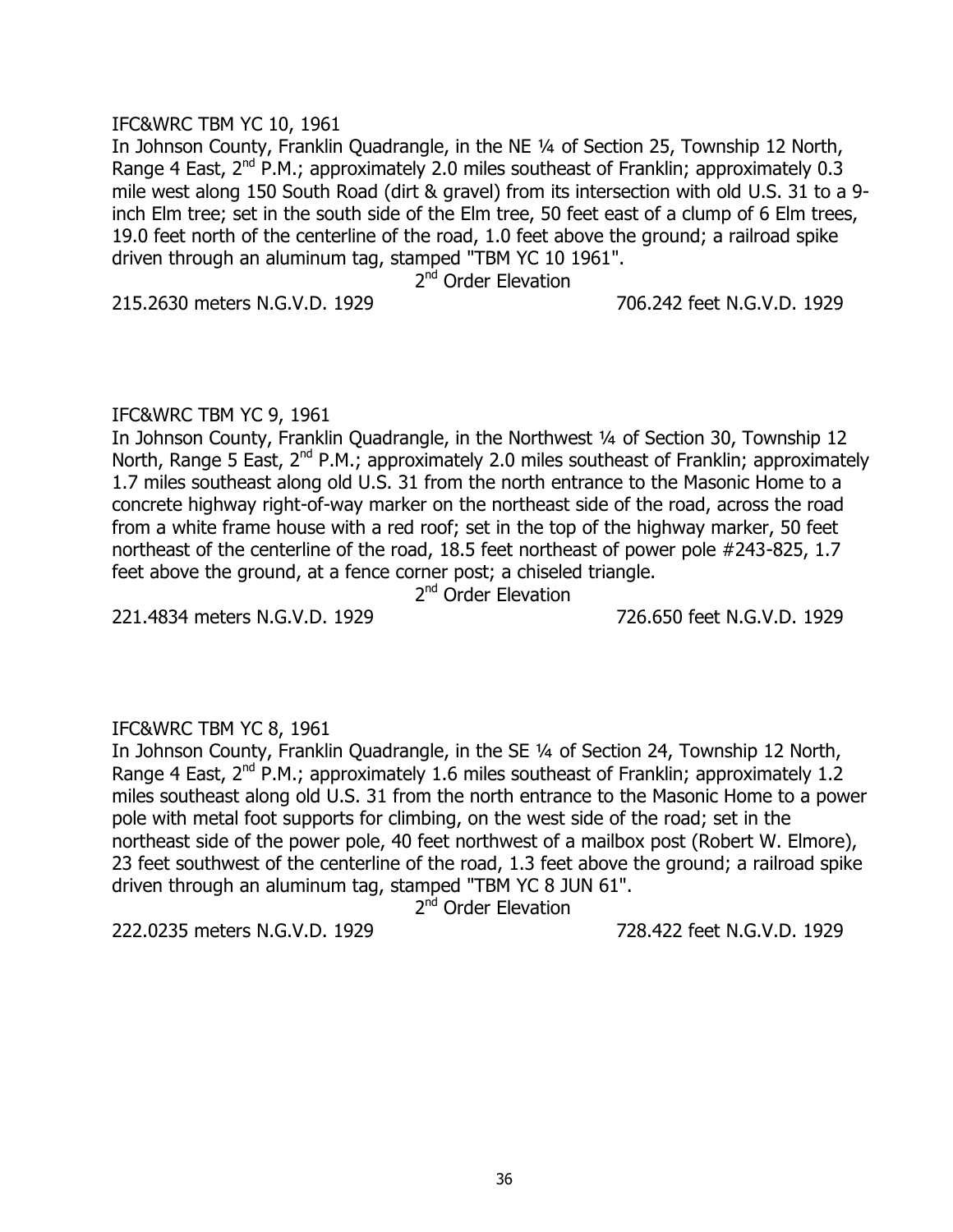### IFC&WRC TBM YC 7, 1961

In Johnson County, Franklin Quadrangle, in the South ½ of Section 24, Township 12 North, Range 4 East, 2nd P.M.; approximately 1.3 miles southeast of Franklin; at the old U.S. 31 14-foot concrete bridge over a tributary to Youngs Creek; set in the top of the north end of the west conc. guardrail of the bridge, 27 feet west of the centerline of the road, 3.2 feet above the level of the road, 3 feet south of the north end of the guardrail; a chiseled triangle.

2<sup>nd</sup> Order Elevation

218.3512 meters N.G.V.D. 1929 716.374 feet N.G.V.D. 1929

### IFC&WRC BM JON 10, 1961

In Johnson County, Franklin Quadrangle, in the SW ¼ of Section 24, Township 12 North, Range 4 East,  $2^{nd}$  P.M.; at Franklin; at the Sewage Disposal plant; set in the top of the northwest corner of the south concrete rectangular primary treatment tank, 2.5 feet east of the east edge of a 12-foot by 8-foot concrete tank, 0.5 foot south of the north edge of the tank, about level with the top of the brick buildings; a Indiana Flood Control and Water Resources Commission brass control station tablet, stamped "JON 10".

2<sup>nd</sup> Order Elevation

219.2970 meters N.G.V.D. 1929 719.477 feet N.G.V.D. 1929

### IFC&WRC TBM YC 6, 1961

In Johnson County, Franklin Quadrangle, in the SE ¼ of Section 23, Township 12 North, Range 4 East,  $2^{nd}$  P.M.; at Franklin; at the Masonic Home; set in the top of the south most corner of a square concrete manhole collar, 195 feet west of a concrete block pump house, 105 feet north of the northeast corner of a corrugated metal utility building, 14.6 feet south of the south wall of a large brick building, 0.6 foot above the ground; a chiseled square. 2<sup>nd</sup> Order Elevation

220.6921 meters N.G.V.D. 1929 724.054 feet N.G.V.D. 1929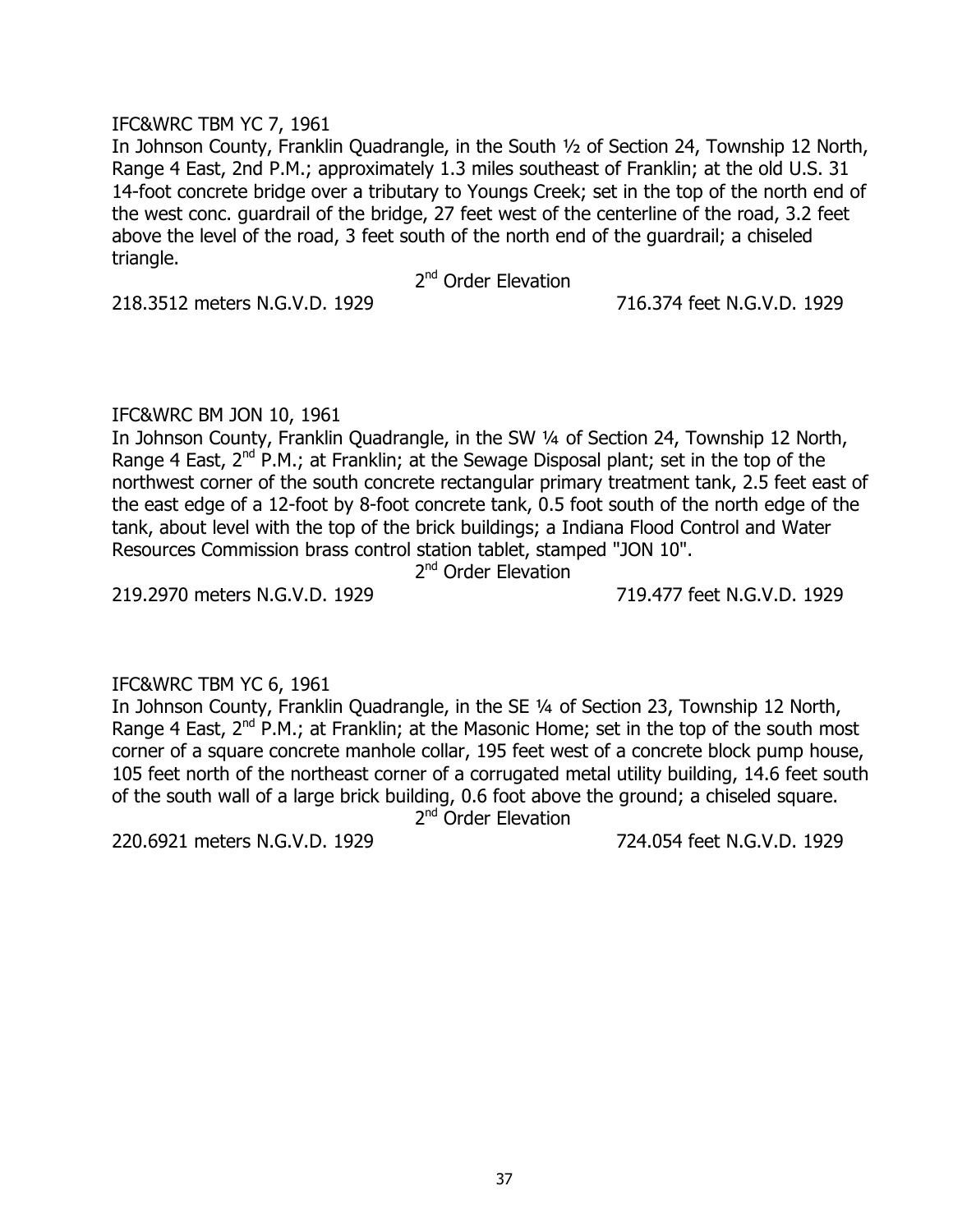#### IFC&WRC TBM YC 5, 1961

In Johnson County, Franklin Quadrangle, in the NE ¼ of Section 23, Township 12 North, Range 4 East, 2<sup>nd</sup> P.M.; at Franklin; at the East South Street triple-arch concrete bridge over Youngs Creek; set on the west side of the concrete manhole collar that is on the south side of East South Street, 28.4 feet south of the centerline of East South Street, 6.3 feet west of the west end of the bridge, 0.5 foot east of the west edge of the collar, level with the road; a chiseled square.

# 2<sup>nd</sup> Order Elevation DESTROYED

721.15 feet N.G.V.D. 1929 superseded 1953 elevation 721.210 feet N.G.V.D. 1929 1961 elevation

### IFC&WRC BM JON 3, 1961

In Johnson County, Franklin Quadrangle, in the NE ¼ of Section 23, Township 12 North, Range 4 East, 2<sup>nd</sup> P.M.; at Franklin; at the East South Street triple-arch concrete bridge over Youngs Creek; set in the top of the west end of the north concrete guardrail of the bridge, 26 feet north of the centerline of East South Street, 3.5 feet above the sidewalk, 1.1 feet east of the west guardrail; a Indiana Flood Control and Water Resources Commission brass control station tablet, stamped "JON 3".

2<sup>nd</sup> Order Elevation 724.09 feet N.G.V.D. 1929 superseded 1953 elevation 220.7400 meters N.G.V.D. 1929 724.211 feet N.G.V.D. 1929

### IFC&WRC TBM YC 4, 1953

In Johnson County, Franklin Quadrangle, in the NE ¼ of Section 23, Township 12 North, Range 4 East,  $2^{nd}$  P.M.; at Franklin; at the Home Avenue plate girder bridge over Youngs Creek; set on the north end of the east concrete curb, 1.0 foot above the road; a chiseled  $"+''.$ 

DESTROYED

725.59 feet N.G.V.D. 1929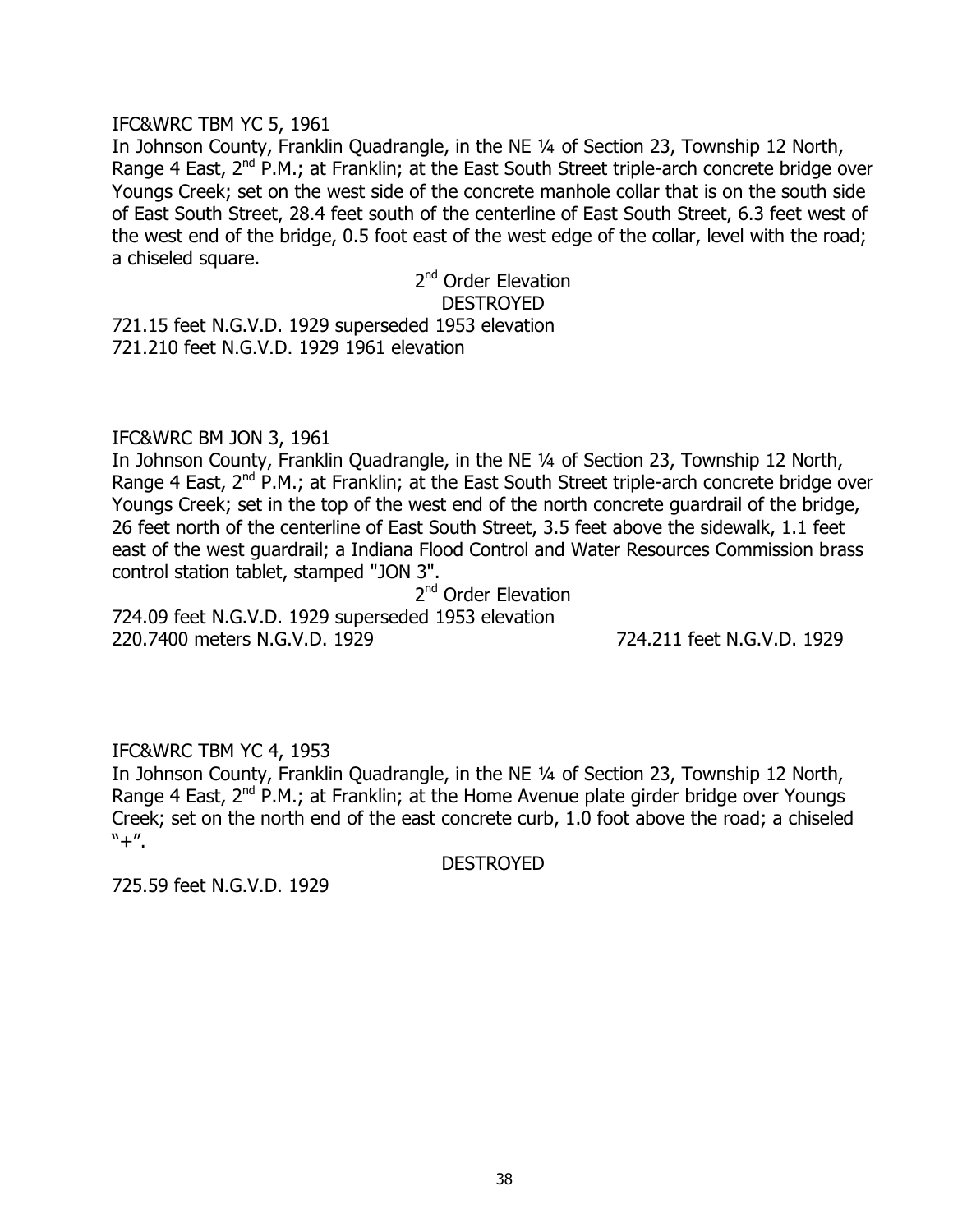### IFC&WRC TBM YC 4 A, 1961

In Johnson County, Franklin Quadrangle, in the NE ¼ of Section 23, Township 12 North, Range 4 East,  $2^{nd}$  P.M.; at Franklin; at the Home Avenue plate girder bridge over Youngs Creek; set on the north end of the west concrete curb, 11.6 feet west of the centerline of Home Avenue, 9.4 feet north of the north most vertical one-inch pipe handrail support, 0.5 foot above the road; a chiseled " $+$ ".

> 2<sup>nd</sup> Order Elevation DESTROYED

724.252 feet N.G.V.D. 1929

### IFC&WRC TBM YC 3, 1961

In Johnson County, Franklin Quadrangle, in the NE ¼ of Section 23, Township 12 North, Range 4 East,  $2^{nd}$  P.M.; at Franklin; at the South Main Street two-span concrete bridge over Youngs Creek; set in the top of the south end of the east concrete guardrail, 17.1 feet east of the centerline of South Main Street, 3.6 feet above the road, 0.6 foot north of the south end of the guardrail; a chiseled square.

2<sup>nd</sup> Order Elevation DESTROYED

727.835 feet N.G.V.D. 1929

### IFC&WRC BM JON 2, 1961

In Johnson County, Franklin Quadrangle, in the NE ¼ of Section 23, Township 12 North, Range 4 East,  $2^{nd}$  P.M.; at Franklin; at the South Main Street two-span concrete bridge over Youngs Creek; set in the top of and at the south end of the west concrete guardrail, 21.6 feet west of the centerline of South Main Street, 3.0 feet north of the south end of the guardrail, 2.6 feet above the sidewalk; a Indiana Flood Control and Water Resources Commission brass control station tablet, stamped "JON 2".

2<sup>nd</sup> Order Elevation DESTROYED

727.789 feet N.G.V.D. 1929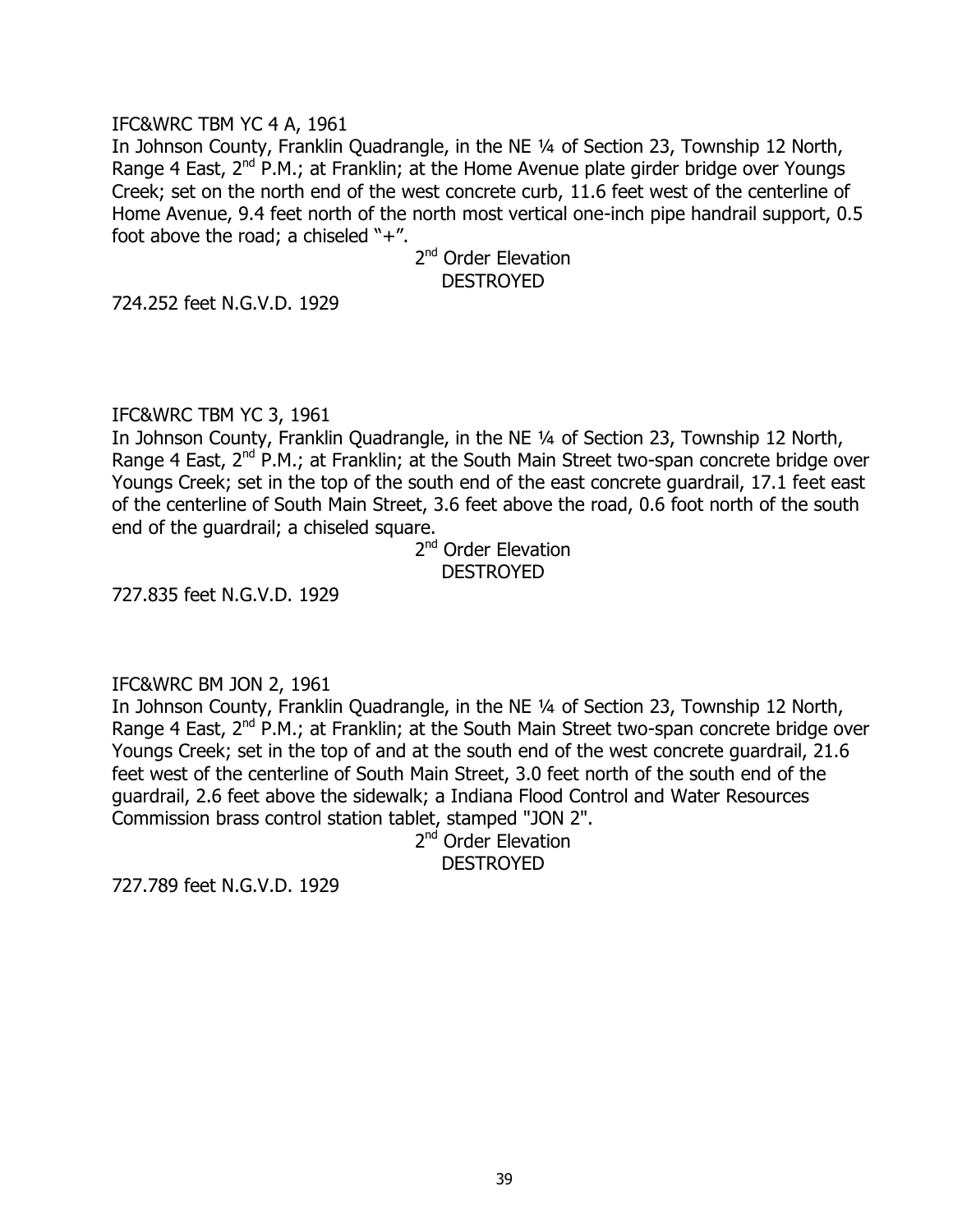### IFC&WRC TBM YC 29, 1961

In Johnson County, Franklin Quadrangle, in the Southwest ¼ of Section 14, Township 12 North, Range 4 East, 2<sup>nd</sup> P.M.; at Franklin; at the New York Central railroad trestle over Youngs Creek; set in the top of the east end of the northeast concrete bridge seat, 5.1 feet southeast of the southeast rail of the tracks, 5.1 feet below the top of the rails, 1.8 feet southwest of the southwest face of the northeast concrete abutment; a chiseled triangle. 2<sup>nd</sup> Order Elevation

220.2629 meters N.G.V.D. 1929 722.646 feet N.G.V.D. 1929

### IFC&WRC TBM YC 2, 1961

In Johnson County, Franklin Quadrangle, in the NW ¼ of Section 23, Township 12 North, Range 4 East,  $2^{nd}$  P.M.; at Franklin; at the U.S. 31 2-span concrete bridge over Youngs Creek; set in the top of the southeast concrete wingwall of the northwest bound lanes of the bridge, 21.5 feet east of the centerline of the north bound lanes, 1.3 feet east of the east face of the east concrete guardrail of the bridge, level with the road; a chiseled square. 2<sup>nd</sup> Order Elevation

222.2880 meters N.G.V.D. 1929 729.290 feet N.G.V.D. 1929

### ISHC BM JOHN S 12

In Johnson County, Franklin Quadrangle, in the NW ¼ of Section 23, Township 12 North, Range 4 East,  $2^{nd}$  P.M.; at Franklin; at the U.S. 31 two-span concrete bridge over Youngs Creek; set in the top of the southwest concrete wingwall of the southeast bound lanes of the bridge, 21.0 feet west of the centerline of the south bound lanes, 1.0 feet west of the west face of the west concrete guardrail, 0.5 foot north of the south face of the wingwall, at the south end of the west guardrail, about level with the road; a Indiana State Highway Commission bench mark tablet, stamped "JOHN S 12".

2<sup>nd</sup> Order Elevation

222.2475 meters N.G.V.D. 1929 729.157 feet N.G.V.D. 1929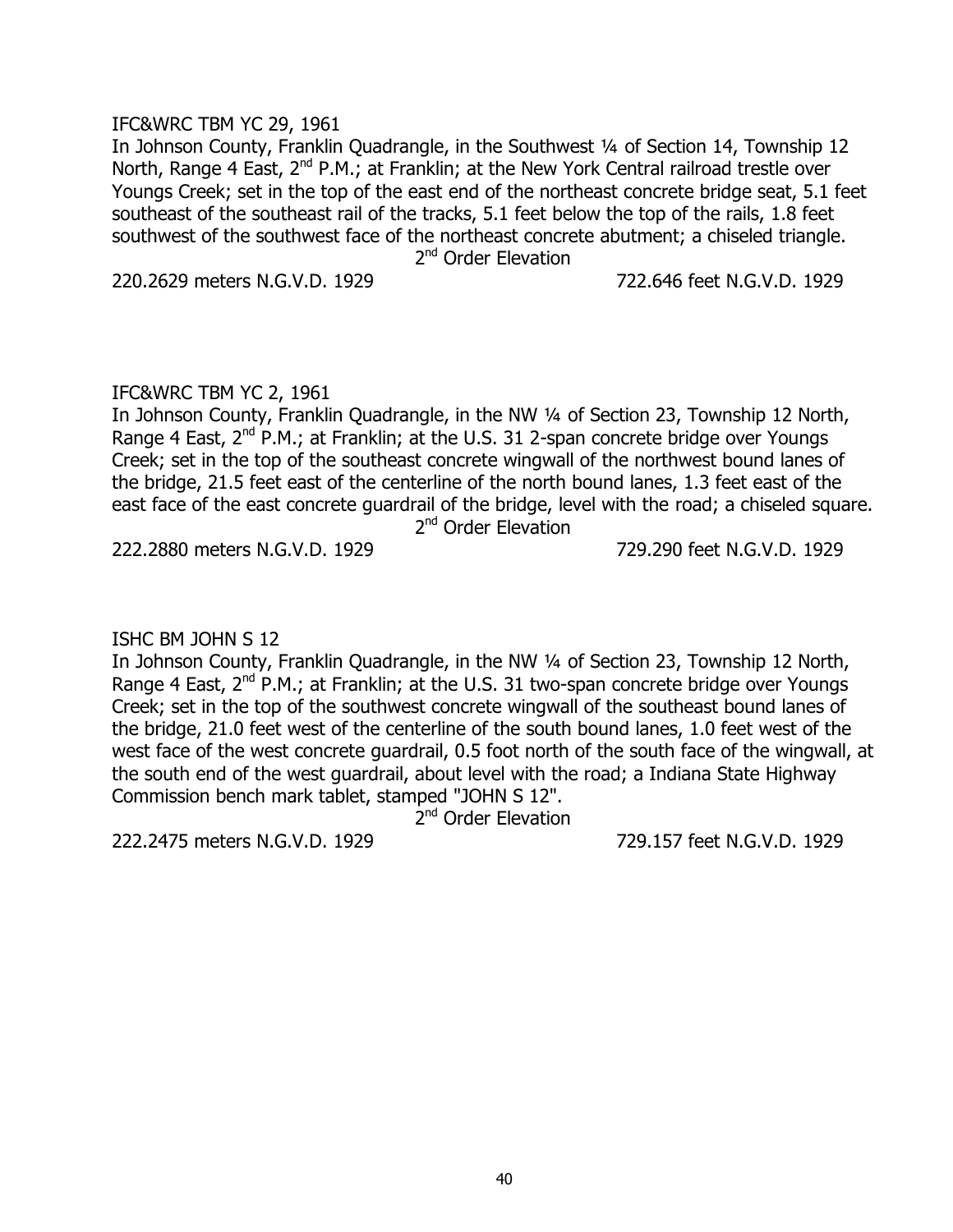### IFC&WRC TBM YC 30, 1961

In Johnson County, Franklin Quadrangle, in the NW ¼ of Section 22, Township 12 North, Range 4 East,  $2^{nd}$  P.M.; at Franklin; 0.25 mile south and west along old State Road 44 from its "T" road intersection with State Road 144 to a two-foot pipe culvert under the road, in front of the Johnson County Highway Garage, and just east of the County Home; set in the top of the east end of the south concrete headwall of the culvert, 11 feet south of the centerline of old State Road 44, 1.2 feet above the road, 0.65 foot west of the east face of the south headwall; a chiseled triangle.

> 2<sup>nd</sup> Order Elevation DESTROYED

734.871 feet N.G.V.D. 1929

### IFC&WRC TBM YC 31, 1961

In Johnson County, Franklin Quadrangle, in the NE ¼ of Section 21, Township 12 North, Range 4 East, 2<sup>nd</sup> P.M.; about 0.5 mile west of Franklin; 1.0 mile south and west along old State Road 44 from its "T" road intersection with State Road 144 to a four-foot pipe culvert under the road; set in the top of and at the center of the southeast concrete headwall of the culvert, 13 feet southeast of the centerline of old State Road 44, 8.5 feet southwest of the northeast face of the southeast concrete headwall, about level with the road; a chiseled triangle.

> 2<sup>nd</sup> Order Elevation **DESTROYED**

743.957 feet N.G.V.D. 1929

### IFC&WRC BM JON 1, 1961

In Johnson County, Franklin Quadrangle, in the NW ¼ of Section 21, Township 12 North, Range 4 East,  $2^{nd}$  P.M.; approximately 1.7 miles west of Franklin; at the old State Road 44 one-span pony truss bridge (bridge has been removed) over Youngs Creek; set in the top of the southwest stone wingwall of the bridge, 10 feet south of the centerline of the road (abandoned section), 2.0 feet south of the southwest bridge seat, 1.8 feet northeast of the northeast face of the southwest abutment of the bridge, 1.5 feet below the road; a Indiana Flood Control and Water Resources Commission brass control station tablet, stamped "JON 1".

2<sup>nd</sup> Order Elevation

224.0169 meters N.G.V.D. 1929 734.962 feet N.G.V.D. 1929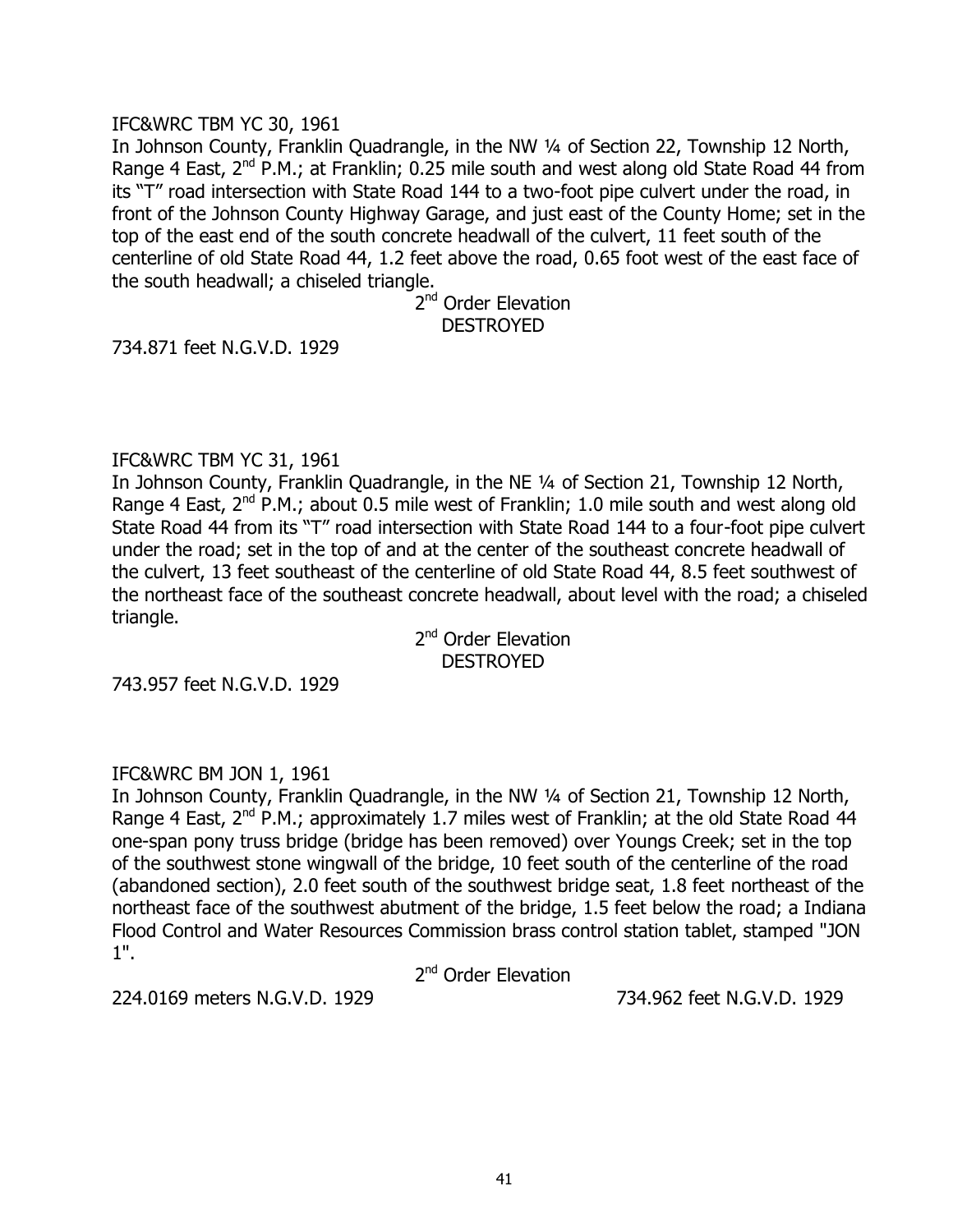### IFC&WRC TBM YC 32, 1961

In Johnson County, Franklin Quadrangle, in the NW ¼ of Section 21, Township 12 North, Range 4 East,  $2^{nd}$  P.M.; approximately 1.3 miles west of Franklin; at the State Road 44 onespan pony truss bridge (bridge has been removed) over Youngs Creek; set in the top of the north stone wingwall of the bridge, 23 feet north of the centerline of the road (abandoned section), 2.9 feet west of the east face of the wingwall, 0.4 foot south of the north face of the north wingwall of the bridge, 2.0 feet below the road; a chiseled triangle.

2<sup>nd</sup> Order Elevation

224.3387 meters N.G.V.D. 1929 736.018 feet N.G.V.D. 1929

### IFC&WRC TBM YC 33, 1961

In Johnson County, Franklin Ouadrangle, in the SE 1/4 of Section 17, Township 12 North, Range 4 East,  $2^{nd}$  P.M.; approximately 1.5 miles west of Franklin; at the "T" road intersection of Center Line Road and Division Road, in the northwest 1/4 of the intersection; set in the top of the west end of the north concrete headwall of a 1.5-foot pipe culvert under Division Road, 46 feet west of the centerline of Center Line Road, 13 feet north of the centerline of Division Road, 1.5 feet east of the west face of the north headwall, 0.9 foot above the road; a chiseled triangle.

2<sup>nd</sup> Order Elevation **DESTROYED** 

761.212 feet N.G.V.D. 1929

### IFC&WRC TBM YC 34, 1961

In Johnson County, Franklin Quadrangle, in the NW ¼ of Section 20, Township 12 North, Range 4 East,  $2^{nd}$  P.M.; approximately 2.3 miles west of Franklin; approximately 0.8 mile west along Division Road from its intersection with Center Line Road to a farm lane south, in the southeast quadrant of the "T" junction; set in the northwest side of a 10-inch Elm tree, 18 feet south of the centerline of Division Road, 6.5 feet east of the centerline of the farm lane, 1.0 foot above the ground; a boat spike driven through an aluminum tag, stamped "TBM YC 34, 1961".

2<sup>nd</sup> Order Elevation

237.4638 meters N.G.V.D. 1929 779.079 feet N.G.V.D. 1929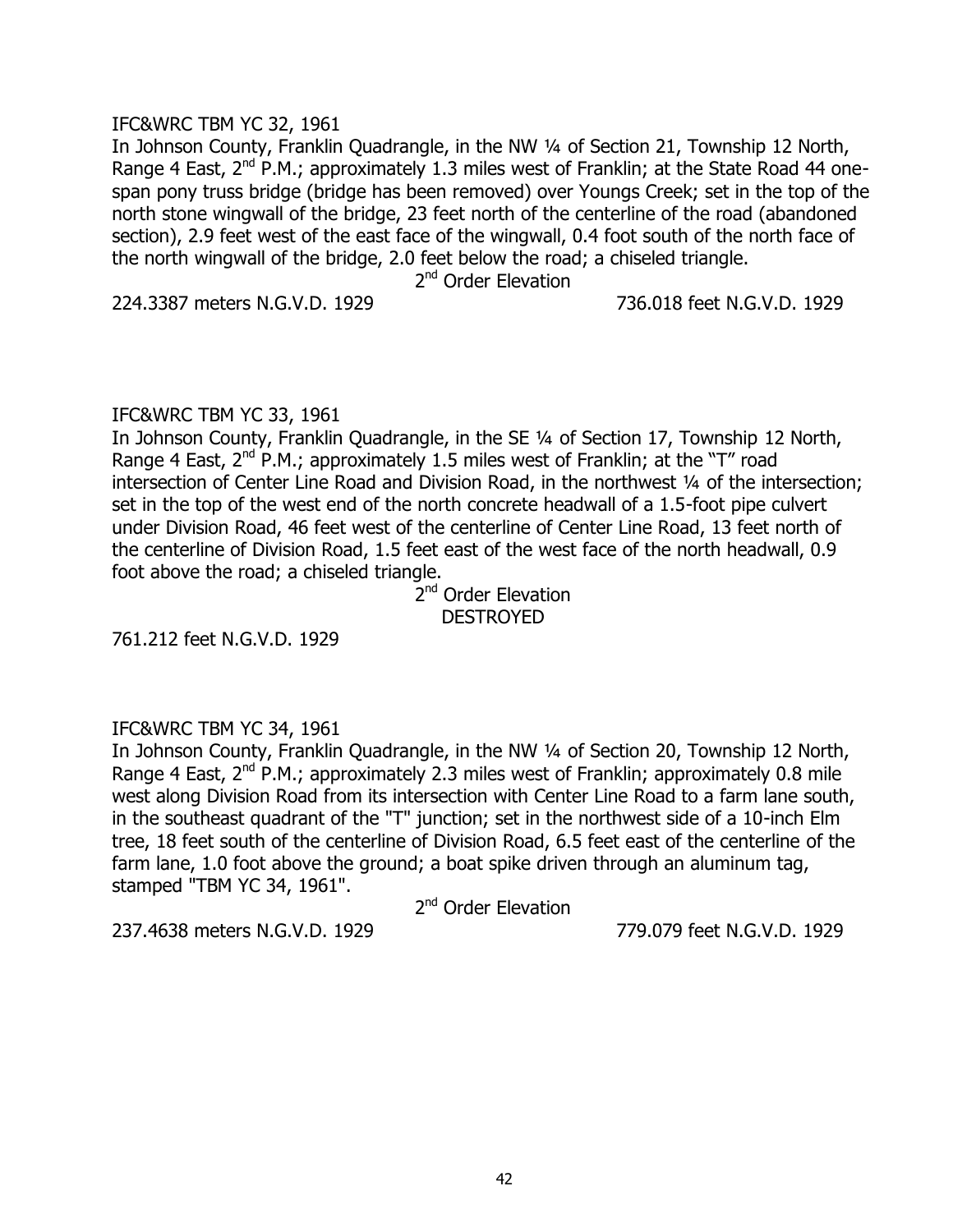### IFC&WRC TBM YC 41, 1961

In Johnson County, Franklin Quadrangle, in the SE ¼ of Section 17, Township 12 North, Range 4 East,  $2^{nd}$  P.M.; approximately 2.5 miles west of Franklin; approximately 0.3 mile south along Center Line Road from its intersection with State Road 144 to a four-foot pipe culvert over a tributary to Youngs Creek; set in the top of the northwest wingwall of the culvert, 10.5 feet west of the centerline of Center Line Road, 0.8 foot north of the north face of the west handrail, 0.5 foot below the level of the road; a chiseled triangle.

2<sup>nd</sup> Order Elevation

231.2473 meters N.G.V.D. 1929 758.684 feet N.G.V.D. 1929

ISHC BM JOH G 5

In Johnson County, Franklin Quadrangle, in the SE ¼ of Section 16, Township 12 North, Range 4 East,  $2^{nd}$  P.M.; approximately 1.8 miles west of Franklin; at the State Road 144 twin-arch concrete bridge over Youngs Creek; set in the southeast corner of the bridge, on the south sidewalk, 26 feet west of the east end of the south handrail, 15 feet south of the centerline of State Road 144, 0.6 foot above the road; a State Highway Commission of Indiana Survey bench mark tablet, stamped "JOH G 5".

2<sup>nd</sup> Order Elevation

226.0947 meters N.G.V.D. 1929 741.779 feet N.G.V.D. 1929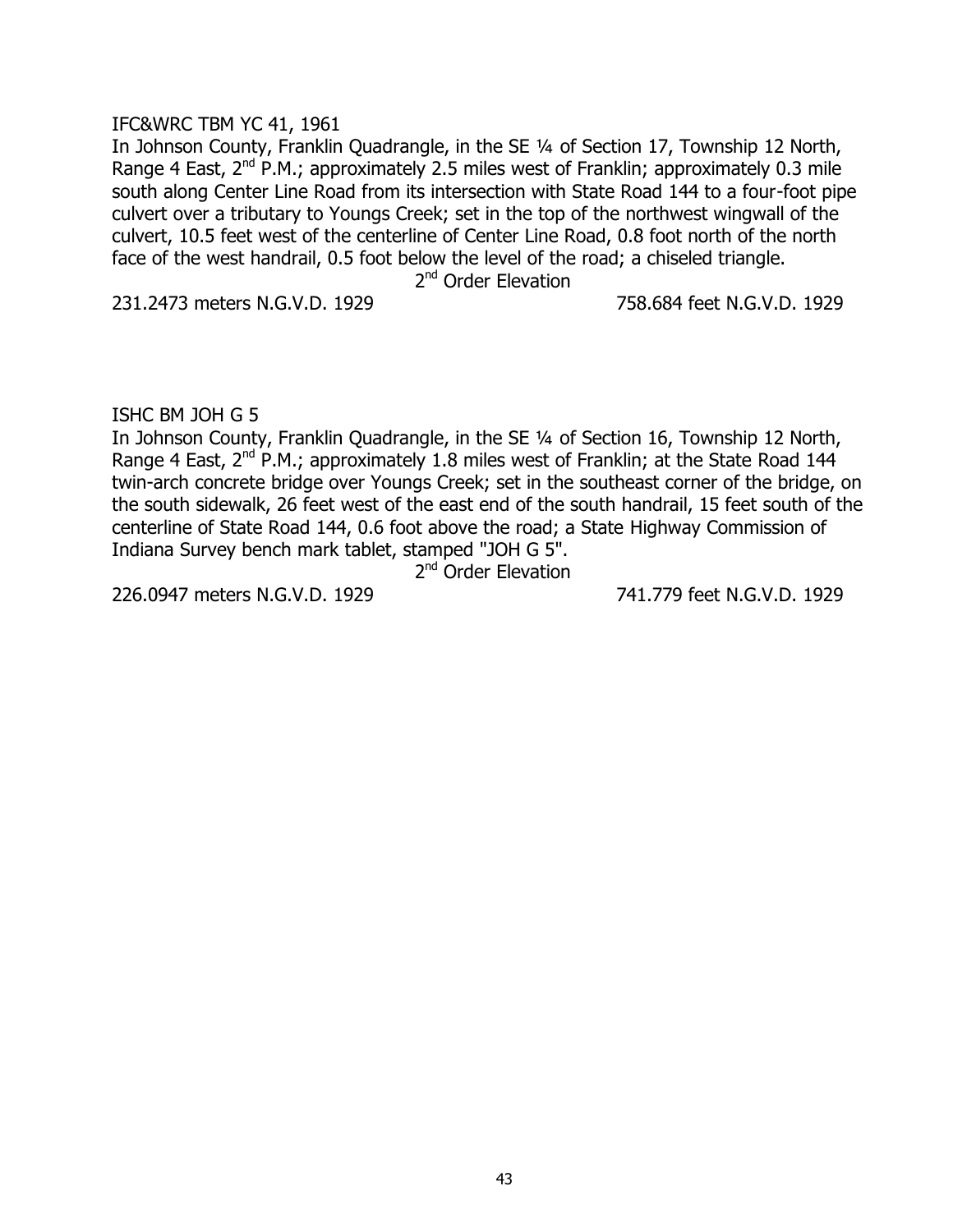### IFC&WRC TBM YC 40, 1961

In Johnson County, Franklin Quadrangle, in the SE ¼ of Section 8, Township 12 North, Range 4 East,  $2^{nd}$  P.M.; approximately 1.8 miles west of Franklin; at the Center Line Road single-span steel truss bridge over Youngs Creek; set in the top of the southwest corner of the northwest wingwall, 13 feet west of the centerline of Center Line Road, 2.0 feet below the road, 1.0 foot northwest of the northwest steel pier; a chiseled square.

2<sup>nd</sup> Order Elevation **DESTROYED** 

753.766 feet N.G.V.D. 1929

USGS TBM 770.5

In Johnson County, Franklin Quadrangle, in the NE ¼ of Section 18, Township 12 North, Range 4 East,  $2^{nd}$  P.M.; approximately 2.5 miles west of Franklin; at the 100 West Road 20foot concrete bridge over Moores Creek; set in the top of the northwest concrete wingwall, 9 feet west of the centerline of 100 West Road, 3.7 feet southeast of the northwest face of the wingwall, 0.4 foot northeast of the southwest face of the wingwall, level with the road; a chiseled square.

2<sup>nd</sup> Order Elevation **DESTROYED** 

770.719 feet N.G.V.D. 1929

### IFC&WRC BM JON 4, 1961

In Johnson County, Franklin Quadrangle, in the SE ¼ of Section 14, Township 12 North, Range 4 East,  $2^{nd}$  P.M.; at Franklin; at the Pennsylvania Railroad single-span bridge over Hurricane Creek; set in the top of the northwest wingwall of the bridge, 12.6 feet west of the western most set of railroad tracks, 2.7 feet below the level of the tracks, 1.2 feet north of the south face of the abutment; a Indiana Flood Control and Water Resources Commission brass control station tablet, stamped "JON 4".

2<sup>nd</sup> Order Elevation

221.1959 meters N.G.V.D. 1929 725.707 feet N.G.V.D. 1929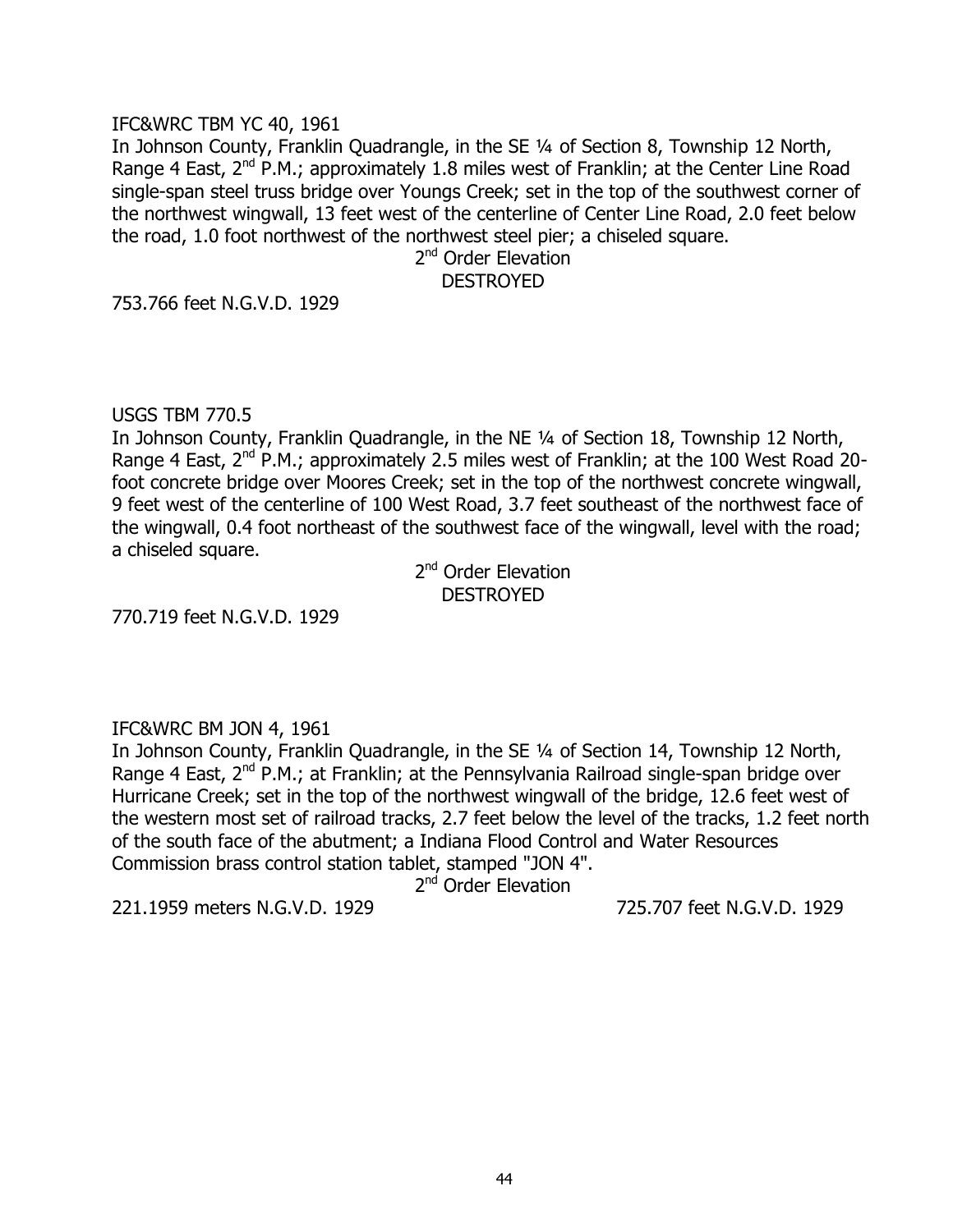### IFC&WRC TBM HUR 1, 1961

In Johnson County, Franklin Quadrangle, in the SE ¼ of Section 14, Township 12 North, Range 4 East, 2<sup>nd</sup> P.M.; at Franklin; at the Monroe Street single-span steel truss bridge over Hurricane Creek; set on the top of the south curb, 16.0 feet west of the west end of the bridge, 13.6 feet south of the centerline of Monroe Street, 0.3 foot above the road; a chiseled square.

> 2<sup>nd</sup> Order Elevation **DESTROYED**

723.930 feet N.G.V.D. 1929

#### USGS RM

In Johnson County, Franklin Quadrangle, in the SE ¼ of Section 14, Township 12 North, Range 4 East,  $2^{nd}$  P.M.; at Franklin; at the junction of the Pennsylvania Railroad and Jefferson Street; set in the top of the northwest corner of the concrete base for the railroad signals, 16.9 feet south of the of the centerline of Jefferson Street, 15.4 feet west of the centerline of the western most set of railroad tracks, 1.9 feet above the ground; a chiseled triangle.

2<sup>nd</sup> Order Elevation

222.7306 meters N.G.V.D. 1929 730.742 feet N.G.V.D. 1929

### IFC&WRC BM JON 5, 1961

In Johnson County, Franklin Quadrangle, in the SE ¼ of Section 14, Township 12 North, Range 4 East,  $2^{nd}$  P.M.; at Franklin; at the East Jefferson Street two-span stone bridge over Hurricane Creek; set in the top of the northwest wingwall of the bridge, 31.5 feet north of the centerline of the road, 2.3 feet north of the north edge of the bridge, 0.8 foot east of the west end of the bridge, 0.5 foot below the level of the sidewalk; a Indiana Flood Control and Water Resources Commission brass control station tablet, stamped "JON 5".  $2<sup>nd</sup>$  Order REVISED ELEVATION

219.621 meters N.G.V.D. 1929 720.540 feet N.G.V.D. 1929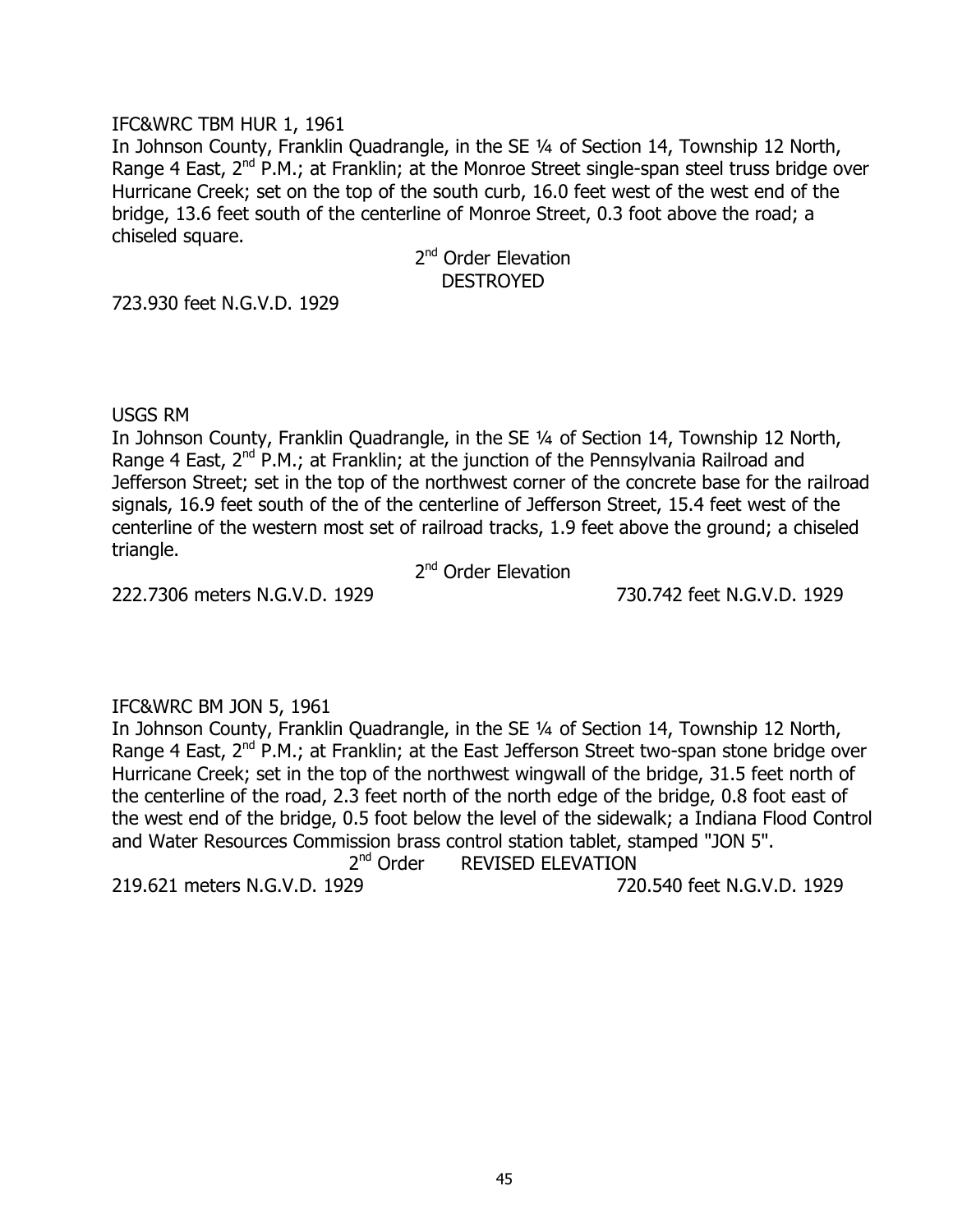IFC&WRC TBM HUR 3, 1961

In Johnson County, Franklin Quadrangle, in the SE ¼ of Section 14, Township 12 North, Range 4 East,  $2^{nd}$  P.M.; at Franklin; at the King Street bridge over Hurricane Creek; set in the top of the south concrete guardrail of the bridge, 36.0 feet east of the west end of the guardrail, 17.5 feet south of the centerline of the road, 1.3 feet above the road; a chiseled square.

2<sup>nd</sup> Order Elevation REVISED ELEVATION 220.774 meters N.G.V.D. 1929 724.324 feet N.G.V.D. 1929

### IFC&WRC BM JON 6, 1961

In Johnson County, Franklin Quadrangle, in the SE ¼ of Section 14, Township 12 North, Range 4 East,  $2^{nd}$  P.M.; at Franklin; 0.2 north along Forsythe Street from its intersection with State Road 44 to a electric tower; set in the top of the southwest concrete support of the electric power take-off tower, 110 feet east of the centerline of Forsythe Street, 50 feet south of Hurricane Creek, 1.0 foot above the ground; a Indiana Flood Control and Water Resources Commission brass control station tablet, stamped "JON 6".

2<sup>nd</sup> Order Elevation

219.9249 meters N.G.V.D. 1929 721.537 feet N.G.V.D. 1929

# IFC&WRC BM JON 7, 1961

In Johnson County, Franklin Quadrangle, in the NE ¼ of Section 13, Township 12 North, Range 4 East, 2<sup>nd</sup> P.M.; at Franklin; at the 100 North Road single-span steel truss bridge over Hurricane Creek; set in the top of the northeast wingwall, 10.2 feet north of the centerline of 100 North Road, 1.2 feet east of the west face of the east bridge seat, 1.2 feet below the road; a Indiana Flood Control and Water Resources Commission brass control station tablet, stamped "JON 7".

> 2<sup>nd</sup> Order Elevation DESTROYED

728.616 feet N.G.V.D. 1929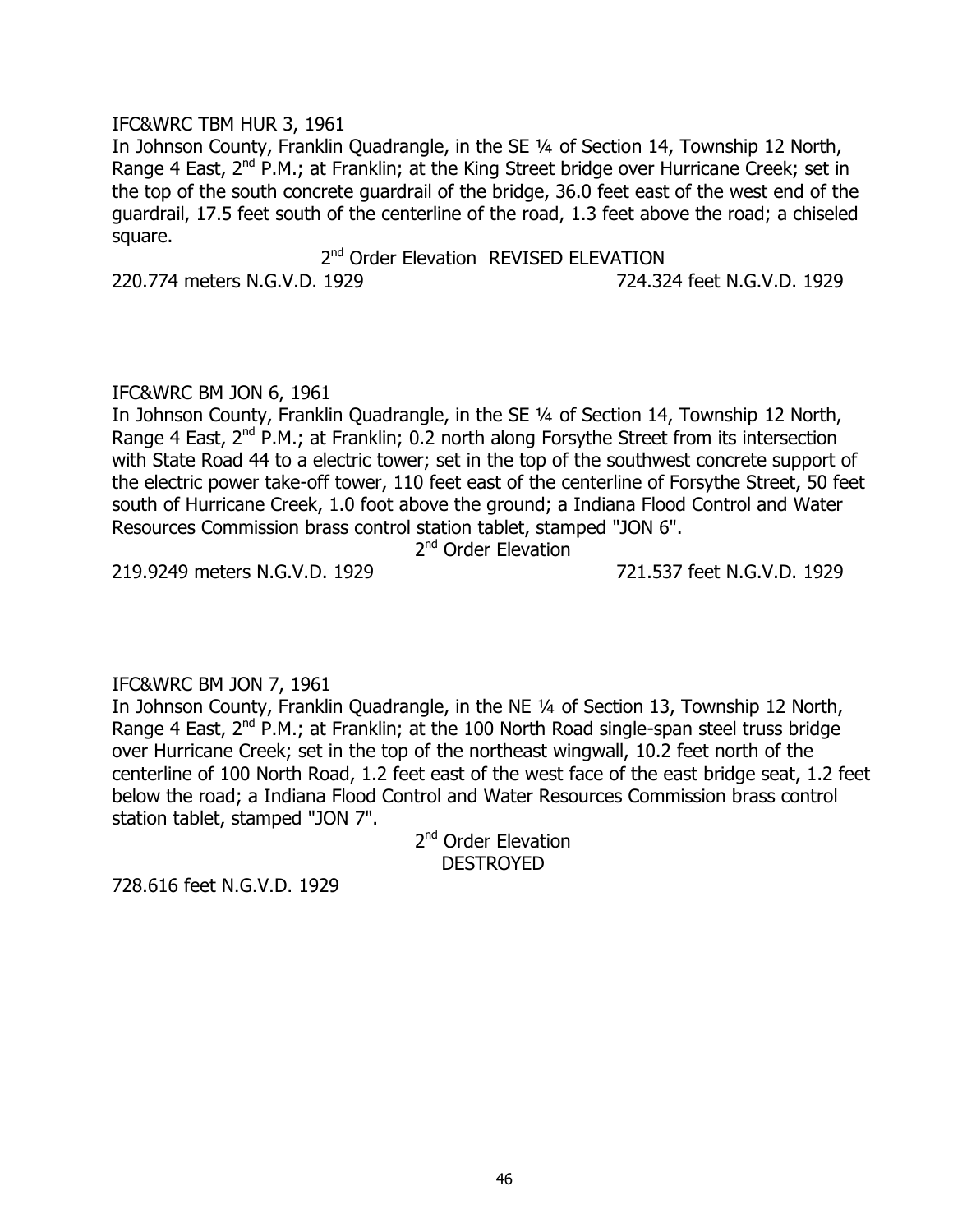### IFC&WRC BM JON 8, 1961

In Johnson County, Franklin Quadrangle, in the SW 1/4 of Section 7, Township 12 North, Range 5 East,  $2^{nd}$  P.M.; approximately 1.0 mile northeast of Franklin; at the 400 East Road single-span steel truss bridge over Hurricane Creek; set in the top of the east end of the north bridge seat, 10.5 feet east of the centerline of 400 East Road, 0.5 foot below the road, 0.3 foot north of the north face of the north bridge abutment; a Indiana Flood Control and Water Resources Commission brass control station tablet, stamped "JON 8".

2<sup>nd</sup> Order Elevation DESTROYED

732.200 feet N.G.V.D. 1929

### IFC&WRC TBM HUR 7, 1961

In Johnson County, Greenwood Quadrangle, in the NW 1/4 of Section 7, Township 12 North, Range 5 East,  $2^{nd}$  P.M.; approximately 1.5 miles northeast of Franklin; at the 200 North Road 40-foot concrete bridge over Hurricane Creek; set on the southwest corner of the west end of the south base of the south two-inch steel pipe handrail, 200 feet east of the centerline of 400 East Road, 9.5 feet south of the centerline of the gravel 200 North Road, 1.0 foot above the road; a chiseled square.

2<sup>nd</sup> Order Elevation **DESTROYED** 

737.849 feet N.G.V.D. 1929

### IFC&WRC BM JON 9, 1961

In Johnson County, Greenwood Quadrangle, in the SW ¼ of Section 6, Township 12 North, Range 5 East,  $2^{nd}$  P.M.; approximately 1.5 miles northeast of Franklin; at the 200 North Road 40-foot concrete bridge over Hurricane Creek; set in the northwest wingwall of the bridge, 200 feet east of the centerline of 400 East Road, 10.0 feet north of the centerline of the gravel 200 North Road, 3 feet north of the west end of the north two-inch steel pipe handrail, level with the road; a Indiana Flood Control and Water Resources Commission brass control station tablet, stamped "JON 9".

2<sup>nd</sup> Order Elevation **DESTROYED** 

736.908 feet N.G.V.D. 1929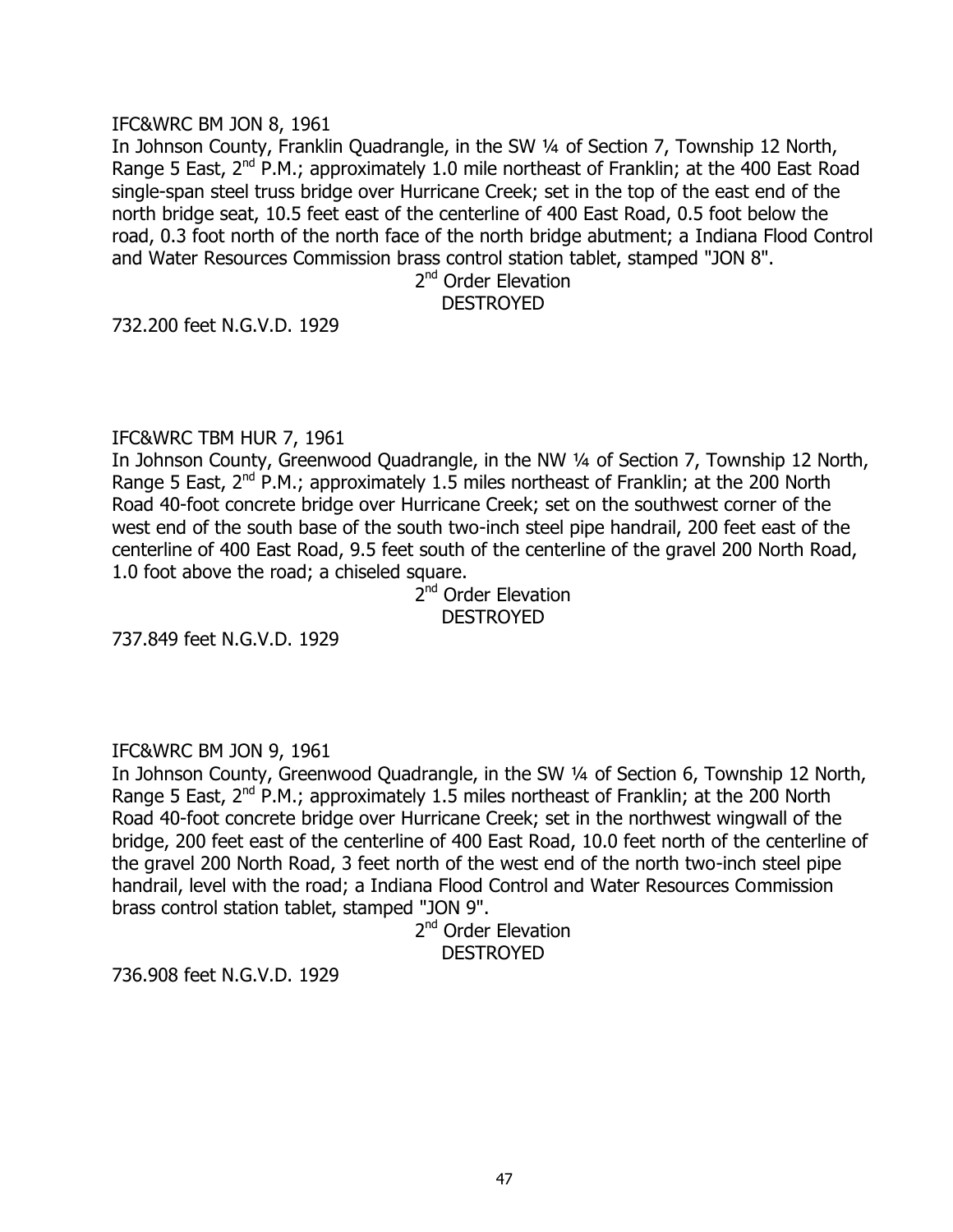### IFC&WRC TBM JON 3, 1960

In Johnson County, Greenwood Quadrangle, in the SW 1/4 of Section 5, Township 12 North, Range 5 East,  $2^{nd}$  P.M.; approximately 1.5 miles northeast of Franklin; at the intersection of 200 North Road and 500 East Road, in the northeast ¼ of the intersection; set in the west side of a 26-inch Ash tree, 64 feet east of the centerline of 500 East Road, 18.0 feet north of the centerline of 200 North Road, 0.7 foot above the ground; a railroad spike driven through an aluminum tag, stamped "TBM JON 3, 1960".

2<sup>nd</sup> Order Elevation

226.5552 meters N.G.V.D. 1929 743.290 feet N.G.V.D. 1929

IFC&WRC TBM JON 2, 1960

In Johnson County, Franklin Ouadrangle, in the SW 1/4 of Section 8, Township 12 North, Range 5 East,  $2^{nd}$  P.M.; approximately 1.5 miles northeast of Franklin; about 0.4 mile east along 100 North Road from its intersection with 500 East Road to a 15-inch pipe culvert under the road; set in the top of the west end of the north headwall of the culvert, 10.0 feet north of the centerline of 100 North Road, 1.2 feet above the road, 0.5 foot east of the west end of the north headwall of the culvert; a chiseled triangle.

2<sup>nd</sup> Order Elevation DESTROYED

724.967 feet N.G.V.D. 1929

### IFC&WRC TBM JON 2 A, 1960

In Johnson County, Marietta Quadrangle, in the SE ¼ of Section 8, Township 12 North, Range 5 East,  $2^{nd}$  P.M.; approximately 6.5 miles northwest of Marietta; about 1.2 miles west along 100 North Road from its intersection with 700 East Road to a 15-inch pipe culvert under the road; set in the top of the east end of the north headwall of the culvert, 11.0 feet north of the centerline of 100 North Road, 1.0 foot above the road, 0.7 foot west of the east end of the north headwall of the culvert; a chiseled triangle.

2<sup>nd</sup> Order Elevation **DESTROYED** 

725.745 feet N.G.V.D. 1929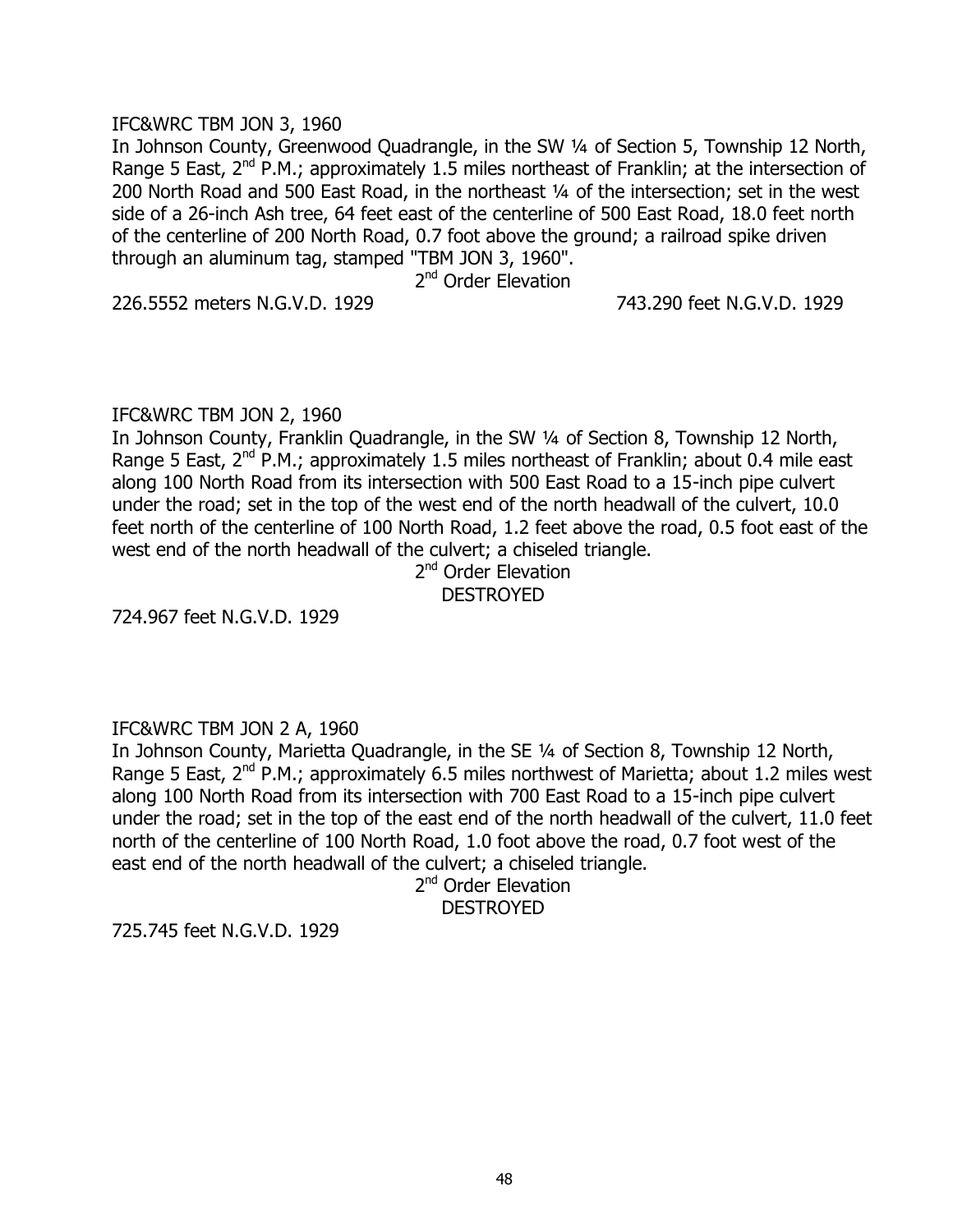#### IFC&WRC TBM JON 1, 1960

In Johnson County, Marietta Quadrangle, in the SW ¼ of Section 9, Township 12 North, Range 5 East,  $2^{nd}$  P.M.; approximately 6.2 miles northwest of Marietta; about 0.5 mile west along 100 North Road from its intersection with 700 East Road to a 15-inch pipe culvert under the road; set in the top of the east end of the north headwall of the culvert, 11.6 feet north of the centerline of 100 North Road, 1.3 feet above the road, 0.6 foot west of the east end of the north headwall of the culvert; a chiseled triangle.

2<sup>nd</sup> Order Elevation DESTROYED

720.880 feet N.G.V.D. 1929

### IFC&WRC TBM JON 1A, 1960

In Johnson County, Marietta Quadrangle, in the SE ¼ of Section 9, Township 12 North, Range 5 East,  $2^{nd}$  P.M.; approximately 5.5 miles northwest of Marietta; at the 700 East Road stone bridge over an unnamed tributary to Sugar Creek; set in the east side of the bridge, 187 feet north of 100 North Road, 12.2 feet north of the south end of the east wall of the bridge, 9.0 feet east of the centerline of 700 East Road, 0.2 foot below the road; the top of a nut on a horizontal bolt.

2<sup>nd</sup> Order Elevation **DESTROYED** 

715.621 feet N.G.V.D. 1929

### IFC&WRC TBM

In Johnson County, Marietta Quadrangle, in the SE ¼ of Section 10, Township 12 North, Range 5 East,  $2^{nd}$  P.M.; approximately 5.0 miles northwest of Marietta; approximately 0.5 mile west along State Road 44 from the State Road 44 bridge over Sugar Creek to a concrete highway right-of-way marker; set in the top of the right-of-way marker, about 400 feet east of a white frame house, 125 feet west of power pole #250-802, 49.0 feet north of the centerline of State Road 44, 5.0 feet below the level of the road, 1.2 feet above the ground; a chiseled triangle.

2<sup>nd</sup> Order Elevation

215.8153 meters N.G.V.D. 1929 708.054 feet N.G.V.D. 1929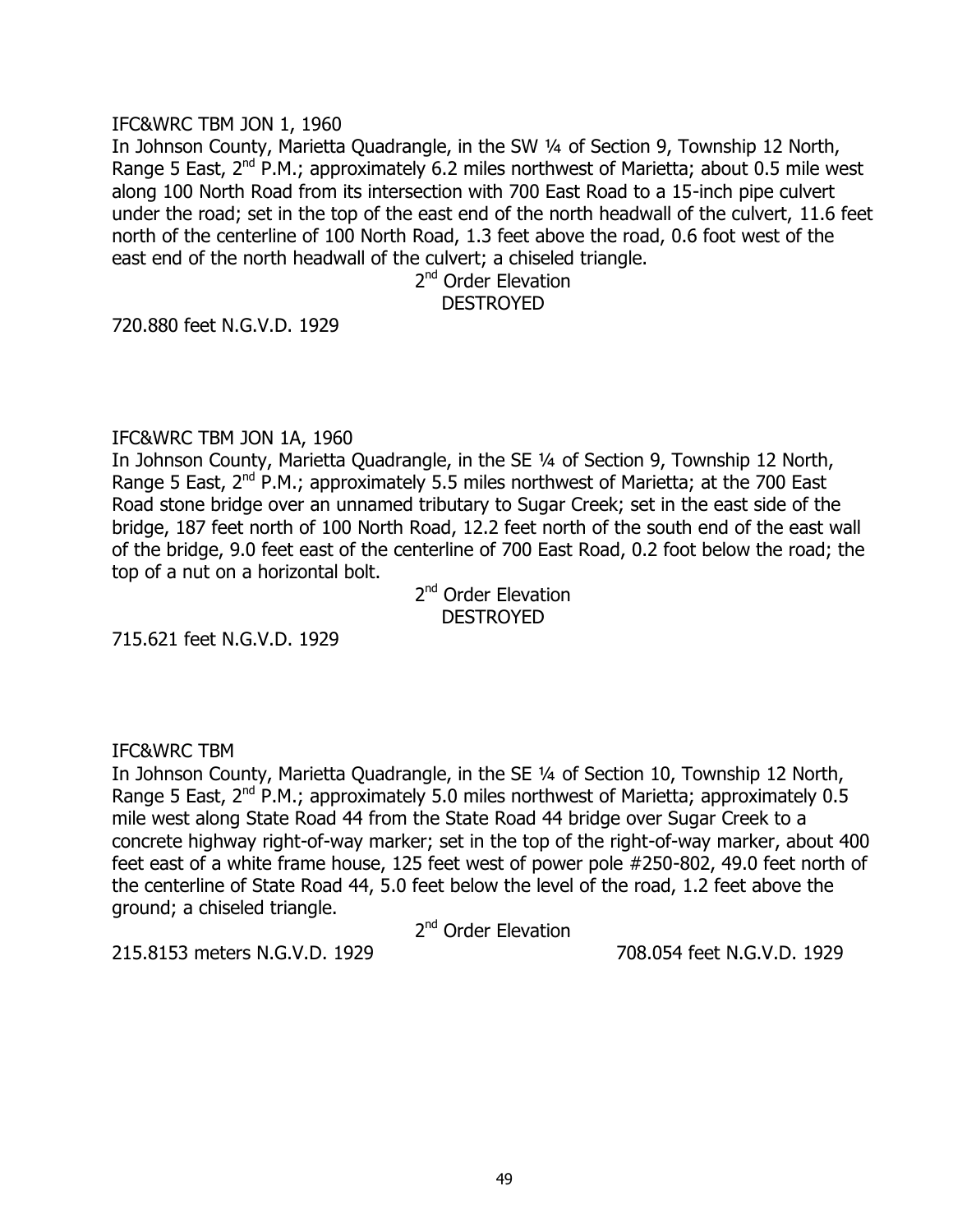### USGS BM EOM 5 RESET 1961

In Johnson County, Marietta Quadrangle, in the SE ¼ of Section 10, Township 12 North, Range 5 East,  $2^{nd}$  P.M.; approximately 5.0 miles northwest of Marietta; approximately 0.5 mile west along State Road 44 from the State Road 44 bridge over Sugar Creek; set in the top of a concrete post, 48.0 feet north of the centerline of State Road 44, 12 feet east of power pole #250-802, 5.0 feet below the level of the road, 0.2 foot above the ground; a U.S. Geological Survey bench mark tablet, stamped "EOM 5, 1946 RESET 1961".

2<sup>nd</sup> Order Elevation

215.7428 meters N.G.V.D. 1929 707.816 feet N.G.V.D. 1929

### ISHC BM JON S 2

In Johnson County, Marietta Quadrangle, in the SE ¼ of Section 10, Township 12 North, Range 5 East,  $2^{nd}$  P.M.; approximately 5.0 miles northwest of Marietta; at the State Road 44 concrete bridge over a small tributary of Big Sugar Creek, 0.3 mile west of the State Road 44 bridge over Sugar Creek; set in the top of the north end of the first pier from the west end of the bridge, 45 feet east of the west end of the bridge, 15.7 feet north of the centerline of State Road 44, 6.4 feet below the top of the north concrete guardrail, 0.6 foot north of the north face of the north guardrail; a Indiana State Highway Commission bench mark tablet, stamped "JON S 2".

2<sup>nd</sup> Order Elevation DESTROYED

710.555 feet N.G.V.D. 1929

### DNR TBM HC 1 A 1988

In Johnson County, Greenwood Quadrangle, in the SW ¼ of Section 18, Township 13 North, Range 5 East,  $2^{nd}$  P.M.; approximately 2.8 miles northeast of Whiteland; at the 400 East Road bridge over Hurricane Creek; set in the top of the southeast concrete headwall of the bridge, 12.5 feet east of the centerline of 400 East Road, 2.5 feet above the level of the road, 0.7 foot northeast of the south end of the concrete handrail of the bridge; a "PK" nail set in a drill hole, inside a cut circle.

## 2<sup>nd</sup> Order Elevation **DESTROYED** Replaced with DNR BM JON 50, 2011

235.5938 meters N.G.V.D. 1929 772.944 feet N.G.V.D. 1929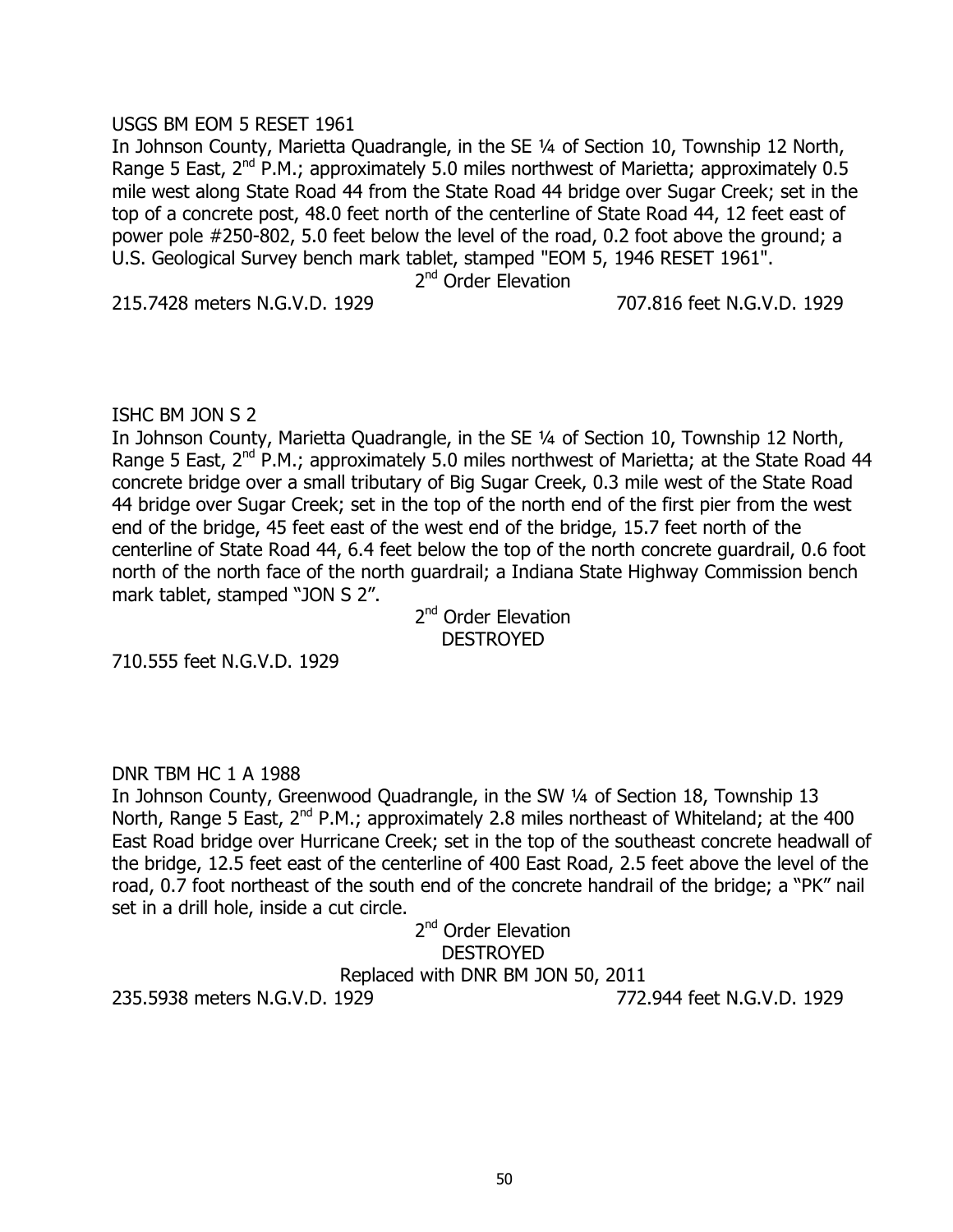## DNR TBM HC 2 A 1988

In Johnson County, Greenwood Quadrangle, in the NW ¼ of Section 19, Township 13 North, Range 5 East, 2<sup>nd</sup> P.M.; approximately 2.8 miles northeast of Whiteland; at the 575 East Road bridge over Hurricane Creek; set in the top of the southeast concrete wingwall of the bridge, 13.0 feet south of the centerline of 575 East Road, 0.8 foot south of the south edge of the concrete bridge deck, 0.6 foot east of the west edge of the concrete wingwall, 0.3 foot below the level of the road; a "PK" nail set in a drill hole, inside a cut circle.

Revised 2<sup>nd</sup> Order Elevation 2014

233.260 meters N.G.V.D. 1929 765.288 feet N.G.V.D. 1929 233.109 meters NAVD 1988 764.792 feet NAVD 1988

#### DNR TBM HC 3 A 1988

In Johnson County, Greenwood Quadrangle, in the SW ¼ of Section 19, Township 13 North, Range 5 East, 2<sup>nd</sup> P.M.; approximately 2.9 miles east of Whiteland; at the 500 North Road bridge over Hurricane Creek; set in the top of the northeast concrete wingwall of the bridge, 14.4 feet north of the centerline of 500 North Road, 1.3 feet north of the north face of the concrete headwall of the bridge, 0.4 foot east of the west face of the concrete headwall of the bridge, 0.3 foot below the level of the road; a "PK" nail set in a drill hole, inside a cut circle.

Revised 2<sup>nd</sup> Order Elevation 2014

229.643 meters N.G.V.D. 1929 753.419 feet N.G.V.D. 1929 229.489 meters N.A.V.D. 1988 752.916 feet N.A.V.D. 1988

#### DNR TBM HC 4 A 1988

In Johnson County, Greenwood Quadrangle, in the NE ¼ of Section 36, Township 13 North, Range 4 East,  $2^{nd}$  P.M.; approximately 2.5 miles southeast of Whiteland; at the 400 North Road bridge over Hurricane Creek; set in the top of the southwest concrete wingwall of the bridge, 11.5 feet south of the centerline of 400 North Road, 0.8 foot south of the south face of the concrete bridge deck, 0.6 foot west of the east face of the concrete wingwall of the bridge, 0.2 foot below the level of the road; a "PK" nail set in a drill hole, inside a cut circle. 2<sup>nd</sup> Order Elevation

227.6428 meters N.G.V.D. 1929 746.858 feet N.G.V.D. 1929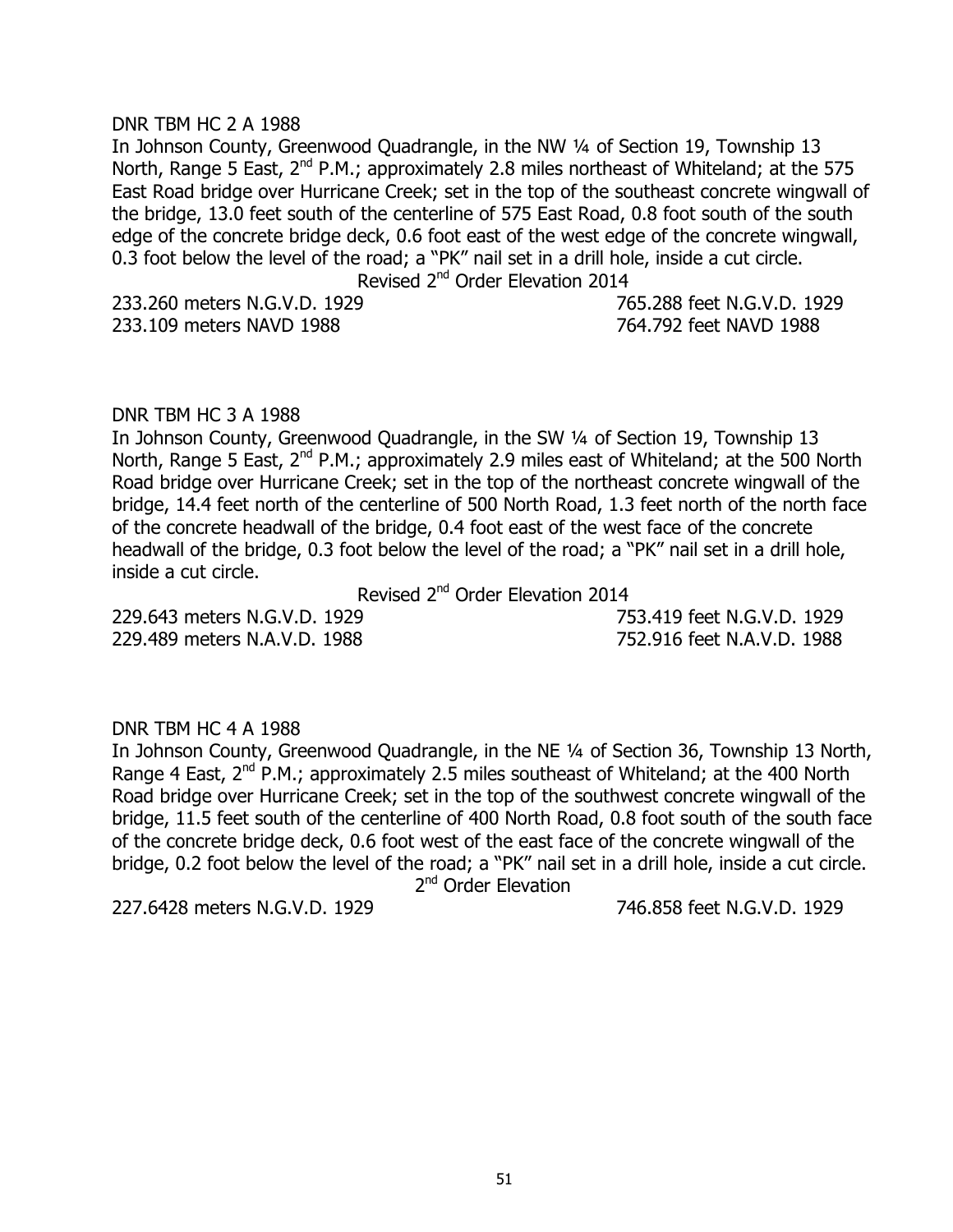### DNR TBM HC 5 A 1988

In Johnson County, Greenwood Quadrangle, in the NE ¼ of Section 36, Township 13 North, Range 4 East,  $2^{nd}$  P.M.; approximately 2.4 miles southeast of Whiteland; at the I-65 bridge over Hurricane Creek; set in the top of the northwest concrete bridge seat of the south bound lanes of I-65, 23.5 feet west of the centerline of the south bound lanes of I-65, 2.1 feet below the level of the road, 0.85 foot west of the headwall of the bridge; a "PK" nail set in a drill hole, inside a cut circle.

2<sup>nd</sup> Order Elevation

228.0734 meters N.G.V.D. 1929 748.271 feet N.G.V.D. 1929

### DNR TBM HC 6 A 1988

In Johnson County, Greenwood Quadrangle, in the NE ¼ of Section 1, Township 12 North, Range 4 East,  $2^{nd}$  P.M.; approximately 2.6 miles southeast of Whiteland; at the 300 North Road bridge over Hurricane Creek; set in the top of the southeast concrete wingwall of the bridge, 12.0 feet south of the centerline of 300 North Road, 2.4 feet northwest of the southeast end of the concrete wingwall of the bridge, 0.5 foot above the level of the road; a "PK" nail set in a drill hole, inside a cut circle.

> DESTROYED see HC 6 A RESET 2011 2<sup>nd</sup> Order Elevation

226.3063 meters N.G.V.D. 1929 742.473 feet N.G.V.D. 1929

### DNR TBM HC 7 A 1988

In Johnson County, Franklin Quadrangle, in the SE ¼ of Section 12, Township 12 North, Range 4 East, 2<sup>nd</sup> P.M.; approximately 1.0 mile northeast of Franklin; at the 400 East Road bridge over Hurricane Creek; set in the top of the southwest concrete wingwall of the bridge, 14.0 feet west of the centerline of the road, 1.7 feet west of the west face of the bridge deck, 1.6 feet south of the north face of the wingwall; a "PK" nail set in a drill hole, inside a cut circle.

2<sup>nd</sup> Order Elevation

224.1628 meters N.G.V.D. 1929 735.441 feet N.G.V.D. 1929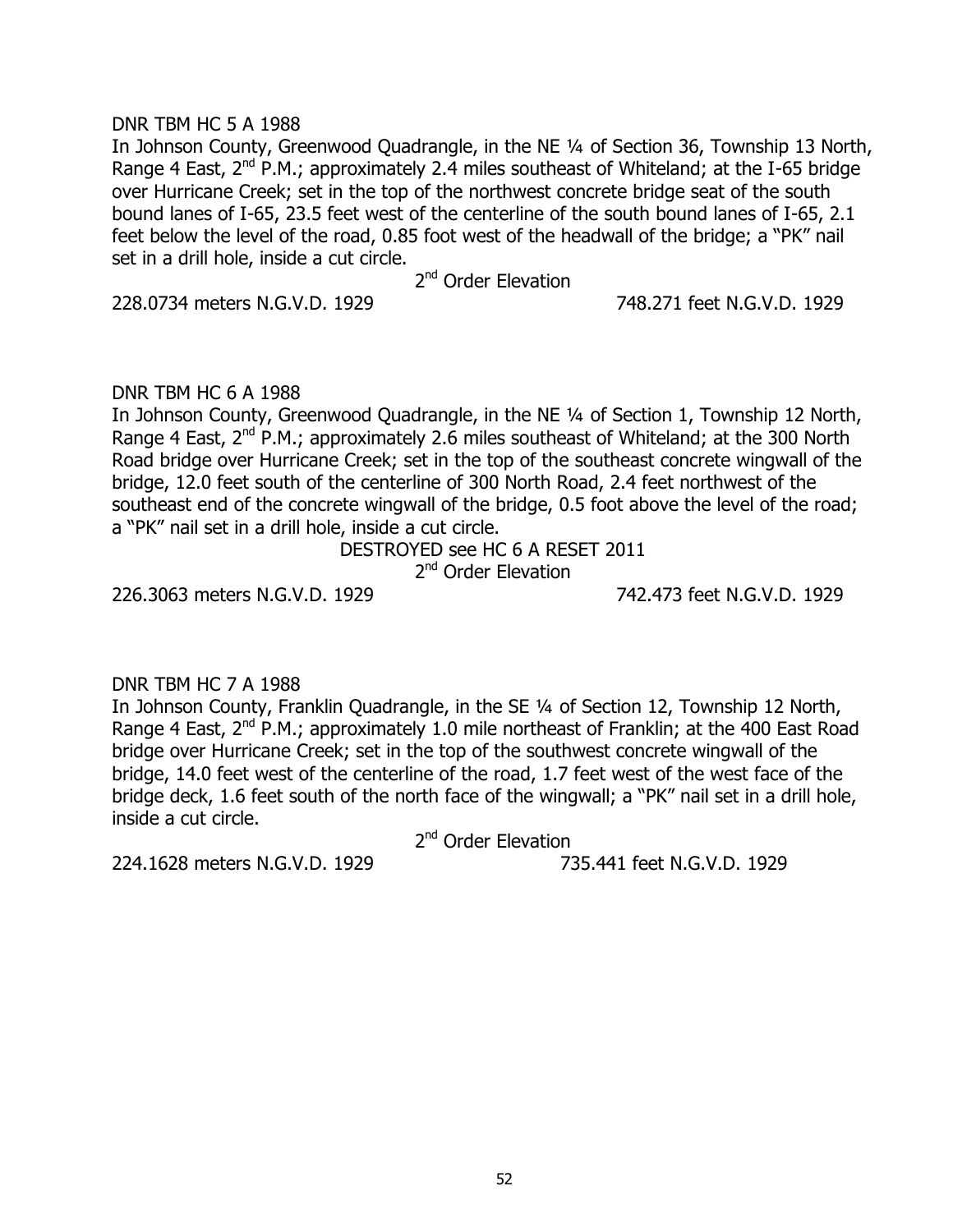#### DNR TBM HC 8 A 1988

In Johnson County, Franklin Quadrangle, in the NE ¼ of Section 13, Township 12 North, Range 4 East,  $2^{nd}$  P.M.; at Franklin; at the 100 North Road bridge over Hurricane Creek; set in the top of the northeast concrete wingwall of the bridge, 15.2 feet north of the centerline of the road, 1.2 feet north of the north face of the bridge deck, 0.9 foot east of the west face of the wingwall, 0.8 foot south of the north face of the wingwall, 0.3 foot below the road; a "PK" nail set in a drill hole, inside a cut circle.

2<sup>nd</sup> Order Elevation

222.6412 meters N.G.V.D. 1929 730.449 feet N.G.V.D. 1929

#### DNR TBM HURRICANE 10 1999

In Johnson County, Franklin Ouad., in the SE  $\frac{1}{4}$  of Section 14, T, 12 N., R, 4 E., 2<sup>nd</sup> P, M.; at Franklin; at the Jefferson Street bridge over Hurricane Creek; set on the top of the northwest concrete wingwall of the bridge, 40.5 feet north of the centerline of Jefferson Street, 28 feet east of the centerline of the driveway for the Franklin Community Center. 14.8 north of the sidewalk, 1.3 feet north of the last handrail post, 2.0 feet west of the east edge of the concrete wingwall, 1.8 feet east of the guardrail; a chiseled triangle.

3RD ORDER ELEVATION

720.69 feet N.G.V.D. 1929

#### ISHC BM JOHN S 18

In Johnson County, Greenwood Quadrangle, in the SW ¼ of Section 31, Township 13 North, Range 4 East,  $2^{nd}$  P.M.; approximately 2.2 miles northeast of Franklin; at the 300 North Road bridge over I-65; set in the top of the northwest concrete wingwall of the bridge, 18.8 feet north of the centerline of 300 North Road, 1.8 feet north of the north edge of a metal guardrail, 0.8 foot above the road, 0.5 foot west of the east face of the wingwall of the bridge; a Indiana State Highway Commission brass bench mark tablet, stamped "JOHN S 18".

2<sup>nd</sup> Order Elevation

237.5113 meters N.G.V.D. 1929 779.235 feet N.G.V.D. 1929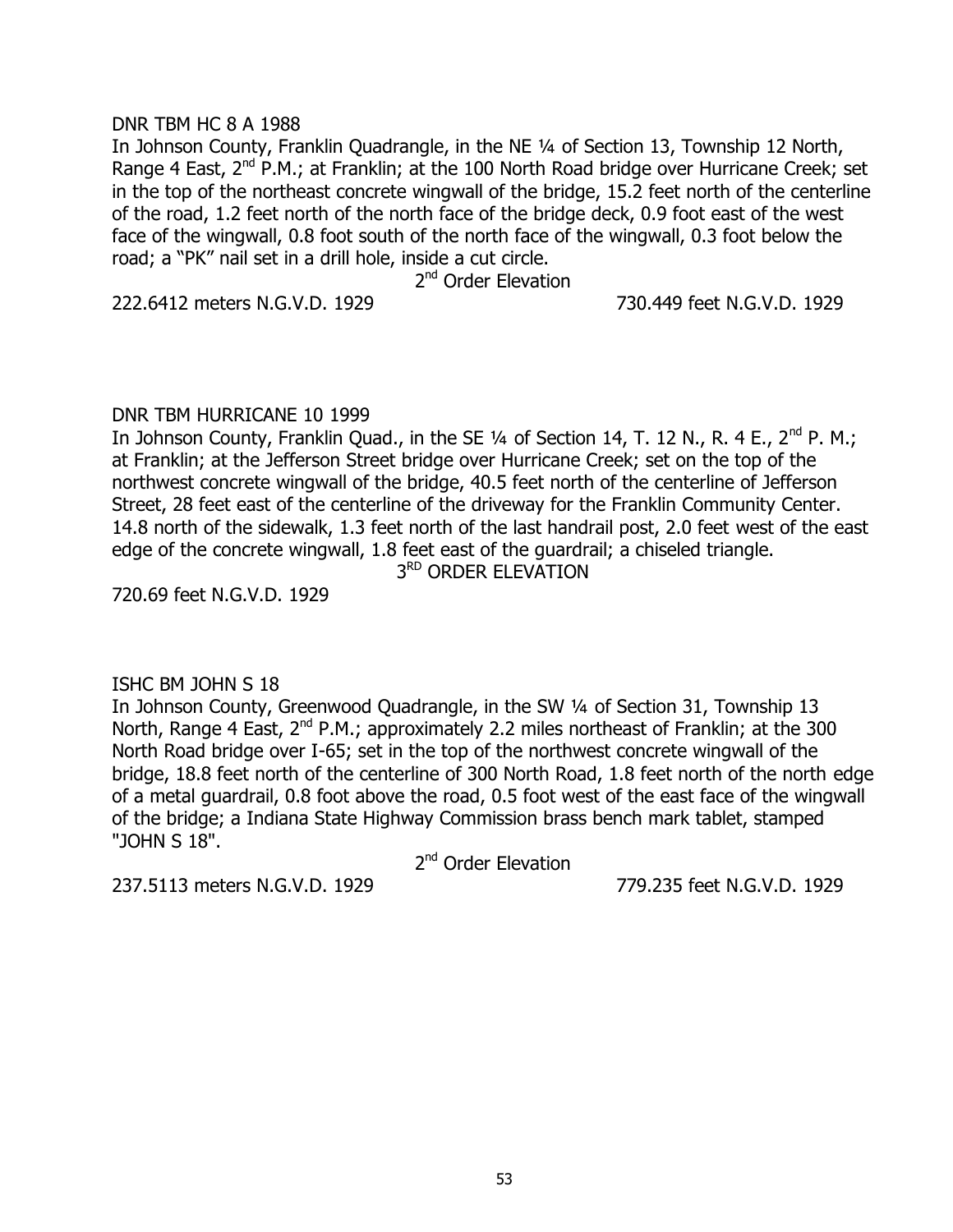#### DNR BM PRG B 50 RESET 1984

In Johnson County, Beech Grove Quadrangle, in the NW 1/4 of Section 29, Township 14 North, Range 4 East,  $2^{nd}$  P.M.; at Greenwood; at the intersection of the Marion-Johnson County Line Road and Madison Avenue, in the southwest ¼ of the intersection, at the northeast corner of the Greenwood Mall Shopping Center, at the northeast "cutout corner" of the General Cinema Theater; set in the top of a concrete post, approximately 300 feet (scaled distance) west of the centerline of Madison Avenue, approximately 70 feet (scaled distance) south of the centerline of County Line Road, 29.83 feet east of the northwest corner of the cut out, 22.39 feet northwest of the northeast corner of a stairwell, 15.73 feet northeast of the northeast corner of a stairwell, 15.59 feet north of the southeast corner of the cut out; a Department of Natural Resources brass control station tablet, stamped "PRG B 50".

2<sup>nd</sup> Order Elevation **DESTROYED** 

239.7053 meters N.G.V.D. 1929 786.433 feet N.G.V.D. 1929

### DNR BM PRG B 56, 1984

In Johnson County, Maywood Quadrangle, in the NE ¼ of Section 28, Township 14 North, Range 3 East, 2<sup>nd</sup> P.M.; near Glenns Valley; at the "T" road intersection of Morris Road and the Marion-Johnson County Line Road; set in the top of a concrete post, 55.7 feet northeast of a PK nail and shiner set in the northeast side of a 20 inch Oak tree, 42.9 feet southeast of and across County Line Road from a "PK" nail and shiner set in the east side of power pole #291-811, 35.0 feet east of the extended centerline of Morris Road, 18.0 feet south of the centerline of County Line Road, 17.3 feet east-southeast of the center of a metal manhole cover, 6.0 feet south of the south edge of pavement of County Line Road, 1.9 feet west northwest of a metal "STOP AHEAD" sign post, 0.2 foot above the ground; a Department of Natural Resources brass control station tablet, stamped "PRG B 56". Revised 2<sup>nd</sup> Order Elevation 2014

221.734 meters N.G.V.D. 1929 727.473 feet N.G.V.D. 1929 221.606 meters NAVD 1988 727.053 feet NAVD 1988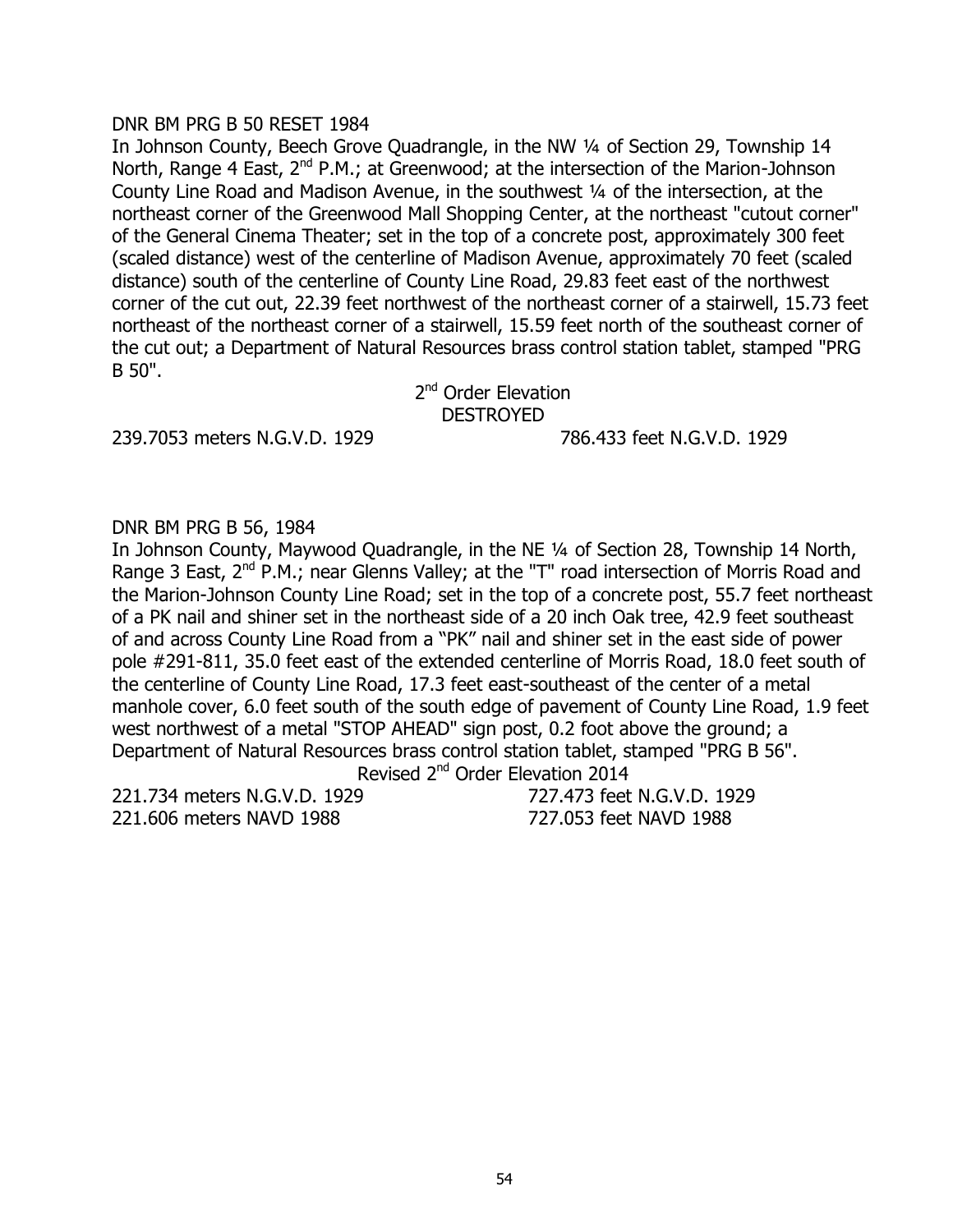### DNR TBM CHISELED SQUARE

In Johnson County, Maywood Quadrangle, in the NE ¼ of Section 30, Township 14 North, Range 4 East,  $2^{nd}$  P.M.; at Greenwood; approximately 0.35 mile west along Fry Road from its intersection with U.S. 31 to the entrance to the Polo Run Apartments; set in the top of the concrete headwall of a 3 foot cmp culvert under the entrance to the Polo Run Apartments, at the north end of the concrete headwall, 87.5 feet west of the centerline of the entrance to the Polo Run Apartments, 21.7 feet north of the centerline of Fry Road, 12.7 feet north of the north side of a metal guardrail post; a chiseled square.

2<sup>nd</sup> Order Elevation

232.9837 meters N.G.V.D. 1929 764.381 feet N.G.V.D. 1929

### ISHC BM JOHN

In Johnson County, Franklin Quadrangle, in the West ½ of Section 8, Township 11 North, Range 5 East,  $2^{nd}$  P.M.; approximately 1.0 mile south-southwest of Amity; at the State Road 252 bridge over Youngs Creek; set in the top of the curb, in the northwest corner of the bridge, 19.4 feet north of the centerline of the road, 3.7 feet east of the west end of the bridge deck, 2.2 feet south of the north end of the bridge deck; a State Highway Commission of Indiana Survey bench mark tablet, stamped "JOHN".

2<sup>nd</sup> Order Elevation

210.8598 meters N.G.V.D. 1929 691.796 feet N.G.V.D. 1929 note: the disk has been hit, damaged, and is hard to read the stamping.

### SHCOI BM NOT STAMPED

In Johnson County, Franklin Quadrangle, in the NW 1/4 of Section 5, Township 11 North, Range 5 East,  $2^{nd}$  P.M.; at Amity; at the U.S. 31 bridge over Amity Ditch; set in the southwest corner of the bridge seat of the north bound lanes of the bridge, 22.0 feet west of the centerline of the north bound lanes, 0.5 foot south of the north end of the headwall of the bridge, 0.5 foot above the level of the road; a State Highway Commission of Indiana Survey bench mark tablet, not stamped.

2<sup>nd</sup> Order Elevation

210.8304 meters N.G.V.D. 1929 691.700 feet N.G.V.D. 1929

ISHC BM JOH G 1 DESTROYED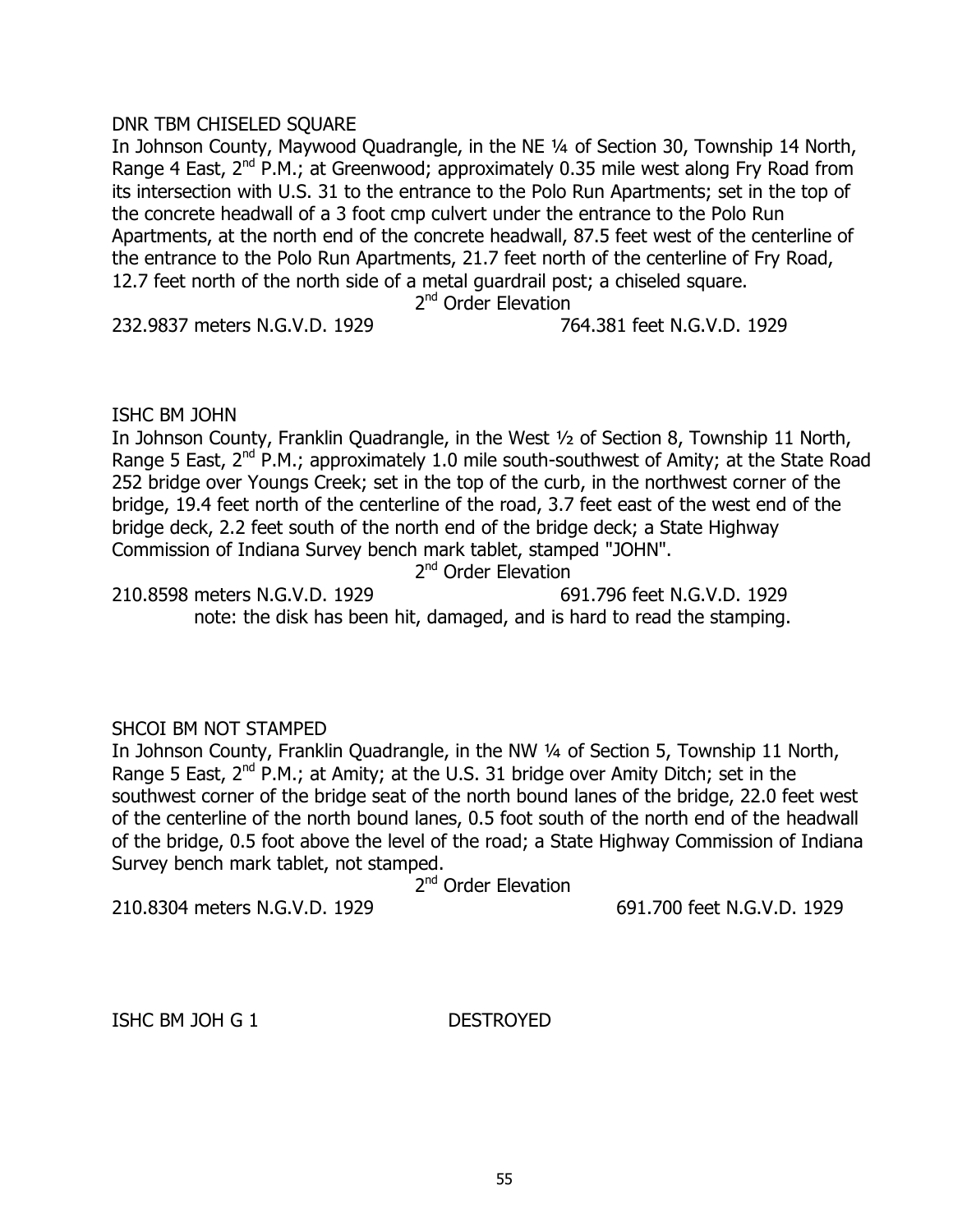### ISHC BM JOH G 10

In Johnson County, Bargersville Quadrangle, in the Northeast 1/4 of Section 31, Township 14 North, Range 4 East,  $2^{nd}$  P.M.; at Greenwood; at the State Road 135 bridge over Pleasant Run Creek; set in the top of the southwest concrete wingwall of the bridge, 28.0 feet west of the centerline of State Road 135, 1.0 foot above the level of the road; a Indiana State Highway Commission bench mark tablet, stamped "JOH G 10".

## 2<sup>nd</sup> Order Elevation **DESTROYED**

220.4245 meters N.G.V.D. 1929 723.176 feet N.G.V.D. 1929

### DNR BM PRG C 103, 1978

In Johnson County, Bargersville Quadrangle, in the SE ¼ of Section 26, Township 13 North, Range 3 East,  $2^{nd}$  P.M.; at Greenwood; at the intersection of 1000 North Road (Fairview) Road) and 400 West Road (Railroad Road), in the northeast ¼ of the intersection; set in the top of a concrete post, 66.9 feet north of and across 1000 North Road from a "PK" nail in the east side of a power pole, 34.6 feet east of and across 400 West Road from a PK nail in the south side of a power pole, 26.3 feet north of the centerline of 1000 North Road, 16.6 feet northwest of a "PK" nail in the south side of a power pole, 15.9 feet east of the centerline of 400 West Road, 2.3 feet west of a metal road sign post, 0.3 foot above the ground; a Department of Natural Resources brass control station tablet, stamped "PRG C 103".

2<sup>nd</sup> Order Elevation

DESTROYED see DNR TBM PRG C 103 RESET 2008 216.7140 meters N.G.V.D. 1929 711.002 feet N.G.V.D. 1929

### DNR TBM PRG C 103 RESET 2008

In Johnson County, Bargersville Quadrangle, in the SE ¼ of Section 26, Township 13 North, Range 3 East,  $2^{nd}$  P.M.; at Greenwood; at the intersection of 1000 North Road (Fairview Road) and 400 West Road (Railroad Road), in the southwest 1/4 of the intersection; set in the east side of power pole # 254/926, 68.5 feet south of the centerline of Fairview Road, 24.0 feet west of the centerline of Peterman Road, 20.0 feet north of the centerline of a concrete drive at 4003 Peterman Road, 1.2 feet above the ground; a railroad spike driven through an aluminum tag, stamped "IDNR TBM PRG C 103 RESET 2008".

Revised 2<sup>nd</sup> Order Elevation 2014

216.430 meters NAVD 1988 710.071 feet NAVD 1988

216.558 meters N.G.V.D. 1929 710.490 feet N.G.V.D. 1929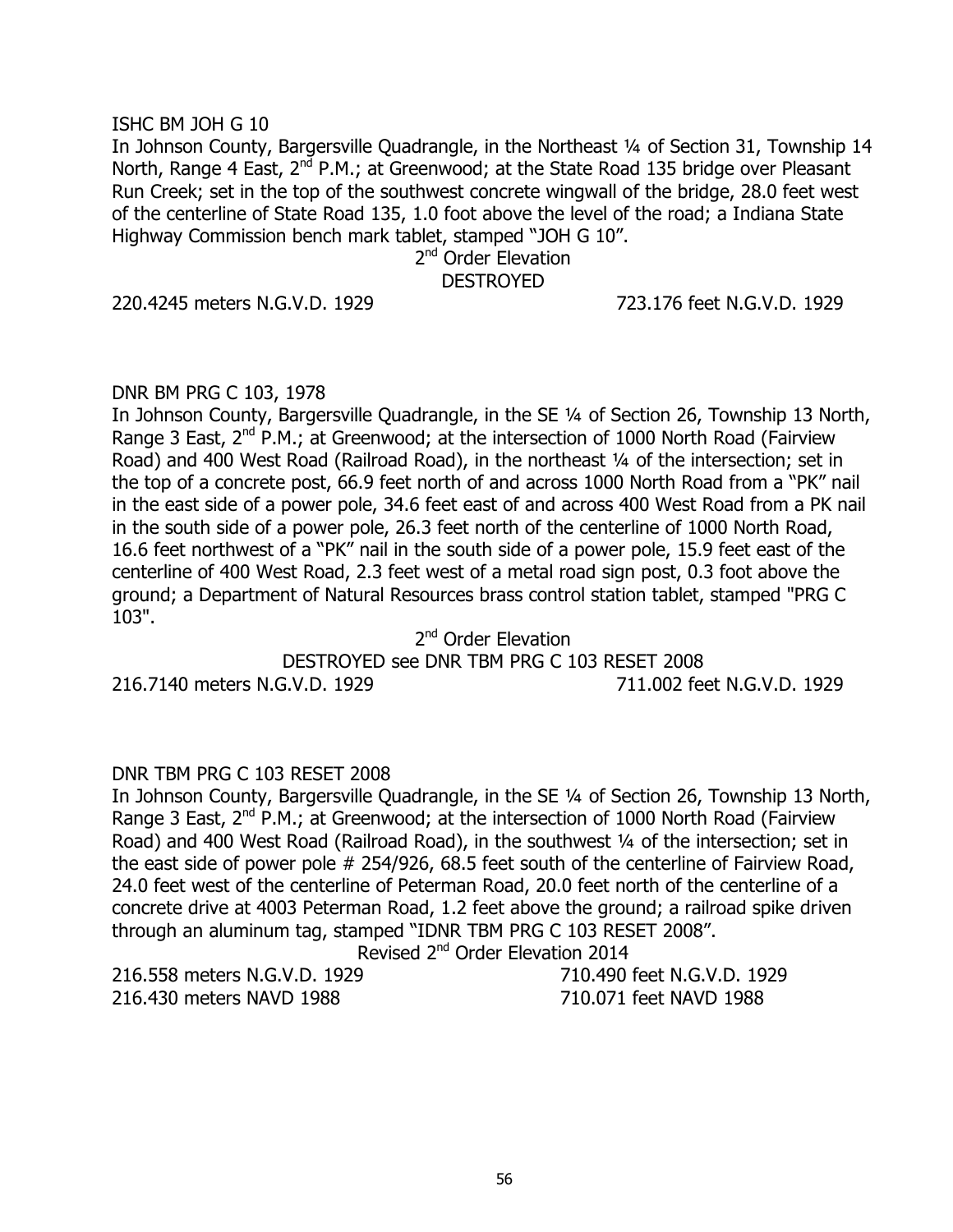### DNR TBM CD 1, 1988

In Johnson County, Franklin Quadrangle, in the NE ¼ of Section 10, Township 12 North, Range 4 East,  $2^{nd}$  P.M.; at Franklin; at the U.S. 31 bridge over Canary Ditch; set in the top of the southeast concrete wingwall of the bridge, 25.8 feet east of the centerline of the bridge, 0.6 foot north of the south end of the wingwall, 1.0 foot below the level of the road; a "PK" nail set in a drill hole, inside a cut circle.

2<sup>nd</sup> Order Elevation REVISED ELEVATION

229.240 meters N.G.V.D. 1929 752.099 feet N.G.V.D. 1929

DNR TBM SL 1, 1988

In Johnson County, Franklin Quadrangle, in the SW 1/4 of Section 7, Township 11 North, Range 5 East,  $2^{nd}$  P.M.; approximately 1.4 miles southwest of Amity; approximately 0.5 mile east along State Road 252 from its intersection with Mauxferry Road to a culvert (#104); set in the top of the south concrete headwall of the culvert, 31.5 feet south of the centerline of the road, 3.0 feet below the level of the road, 0.6 foot west of the east end of the culvert; a "P"K nail set in a drill hole, inside a cut circle.

2<sup>nd</sup> Order Elevation

226.6296 meters N.G.V.D. 1929 743.534 feet N.G.V.D. 1929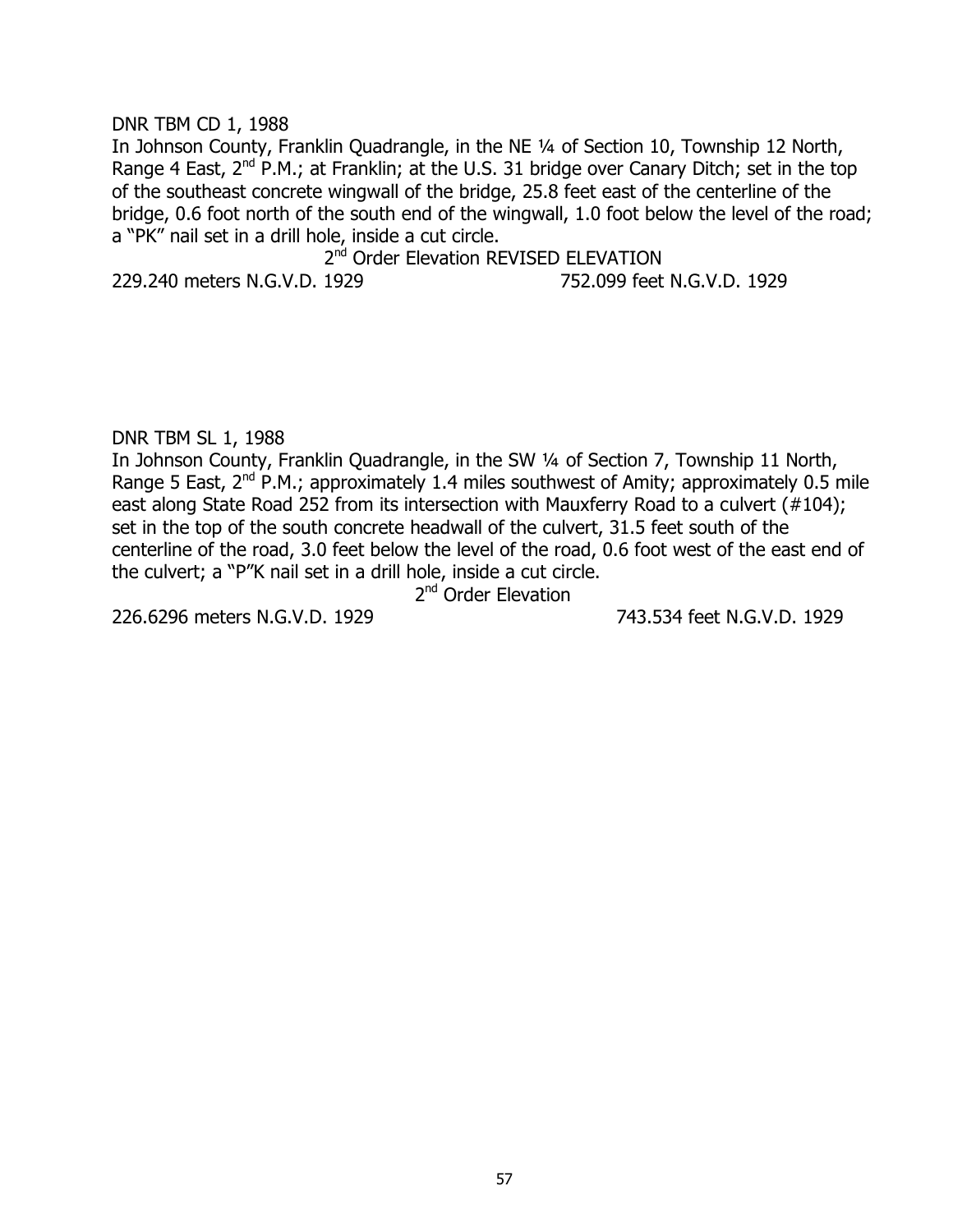### DNR BM YF TT B 2

In Johnson County, Franklin Quadrangle, in the SE ¼ of Section 36, Township 12 North, Range 4 East,  $2^{nd}$  P.M.; approximately 1.5 miles northwest of Amity; at the 250 South Road bridge over Youngs Creek; set on the top of a 36 inch steel rod set in concrete, 93 feet east of the centerline of a gravel drive to the south (Dale Betts Residence), 32.1 feet southeast of and across 250 South Road from a "PK" nail set in the east side of a telephone pole with a guy wire, 12 feet south of the centerline of 250 South Road, 6.4 feet south of a "PK" nail set in the east side of a power pole, 3 inches below the ground; a 4 inch copper plate, center punched, stamped "YF TT B2".

2<sup>nd</sup> Order Elevation

212.2160 meters N.G.V.D. 1929 696.393 feet N.G.V.D. 1929

### USGS BM TT 5 DWP 1945

In Johnson County, Beechgrove Quadrangle, in the SE ¼ of Section 30, Township 14 North, Range 4 East,  $2^{nd}$  P.M.; at Greenwood; at the intersection of U.S. 31 and Fry Road, in the southwest 1/4 of the intersection; set in the top of a concrete post, 30 feet west of the west edge of the south bound lanes of U.S. 31; a U.S. Geological Survey bench mark tablet, stamped "TT 5 DWP 1945 789".

> 2<sup>nd</sup> Order Elevation **DESTROYED**

240.3381 meters N.G.V.D. 1929 788.509 feet N.G.V.D. 1929

### IFC&WRC BM WHSI TT 19 A

In Johnson County, Bargersville Quadrangle, in the NW ¼ of Section 33, Township 14 North, Range 3 East,  $2^{nd}$  P.M.; approximately 1.2 miles northwest of Smith Valley; at the intersection of Bluff Road (old State Road 37) and 1000 North Road (Fairview Road) , in the southeast 1/4 of the intersection; set in the top of a concrete post, 76.2 feet south of and across 1000 North Road from a PK nail in a power pole, 58.5 feet south of the centerline of 1000 North Road, 53.4 feet southeast of a rebar in the centerline center line of the intersection, 38.0 feet northeast of a cut "X" in the concrete headwall of a culvert under Bluff Road on the west side of the road, 17.8 feet east of the centerline of Bluff Road, 15.5 feet southwest of the centerline of a asphalt walk leading to a church, 13.2 feet southeast of the center of the top of a concrete pipe culvert under the asphalt walkway, 8.1 feet north of a cut "X" in the concrete headwall of a culvert under Bluff Road on the east side of the road, 4.1 feet south of a metal "stop" sign post, level with the ground; a Indiana Flood Control and Water Resources brass control station tablet, stamped "WHSI TT STA 19 A" 2<sup>nd</sup> Order Elevation

| 203.5818 meters N.G.V.D. 1929                | OLD SUPERSEEDED | 667.918 feet N.G.V.D. 1929 |
|----------------------------------------------|-----------------|----------------------------|
| Revised 2 <sup>nd</sup> Order Elevation 2014 |                 |                            |
| 203.543 meters N.G.V.D. 1929                 |                 | 667.789 feet N.G.V.D. 1929 |
| 203.412 meters NAVD 1988                     |                 | 667.362 feet NAVD 1988     |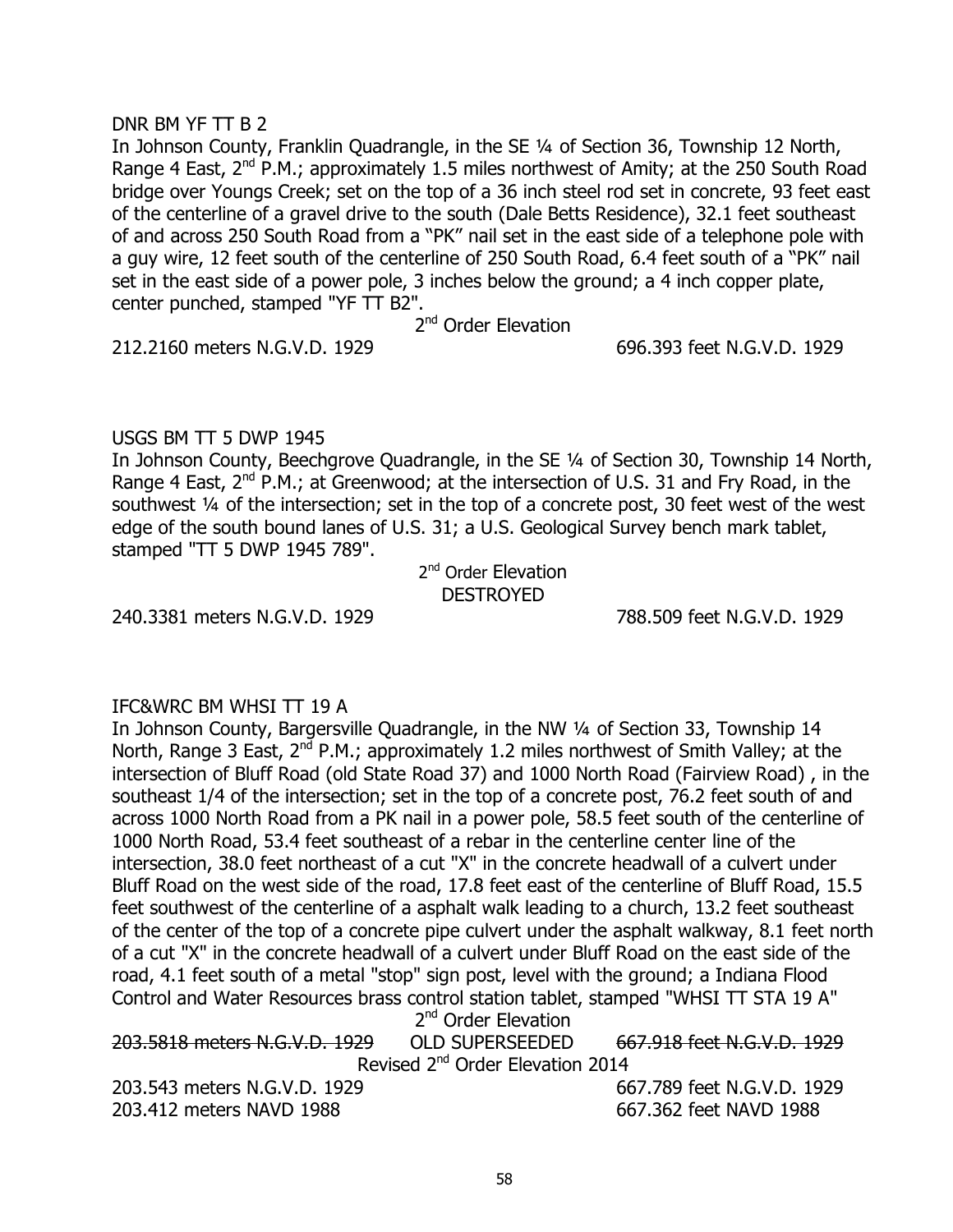### IFC&WRC BM WHSI TT 20 A

In Johnson County, Bargersville Quadrangle, in the NW 1/4 of Section 33, Township 14 North, Range 3 East,  $2^{nd}$  P.M.; approximately 0.9 mile northwest of Smith Valley; approximately 0.25 mile south along Bluff Road (Old State Road 37) from its intersection with 1000 North Road (Fairview Road), about 232 feet north of the centerline of Gallagher Drive, on the east side of Bluff Road; set in the top of a concrete post, 53.0 feet east of and across Bluff Road from a chainlink fence end post, 24.5 feet southeast of the centerline of Bluff Road, 14.8 feet south of the south corner of a brick mailbox post #198, 11.7 feet south of a metal "DO NOT PASS" sign post, 7.6 feet southwest of powerpole # 02 E 1023, 0.2 foot below the ground; a Indiana Flood Control and Water Resources brass control station tablet, stamped "WHSI TT STA 20 A".

Revised 2<sup>nd</sup> Order Elevation 2014

203.131 meters N.G.V.D. 1929 666.439 feet N.G.V.D. 1929 203.001 meters NAVD 1988 666.011 feet NAVD 1988

## IFC&WRC BM WHSI TT 24 A

In Johnson County, Bargersville Quadrangle, in the SW 1/4 of Section 5, Township 13 North, Range 3 East, 2<sup>nd</sup> P.M.; approximately 1.4 miles southwest of Smith Valley; approximately 0.2 mile northeast along State Road 37 from its intersection with 800 North Road (Olive Branch Road), on the southeast side of State Road 37, just south of a two story frame house; set in the top of a concrete post, 46.5 feet southeast of the centerline of the northeast bound lanes of State Road 37, 26.8 feet northeast of a power pole, 16.0 feet west of a metal fence post in a fence along the road right-of-way, 15.6 feet north of a metal fence post in a fence along the road right-of-way, 2.5 feet northwest of the right-of-way fence, 2.3 feet northwest of a orange D.N.R. witness post, level with the ground; a Indiana Flood Control and Water Resources brass control station tablet, stamped "WHSI TT STA 24 A".

2<sup>nd</sup> Order Elevation REVISED ELEVATION

199.6106 meters N.G.V.D. 1929 654.889 feet N.G.V.D. 1929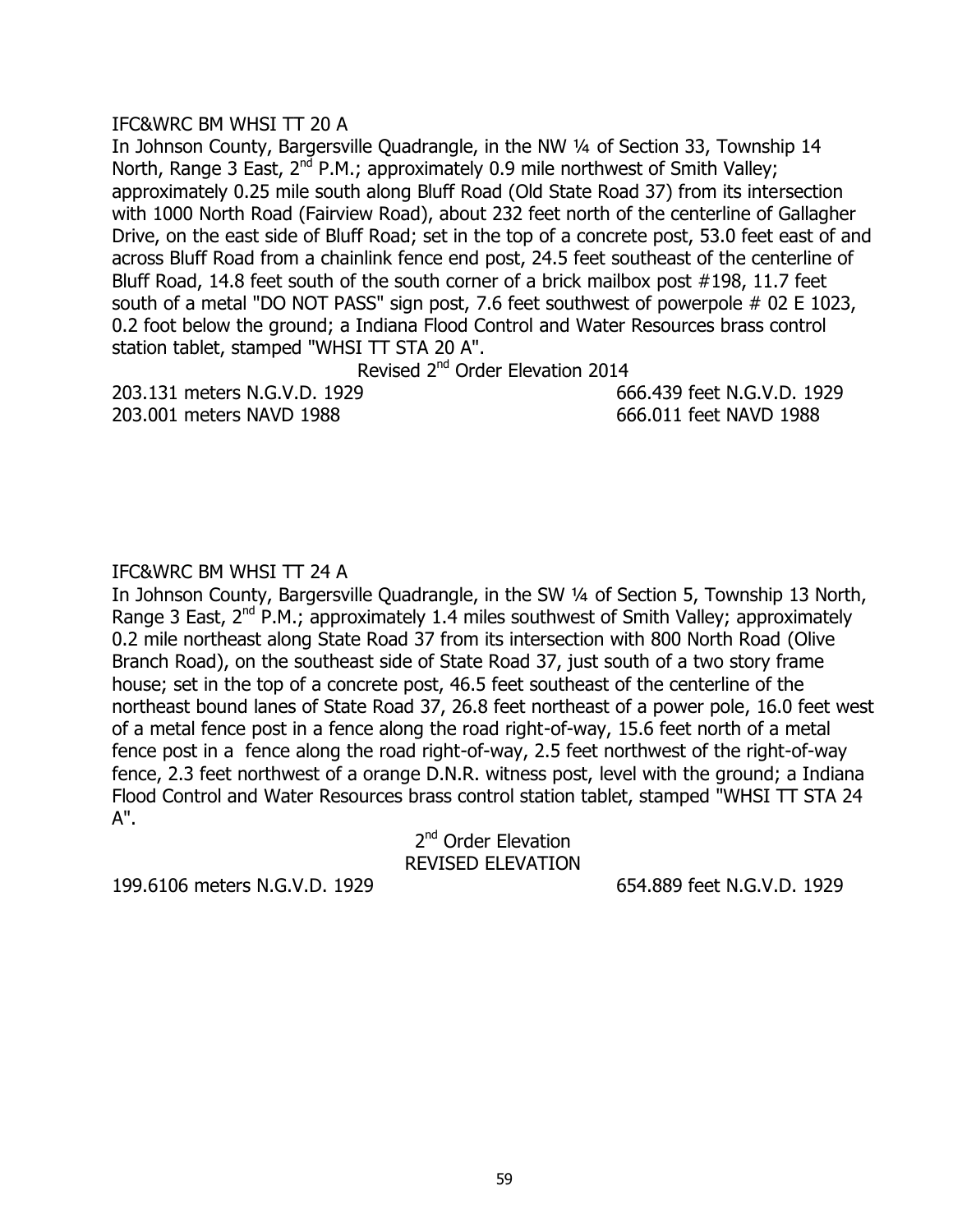### IFC&WRC BM WHSI TT 25 A

In Johnson County, Bargersville Quadrangle, in the West ½ of Section 8, Township 13 North, Range 3 East,  $2^{nd}$  P.M.; approximately 2.0 miles southwest of Smith Valley; approximately 0.55 mile southwest along State Road 37 from its intersection with 800 North Road (Olive Branch Road), approximately 0.1 mile south of the State Road 37 bridge over North Bluff Creek; set in the top of a concrete post, 570 feet south of the centerline of North Bluff Creek and the State Road 37 bridge, 46.5 feet west of the centerline of the south bound lanes of State Road 37, 41.9 feet southeast of a "PK" nail and cap in a fence post on the west side of old State Road 37, 28.3 feet east of a "PK" nail and cap in a fence post on the west side of old State Road 37, 2.7 feet east of a steel fence post on the rightof-way of State Road 37, 2.4 feet southeast of a orange Department of Natural Resources witness post, level with the ground; a Indiana Flood Control and Water Resources brass control station tablet, stamped "WHSI STA TT 25 A".

### 2<sup>nd</sup> Order Elevation REVISED ELEVATION

199.2832 meters N.G.V.D. 1929 653.815 feet N.G.V.D. 1929

### IFC&WRC BM WHSI TT 26 A

In Johnson County, Bargersville Quadrangle, in the SE ¼ of Section 7, Township 13 North, Range 3 East,  $2^{nd}$  P.M.; approximately 2.3 miles southwest of Smith Valley; approximately 1,023 feet northeast along State Road 37 from its intersection with 700 North Road (Stones Crossing Road), on the northwest side of the southwest bound lanes of State Road 37; set in the top of a concrete post, 43.1 feet northwest of the centerline of the southwest bound lanes of State Road 37, 16.0 feet east of a steel fence post on the State Road 37 right-ofway, 15.6 feet south of a steel fence post on the State Road 37 right-of-way, 6.2 feet southeast of a fence on the road right-of-way; a Indiana Flood Control and Water Resources brass control station tablet, stamped "WHSI TT STA 26 A".

2<sup>nd</sup> Order Elevation

201.0776 meters N.G.V.D. 1929 659.702 feet N.G.V.D. 1929 200.934 meters N.A.V.D. 1988 659.232 feet N.A.V.D. 1988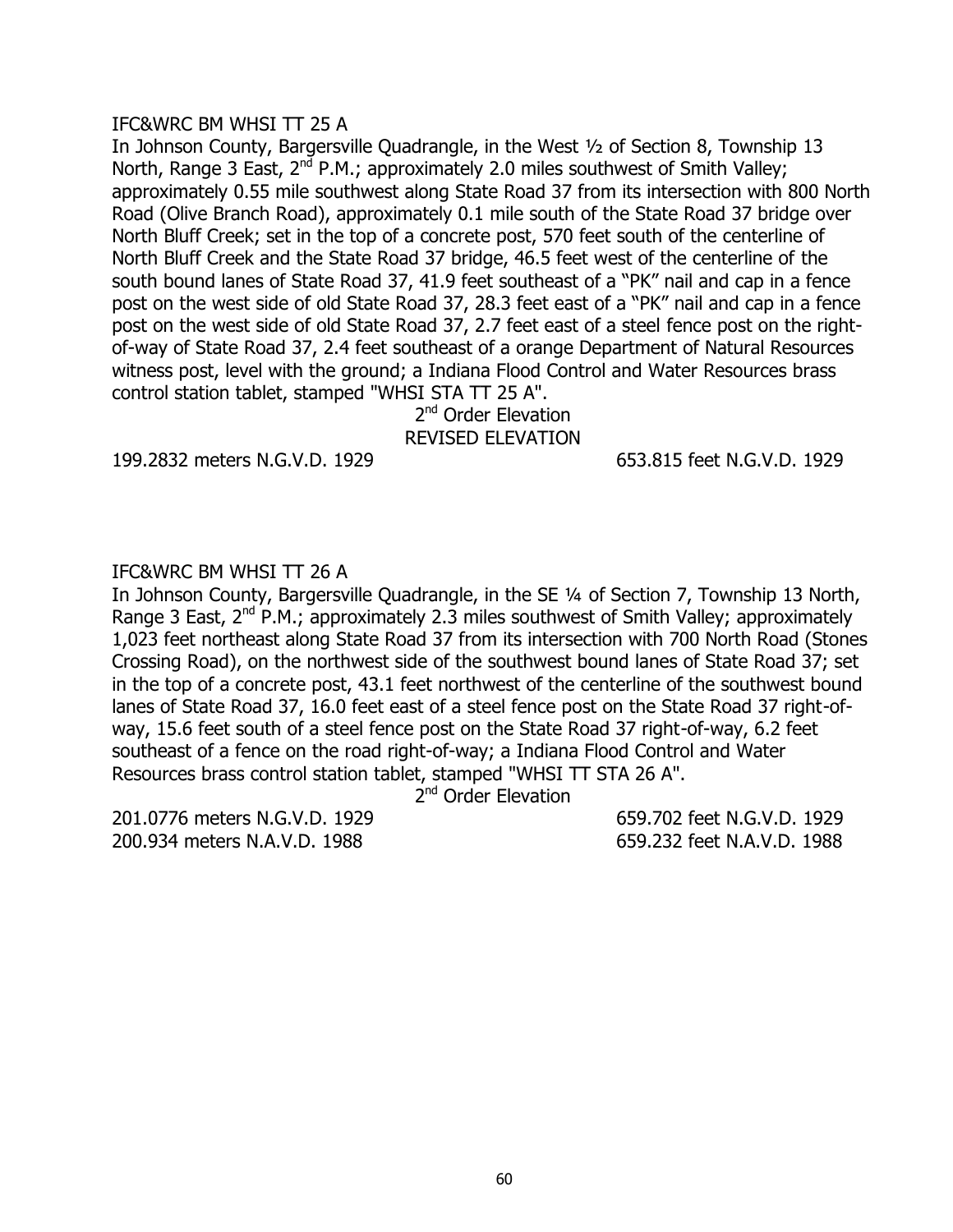### IFC&WRC BM WHSI TT 3 H

In Johnson County, Bargersville Quadrangle, in the North ½ of Section 32, Township 14 North, Range 3 East,  $2^{nd}$  P.M.; approximately 1.6 miles northwest of Smith Valley; approximately 0.65 mile west along 1000 North Road (Fairview Road) from its intersection with State Road 37, through a gate to the station on the south side of the dirt road; set in the top of a concrete post, 70.0 feet east of a "PK" nail and cap in a twin trunked 24-inch Hackberry tree, 10.7 feet northeast of a "PK" nail and cap in a 12-inch Hackberry tree, 10.3 feet north of a "PK" nail and cap in a 12 inch Hackberry tree, 8 feet south of the centerline of 1000 North Road (dirt lane); a Indiana Flood Control and Water Resources brass control station tablet, stamped "WHSI TT 3 H".

2<sup>nd</sup> Order Elevation

198.4822 meters N.G.V.D. 1929 651.187 feet N.G.V.D. 1929

### IFC&WRC BM WHSI TT 3 J

In Johnson County, Maywood Quadrangle, in the NW ¼ of Section 29, Township 14 North, Range 3 East,  $2^{nd}$  P.M.; approximately 0.5 mile southwest of Shannon Lake; approximately 1.85 miles west along Wicker Road from its intersection with State Road 37 to a turn south, thence approximately 0.6 mile south and southeast to the levee along the West Fork White River; set in the top of a concrete post, 22.4 feet northeast of a "PK" nail and a cap in a 14 inch tree, 15.8 feet northwest of a "PK" nail and a cap in a 14-inch tree, 11.4 feet north of a "PK" nail and a cap in a 4-inch tree, 5 feet south of the centerline of the levee; a Indiana Flood Control and Water Resources brass control station tablet, stamped "WHSI TT 3 J".

2<sup>nd</sup> Order Elevation

201.2662 meters N.G.V.D. 1929 660.321 feet N.G.V.D. 1929

### IFC&WRC BM WHSI TT 1 K

In Johnson County, Bargersville Quadrangle, in the SE ¼ of Section 6, Township 13 North, Range 3 East,  $2^{nd}$  P.M.; approximately 2.25 miles southwest of Smith Valley; approximately 0.5 mile west along 800 North Road (Olive Branch Road) from its intersection with State Road 37 to the station on the north side of the road; set in the top of a concrete post, 19.1 feet southwest of a "PK" nail and cap in a fence post, 9.1 feet southeast of a "PK" nail and cap in a fence post, 7.5 feet north of the centerline of the road, 5.3 south of a "PK" nail and cap in a fence post; a Indiana Flood Control and Water Resources brass control station tablet, stamped "WHSI TT 1 K".

2<sup>nd</sup> Order Elevation

196.7915 meters N.G.V.D. 1929 645.640 feet N.G.V.D. 1929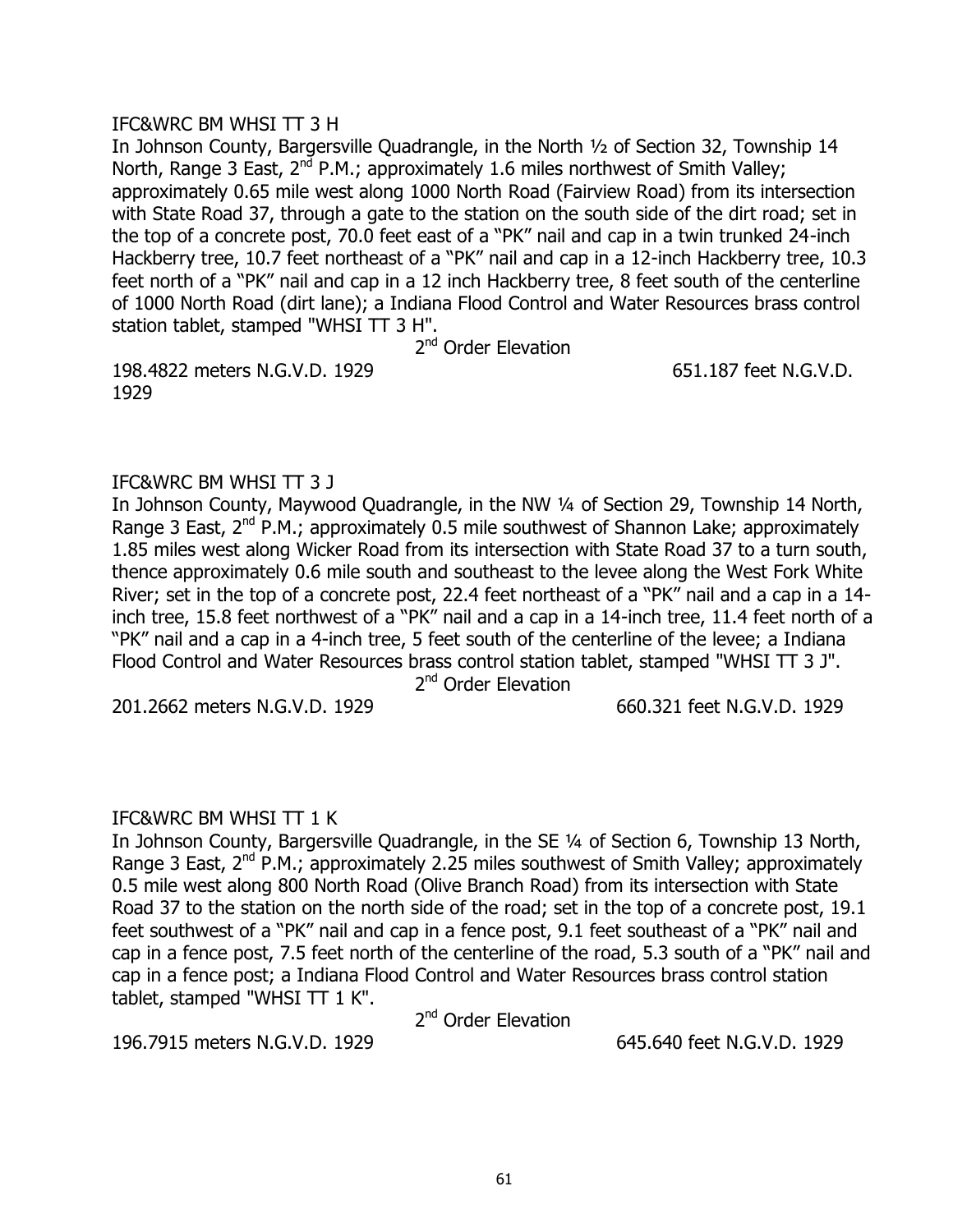### IFC&WRC BM WHSI TT 3 K

In Johnson County, Bargersville Quadrangle, in the East ½ of Section 6, Township 13 North, Range 3 East,  $2^{nd}$  P.M.; approximately 1.8 miles west of Smith Valley; approximately 0.4 mile southwest along State Road 37 from its intersection with 900 North Road (Smith Valley Road) to a farm lane to the west, thence approximately 0.75 mile generally west along the farm lane to the station on the south side of the lane; set in the top of a concrete post, 24.2 feet east of a "PK" nail and cap in a 16-inch Hackberry tree, 20.0 feet south of the centerline of the lane, 14.4 feet northwest of a "PK" nail and cap in a 10-inch Hackberry tree, 14.1 feet northeast of a "PK" nail and cap in a 12-inch Hackberry tree; a Indiana Flood Control and Water Resources brass control station tablet, stamped "WHSI TT 3 K".

2<sup>nd</sup> Order Elevation

198.4849 meters N.G.V.D. 1929 651.196 feet N.G.V.D. 1929

### IFC&WRC BM WHSI TT 5 K

In Johnson County, Bargersville Quadrangle, in the SW ¼ of Section 32, Township 14 North, Range 3 East,  $2^{nd}$  P.M.; approximately 1.6 miles west of Smith Valley; approximately 0.6 mile west along 900 North Road (Smith Valley Road) from its intersection with State Road 37, thence 0.23 mile north; set in the top of a concrete post, 26.5 feet northeast of a "PK" nail and cap in a 8-inch Hackberry tree, 11.4 feet southeast of a "PK" nail and cap in a 3-inch Hackberry tree, 11.4 feet northeast of a "PK" nail and cap in a 4-inch Hackberry tree; a Indiana Flood Control and Water Resources brass control station tablet, stamped "WHSI  $TT$  5 K".

2<sup>nd</sup> Order Elevation

197.9543 meters N.G.V.D. 1929 649.455 feet N.G.V.D. 1929

### DNR BM JON 40, 1985

In Johnson County, Bargersville Quadrangle, in the North ½ of Section 3, Township 13 North, Range 3 East,  $2^{n\bar{d}}$  P.M.; at Smith Valley; approximately 0.25 mile south along 450 West Road (Runyon Road) from its intersection with 900 North Road (Smith Valley Road) to a 1 and ½ story wood frame house (#935 450 West Road), on the east side of 450 West Road; set in the top of a concrete post, 147.7 feet north of a power pole with a transformer, 97.0 feet northwest of the northwest corner of the house (#935), 88.0 feet south of a power pole, 33.1 feet north-northwest of a 24 inch Blackberry tree, 20.3 feet east of the centerline of 450 West Road, 1.4 feet west of a orange Department of Natural Resources witness post, 0.1 foot below the ground; a Department of Natural Resources brass control station tablet, stamped "JON 40, 1985".

2<sup>nd</sup> Order Elevation

215.6650 meters N.G.V.D. 1929 707.561 feet N.G.V.D. 1929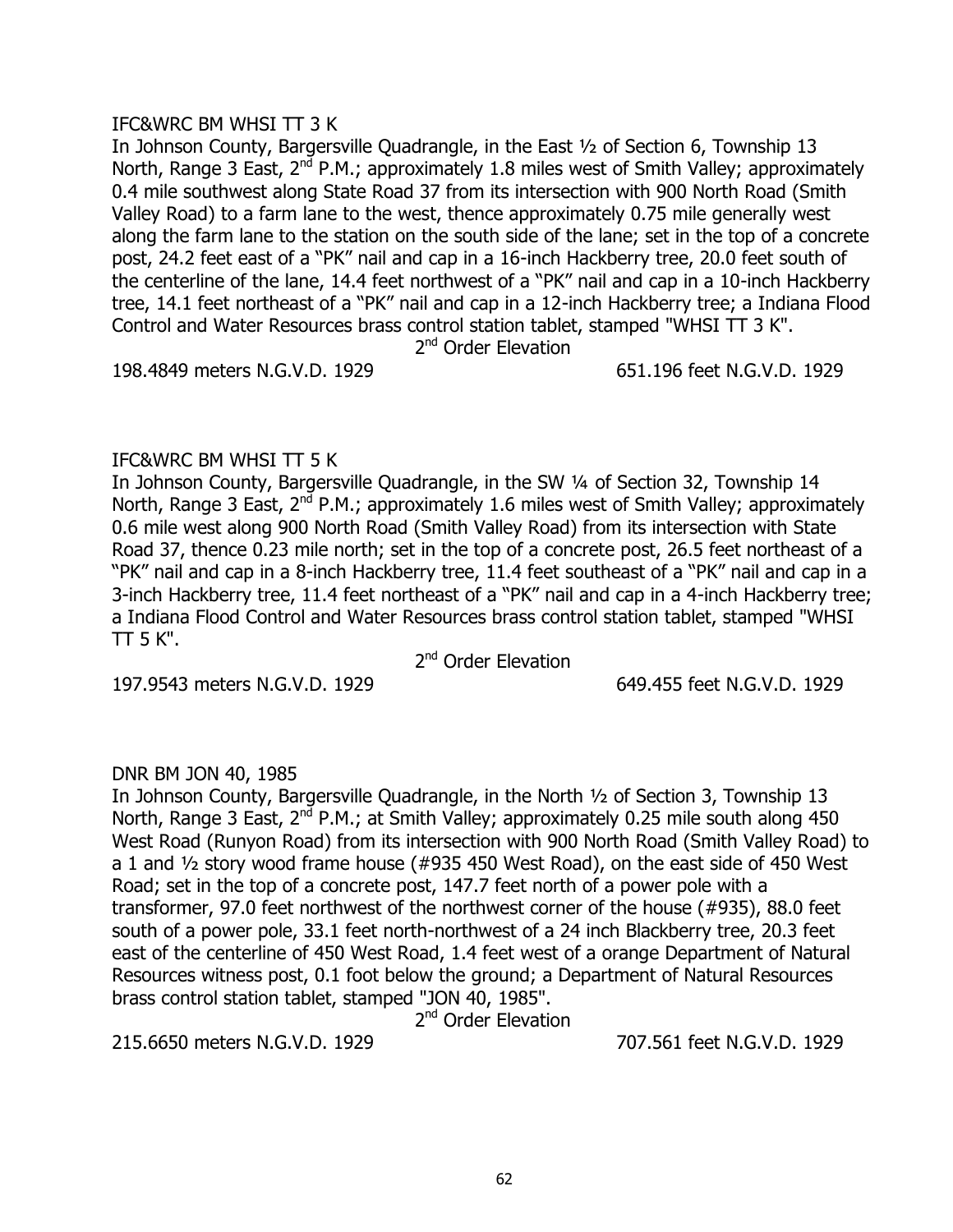### DNR BM JON 41, 1985

In Johnson County, Bargersville Quadrangle, in the NW ¼ of Section 12, Township 14 North, Range 3 East,  $2^{nd}$  P.M.; approximately 0.8 mile north of Stones Crossing; at the main entrance to the Forest Lawn Cemetery, in the center of the grassy median of the entrance; set in the top of a concrete post, 65.9 feet southeast of a power pole, 48.7 feet east of the centerline of State Road 135, 34.8 feet south of and across the exit drive of the cemetery from the southwest corner of a wall, 15.8 feet southwest of the northwest corner of a wall, 8.5 feet northwest of the southwest corner of a wall, 0.3 foot below the ground; a Department of Natural Resources brass control station tablet, stamped "JON 41, 1985". 2<sup>nd</sup> Order Elevation

237.6305 meters N.G.V.D. 1929 779.626 feet N.G.V.D. 1929

### DNR BM JON 42, 1985

In Johnson County, Bargersville Quadrangle, in the NW 1/4 of Section 13, Township 13 North, Range 3 East,  $2^{nd}$  P.M.; at Stones Crossing; at the intersection of State Road 135 and 700 North Road, in the southeast ¼ of the intersection; set in the top of a concrete post, 32.7 feet east of the centerline of State Road 135, 32.2 feet south of the southeast corner of a concrete headwall of a culvert, 3.6 feet northeast of a concrete highway right-of-way marker, 1.2 feet west of a orange Department of Natural Resources witness post, 0.1 foot below the ground; a Department of Natural Resources brass control station tablet, stamped "JON 42, 1985".

2<sup>nd</sup> Order Elevation **DESTROYED** 

242.6170 meters N.G.V.D. 1929 795.986 feet N.G.V.D. 1929

### DNR BM JON 43, 1985

In Johnson County, Bargersville Quadrangle, in the NE ¼ of Section 24, Township 13 North, Range 3 East,  $2^{nd}$  P.M.; approximately 1.4 miles southeast of Stones Crossing; at the intersection of 600 North Road (Smokey Row Road) and 200 West Road; set in the top of a concrete post, 34.0 feet southwest of and across 200 West Road from a metal road sign post, 26.0 feet southwest of the centerline centerline of the roads, 21.1 feet north of a power pole, 18.3 feet south of the centerline of 600 North Road (Smokey Row Road), 4.3 feet southeast of a fence corner post, 1.2 feet east of a orange Department of Natural Resources witness post, 0.1 foot below the ground; a Department of Natural Resources brass control station tablet, stamped "JON 43 1985".

2<sup>nd</sup> Order Elevation

242.5780 meters N.G.V.D. 1929 795.858 feet N.G.V.D. 1929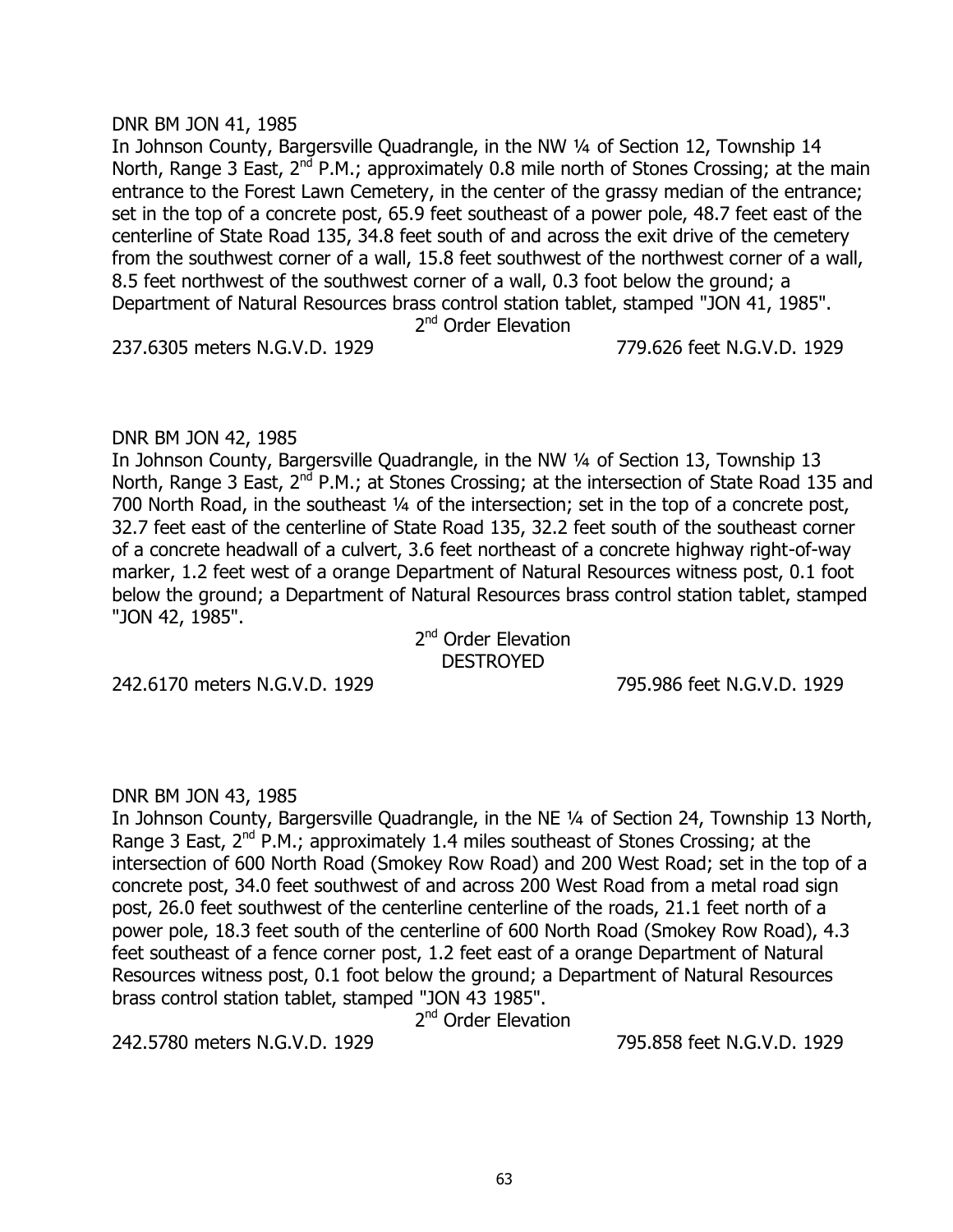#### DNR BM JON 44, 1985

In Johnson County, Bargersville Quadrangle, in the SW ¼ of Section 14, Township 13 North, Range 3 East,  $2^{nd}$  P.M.; approximately 2.5 miles north of Bargersville; at the intersection of 600 North Road (Smokey Row Road) and 400 West Road (Saddle Club Road), in the northeast 1/4 of the intersection; set in the top of a concrete post, 49.5 feet east of the centerline of 400 West Road (north segment), 31.8 feet north of and across 600 North Road from power pole  $#140$ , 27.3 feet west of a power pole  $#02449$  with two guy wires east and 3 guy wires west, 21.5 feet north of and across 600 North Road from power pole #140.2, 20.5 feet southeast of the top of the center flange bolt of a fire hydrant, 14.7 feet north of the centerline of 600 North Road, 4.9 feet north of the north edge of the pavement of 600 North Road, 3.9 feet northwest of a metal "STOP" sign post, 3.2 feet southeast of the west most guy wire for powerpole  $#$  02449, 0.1 foot below the ground; a Department of Natural Resources brass control station tablet, stamped "JON 44 1985". Revised 2<sup>nd</sup> Order Elevation 2014

234.865 meters N.G.V.D. 1929 770.554 feet N.G.V.D. 1929 234.729 meters NAVD 1988 770.105 feet NAVD 1988

### DNR BM JON 45, 1985

In Johnson County, Bargersville Quadrangle, in the SW ¼ of Section 11, Township 13 North, Range 3 East,  $2^{nd}$  P.M.; approximately 1.0 mile west of Stones Crossing; at the "T" road intersection of 700 North Road (Stones Crossing Road) and 400 West Road (Saddle Club Road), in the northeast quadrant of the intersection; set in the top of a concrete post, 27.7 feet west of a gas pipeline warning post, 20.0 feet southeast of powerpole # JHI 1659, 15.9 feet north of the centerline of 700 North Road, 10.5 feet south-southeast of the west end of a concrete gutter drain, 5.6 feet west of a metal road sign post, 5.5 feet west of powerpole # 286/338, 4.7 feet north of the north edge of the road, 3.0 feet east of the extended centerline of 400 West Road (Saddle Club Road), 2.3 feet northwest of a metal "ARROW" sign post (the east post of two posts), 2.0 feet northeast of a metal "ARROW" sign (the west post of two posts), 0.1 foot below the level of the ground; a Department of Natural Resources brass control station tablet, stamped "JON 45, 1985".

Revised 2<sup>nd</sup> Order Elevation 2014

231.852 meters N.G.V.D. 1929 760.669 feet N.G.V.D. 1929 231.717 meters NAVD 1988 760.225 feet NAVD 1988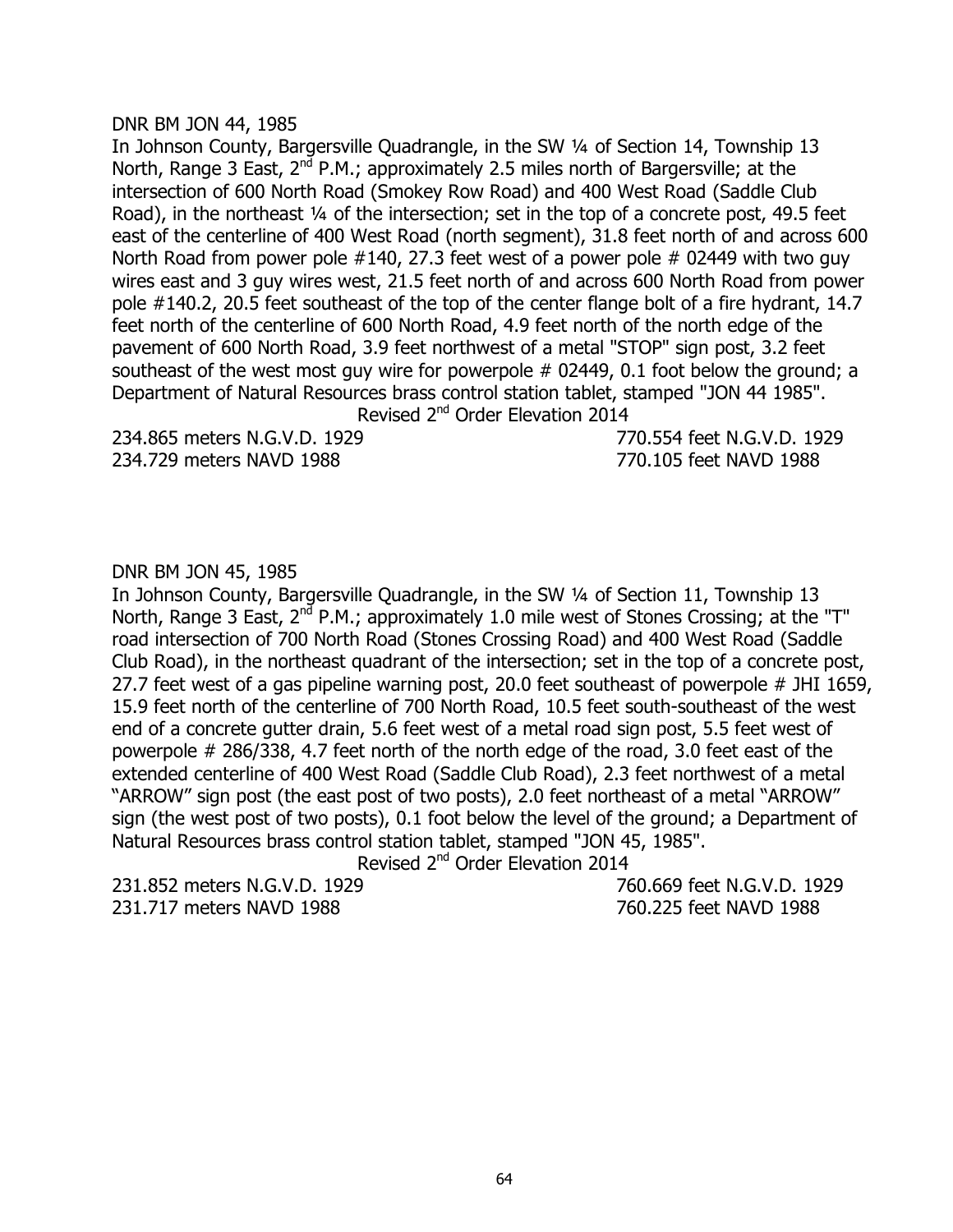#### DNR BM JON 46, 1985

In Johnson County, Bargersville Quadrangle, in the SW ¼ of Section 11, Township 13 North, Range 3 East,  $2^{nd}$  P.M.; approximately 1.0 mile west of Stones Crossing; at the 500 West Road (Morgantown Road) bridge over Honey Creek; set in the top of a concrete post, east of the bridge, south of the south edge of 800 North Road; a Department of Natural Resources brass control station tablet, stamped "JON 46, 1985".

Note: mark was destroyed before level circuits were obtained. DESTROYED See DNR TBM JOHNSONCO 19, 2008

### DNR BM JON 47, 1985

In Johnson County, Bargersville Quadrangle, in the NE ¼ of Section 21, Township 13 North, Range 3 East,  $2^{nd}$  P.M.; at Waterloo; at the intersection of 600 North Road (Smokey Row) Road) and 500 West Road (Morgantown Road), in the northeast 1/4 of the intersection; set in the top of a concrete post, 58.0 feet southeast of power pole # 099-608/1, 42.2 feet southwest of telephone pole #603/48, 37.1 feet southwest of the centerline centerline of the roads intersection, 34.5 feet southeast of a metal "STOP" sign post, 28.2 feet southeast of a yellow "gas warning pipeline" post, 23.6 feet southeast of a U.S. Geological Survey bench mark tablet stamped "805", 21.0 feet west of the centerline of 500 West Road, 18.3 feet northwest of power pole #100-608/1, 0.1 foot below the level of the ground; a Department of Natural Resources brass control station tablet, stamped "JON 47 1985".

2<sup>nd</sup> Order Elevation

245.1938 meters N.G.V.D. 1929 804.440 feet N.G.V.D. 1929

### DNR BM JON 48, 1985

In Johnson County, Bargersville Quadrangle, in the SW ¼ of Section 16, Township 13 North, Range 3 East,  $2^{nd}$  P.M.; approximately 1.0 mile west of Waterloo; at the intersection of 600 North Road (Smokey Row Road) and 600 West Road, in the northeast 1/4 of the intersection, at the Whispering Hope Church; set in the top of a concrete post, 84.5 feet south of the southeast corner of the Whispering Hope Church, 60.1 feet east of the centerline of 600 West Road, 3.9 feet northwest of the southwest corner of the Salem Cemetery, 1.4 feet west of the west face of the concrete base of the cemetery fence, 3.0 feet northwest of the northwest corner of the southwest square concrete fence corner of the cemetery, level with the ground; a Department of Natural Resources brass control station tablet, stamped "JON 48 1985".

2<sup>nd</sup> Order Elevation

236.6106 meters N.G.V.D. 1929 776.280 feet N.G.V.D. 1929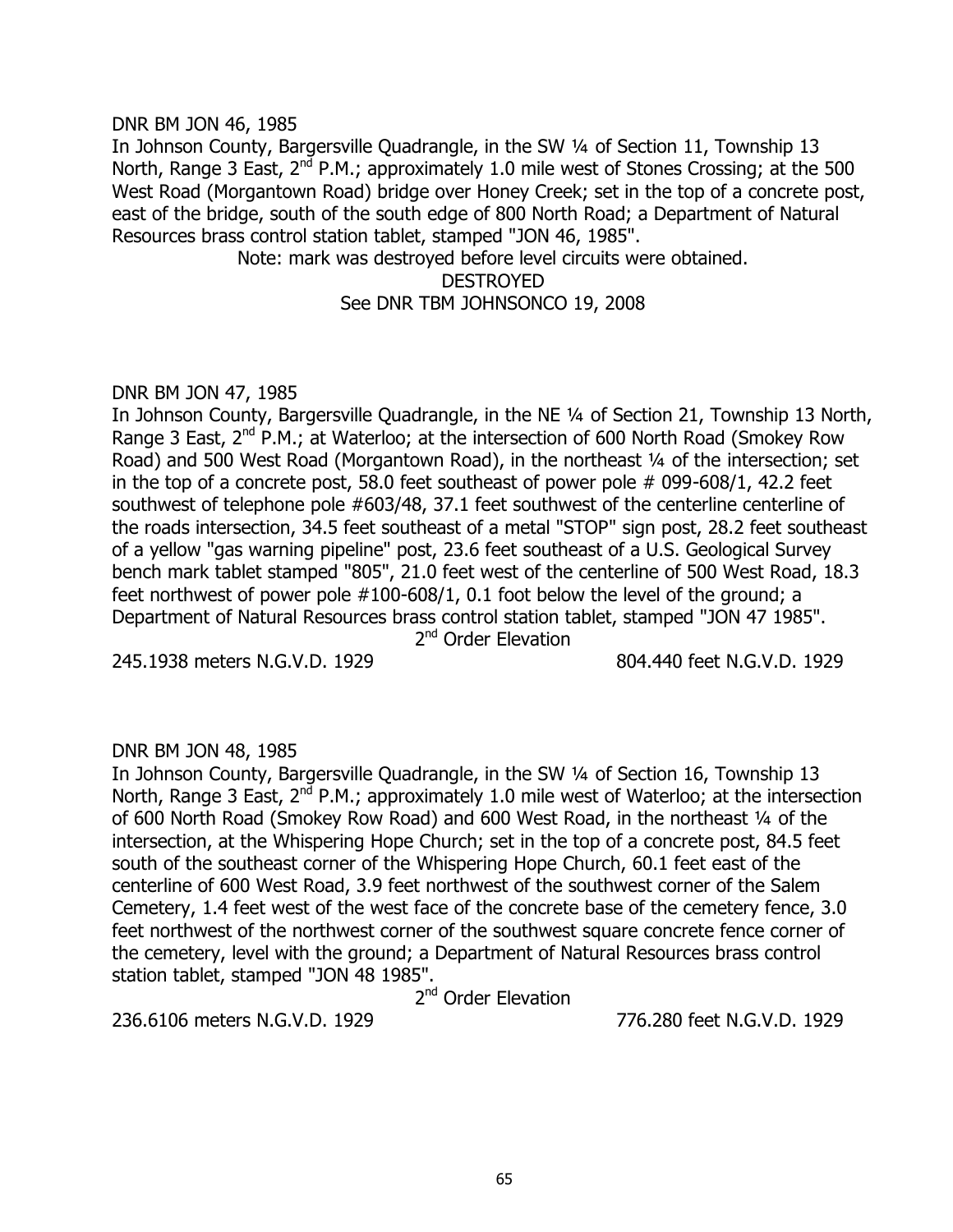#### DNR BM JON 49, 1985

In Johnson County, Bargersville Quadrangle, in the SW ¼ of Section 17, Township 13 North, Range 3 East,  $2^{nd}$  P.M.; approximately 1.6 miles west-northwest of Waterloo; approximately 0.9 mile east along 650 North Road from its intersection with State Road 37, on the south side of the road at a two story brick and wood frame house (#6659); set in the top of a concrete post, 35.3 feet south of and across the road from telephone pole #67, 20.2 feet south of the centerline of 650 North Road, 15.4 feet east of the centerline of a private drive south (#6659), 9.1 feet southwest of the southwest corner of a mail box post (#6659), 6.8 feet southeast of the southeast corner of the concrete headwall of a culvert under the private drive (#6659), 5.4 feet southeast of the southeast corner of a brick pedestal for a lion statue on the east side of the drive (#6659), 3.8 feet southwest of a "PK" nail in power pole #R4-299-22 IR with a transformer, 2.6 feet southwest of the southwest corner of a fence corner post, 0.3 foot below the level of the ground; a Department of Natural Resources brass control station tablet, stamped "JON 49, 1985".

2<sup>nd</sup> Order Elevation

224.0598 meters N.G.V.D. 1929 735.103 feet N.G.V.D. 1929

## DNR TBM HCMP 1, 1985

In Johnson County, Bargersville Quadrangle, in the NE ¼ of Section 5, Township 13 North, Range 3 East,  $2^{nd}$  P.M.; approximately 1.0 mile west of Smith Valley; at the intersection of State Road 37 and 900 North Road (Smith Valley Road); set in the north side of a power pole, 272 feet east of the centerline of the northeast bound lanes of State Road 37, 57.0 feet south of the centerline of 900 North Road, 1.4 feet above the ground; a railroad spike driven through an aluminum tag, stamped "IDNR TBM 1 HCMP 1985".

2<sup>nd</sup> Order Elevation **DESTROYED** 

202.6900 meters N.G.V.D. 1929 664.992 feet N.G.V.D. 1929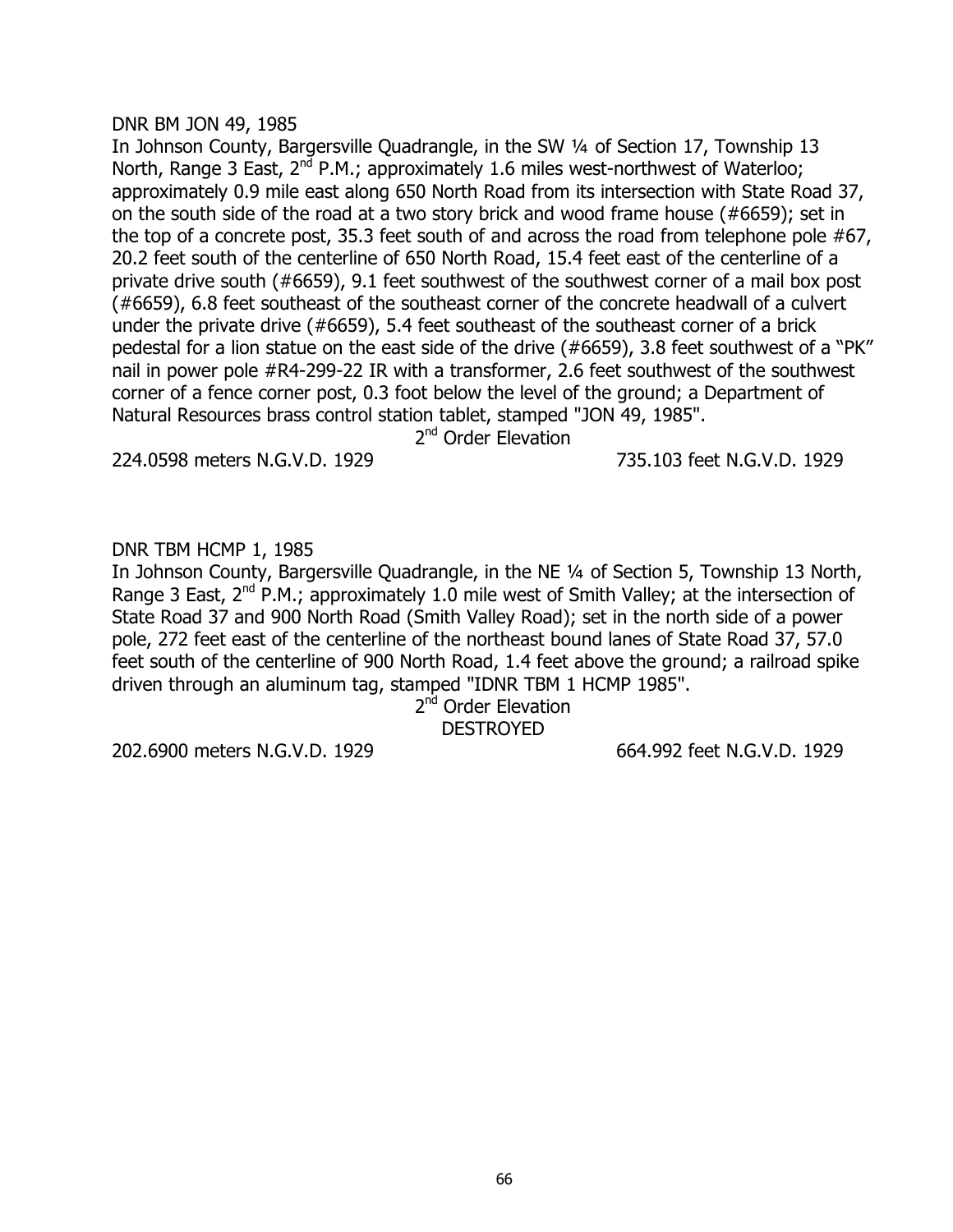#### DNR BM HC 1, 1985

In Johnson County, Bargersville Quadrangle, in the SW 1/4 of Section 5, Township 13 North, Range 3 East,  $2^{nd}$  P.M.; approximately 1.5 miles southwest of Smith Valley; at the intersection of State Road 37 and 800 North Road (Olive Branch Road), in the northeast 1/4 of the intersection; set in the top of a concrete post, 91.6 feet east-southeast of the centerline of the northeast bound lanes of State Road 37, 56.0 feet northeast of the northeast end of a 4-inch cmp under 800 North Road, 50.3 feet southeast of a metal fence corner post, 36.5 feet north of the centerline of 800 North Road, 14.8 feet northwest of a metal fence corner post, 2.1 feet southwest of a fence line and a orange Department of Natural Resources witness post, 0.1 foot below the ground; a Department of Natural Resources brass control station tablet, stamped "HC 1 1985".

3<sup>RD</sup> ORDER ELEVATION

199.279 meters N.G.V.D. 1929 653.80 feet N.G.V.D. 1929

### DNR BM HC 2, 1985

In Johnson County, Bargersville Quadrangle, in the SE ¼ of Section 33, Township 14 North, Range 3 East, 2<sup>nd</sup> P.M.; at Smith Valley; 0.95 mile east along 900 North Road (Smith Valley) Road) from its intersection with State Road 37 to a farm lane to the north; set in the top of a concrete post, 43.3 feet north of the centerline of 900 North Road (Smith Valley Road), 27.7 feet northeast of power pole # 80, 15.3 feet east of the centerline of the farm lane, level with the ground; a Department of Natural Resources brass control station tablet, stamped "HC 2 1985".

### 2<sup>nd</sup> Order Elevation DESTROYED

210.5599 meters N.G.V.D. 1929 690.812 feet N.G.V.D. 1929

#### DNR BM HC 2 AZI 1, 1985

In Johnson County, Bargersville Quadrangle, in the NW ¼ of Section 33, Township 14 North, Range 3 East,  $2^{nd}$  P.M.; approximately 0.6 miles northwest of Smith Valley; at the intersection of State Road 37 and Bluff Road, in the southeast ¼ of the intersection; set in the top of a concrete post, 275.0 feet south-southwest of the centerline of Bluff Road, 63.3 feet northwest of a fence line (that is parallel with State Road 37) and a gas pipeline warning post, 35.3 feet northeast of the centerline of the north bound lanes of State Road 37, 8.6 feet northeast of the northeast edge of the asphalt turn lane of north bound State Road 37, 0.1 foot below the ground; a Department of Natural Resources brass control station tablet, stamped "HC 2 AZI 1".

Revised 2<sup>nd</sup> Order Elevation 2014

203.295 meters N.G.V.D. 1929 666.977 feet N.G.V.D. 1929 203.164 meters NAVD 1988 666.549 feet NAVD 1988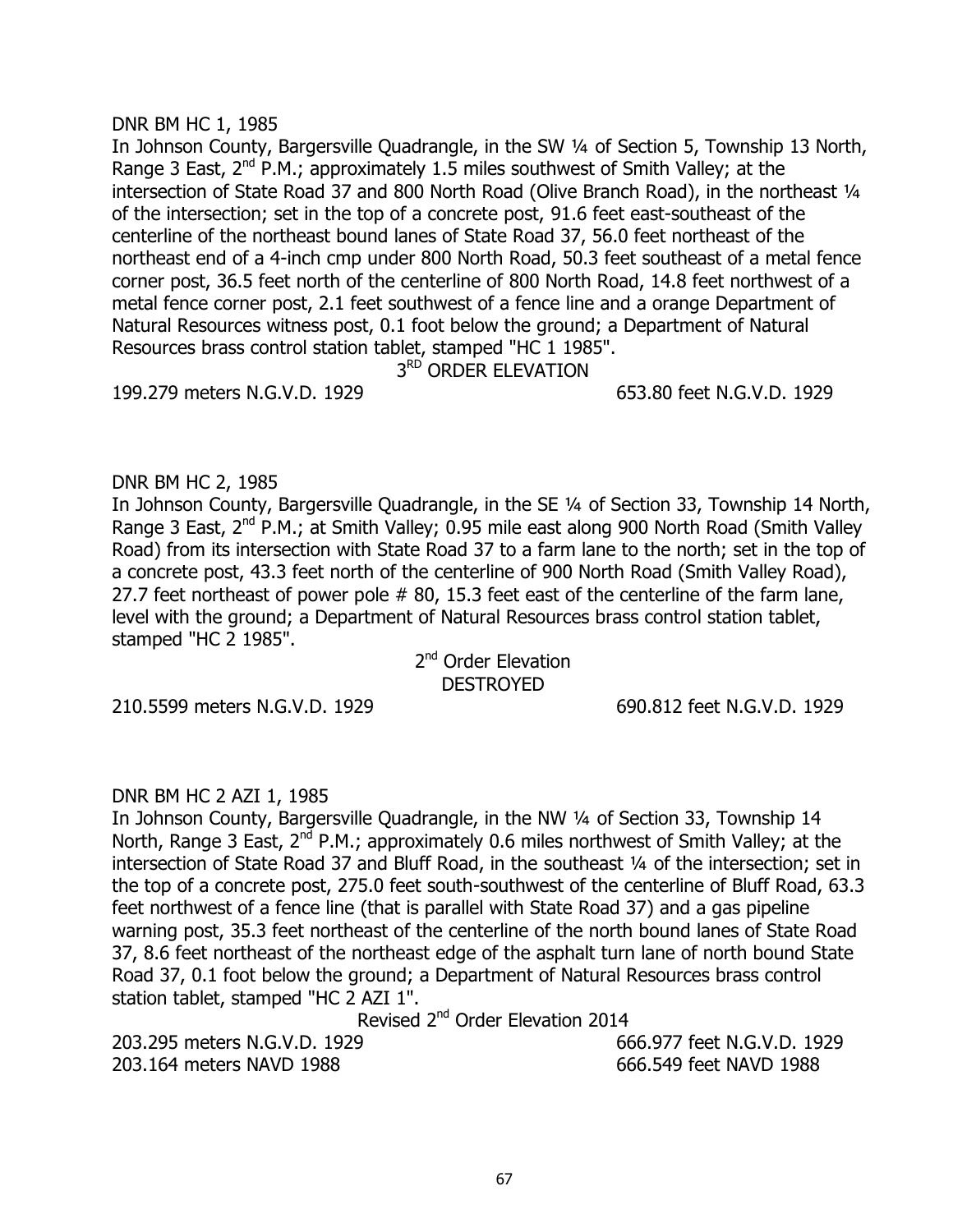### DNR BM HC 3, 1985

In Johnson County, Bargersville Quadrangle, in the NW 1/4 of Section 9, Township 13 North, Range 3 East,  $2^{nd}$  P.M.; approximately 1.0 mile southwest of Smith Valley; approximately 0.25 mile west along 800 North Road (Olive Branch Road) from its "T" road intersection with 550 West Road to the station on the south side of 800 North Road; set in the top of a concrete post, 132.3 feet west of and across a private drive to the south from a fire hydrant, 66.1 feet west of the centerline of the private drive to the south, 16.3 feet south of the centerline of 800 North Road, 13.0 feet southeast of a fence corner post, 0.3 foot below the ground; a Department of Natural Resources brass control station tablet, stamped "HC 3 1985".

2<sup>nd</sup> Order Elevation

215.9211 meters N.G.V.D. 1929 708.401 feet N.G.V.D. 1929

### DNR BM HC 4, 1985

In Johnson County, Bargersville Quadrangle, in the NE ¼ of Section 10, Township 13 North, Range 3 East,  $2^{nd}$  P.M.; approximately 0.5 mile southeast of Smith Valley; at the intersection of 800 North Road (Olive Branch Road) and 450 West Road (Runyon Road), in the southeast ¼ of the intersection; set in the top of a concrete post, 107.1 feet southeast of and across 800 North Road from a power pole, 37.2 feet southeast of the centerline centerline of the road intersection, 25.5 feet south of the centerline of 800 North Road, 24.2 feet east of the centerline of 450 West Road, 4.2 feet north of a "PK" nail and aluminum tag (Johnson County reference mark) in a power pole, level with the ground; a Department of Natural Resources brass control station tablet, stamped "HC 4 1985".

2<sup>nd</sup> Order Elevation

216.3060 meters N.G.V.D. 1929 709.664 feet N.G.V.D. 1929

### DNR BM HC 4, AZI 1985

In Johnson County, Bargersville Quadrangle, in the NE ¼ of Section 10, Township 13 North, Range 3 East,  $2^{nd}$  P.M.; approximately 0.5 mile south of Smith Valley; approximately 0.3 mile west along 800 North Road from its intersection with 450 West Road; set in the top of a concrete post, 56.4 feet northwest of mailbox # 4851, 18.5 feet north of the centerline of 800 North Road, 13.8 feet east of power pole # 278/619; a Department of Natural Resources brass control station tablet, stamped "HC 4 AZI".

> 2<sup>nd</sup> Order Elevation **DESTROYED**

218.2321 meters N.G.V.D. 1929 715.983 feet N.G.V.D. 1929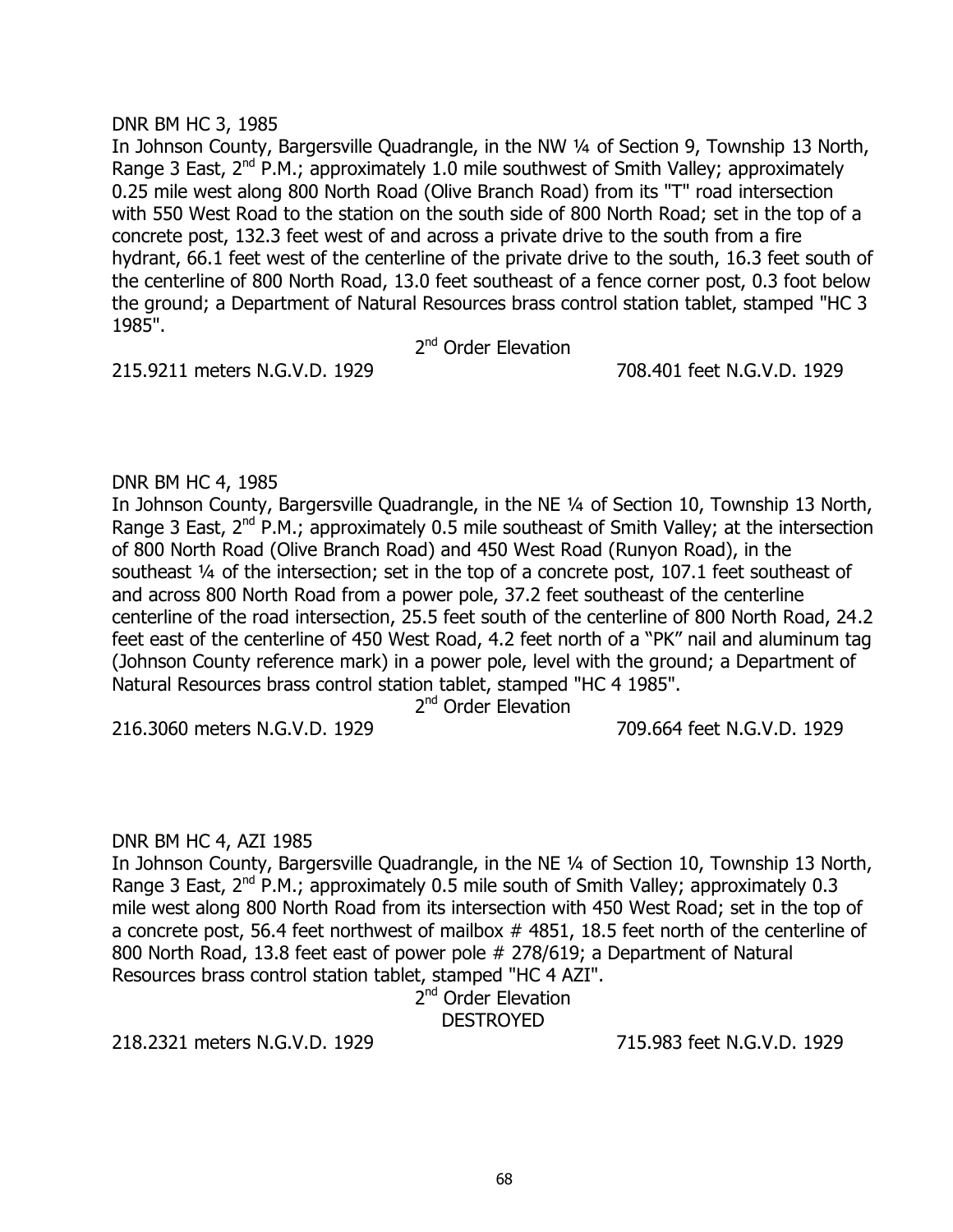### DNR BM HC 5, 1985

In Johnson County, Bargersville Quadrangle, in the NW ¼ of Section 11, Township 13 North, Range 3 East,  $2^{nd}$  P.M.; approximately 1.1 miles northwest of Stones Crossing; at the intersection of 800 North Road (Olive Branch Road) and the Indiana (Illinois Central Gulf) railroad, in the southwest 1/4 of the intersection; set in the top of a concrete post, 35.5 feet east of a fence corner post, 35.4 feet south of the centerline of 800 North Road, 20.8 feet south of the southeast corner of a wood "RAILROAD CROSSING" sign post, 6.3 feet west of the west rail of the tracks, 2.0 feet east of a orange Department of Natural Resources witness post, 2.0 feet below the level of the tracks; a Department of Natural Resources brass control station tablet, stamped "HC 5 1985".

2<sup>nd</sup> Order Elevation

228.9866 meters N.G.V.D. 1929 751.267 feet N.G.V.D. 1929

## DNR BM CGHS 1, 1985

In Johnson County, Bargersville Quadrangle, in the NW ¼ of Section 15, Township 13 North, Range 3 East,  $2^{nd}$  P.M.; approximately 2.0 miles west of Stones Crossing; at the Center Grove High School, at the main entrance on the west side of the school; set in the top of a concrete post, 88.9 feet northwest of a corner of the school building, 85.3 feet southwest of a corner of the school building, 8.4 feet southwest of a flag pole, 1.8 feet east of the east edge of the concrete sidewalk, 0.1 foot below the ground; a Department of Natural Resources brass control station tablet, stamped "CG HS 1985".

2<sup>nd</sup> Order Elevation

**DESTROYED** 

230.3174 meters N.G.V.D. 1929 755.633 feet N.G.V.D. 1929

### DNR BM HC 6, AZI 1985

In Johnson County, Bargersville Quadrangle, in the SW ¼ of Section 10, Township 13 North, Range 3 East,  $2^{nd}$  P.M.; approximately 2.0 miles west of Stones Crossing; approximately 0.1 mile north along 500 West Road (Morgantown Road) from its intersection with 700 North Road (Stones Crossing Road) to the entrance to the Center Grove Elementary School, in the southeast quadrant of the "T" intersection; set in the top of a concrete post, 58.1 feet east of the centerline of 500 West Road, 41.9 feet south of and across the entrance drive from light pole #254-127, 28.0 feet south of the centerline of the entrance drive, 20.9 feet southeast of the top of the center of the south end of a cmp culvert under the entrance drive, 1.6 feet west of a orange Department of Natural Resources witness post, 0.2 foot below the ground; a Department of Natural Resources brass control station tablet, stamped "HC 6 AZI 1985".

2<sup>nd</sup> Order Elevation

**Destroyed** 

216.6200 meters N.G.V.D. 1929 710.694 feet N.G.V.D. 1929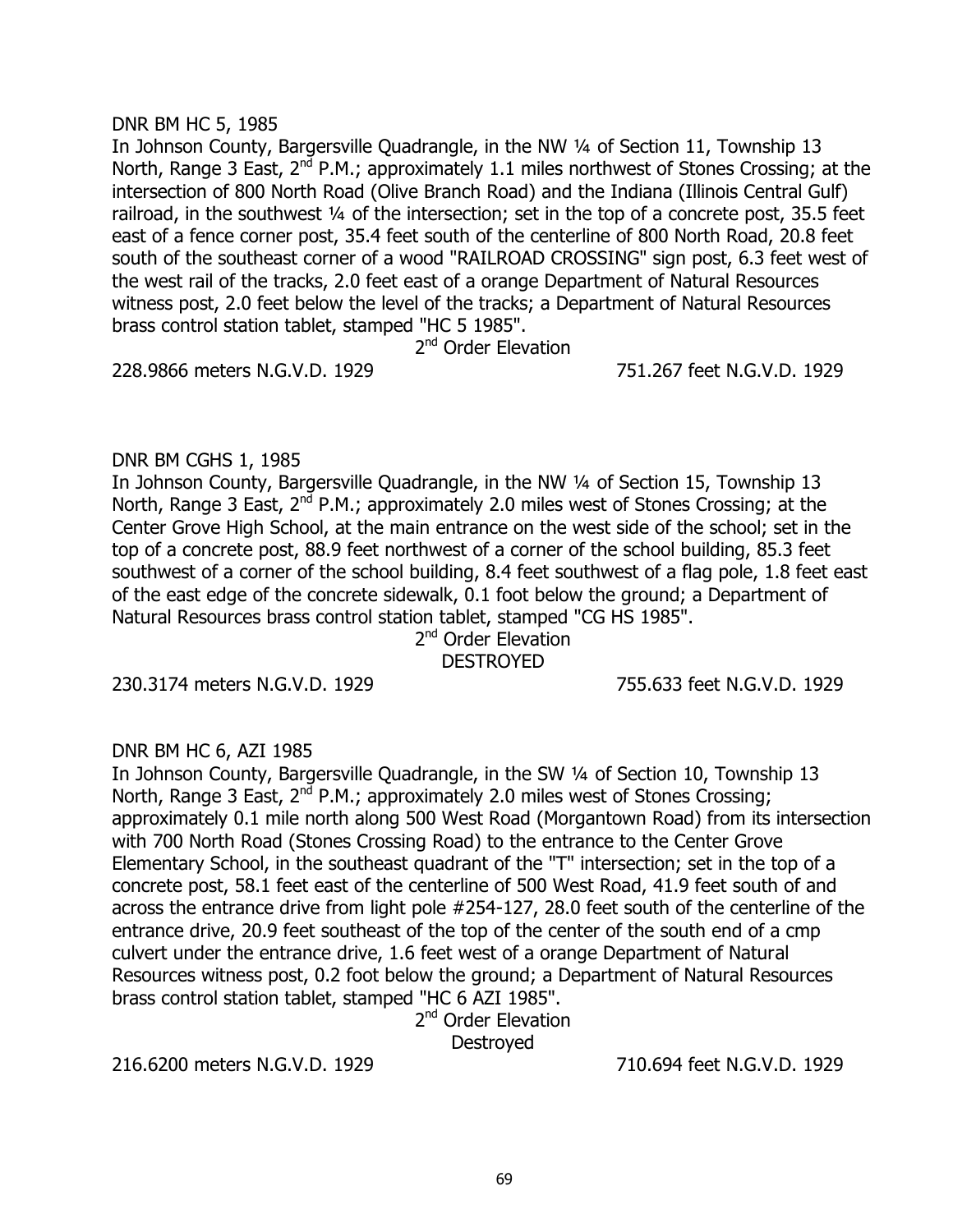### DNR BM HC 7, 1985

In Johnson County, Bargersville Quadrangle, in the NE ¼ of Section 14, Township 13 North, Range 3 East,  $2^{nd}$  P.M.; approximately 0.5 mile west of Stones Crossing; at the intersection of 700 North Road (Stones Crossing Road) and the Indiana (Illinois Central Gulf) railroad, in the southeast ¼ of the intersection; set in the top of a concrete post, 44.3 feet northwest of power pole #R1/300/1, 31.4 feet southwest of power pole #R1/200/2, 27 .2 feet southeast of the centerline centerline of the intersection, 25.2 feet south of the centerline of 700 North Road, 25.2 feet southeast of the southeast corner of a wood "RAILROAD CROSSING" sign post, 15.1 feet southwest of a yellow "GAS PIPELINE WARNING" post, 8.0 feet east of the east edge of the east rail of the track, 1.6 feet northwest of a orange Department of Natural Resources witness post, 0.2 foot below the ground; a Department of Natural Resources brass control station tablet, stamped "HC 7 1985".

2<sup>nd</sup> Order Elevation

238.2703 meters N.G.V.D. 1929 781.725 feet N.G.V.D. 1929

### DNR BM HC 7 AZI 1985

In Johnson County, Bargersville Quadrangle, in the NW ¼ of Section 23, Township 13 North, Range 3 East,  $2^{nd}$  P.M.; approximately 1.1 mile south-southwest of Stones Crossing; at the intersection of 600 North Road (Smokey Row Road) and the Indiana (Illinois Central Gulf) railroad, in the southwest 1/4 of the intersection; set in the top of a concrete post, 56.8 feet southeast of and across 600 North Road from a power pole, 24.4 feet south of the centerline of 600 North Road, 15.2 feet southeast of a fence corner, 8.4 feet west of the centerline of the tracks, 5.8 feet west of the west edge of the west rail of the track, 2.3 feet east of a orange Department of Natural Resources witness post; a Department of Natural Resources brass control station tablet, stamped "HC 7 AZI 1985".

2<sup>nd</sup> Order Elevation

239.3752 meters N.G.V.D. 1929 785.350 feet N.G.V.D. 1929

### DNR BM HC 8, 1985

In Johnson County, Bargersville Quadrangle, in the NE ¼ of Section 23, Township 13 North, Range 3 East, 2<sup>nd</sup> P.M.; approximately 1.0 mile south of Stones Crossing; at the intersection of 600 North Road (Smokey Row Road) and State Road 135, in the southwest ¼ of the intersection; set in the top of a concrete post, 65.9 feet south-southwest of the centerline centerline of the road intersection, 56.4 feet southeast of the top center flange bolt of a fire hydrant, 35.3 feet northeast of the northeast corner of a brick building, 32.3 feet west of the centerline of State Road 135, 6.5 feet northwest of power pole #40/825-1199-1, 2.4 feet northwest of the northwest corner of a concrete highway right-of-way marker, 0.1 foot below the level of the ground; a Department of Natural Resources brass control station tablet, stamped "HC 8 1985".

2<sup>nd</sup> Order Elevation

244.6037 meters N.G.V.D. 1929 802.504 feet N.G.V.D. 1929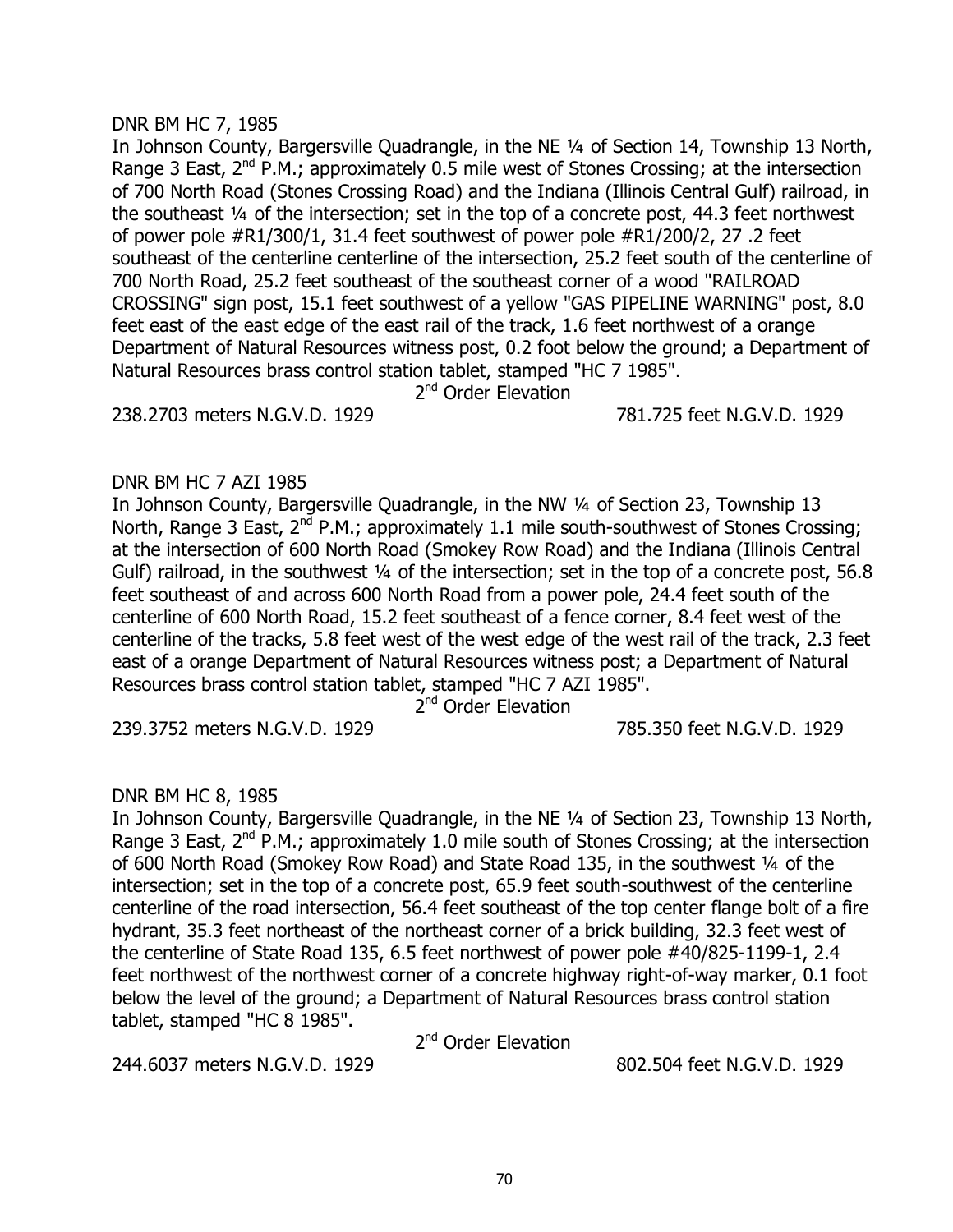#### DNR BM HC 8 AZI 1985

In Johnson County, Bargersville Quadrangle, in the SW ¼ of Section 24, Township 13 North, Range 3 East,  $2^{nd}$  P.M.; approximately 1.0 mile south of Stones Crossing; approximately 0.5 mile south along State Road 135 from its intersection with 600 North Road (Smokey Row Road) to the station on the east side of State Road 135; set in the top of a concrete post, 92.0 feet northwest of the northwest corner of the "HARTERS NAPA AUTO CARE CENTER" building, 82.7 feet south-southwest of a power pole, 81.0 feet north of the centerline of the entrance drive leading to the garage at the "HARTERS NAPA AUTO CARE CENTER" building, 57.8 feet east of and across State Road 135 from power pole #825-1206-1, 38.4 feet north of a wood fence corner post, 33.7 feet north-northwest of a power pole, 29.6 feet north of a concrete post next to a yellow "GAS PIPELINE WARNING" post, 28.7 feet east of the centerline of State Road 135, 1.5 feet west of a orange Department of Natural Resources witness post, 0.2 foot below the level of the ground; a Department of Natural Resources brass control station tablet, stamped "HC 8 AZI 1985".

2<sup>nd</sup> Order Elevation

245.774 meters N.G.V.D. 1929 806.344 feet N.G.V.D. 1929 245.635 meters NAVD 1988 805.887 feet NAVD 1988

# DNR BM HC 9, 1985

In Johnson County, Bargersville Quadrangle, in the NW ¼ of Section 18, Township 13 North, Range 3 East,  $2^{nd}$  P.M.; approximately 1.0 mile east of Stones Crossing; at the intersection of 700 North Road (Stones Crossing Road) and 200 West Road, on the extended centerline of 700 North Road (Stones Crossing Road); set in the top of a concrete post, east of the centerline of 200 West Road; a Department of Natural Resources brass control station tablet, stamped "HC 9 1985".

2<sup>nd</sup> Order Elevation 240.9937 meters N.G.V.D. 1929 DESTROYED 790.660 feet N.G.V.D. 1929

### DNR BM HC 9 AZI 1, 1985

In Johnson County, Bargersville Quadrangle, in the NE 1/4 of Section 12, Township 13 North, Range 3 East,  $2^{nd}$  P.M.; approximately 1.5 miles northeast of Stones Crossing; approximately 500 feet north of the "T" road intersection of 750 North Road and 200 West Road, on the west side of 200 West Road; set in the top of a concrete post, 80.4 feet northwest of and across 200 West Road from power pole #136, 21.7 feet west of the centerline of 200 West Road, 4.4 feet of a round wood fence corner post, 3.5 feet eastnortheast of a wood fence post, 1.0 foot north of a fence line, 0.1 foot below the level of the ground; a Department of Natural Resources brass control station tablet, stamped "HC 9 AZI 1 1985".

2<sup>nd</sup> Order Elevation

242.6195 meters N.G.V.D. 1929 795.994 feet N.G.V.D. 1929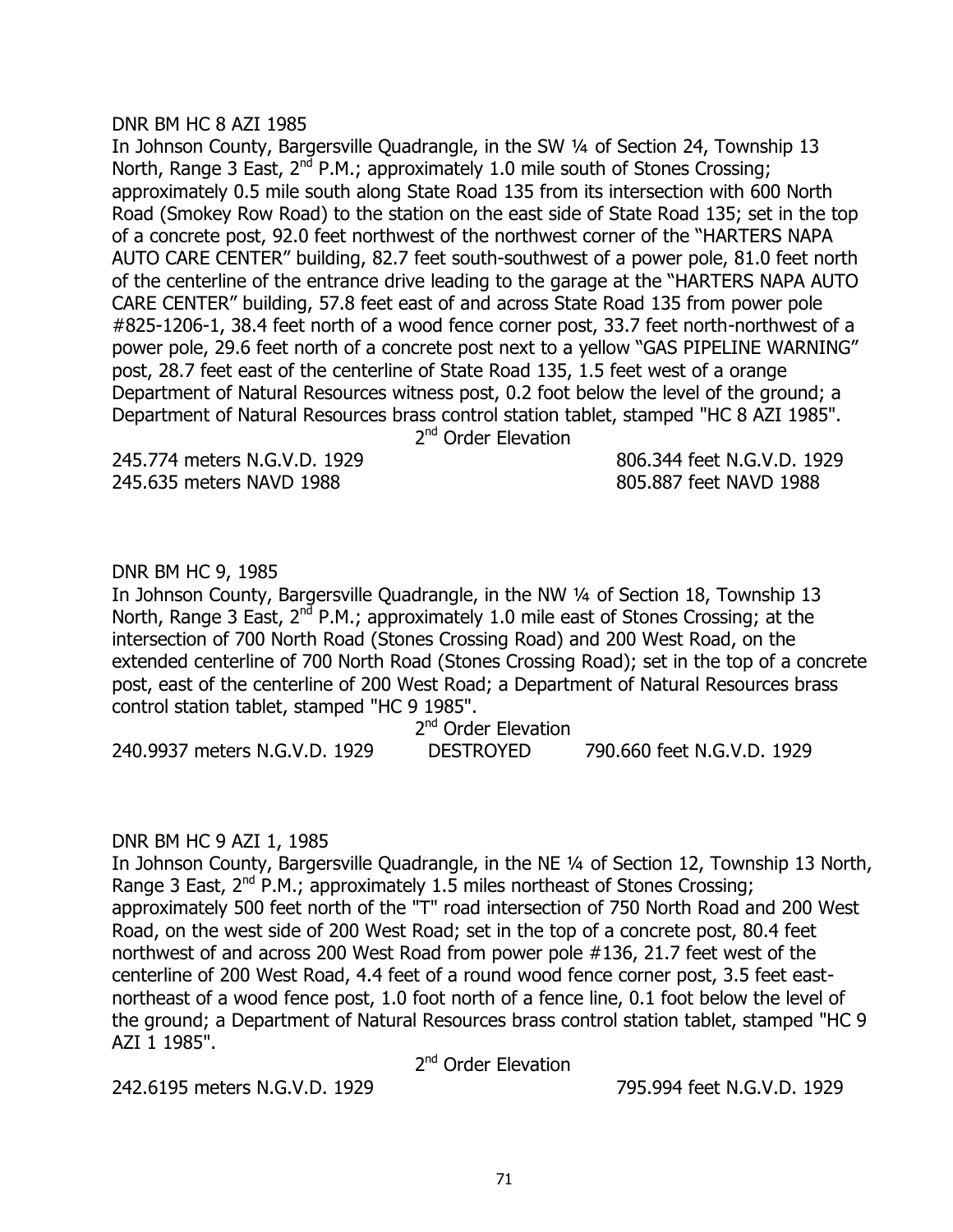#### DNR BM HC 9 AZI 2, 1985

In Johnson County, Bargersville Quadrangle, in the NE ¼ of Section 13, Township 13 North, Range 3 East, 2<sup>nd</sup> P.M.; about 0.6 mile east of Stones Crossing; approximately 0.65 mile east along 700 North Road (Stones Crossing Road) from its intersection with State Road 135; set in the top of a concrete post, 108.1 feet southeast of a power pole, 68.9 feet southwest of a metal fence post and mailbox  $#$  1340, 64.7 feet east of mailbox  $#$  1335, 43.4 feet east of the centerline of a drive # 1335, 38.6 feet southwest of the center of the west end of a steel pipe culvert under the private drive (#1340), 12.7 feet south of the centerline of 700 North Road (Stones Crossing Road), 4.7 feet south of a "PK" nail set at the south edge of 700 North Road (Stones Crossing Road), 0.4 foot below the ground; a Department of Natural Resources brass control station tablet, stamped "HC 9 AZI 2 1985".

2<sup>nd</sup> Order Elevation DESTROYED

244.2133 meters N.G.V.D. 1929 801.223 feet N.G.V.D. 1929

DNR TBM JK 1, 1987

In Johnson County, Bargersville Quadrangle, in the SE ¼ of Section 29, Township 14 North, Range 3 East,  $2^{nd}$  P.M.; approximately 1.4 miles northwest of Smith Valley; approximately 0.25 mile west along 1000 North Road (Fairview Road) from its intersection with State Road 37 to a metal gate across 1000 North Road; set in the south side of a sawed off power pole (3.5 feet in height), just south of a power pole, 97.5 feet east of a orange gate with a "STOP" sign, 16 feet north of the centerline of 1000 North Road, 0.8 foot above the ground; a railroad spike driven through an aluminum tag, stamped "IDNR TBM JK 1".

3<sup>RD</sup> ORDER ELEVATION

204.070 meters N.G.V.D. 1929 669.52 feet N.G.V.D. 1929

### DNR TBM JK 2, 1987

In Johnson County, Bargersville Quadrangle, in the SE ¼ of Section 29, Township 14 North, Range 3 East,  $2^{nd}$  P.M.; approximately 1.4 miles northwest of Smith Valley; approximately 0.2 mile west along 1000 North Road (Fairview Road) from its intersection with State Road 37 to a drive north to the Indiana Cities Water filter plant; set in the south side of a power pole, at the southwest corner of the gate to the water plant, 19 feet west of the centerline of the drive to the water plant, 16.5 feet north of the centerline of 1000 North Road, 1.0 foot above the ground; a railroad spike driven through an aluminum tag, stamped "IDNR TBM JK 2".

## 3<sup>RD</sup> ORDER ELEVATION

202.467 meters N.G.V.D. 1929 664.26 feet N.G.V.D. 1929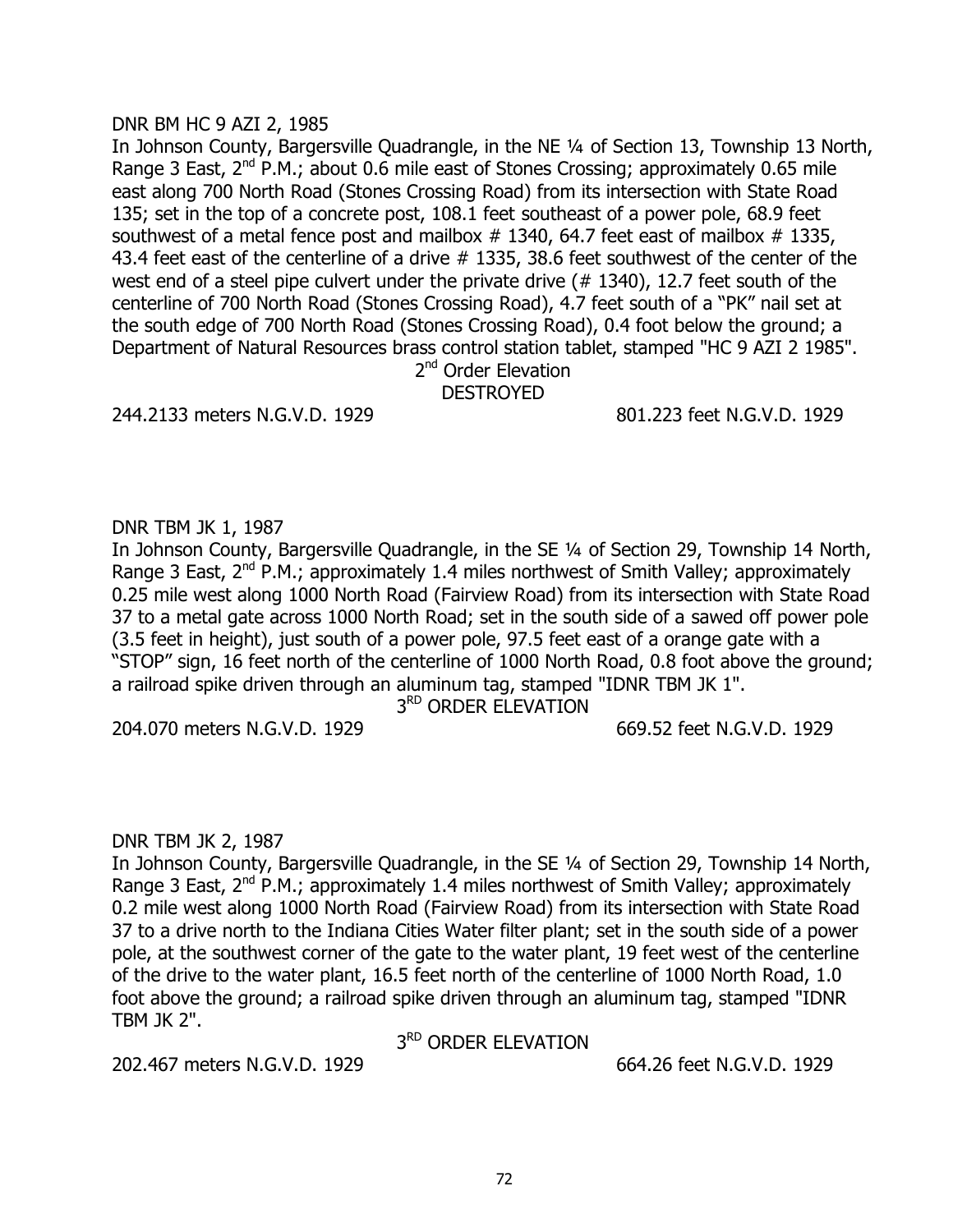### DNR TBM PEOGA 1, 1992

In Johnson County, Beanblossom Quadrangle, in the SW ¼ of Section 31, Township 11 North, Range 4 East, 2<sup>nd</sup> P.M.; at Peoga; approximately 0.35 mile northeast along Peoga Road from its intersection with 250 West Road to the entrance to Peoga Lake, thence 0.4 mile southeast along Peoga Lakes Drive to utility pole #R3302/14.5; set in the north side of utility pole #R3302/14.5, 22.0 feet west of the centerline of a gravel drive, 18.3 feet south of the centerline of Peoga Lakes Drive, 8.7 feet west of a stone pillar, 1.0 foot above ground; a railroad spike driven through an aluminum tag, stamped "IDNR TBM Peoga 1, 1992".

3<sup>RD</sup> ORDER ELEVATION

272.796 meters N.G.V.D. 1929 895.00 feet N.G.V.D. 1929

## DNR TBM PEOGA 2, 1992

In Johnson County, Beanblossom Quadrangle, in the SW ¼ of Section 31, Township 11 North, Range 4 East, 2<sup>nd</sup> P.M.; at Peoga; approximately 0.35 mile northeast along Peoga Road from its intersection with 250 West Road to the entrance to Peoga Lake, thence 0.3 mile southeast along Peoga Lakes Drive to a utility pole; set in the north side of the utility pole, 20.0 feet east of the centerline of a gravel driveway, 19.7 feet south of the centerline of Peoga Lakes Drive, 1.5 feet northwest of a fence line, 1.4 feet above the ground; a railroad spike driven through an aluminum tag, stamped "IDNR TBM Peoga 2 1992".

3<sup>RD</sup> ORDER ELEVATION

277.844 meters N.G.V.D. 1929 911.56 feet N.G.V.D. 1929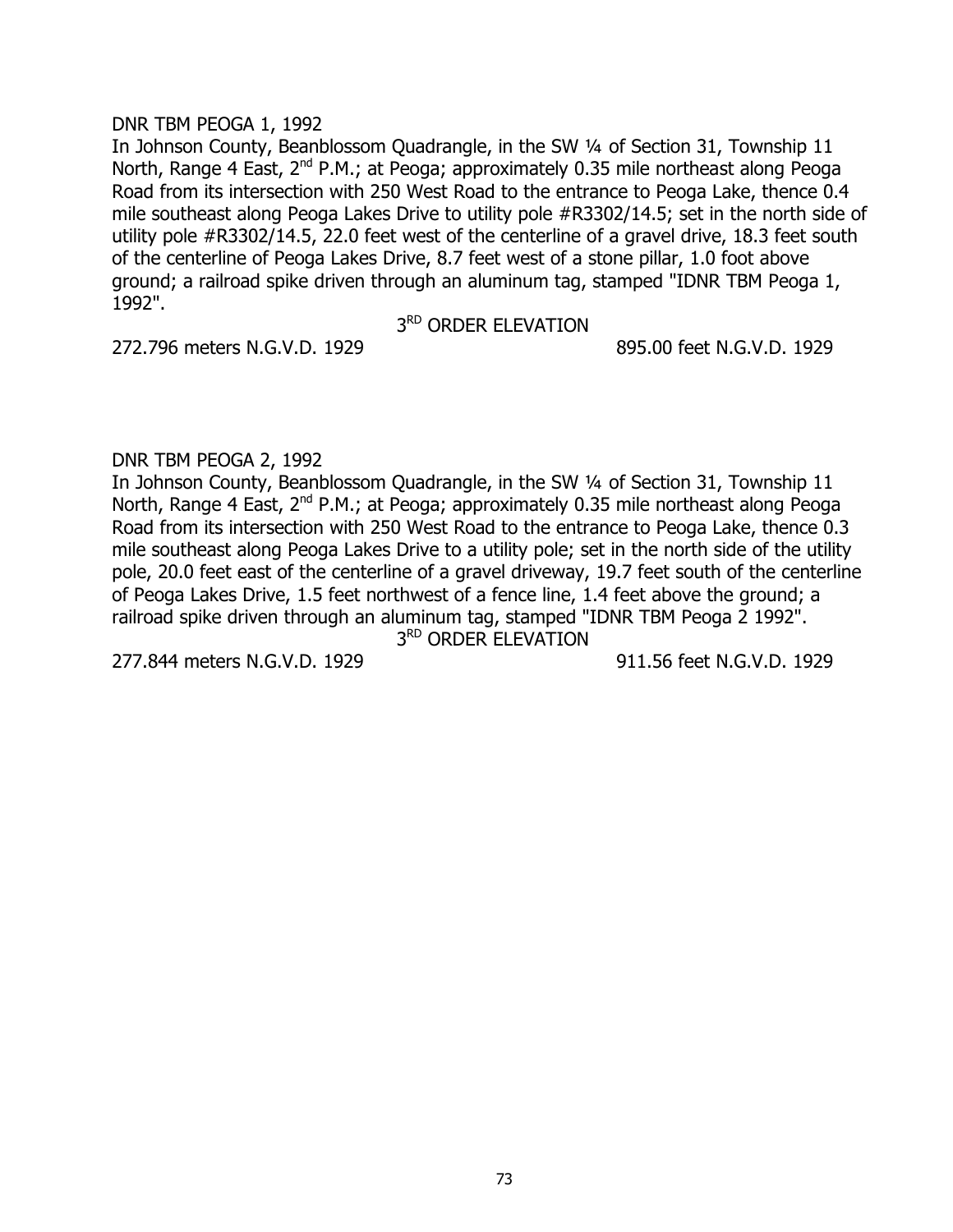## DNR TBM PEOGA 3, 1992

In Johnson County, Beanblossom Quadrangle, in the SE ¼ of Section 36, Township 11 North, Range 3 East,  $2^{nd}$  P.M.; at Peoga; approximately 0.35 mile northeast along Peoga Lakes Drive from its intersection with 250 West Road to the entrance to Peoga Lake; set in the south side of a utility pole, 36.4 feet southwest of the centerline of Peoga Road, 28.2 feet southeast of the centerline of Peoga Road, 1.0 foot south of a corral, 1.0 foot above the ground; a railroad spike driven through an aluminum tag, stamped "IDNR TBM Peoga 3 1992".

3RD ORDER ELEVATION

298.747 meters N.G.V.D. 1929 980.14 feet N.G.V.D. 1929

# **PEOGA 3 and PEOGA 4 Disturbed by Utility Work. DO NOT USE.**

## DNR TBM PEOGA 4, 1992

In Johnson County, Beanblossom Quadrangle, in the SE 1/4 of Section 36, Township 11 North, Range 3 East, 2<sup>nd</sup> P.M.; at Peoga; at the intersection of 250 West Road (Three North Road) and Peoga Road; set in the east side of a utility pole, 75.0 feet north of the centerline of 250 West Road, 39.0 feet southeast of the northeast corner of Wyatt's Grocery Bait and Tackle, 20.3 feet west of the centerline of Peoga Road, 0.9 foot above the ground; a railroad spike driven through an aluminum tag, stamped "IDNR TBM Peoga 4 1992". 3<sup>RD</sup> ORDER ELEVATION

305.221 meters N.G.V.D. 1929 1001.38 feet N.G.V.D. 1929

# **PEOGA 3 and PEOGA 4 Disturbed by Utility Work. DO NOT USE.**

DNR TBM RYD 1, 1995

In Johnson County, Beanblossom Quadrangle, in the SE ¼ of Section 36, Township 11 North, Range 3 East, 2<sup>nd</sup> P.M.; at Peoga; at the intersection of 250 West Road (Three North Road) and Peoga Road; set in the east side of a utility pole, approximately 300 feet north along Peoga Road from the intersection to the station on the west side of the road, at the west end of the Roger Young Drive; a railroad spike driven through an aluminum tag, stamped "IDNR TBM RYD 1 1992".

3<sup>RD</sup> ORDER ELEVATION

305.825 meters N.G.V.D. 1929 1003.36 feet N.G.V.D. 1929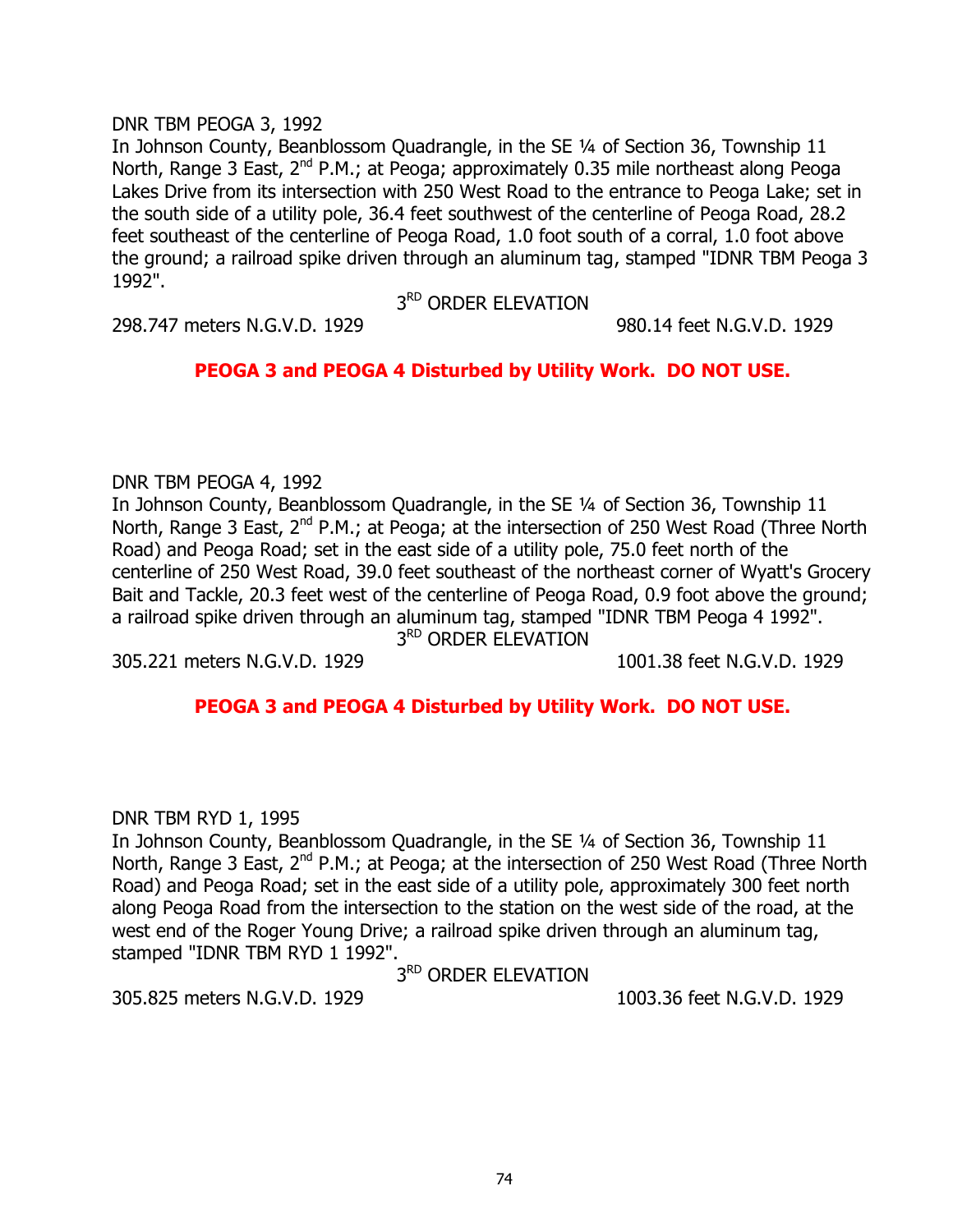### DNR TBM BSC 1 A, 1992

In Johnson County, Marietta Quadrangle, in the NW ¼ of Section 17, Township 11 North, Range 5 East,  $2^{nd}$  P.M.; approximately 1.5 miles south of Amity; at the 550 East Road bridge over Sugar Creek; set in the north side of a 12 inch tree, 24.5 feet west of the centerline of the road, 11.0 feet northwest of the north end of the bridge, 1.0 foot above the ground; a railroad spike driven through an aluminum tag, stamped "IDNR TBM BSC 1 1992".

## 3<sup>RD</sup> ORDER ELEVATION

207.612 meters N.G.V.D. 1929 681.14 feet N.G.V.D. 1929

## DNR TBM BSC 2 A, 1992

In Johnson County, Marietta Quadrangle, in the Northeast 1/4 of Section 9, Township 11 North, Range 5 East,  $2^{nd}$  P.M.; approximately 1.2 miles southeast of Amity; at the 400 South Road bridge over Sugar Creek; set in the top of the southeast concrete headwall of the bridge, 17.0 feet south of the centerline of the road, 0.7 foot below the top of the concrete curb of the bridge, 0.4 foot east of the west face of the headwall; a chiseled triangle.

3<sup>RD</sup> ORDER ELEVATION

210.224 meters N.G.V.D. 1929 689.71 feet N.G.V.D. 1929

## DNR TBM BSC 3 A, 1992

In Johnson County, Marietta Quadrangle, in the NW ¼ of Section 34, Township 12 North, Range 5 East,  $2^{nd}$  P.M.; approximately 2.0 miles northeast of Amity; at the Greensburg Road bridge over Sugar Creek; set in the top of the southwest concrete headwall of the bridge, 17.0 feet southwest of the centerline of the road, 0.4 foot southeast of the northwest end of the headwall, about level with the road; a chiseled triangle.

3<sup>RD</sup> ORDER ELEVATION

212.217 meters N.G.V.D. 1929 696.25 feet N.G.V.D. 1929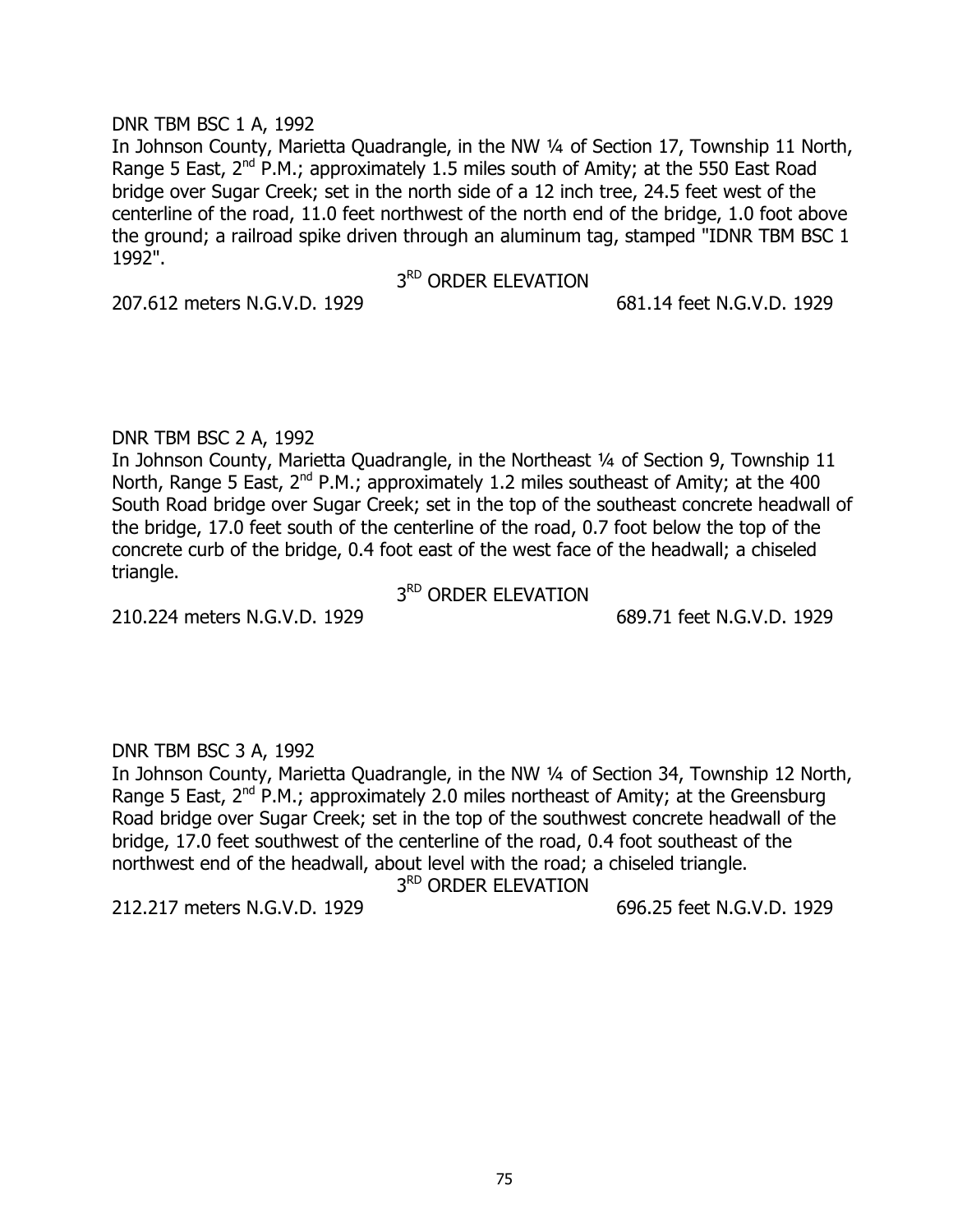### DNR TBM BSC 4 A, 1992

In Johnson County, Boggstown Quadrangle, in the NE ¼ of Section 34, Township 13 North, Range 5 East,  $2^{nd}$  P.M.; approximately 0.8 mile east of Needham; at the 350 North Road bridge over Sugar Creek; set in the top of the southwest concrete wingwall of the bridge, 15.0 feet south of the centerline of the road, 0.5 foot south of a "ERECTED 1975" marker that is set in the wingwall, 0.2 foot below the level of the road; a chiseled triangle.

3<sup>RD</sup> ORDER ELEVATION

221.218 meters N.G.V.D. 1929 725.78 feet N.G.V.D. 1929

#### ISHC BM JOHN S 19

In Johnson County, Marietta Quadrangle, in the NE ¼ of Section 4, Township 11 North, Range 5 East,  $2^{nd}$  P.M.; approximately 4.5 miles west of Marietta; at the I 65 bridge (south bound lanes) over Sugar Creek; set in the top of the west headwall of the bridge, at the south end of the headwall, 24.0 feet west of the centerline of the south bound lanes of I 65, 5.7 feet south of the north end of the concrete headwall, level with the road; a State Highway Commission of Indiana Survey bench mark tablet, stamped "JOHN S 19".

3<sup>RD</sup> ORDER ELEVATION

212.577 meters N.G.V.D. 1929 697.43 feet N.G.V.D. 1929

## DNR TBM NWL 1, 2000

In Johnson County, Ninevah Quad, in the SE  $\frac{1}{4}$  of Section 32, T. 11 N., R. 4 E., 2<sup>nd</sup> P.M..; at Princes Lakes; at the southwest end of the Northwest Lake Dam; set in top of the third "I" beam north of the south end of the west aluminum quardrail, in the northeast 1/4 of the "I" beam, 49.6 feet northwest of mailbox post # 8625 S "BURTON", 37.5 feet northwest of a utility pole, 26.9 feet north of the south end of west aluminum guardrail, 26.6 feet west of the south end of the east aluminum guardrail, 10.5 feet west of the centerline of the road, 2.7 feet above the ground; the center of two filed notches.

3<sup>RD</sup> ORDER ELEVATION

243.807 meters N.G.V.D. 1929 799.89 feet N.G.V.D. 1929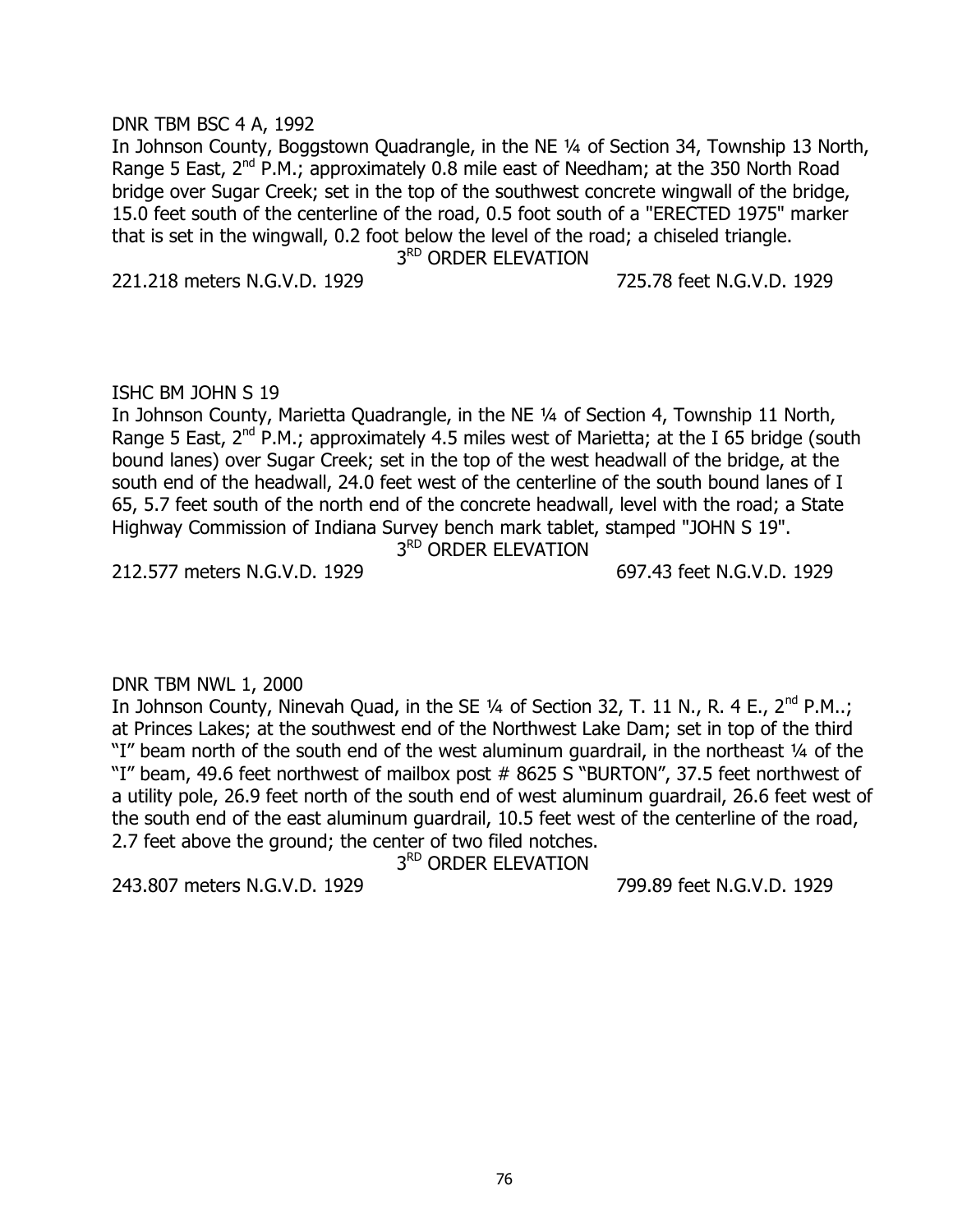### DNR TBM EL 1, 2000

In Johnson County, Ninevah Quad, in the NE 1/4 of Section 32, T. 11 N., R. 4 E., 2<sup>nd</sup> P.M..; at Princes Lakes; at the southwest end of the North Lake Dam; set in the first I beam northeast of the southwest end of the northwest aluminum guardrail; 66.5 feet northeast of a power pole with transformer and with IDNR TBM 1-07584 (AKA TBM 6), 29.6 feet northwest of a mailbox post #398 (Bourne), 24.4 feet southeast of a light pole, 12 feet northwest of the centerline of the road, 2.7 feet above the ground; a filed notch in the southwest ¼ of the "I" beam.

## 3RD ORDER ELEVATION

248.565 meters N.G.V.D. 1929 815.50 feet N.G.V.D. 1929

## USC&GS PLUMMER AZI 1939

In Johnson county, Bargersville Quad, in the NW 1/4 of Section 18, T. 13 N., R. 3 E. 2<sup>nd</sup> P.M.; about 1.6 miles northeast of Waverly; about 0.65 mile northeast along old State Road 37 from its intersection with State Road 144, to the station on the northwest side of old State Road 37; set in top of a 8-inch square concrete post, 68.8 feet northwest of power pole  $\#$  05C1010, 39.8 feet northwest of a 4 inch by 4 inch post for mailbox  $\#$  2848, 38.2 feet northwest of the centerline of old State Road 37, 25.1 feet southeast of a 4-inch by 4 inch post for mailbox # 2834, 20.7 feet north of a 8-inch diameter round wooden post, 10.5 feet north of the centerline of a asphalt driveway, projecting 4 inches above ground; a U.S. Coast & Geodetic Survey bronze disk stamped "PLUMMER AZI 1939". 215.0105 meters N.G.V.D. 1929 705.414 feet N.G.V.D. 1929

214.8723 meters N.A.V.D. 1988 704.960 feet N.A.V.D. 1988

## USC&GS PLUMMER AZI NO 2, 1985

In Johnson county, Bargersville Quad, in the NE 1/4 of Section 18, T. 13 N., R 3 E. 2<sup>nd</sup> P.M.; about 2.5 miles northeast of Waverly; in the southeast ¼ of the intersection of State Road 37 and 700 North Road; set in the top of a 10-inch round concrete post, 240 feet southwest of the centerline of 700 North Road, 47 feet southeast of the centerline of the north bound lanes of State Road 37, 2.4 feet northwest of a fence line with a orange carsonite witness post, about 0.2 feet above the ground; a National Geodetic Survey bronze azimuth mark disk stamped "PLUMMER 1939 NO 2 1985".

## Revised Elevation 2014

206.681 meters N.G.V.D. 1929 678.085 feet N.G.V.D. 1929 206.548 meters N.A.V.D. 1988 677.650 feet N.A.V.D. 1988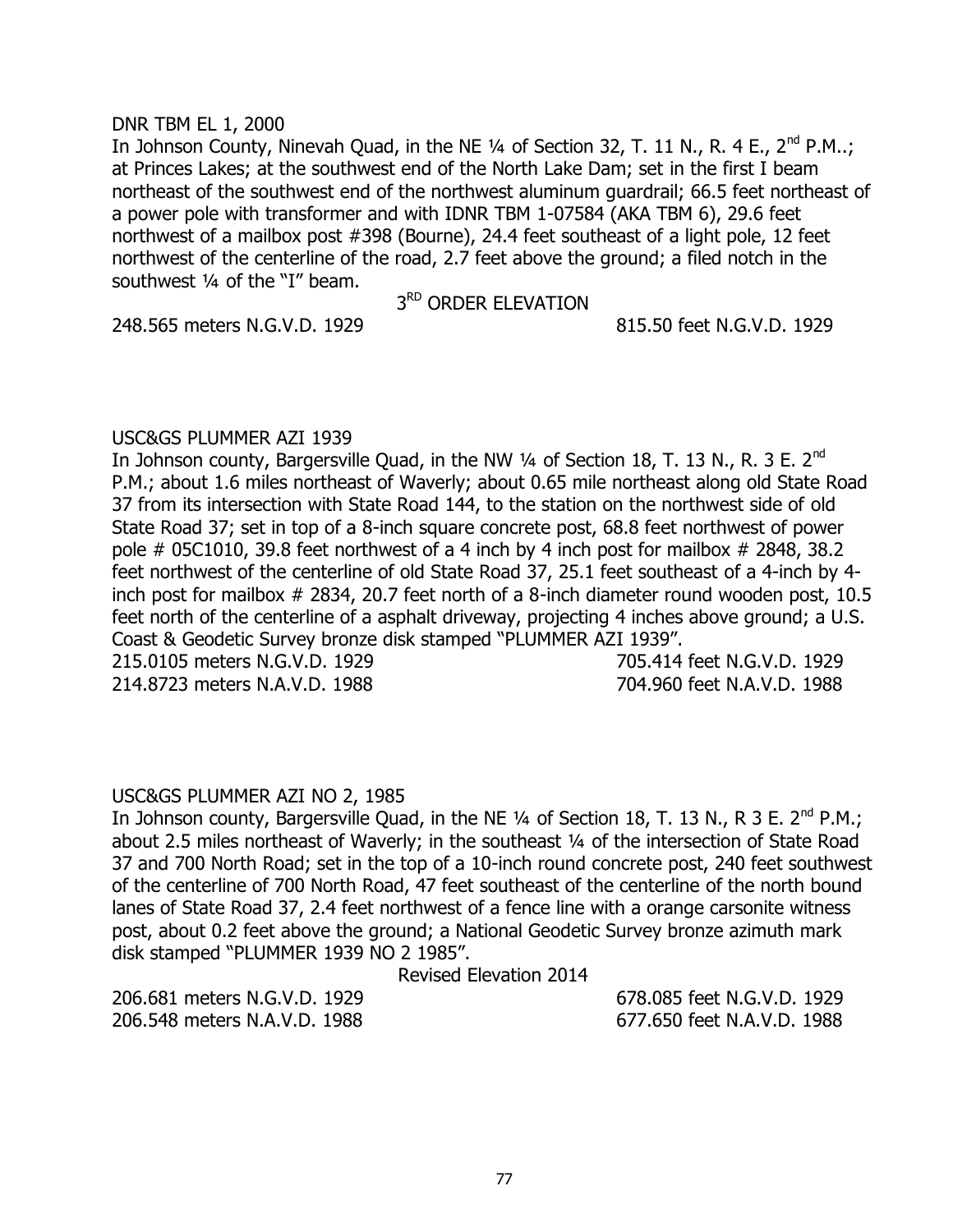## DNR TBM NORTH LAKE 1, 2001

In Johnson County, Nineveh Quad, in the NE 1/4 of Section 32, T. 11 N., R. 4 E., 2<sup>nd</sup> P.M.; about 1.2 miles southwest of Nineveh; at the southeast end of the Northeast Lake Road Dam; set in the east side of a power pole # 312; 21 feet southwest of the centerline of paved road, 20 feet north of the centerline of gravel drive, 10 feet west of the end of steel guardrail, about 1 foot above the ground; a railroad spike driven through an aluminum tag, stamped "NORTH LAKE 1 2001".

3<sup>RD</sup> ORDER ELEVATION

255.5890 meters N.G.V.D. 1929 838.545 feet N.G.V.D. 1929

## DNR TBM 102, 1987

In Johnson County, Maywood Quad., in the NW  $\frac{1}{4}$  of Section 28, T. 14 N., R. 3 E., 2<sup>nd</sup> P. M.; about 1.0 mile west of Greenwood; about 0.3 mile south along State Road 37 from its intersection with the Marion-Johnson County Line Road to a farm lane west at (Ahrens Strawberries) and a 50 inch corrugated pipe under the road; set on the west end of the corrugated pipe, 62.5 feet south of the centerline of the farm lane, 49 feet west of the centerline of south bound State Road 37; the center of two filed notches.

3<sup>RD</sup> ORDER ELEVATION

668.802 feet N.G.V.D. 1929

## DNR TBM RES 1, 2003

In Johnson County, Boggstown Quad., in the South  $\frac{1}{2}$  of Section 10, T. 13 N. R. 5 E. 2<sup>nd</sup> P. M.; about 2.7 miles northwest of Boggstown; in the northwest 1/4 of the intersection of 750 East Road and 700 North Road; set in the north side of power pole # 184, 17.5 feet north of the centerline of 700 North Road, 65.5 feet east of 750 East Road, about 1.5 foot above the ground; a railroad spike driven through an aluminum tag, stamped "IDNR TBM RES 1 2003".

2<sup>nd</sup> Order Elevation

Destroyed – see DNR TBM JOHNSONCO 64, 2013 228.585 meters N.G.V.D. 1929 749.949 feet N.G.V.D. 1929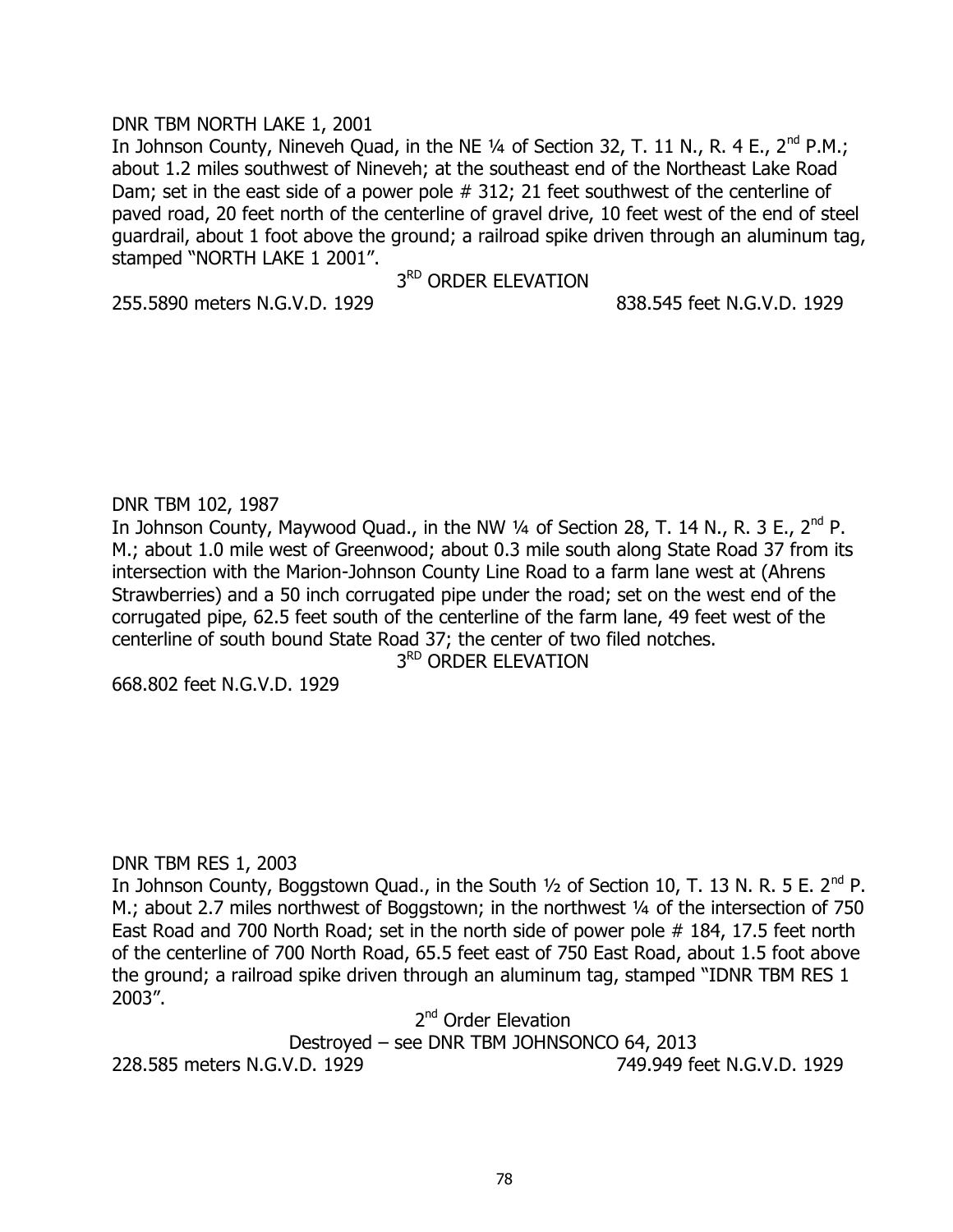### USGS BM 12 JWM RESET 1991

In Johnson County, Boggstown Quad., in the SE  $\frac{1}{4}$  of Section 8, T. 13 N. R. 5 E. 2<sup>nd</sup> P. M.; about 4.4 miles northwest of Boggstown; at the intersection of 700 North Road and 575 East Road, at the Clark Township Elementary School, at the west most entrance on the south side of the school; 8.4 feet north of the north curb of 700 North Road, 1.4 feet south of the first step leading to the entrance, 0.4 foot east of the west handrail; a aluminum US Department of the Interior Geological Bench Mark tablet, stamped "12 JWM 1952 RESET 1991".

Revised 2<sup>nd</sup> Order Elevation 2014

231.415 meters N.A.V.D. 1988 759.233 feet N.A.V.D. 1988

231.567 meters N.G.V.D. 1929 759.733 feet N.G.V.D. 1929

## DNR TBM 122899-1

In Johnson County, Maywood Quad., in the NW  $\frac{1}{4}$  of Section 26, T. 14 N., R. 3 E., 2<sup>nd</sup> P. M.; at Greenwood; in the southeast 1/4 of the intersection of the Marion-Johnson County Line Road and 400 West Road; set in the east side of a power pole, 110 feet south of the centerline of the Marion-Johnson County Line Road, 27 feet east of the centerline of 400 West Road, 7.5 feet east of a "STOP" sign post, about 1.4 feet above the ground; a railroad spike driven through an aluminum tag, stamped "IDNR TBM 122899-1". 712.394 feet N.G.V.D. 1929 3<sup>RD</sup> ORDER ELEVATION superseded 217.119 meters N.G.V.D. 1929  $2<sup>nd</sup>$  Order Elevation 712.331 feet N.G.V.D. 1929 216.991 meters N.A.V.D. 1988 2<sup>nd</sup> Order Elevation 711.911 feet N.A.V.D. 1988

#### DNR TBM 122899-2

In Johnson County, Maywood Quad., in the NW  $\frac{1}{4}$  of Section 26, T. 14 N., R. 3 E., 2<sup>nd</sup> P. M.; at Greenwood; in the southeast 1/4 of the intersection of the Marion-Johnson County Line Road and 400 West Road; set in the west side of a power pole, about 200 feet south of the centerline of the Marion-Johnson County Line Road, 27 feet east of the centerline of 400 West Road, 1.7 feet west of a chain link fence, about 1.5 feet above the ground; a railroad spike driven through an aluminum tag, stamped "IDNR TBM 122899-2". 711.956 feet N.G.V.D. 1929 3<sup>RD</sup> ORDER ELEVATION superseded 216.982 meters N.G.V.D. 1929  $2<sup>nd</sup>$  Order Elevation 711.883 feet N.G.V.D. 1929 216.854 meters N.A.V.D. 1988 711.463 feet N.A.V.D. 1988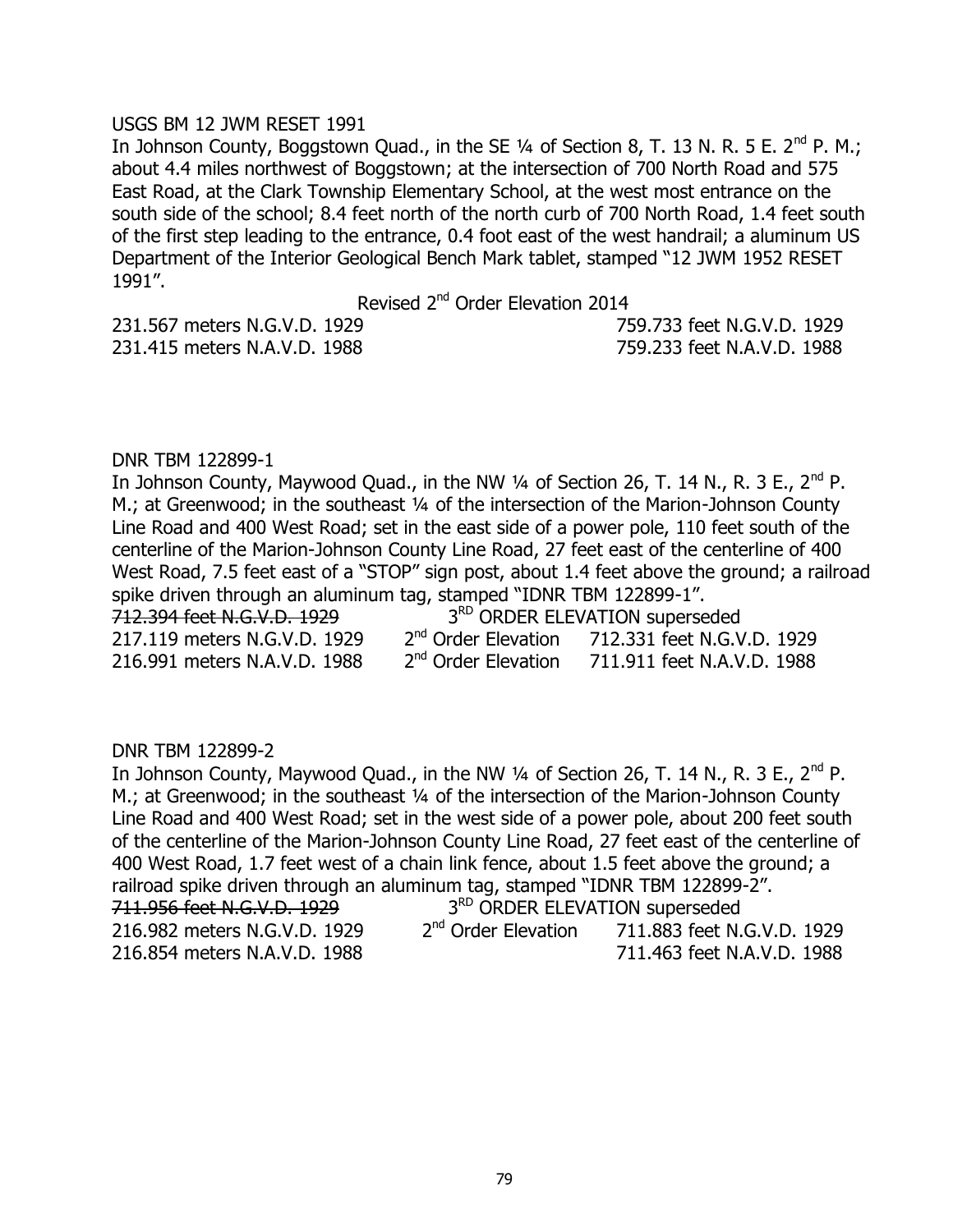#### DNR TBM 122899-3

In Johnson County, Maywood Quad., in the NW 1/4 of Section 26, T. 14 N., R. 3 E., 2<sup>nd</sup> P. M. at Greenwood; about 0.1 mile south along 400 West Road from its intersection with the Marion-Johnson County Line Road to a brick house on the east side of the road; set in the west side of a power pole, 26 feet east of the centerline of 400 West Road, 21 feet north of the centerline of a concrete driveway, about 1.3 feet above the ground; a railroad spike driven through an aluminum tag, stamped "IDNR TBM 122899-3". 707.944 feet N.G.V.D. 1929 3<sup>RD</sup> ORDER ELE<br>215.762 meters N.G.V.D. 1929 2<sup>nd</sup> Order Elevation 3<sup>RD</sup> ORDER ELEVATION superseded 215.762 meters N.G.V.D. 1929 2

215.634 meters N.A.V.D. 1988 707.458 feet N.A.V.D. 1988

707.878 feet N.G.V.D. 1929

#### DNR TBM 030204-1

In Johnson County, Bargersville Quad., in the SW 1/4 of Section 32, T. 14 N. R. 3 E. 2<sup>nd</sup> P. M.; about 1.0 mile west of Greenwood; about  $\pm$  250 feet east of a cul-de-sac on 900 North Road; set in the south side of power pole # 02D4002, 12 feet north of the centerline of 900 North Road, 7.8 feet east of the centerline of a culvert, about 2 feet above the ground; a railroad spike driven through an aluminum tag, stamped "IDNR TBM 030204 1". 3<sup>RD</sup> ORDER ELEVATION

652.73 feet N.G.V.D. 1929

## IDOT BM 40 S 42

In Johnson County, Bargersville Quad., in the SE  $\frac{1}{4}$  of Section 32, T. 14 N. R. 3 E. 2<sup>nd</sup> P. M.; about 1.0 mile west of Greenwood; at the north bound State Road 37 bridge over Honey Creek; set on top of the south end of the west concrete guardrail for the northbound bridge, 19 feet west of the centerline of north bound State Road 37, 16.5 feet north of the south most corner of the west concrete guardrail, about 3 feet above the road; a Indiana Department of Transportation Bench Mark tablet, stamped "40 S 42".

668.07 feet N.G.V.D. 1929

3<sup>RD</sup> ORDER ELEVATION SUPERSEEDED

Revised 2<sup>nd</sup> Order Elevation 2014

667.997 feet N.G.V.D. 1929 203.606 meters N.G.V.D. 1929 667.568 feet NAVD 1988 203.475 meters NAVD 1988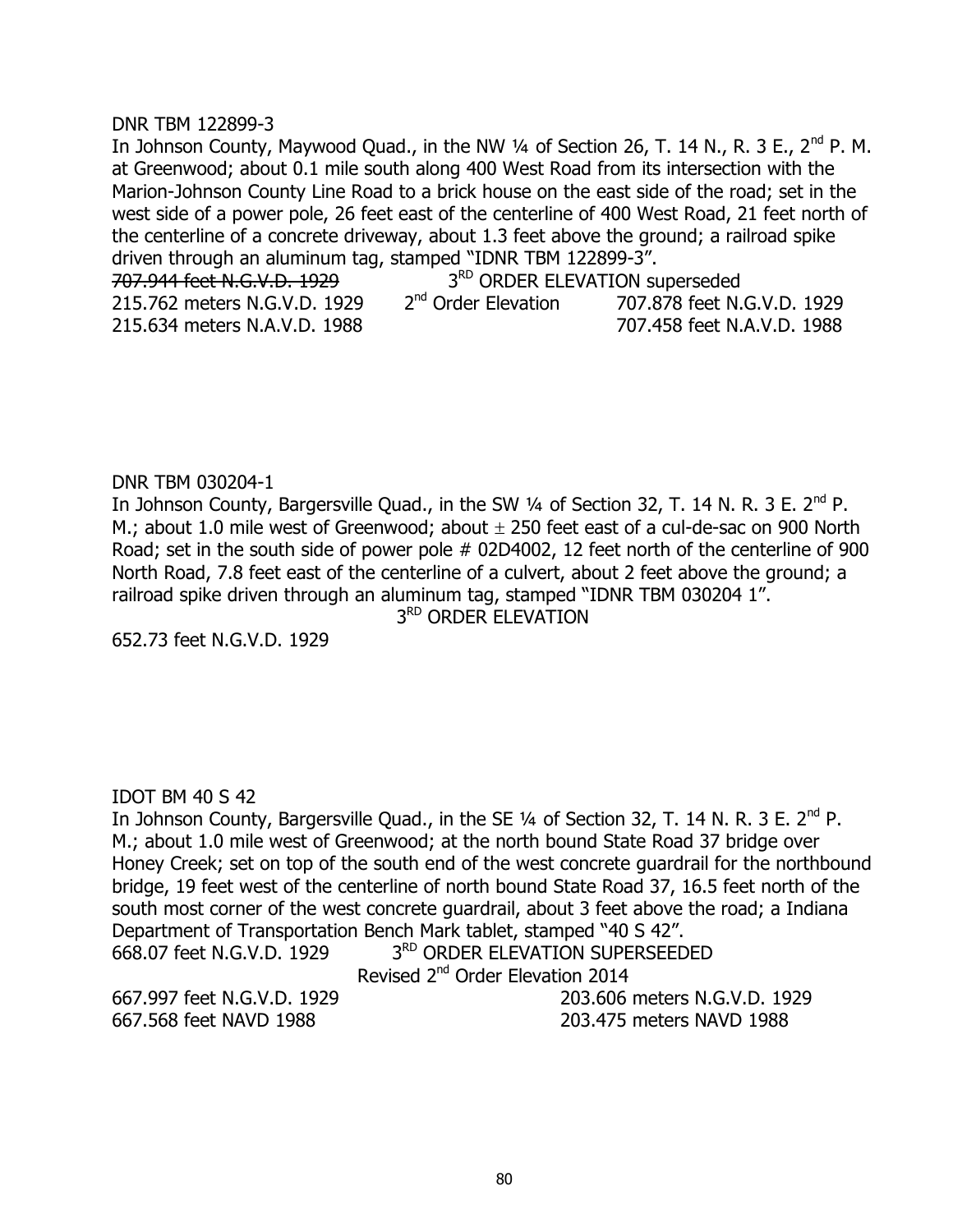### DNR TBM 1-04387

In Johnson County, Greenwood Quadrangle, in the NW 1/4 of Section 32, Township 14 North, Range 4 East,  $2^{nd}$  P.M.; at Greenwood; at the Greenwood Cemetery, at the confluence of Pleasant Creek and Pleasant Run Creek near the west edge of the cemetery; set in the north side of a 10-inch Ash tree, north of Pleasant Creek and east of Pleasant Run Creek, about 175 feet southwest of the south edge of the cemetery road at a turn to the north, 25.0 feet south of the south edge of the "DENNIS G. MINER" headstone, 0.4 foot above the ground; a railroad spike driven through an aluminum tag, stamped "IDNR TBM 1- 04387".

3<sup>RD</sup> ORDER ELEVATION

773.659 feet N.G.V.D. 1929

## DNR TBM 2-04387

In Johnson County, Greenwood Quadrangle, in the NW 1/4 of Section 32, Township 14 North, Range 4 East,  $2^{nd}$  P.M.; at Greenwood; at the Greenwood Cemetery Road bridge over Pleasant Creek; set in the top of the northeast wingwall of the bridge, 12.0 feet east of the centerline of the road, 1.3 feet below the road, 0.5 foot east of the east face of the headwall of the bridge; a chiseled triangle.

3<sup>RD</sup> ORDER ELEVATION

766.528 feet N.G.V.D. 1929

## DNR TBM 3-04387

In Johnson County, Greenwood Quadrangle, in the SW ¼ of Section 32, Township 14 North, Range 4 East,  $2^{nd}$  P.M.; at Greenwood; at the Main Street bridge over Pleasant Creek; set in the north side of power pole # 251/685, 20.5 feet northeast of the east end of the south headwall of the bridge, 19.0 feet south of the centerline of the road, 0.5 foot above the ground; a railroad spike driven through an aluminum tag, stamped "IDNR TBM 3- 04387".

> 3<sup>RD</sup> ORDER ELEVATION **DESTROYED**

777.029 feet N.G.V.D. 1929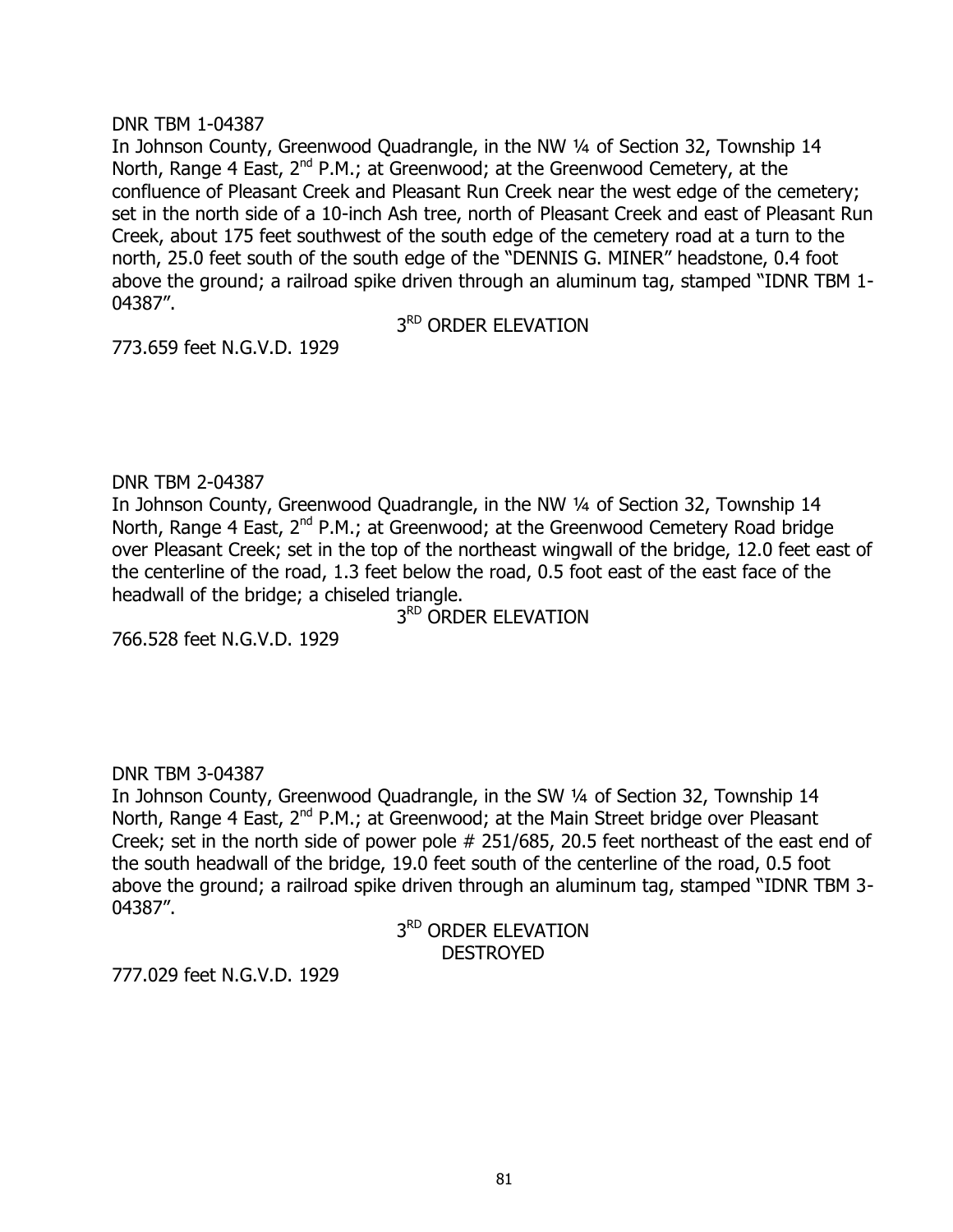### DNR TBM 4-04387

In Johnson County, Greenwood Quadrangle, in the NE ¼ of Section 31, Township 14 North, Range 4 East,  $2^{nd}$  P.M.; at Greenwood; at the Sewage Treatment Plant, downstream of the confluence of Pleasant Creek and Pleasant Run Creek, on the right bank of Pleasant Run Creek; set in the southwest side of a 10-inch Sycamore tree, 31.0 feet west of the center of a pipe that run across both Pleasant Creek and Pleasant Run Creek, 24.1 feet south of the west manhole on the right bank of Pleasant Run Creek, 1.0 foot above the ground; a railroad spike driven through an aluminum tag, stamped "IDNR TBM 4-04387".

3RD ORDER ELEVATION

758.223 feet N.G.V.D. 1929

## DNR TBM LL 1, 1989

In Johnson County, Nineveh Quadrangle, in the NW ¼ of Section 32, Township 11 North, Range 4 East, 2<sup>nd</sup> P.M.; about 1.9 miles southwest of Nineveh; at Princes Lakes, at the Larry Light Lake dam upstream of Brown Lake a tributary to Princes East Lake, at the intersection of Andys Avenue, Bauer Drive, and Lakeview Drive; set in the southeast side of utility pole # 300/54, 28.0 feet east of the centerline of Andys Avenue, 16.5 feet south of the centerline of Lakeview Drive, 10.0 feet northeast of a White Lake Park sign, 0.5 foot above the ground; a railroad spike.

3<sup>RD</sup> ORDER ELEVATION

864.551 feet N.G.V.D. 1929

## DNR TBM LL 2, 1989

In Johnson County, Nineveh Quadrangle, in the NW ¼ of Section 32, Township 11 North, Range 4 East,  $2^{nd}$  P.M.; about 1.9 miles southwest of Nineveh; at Princes Lakes, at the Larry Light Lake dam upstream of Brown Lake a tributary to Princes East Lake, at the intersection of Andys Avenue, Bauer Drive, and Lakeview Drive; set in the east side of a utility pole, 122.5 feet south of the centerline of Lakeview Drive, 88.5 feet southwest of a White Lake Park sign, 12.5 feet west of the centerline of Andys Avenue, 0.5 foot above the ground; a railroad spike.

3<sup>RD</sup> ORDER ELEVATION

869.178 feet N.G.V.D. 1929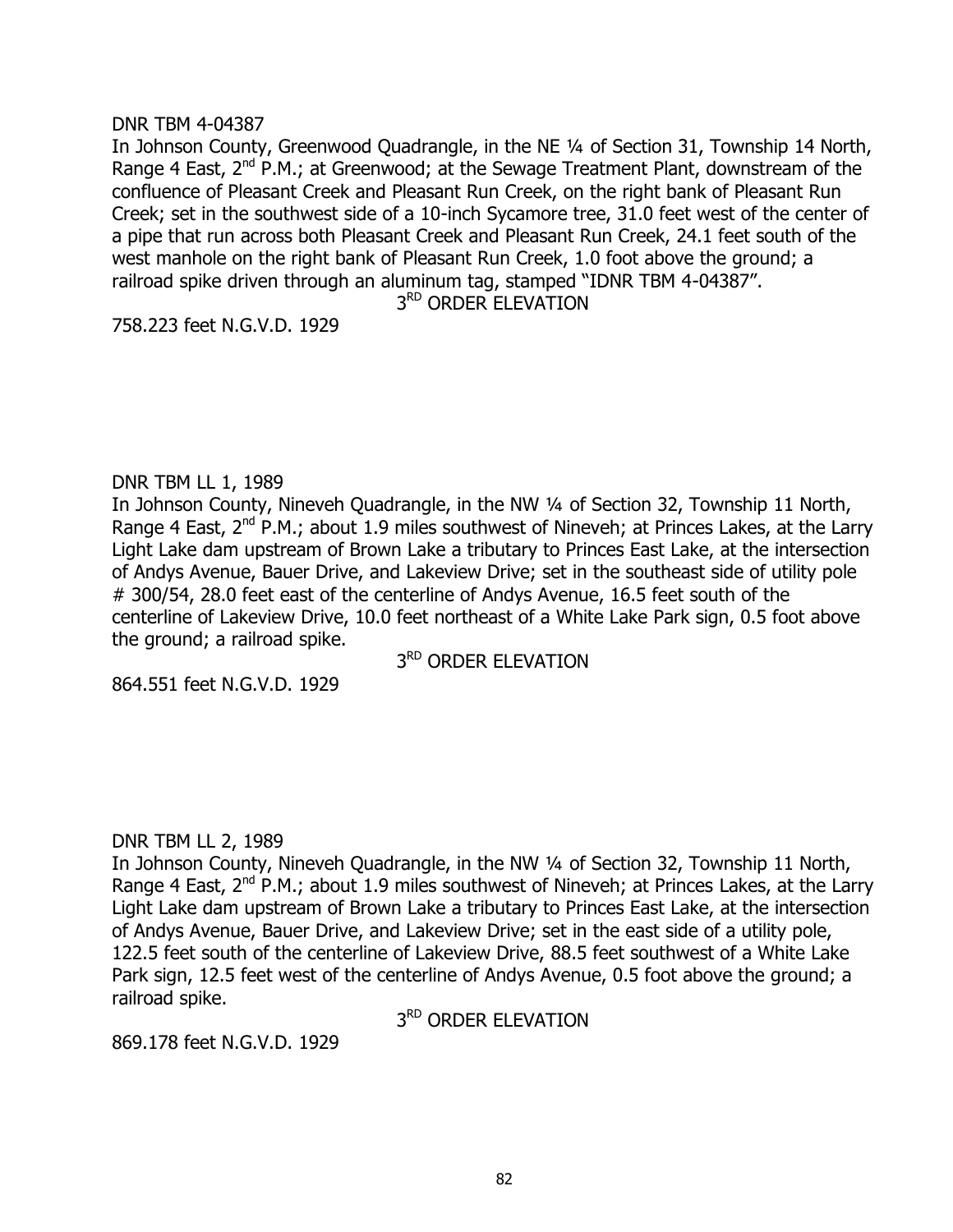### DNR TBM LL 3, 1989

In Johnson County, Nineveh Quadrangle, in the NW ¼ of Section 32, Township 11 North, Range 4 East,  $2^{nd}$  P.M.; about 1.9 miles southwest of Nineveh; at Princes Lakes, at the Larry Light Lake dam upstream of Brown Lake a tributary to Princes East Lake; south along Andys Avenue from its intersection with Bauer Drive, and Lakeview Drive to the access drive leading to the Larry Light Lake dam; set in the east side of a 14-inch Hickory tree, 83.4 feet south of the centerline of Andys Avenue, 16.2 feet west of the centerline of the access drive, 0.4 foot above the ground; a railroad spike.

3RD ORDER ELEVATION

861.451 feet N.G.V.D. 1929

## DNR BM ATT 1, 1975

In Johnson County, Nineveh Quadrangle, in the SE ¼ of Section 25, Township 11 North, Range 4 East,  $2^{nd}$  P.M.; about 2.0 miles east of Nineveh; at the Atterbury Fish and Wildlife Area, at the Department of Natural Resources Division of Water Building # 3105; set in the center of the top of the south most 4-foot by 4-foot concrete stoop at the east end of the building, 2.0 feet above the ground; a Department of Natural Resources brass control station tablet, stamped "ATT 1 1975" 719.103 feet N.G.V.D. 1929

#### DNR TBM 1-07484

In Johnson County, Nineveh Quadrangle, in the SW ¼ of Section 33, Township 11 North, Range 4 East,  $2^{nd}$  P.M.; about 1.2 miles southwest of Nineveh; at Princes Lakes, at the intersection of Roszell Drive and Lakeview Drive; set in the north side of a power pole, 41.0 feet southwest of the centerline of Lakeview Drive, 35.7 feet north of the centerline of Roszell Drive, 5.5 feet west of a road sign post, 0.8 foot above the ground; a railroad spike driven through a aluminum tag, stamped "1-7484".

3<sup>RD</sup> ORDER ELEVATION

774.441 feet N.G.V.D. 1929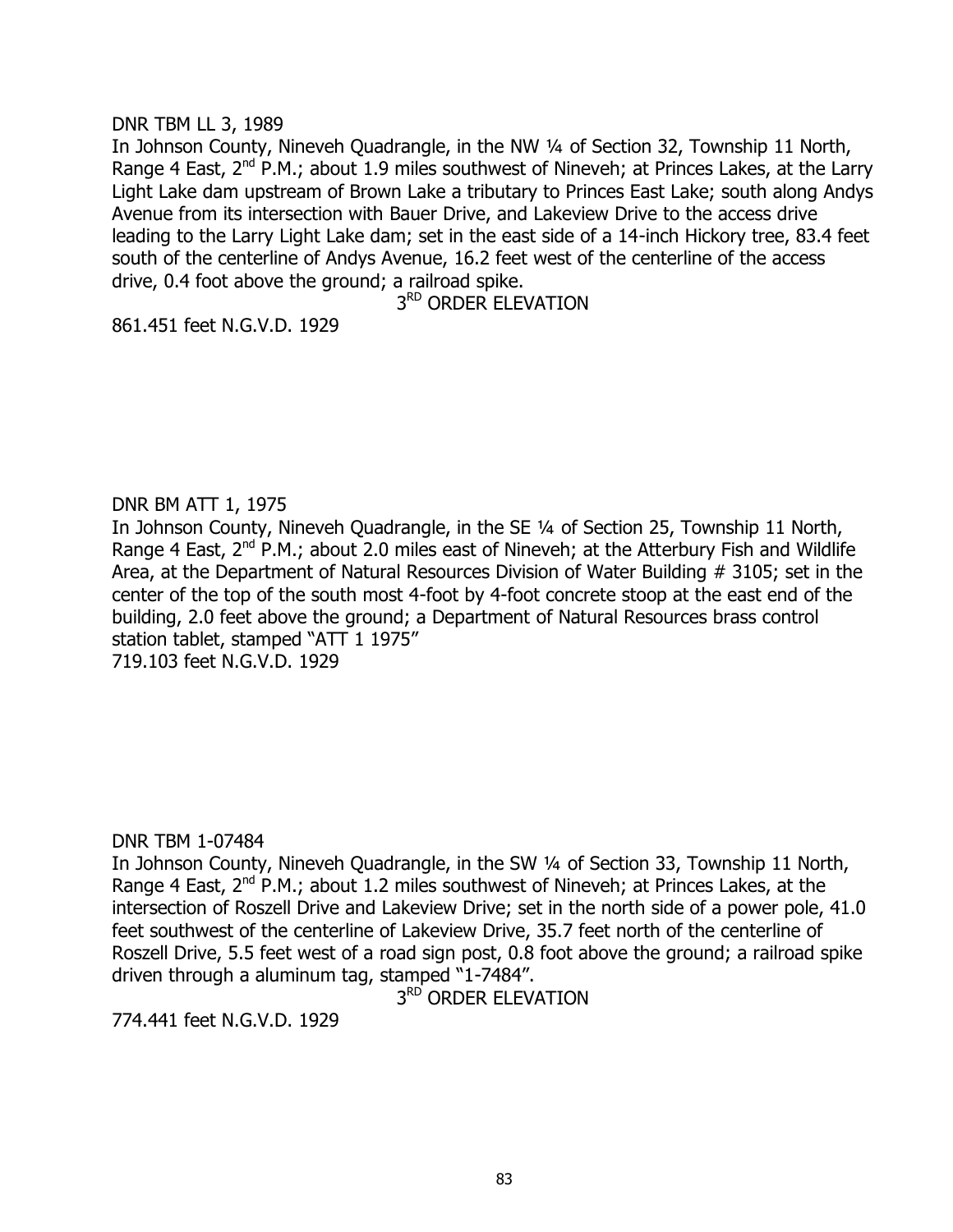### DNR TBM 2-07484

In Johnson County, Nineveh Quadrangle, in the SW ¼ of Section 26, Township 11 North, Range 4 East,  $2^{nd}$  P.M.; about 0.8 mile east of Nineveh; at the 750 South Road bridge over Nineveh Creek; set in the top of the west end of the south concrete wheel guard, 12.5 feet south of the centerline of 750 South Road, 0.4 foot west of the west end of the south pipe railing; a chiseled triangle.

3<sup>RD</sup> ORDER ELEVATION

725.876 feet N.G.V.D. 1929

## DNR TBM 3-07484

In Johnson County, Nineveh Quadrangle, in the SW ¼ of Section 27, Township 11 North, Range 4 East,  $2^{nd}$  P.M.; at Nineveh; at the intersection of 100 east Road and 750 South Road, in the southeast ¼ of the intersection; set in the top of the northeast corner of the concrete cap over a well, 205 feet east of the road intersection, 46 feet northeast of the northeast corner of a hardware store building, 17.0 feet south of the centerline of 750 South Road; a chiseled triangle.

3RD ORDER ELEVATION

772.199 feet N.G.V.D. 1929

## DNR TBM 4-07484

In Johnson County, Nineveh Quadrangle, in the SW ¼ of Section 33, Township 11 North, Range 4 East,  $2^{nd}$  P.M.; about 1.2 miles southwest of Nineveh; at Princes Lakes, at the outlet channel of East Lake, on the left bank of the channel; set in the south side of a power pole, about 100 feet downstream of the principle spillway, 18.0 feet north of the centerline of Roszell Drive, 9.0 feet south of the southwest corner of a small shed, 0.8 foot above the ground; a railroad spike driven through a aluminum tag, stamped "4-7484". 3RD ORDER ELEVATION

774.081 feet N.G.V.D. 1929

## DNR TBM 5-07484

In Johnson County, Nineveh Quadrangle, in the NW ¼ of Section 32, Township 11 North, Range 4 East,  $2^{nd}$  P.M.; about 1.7 miles southwest of Nineveh; at Princes Lakes, at the outlet channel of White Lake; set in the east side of a power pole, at the middle of the length of the dam, 15.0 feet west of the centerline of the paved road, 1.5 feet east of a chain link fence, 0.6 foot above the ground; a railroad spike driven through a aluminum tag, stamped "5-7484".

3<sup>RD</sup> ORDER ELEVATION DESTROYED 871.453 feet N.G.V.D. 1929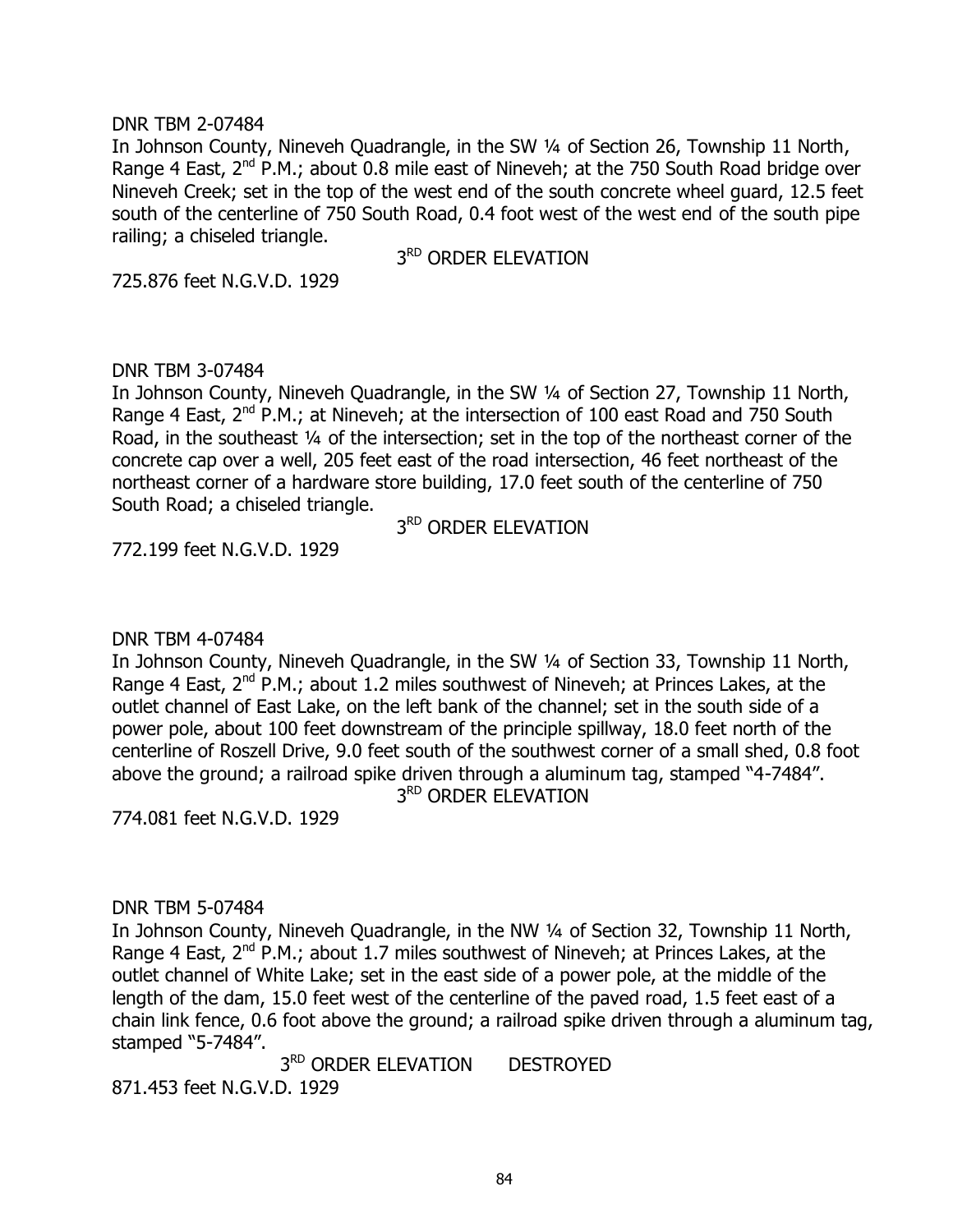### DNR TBM 6-07484

In Johnson County, Nineveh Quadrangle, in the SW ¼ of Section 32, Township 11 North, Range 4 East,  $2^{nd}$  P.M.; about 1.4 miles southwest of Nineveh; at Princes Lakes, at the outlet channel of North Lake; set in the southeast side of a power pole at the southwest end of the North Lake dam, 67 feet southwest of a white wooden "NORTH LAKE" sign post, 16.0 feet northwest of the centerline of Lakeview Drive, 0.7 foot above the ground; a railroad spike driven through a aluminum tag, stamped "6-7484".

3<sup>RD</sup> ORDER ELEVATION

813.026 feet N.G.V.D. 1929

## DNR TBM NORTH LAKE 1, 2001

In Johnson County, Nineveh Quadrangle, in the NE ¼ of Section 32, Township 11 North, Range 4 East,  $2^{nd}$  P.M.; about 1.2 miles southwest of Nineveh; at Princes Lakes, at the outlet channel of Northeast Lake; set in the east side of power pole # 312 on the southeast end of the dam, 21.0 feet southwest of the centerline of the road, 20.0 feet north of the centerline of a gravel drive, 10.0 feet west of the end of a steel guardrail, 1.0 foot above the ground; a railroad spike driven through a aluminum tag, stamped "NORTH LAKE 1 2001".

3<sup>RD</sup> ORDER ELEVATION

838.545 feet N.G.V.D. 1929

## SHCI BM JOHN S 20

In Johnson County, Franklin Quad., in the NW  $\frac{1}{4}$  of Section 21, T. 12 N., R. 4 E., 2<sup>nd</sup> P. M.; about 2 miles west-southwest of Franklin; at the State Road 44 bridge over Youngs Creek; set on the top of the west end of the northwest concrete bridge abutment, 23 feet north of the centerline of State Road 44, 1.0 foot east of the west face of the concrete bridge abutment, 0.5 foot south of the north face of the abutment, about 0.7 foot above the road; a State Highway Commission of Indiana bench mark tablet, stamped "JOHN S 20". 3<sup>RD</sup> ORDER ELEVATION

740.52 feet N.G.V.D. 1929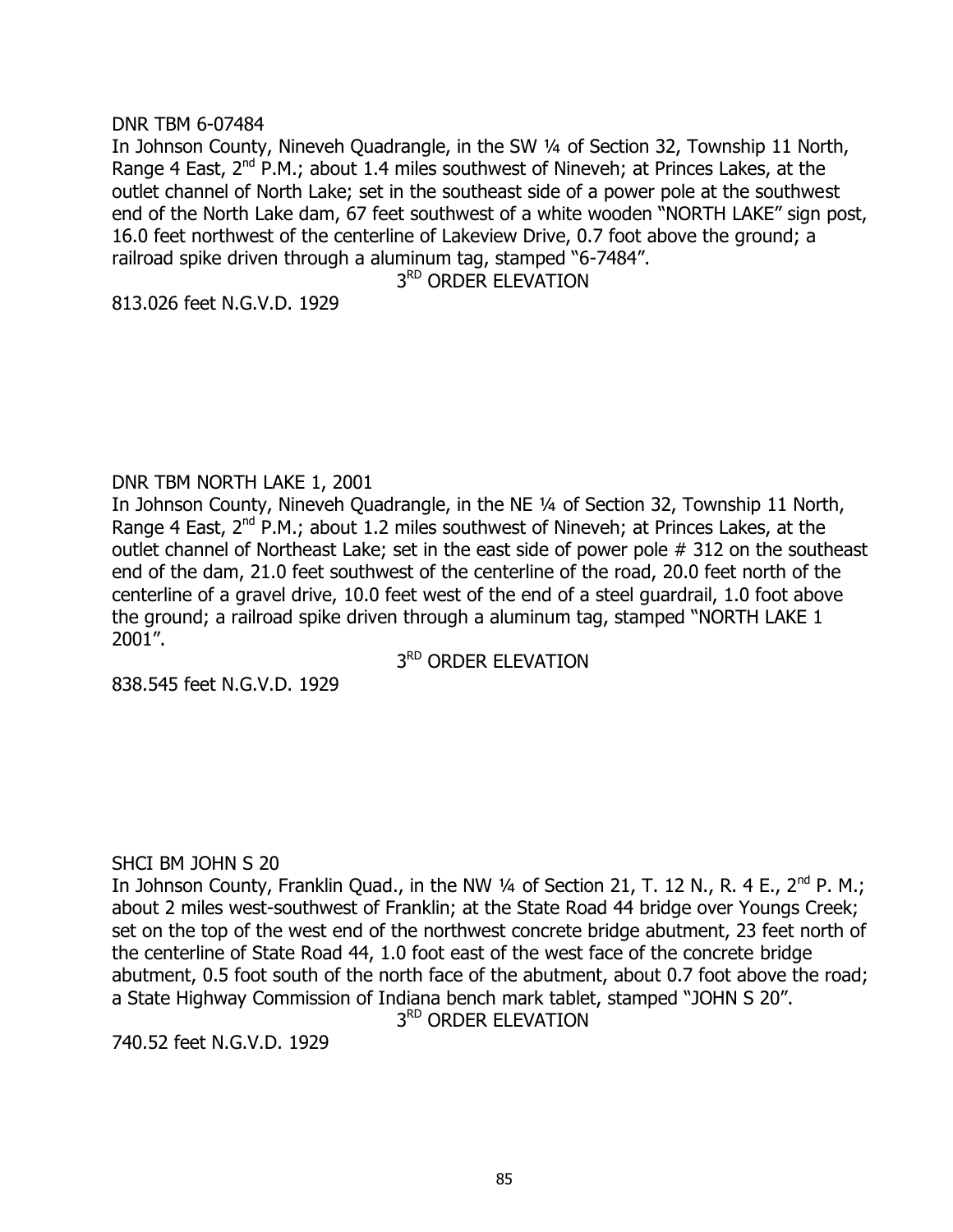### DNR TBM YOUNG 1, 1999

In Johnson County, Franklin Quad., in the NW 1/4 of Section 23, T. 12 N., R. 4 E., 2<sup>nd</sup> P. M.; at Franklin; at the U. S. 31 bridge over Youngs Creek; set on the top of the south end of the west concrete guardrail of the south bound bridge, 25 feet west of the centerline of south bound U. S. 31, 8.0 feet north of a "SPEED LIMIT 50" sign post, 1.0 feet north of the south face of the concrete guardrail, 0.35 foot east of the west face of the concrete guardrail, 2.8 feet above the road surface; a chiseled triangle.

3<sup>RD</sup> ORDER ELEVATION

731.64 feet N.G.V.D. 1929

## DNR TBM YOUNG 2, 1999

In Johnson County, Franklin Quad., in the NE  $\frac{1}{4}$  of Section 23, T. 12 N., R. 4 E., 2<sup>nd</sup> P. M.; at Franklin; at the southeast corner of the South Main Street bridge over Youngs Creek; set on the top of the concrete curb, 17 feet east of the centerline of South Main Street, 3.7 feet east of the west face of the sidewalk, 0.6 foot south of the expansion joint, 0.7 foot above the sidewalk; a chiseled triangle.

3<sup>RD</sup> ORDER ELEVATION

727.04 feet N.G.V.D. 1929

DNR TBM 80408-1 In Johnson County, Beanblossom Quad.,

## DNR TBM PRC 1, 1988

In Johnson County, Beech Grove Quadrangle, in the West ½ of Section 29, Township 14 North, Range 4 East,  $2^{nd}$  P.M.; at Greenwood; at the Fry Road bridge (east of U.S. 31) over Pleasant Run Creek, at the south side of the Greenwood Mall; set in the top of the northeast concrete wingwall of the bridge, 24.5 feet north of the centerline of the road, about 0.8 foot below the level of the road; a "PK" nail set in a drill hole, inside a cut circle.

|  |  | 2 <sup>nd</sup> Order Elevation Destroyed |  |
|--|--|-------------------------------------------|--|
|  |  | ------                                    |  |

See PRC 1 RESET 2012

| 225 $657$ motors N $\cap$ V D $1020$     | 772 153 foot N C V D 1020                        |
|------------------------------------------|--------------------------------------------------|
| <del>233.037 THERE S N.O.V.D. 1727</del> | <del>י כגיב הטהיהסהיו סטו ככבהכדר</del>          |
| 235.540 meters NAVD 1988                 | 772 765 foot NAVD 1020<br>772.7031666117770 1222 |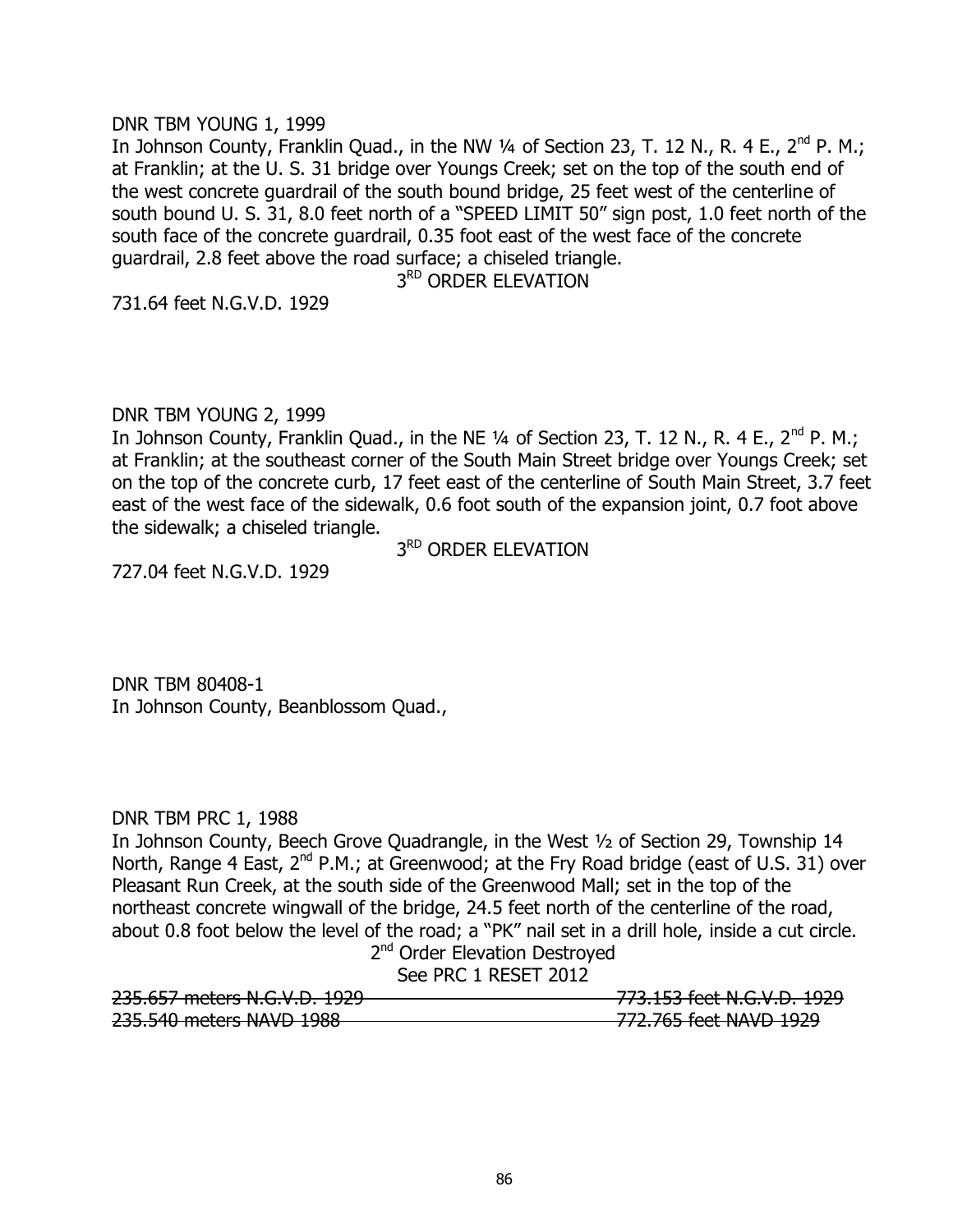## DNR TBM PRC 1 RESET 2012

In Johnson County, Beech Grove Quadrangle, in the NW ¼ of Section 29, Township 14 North, Range 4 East, 2<sup>nd</sup> P.M.; at Greenwood; at the Fry Road bridge (east of U.S. 31) over Pleasant Run Creek, at the south side of the Greenwood Mall; set in the top of the east end of the north concrete guardrail of the bridge, 34.0 feet north of the centerline of the road, 2.8 feet above the concrete sidewalk of the bridge, 1.1 feet west of the east end of the concrete guardrail, 0.5 foot north of the south face of the concrete guardrail, 0.5 foot south of the north face of the concrete guardrail; a Indiana Department of Natural Resources control station tablet, not stamped.

Revised 2<sup>nd</sup> Order Elevation 2014

236.951 meters N.G.V.D. 1929 777.397 feet N.G.V.D. 1929 236.829 meters N.A.V.D. 1988 776.996 feet N.A.V.D. 1988

#### DNR TBM PRC 2, 1988

In Johnson County, Bargersville Quadrangle, in the Northeast 1/4 of Section 31, Township 14 North, Range 4 East,  $2^{nd}$  P.M.; at Greenwood; at the 950 North Road (Main Street) bridge over Pleasant Run Creek (east most of two bridges); set in the top of the east end of the south concrete guardrail of the bridge, 25.8 feet south of the centerline of the road, 2.9 feet above the level of the road, 2.7 feet west of the east end of the guardrail; a "PK" nail set in a drill hole, inside a cut circle.

Revised 2<sup>nd</sup> Order Elevation 2014

| 233.4164 meters N.G.V.D. 1929 | CLIDEDCEENEN<br><del>JULENJEEDED</del> | 765.800 feet N.G.V.D. 1929 |
|-------------------------------|----------------------------------------|----------------------------|
| 233.410 meters N.G.V.D. 1929  | <b>REVISED</b>                         | 765.780 feet N.G.V.D. 1929 |
| 233.286 meters N.A.V.D. 1988  | <b>REVISED</b>                         | 765.372 feet N.A.V.D. 1988 |

#### DNR TBM PRC 3, 1988

In Johnson County, Maywood Quadrangle, in the West ½ of Section 30, Township 14 North, Range 4 East,  $2^{nd}$  P.M.; at Greenwood; at the Fry Road bridge (west of U.S. 31) over Pleasant Run Creek; set in the top of the northwest concrete wingwall of the bridge, 23.0 feet north of the centerline of Fry Road, 3.6 feet southeast of the northwest end of the wingwall, 0.4 foot below the level of the road; a "PK" nail set in a drill hole, inside a cut circle.

2<sup>nd</sup> Order Elevation

DESTROYED see JOHNSONCO 3, 2008

226.7827 meters N.G.V.D. 1929 744.036 feet N.G.V.D. 1929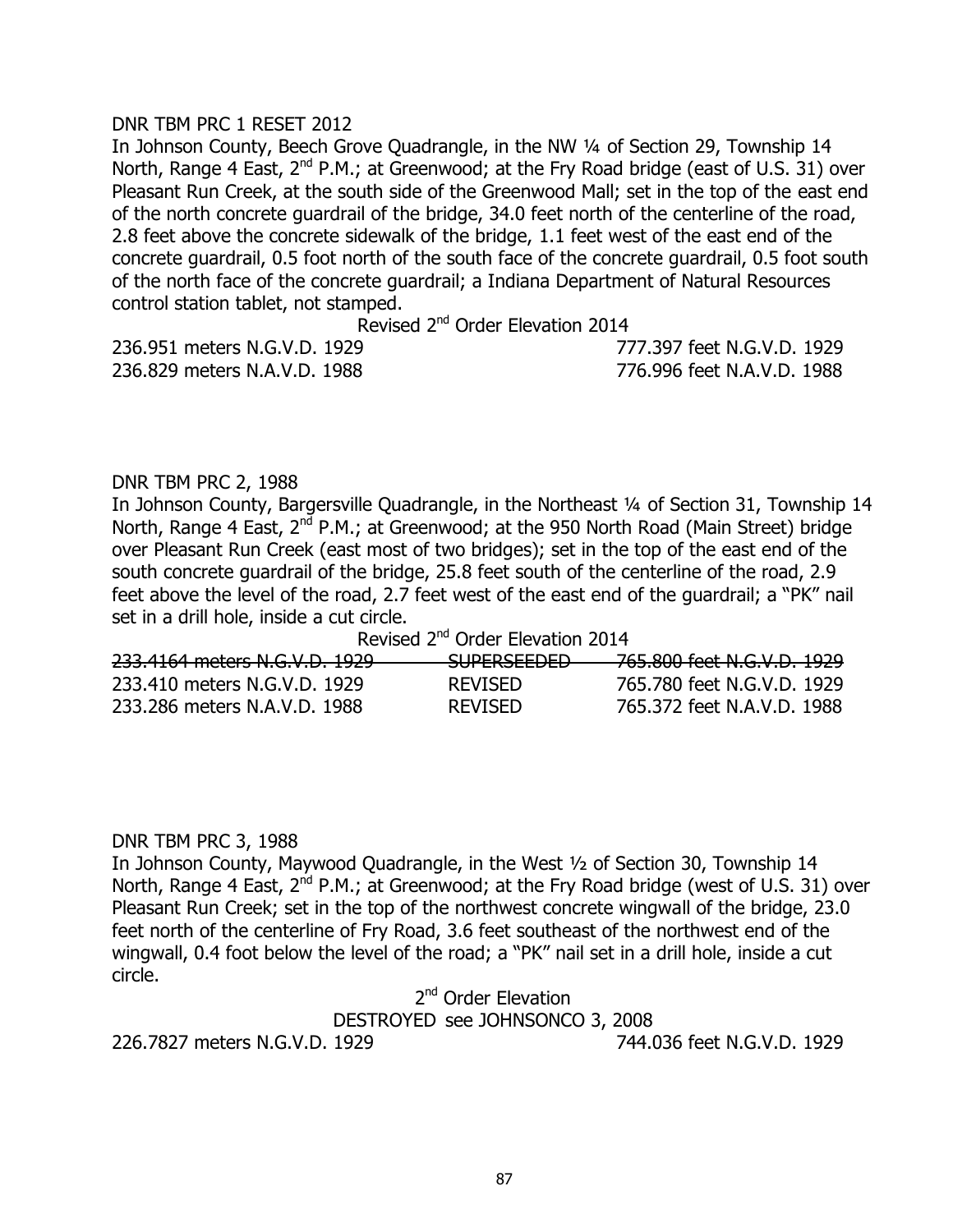### DNR TBM PRC 4, 1988

In Johnson County, Maywood Quadrangle, in the NW ¼ of Section 25, Township 14 North, Range 4 East,  $2^{nd}$  P.M.; at Greenwood; about 0.4 mile northeast along Fry Road from its intersection with State Road 135 to a private road to the north (now a park entrance), thence north along the gravel road to a abandoned bridge over Pleasant Run Creek (bridge deck has been removed); set in the top of and near the center of the south concrete bridge seat, 258.0 feet north of the centerline of Fry Road, 14.5 feet northwest of the centerline of the private road, about 2.0 feet above the ground, 1.3 feet south of the north face of the bridge seat, 1.1 feet north of the south face of the bridge seat; a "PK" nail set in a drill hole, inside a cut circle.

2<sup>nd</sup> Order Elevation DESTROYED

219.6222 meters N.G.V.D. 1929 720.544 feet N.G.V.D. 1929

## DNR TBM PRC 5, 1988

In Johnson County, Bargersville Quadrangle, in the SE ¼ of Section 26, Township 13 North, Range 3 East, 2<sup>nd</sup> P.M.; at Greenwood; at the Leisure Lane bridge over Pleasant Run Creek; about 185 feet north along Leisure Lane from its intersection with 1000 North Road (Fairview Road); set in the top of the northeast concrete wingwall of the bridge, 14.0 feet east of the centerline of Leisure Lane, about 1.0 foot east of the metal guardrail of the bridge, about level with the road; a "PK" nail set in a drill hole, inside a cut circle. Revised 2<sup>nd</sup> Order Elevation 2014

217.173 meters N.A.V.D. 1988 712.507 feet N.A.V.D. 1988

217.300 meters N.G.V.D. 1929 712.925 feet N.G.V.D. 1929

#### DNR TBM PRC 6, 1988

In Johnson County, Maywood Quadrangle, in the SE ¼ of Section 27, Township 14 North, Range 3 East,  $2^{nd}$  P.M.; at Greenwood; at the Peterman Road (400 West Road) bridge over Pleasant Run Creek; set in the top of the southwest concrete wingwall of the bridge, 14.4 feet west of the centerline of the road, 0.9 foot west of a metal guardrail, 0.8 foot southwest of the west edge of a metal guardrail post, 0.1 foot below the road; a "PK" nail set in a drill hole, inside a cut circle.

Revised 2<sup>nd</sup> Order Elevation 2014

213.122 meters N.G.V.D. 1929 699.216 feet N.G.V.D. 1929 212.994 meters N.A.V.D. 1988 698.796 feet N.A.V.D. 1988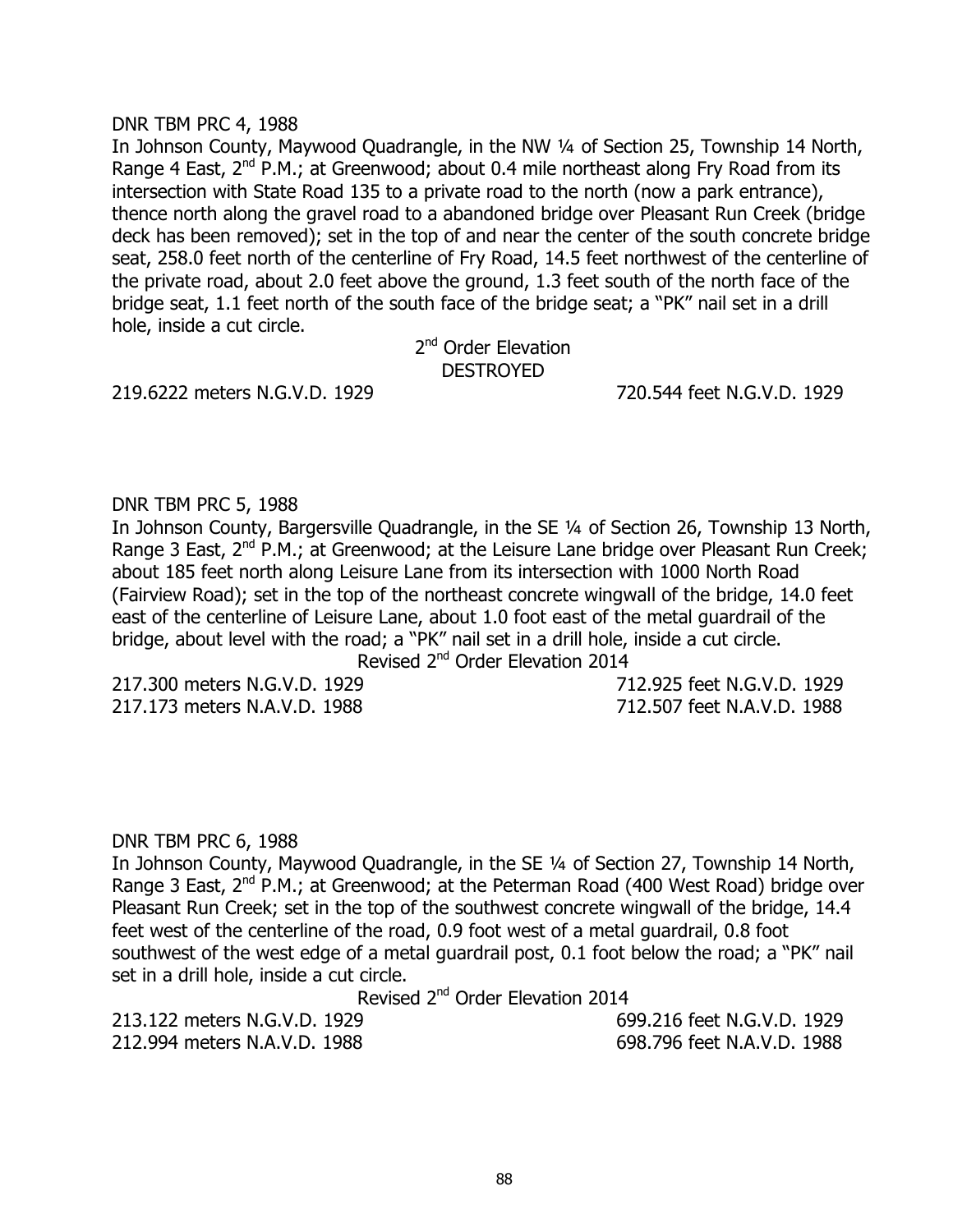### DNR TBM PRC 7, 1988

In Johnson County, Maywood Quadrangle, in the NW ¼ of Section 26, Township 14 North, Range 3 East,  $2^{nd}$  P.M.; at Greenwood; at the Peterman Road (400 West Road) bridge over Buffalo Creek; set in the top of the northeast concrete wingwall of the bridge, 12.0 feet east of the centerline of the road, 2.1 feet east of the east face of the concrete bridge deck, 0.7 foot northwest of the southeast face of the concrete wingwall of the bridge, 0.2 foot below the road; a "PK" nail set in a drill hole, inside a cut circle.

## 2<sup>nd</sup> Order Elevation

Destroyed see DNR TBM PRC 7 RESET 2008 210.5696 meters N.G.V.D. 1929 690.844 feet N.G.V.D. 1929

## DNR TBM PRC 7 RESET 2008

In Johnson County, Maywood Quadrangle, in the NW ¼ of Section 26, Township 14 North, Range 3 East,  $2^{nd}$  P.M.; at Greenwood; at the Peterman Road (400 West Road) bridge over Buffalo Creek; set in the top of the north end of the concrete base of the east metal guardrail of the bridge, 19.5 feet east of the centerline of the road, 6.6 feet east of the west face of the concrete curb, 3.0 feet below the top of the steel guardrail of the bridge, 2.9 feet south of the north end of the concrete base of the east metal guardrail of the bridge, 1.2 feet above the road, 1.0 foot east of the west face of the base of the east metal guardrail of the bridge, 1.0 foot south of the south edge of the metal base of the metal "I" beam support post of the guardrail, 0.5 foot west of the east face of the base of the east metal guardrail of the bridge, 0.5 foot above the top of the concrete sidewalk of the bridge; a cut triangle.

Revised 2<sup>nd</sup> Order Elevation 2014

210.929 meters N.G.V.D. 1929 692.022 feet N.G.V.D. 1929 210.801 meters N.A.V.D. 1988 691.602 feet N.A.V.D. 1988

DNR TBM PRC 8, 1988 In Johnson County, Maywood Quadrangle, in the SW ¼ of Section 25, Township 14 North, Range 3 East,  $2^{nd}$  P.M.; at Greenwood; east along Fry Road from its intersection with State Road 135 to the sewage treatment plant; a "PK" nail set in the top of a concrete post. DESTROYED

2<sup>nd</sup> Order Elevation

228.6626 meters N.G.V.D. 1929 750.204 feet N.G.V.D. 1929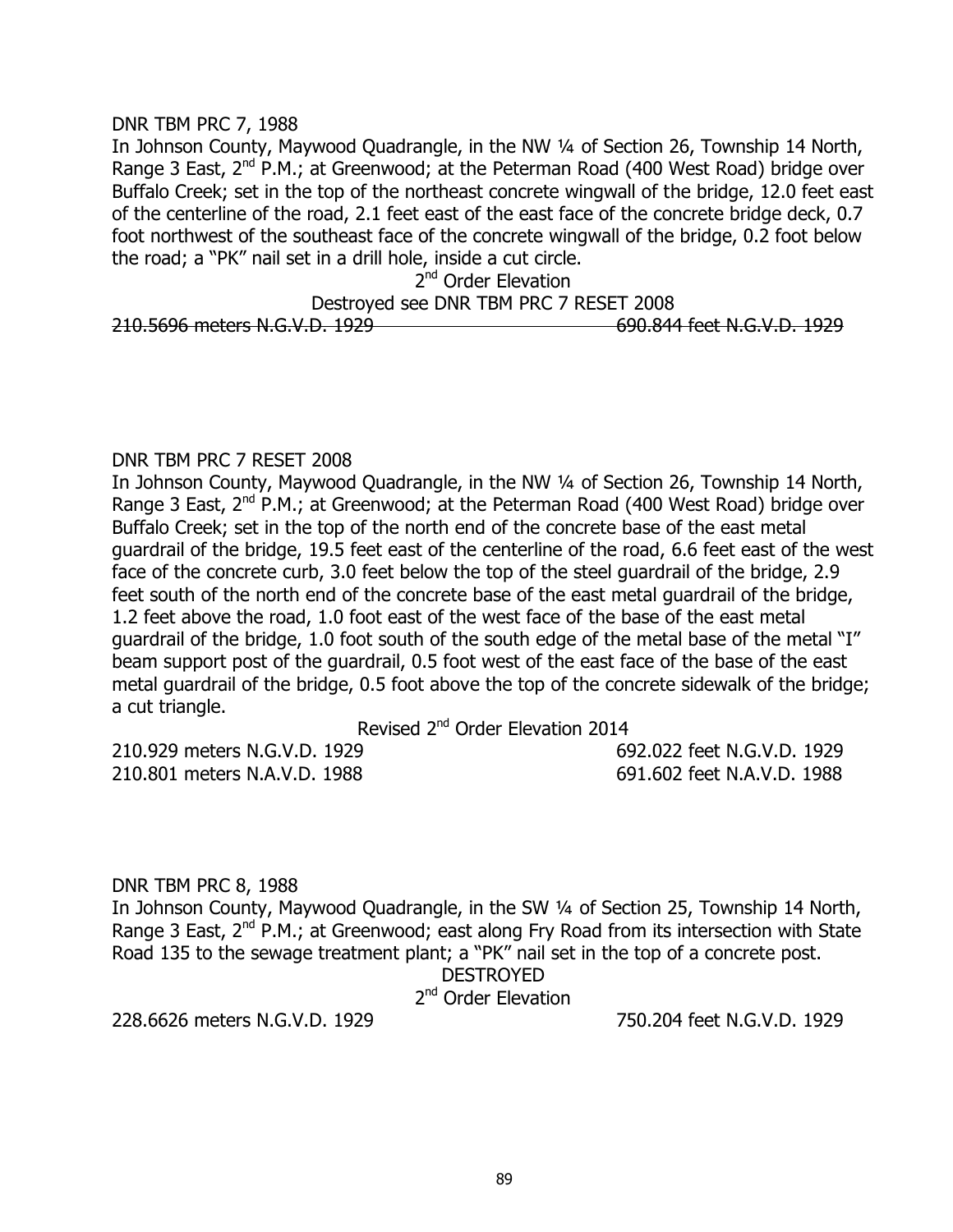#### DNR TBM PRC 9, 1988

In Johnson County, Bargersville Quadrangle, in the SE ¼ of Section 26, Township 13 North, Range 3 East,  $2^{nd}$  P.M.; at Greenwood; near the intersection of State Road 135 and 1000 North Road (Fairview Road), about 500 feet west along 1000 North Road to the entrance to the Meridian Parke Shopping Center; set in the top of the east concrete headwall of twin 4.5 foot cmp culverts under the entrance, 37.0 feet east of the to the shopping center, 36.0 feet south of the centerline of 1000 North Road, 12.5 feet north of the northwest corner of a brick house at the "Meridian Parke Shopping Center" sign, 4.5 feet south of the north end of the concrete headwall, about 3.0 feet above the level of 1000 North Road; a "PK" nail set in a drill hole, inside a cut circle.

Revised 2<sup>nd</sup> Order Elevation 2014

| 222.9354 meters N.G.V.D. 1929 | superseded        | 731.414 feet N.G.V.D. 1929 |
|-------------------------------|-------------------|----------------------------|
|                               |                   |                            |
| 222.907 meters N.G.V.D. 1929  | revised elevation | 731.320 feet N.G.V.D. 1929 |
| 222.780 meters N.A.V.D. 1988  | revised elevation | 730.903 feet N.A.V.D. 1988 |

DNR TBM PC 1, 1988 In Johnson County, Greenwood Quadrangle, in the SW ¼ of Section 32, Township 14 North, Range 4 East, 2<sup>nd</sup> P.M.; at Greenwood; at the (west most of two) Main Street bridge over Pleasant Creek; a "PK" nail set in a drill hole, inside a cut circle. DESTROYED see IDOH BM S-38

235.5091 meters N.G.V.D. 1929 772.666 feet N.G.V.D. 1929

## DNR TBM PC 2, 1988

In Johnson County, Greenwood Quadrangle, in the SE ¼ of Section 32, Township 14 North, Range 4 East,  $2^{nd}$  P.M.; at Greenwood; at the Madison Avenue bridge over Pleasant Creek; set in the top of the southwest concrete wingwall of the bridge, 31.8 feet west of the centerline of the road, 3.0 feet west of the south most wooden guardrail post, 0.6 foot below the top of the concrete headwall of the bridge; a "PK" nail set in a drill hole, inside a cut circle.

Revised 2<sup>nd</sup> Order Elevation 2014

243.008 meters N.G.V.D. 1929 797.270 feet N.G.V.D. 1929 242.885 meters N.A.V.D. 1988 796.865 feet N.A.V.D. 1988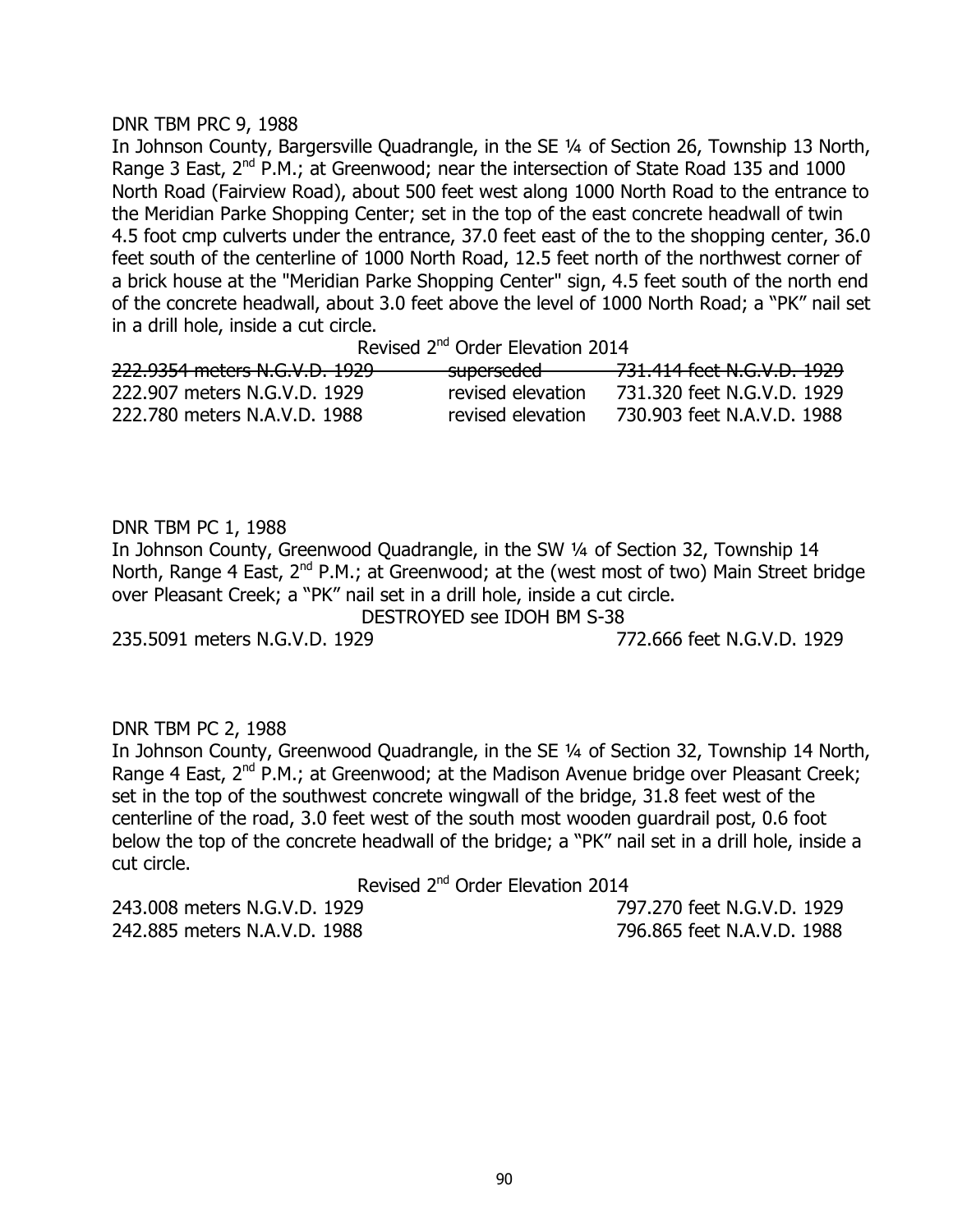### DNR TBM PC 3, 1988

In Johnson County, Greenwood Quadrangle, in the SE ¼ of Section 32, Township 14 North, Range 4 East,  $2^{nd}$  P.M.; at Greenwood; at the (east most of two) Main Street bridge over Pleasant Creek; set in the top of the southeast concrete wingwall of the bridge, 21.2 feet south of the centerline of the road, 1.0 foot below the level of the road, 0.85 foot south of the south edge of the concrete bridge deck; a "PK" nail set in a drill hole, inside a cut circle. 2<sup>nd</sup> Order Elevation

DESTROYED see JOHNSONCO30, 2010 / 41 S 47

245.3922 meters N.G.V.D. 1929 805.091 feet N.G.V.D. 1929

## DNR TBM YC 1 A, 1988

In Johnson County, Greenwood Quadrangle, in the South ½ of Section 5, Township 12 North, Range 4 East,  $2^{nd}$  P.M.; approximately 2.0 miles west of Franklin; at the 200 North Road bridge over Youngs Creek; set in the top of the northeast concrete wingwall of the bridge, 11.2 feet north of the centerline of the road, 0.8 foot east of a metal guardrail post, 0.6 foot north of the metal guardrail of the bridge, 0.2 foot below the level of the road; a "PK" nail set in a drill hole, inside a cut circle.

Revised 2<sup>nd</sup> Order Elevation 2014

231.937 meters N.G.V.D. 1929 760.945 feet N.G.V.D. 1929 231.792 meters N.A.V.D. 1988 760.471 feet N.A.V.D. 1988

## DNR TBM YC 2 A, 1988

In Johnson County, Franklin Quadrangle, in the NE ¼ of Section 23, Township 12 North, Range 4 East, 2<sup>nd</sup> P.M.; at Franklin; at the Main Street bridge over Youngs Creek; set in the top of the southeast concrete bridge seat, 20.3 feet east of the centerline of Main Street, 1.6 feet below the top of the headwall of the bridge, 0.5 foot south of the north face of the bridge seat; a "PK" nail set in a drill hole, inside a cut circle.

2<sup>nd</sup> Order Elevation

221.193 meters N.G.V.D. 1929 725.698 feet N.G.V.D. 1929

#### DNR TBM YC 3 A, 1988

In Johnson County, Franklin Quadrangle, in the SE ¼ of Section 25, Township 12 North, Range 4 East,  $2^{nd}$  P.M.; approximately 1.6 miles southeast of Franklin; at the U.S. 31 bridge over Youngs Creek; set in the top of the northeast concrete wingwall of the bridge (southeast bound lanes), 20.3 feet northeast of the centerline of the southeast bound lanes of U.S. 31, 0.5 foot southeast of the northwest face of the wingwall, 0.45 foot northeast of a metal guardrail, about level with the road; a "PK" nail set in a drill hole, inside a cut circle.

2<sup>nd</sup> Order Elevation

216.5072 meters N.G.V.D. 1929 710.324 feet N.G.V.D. 1929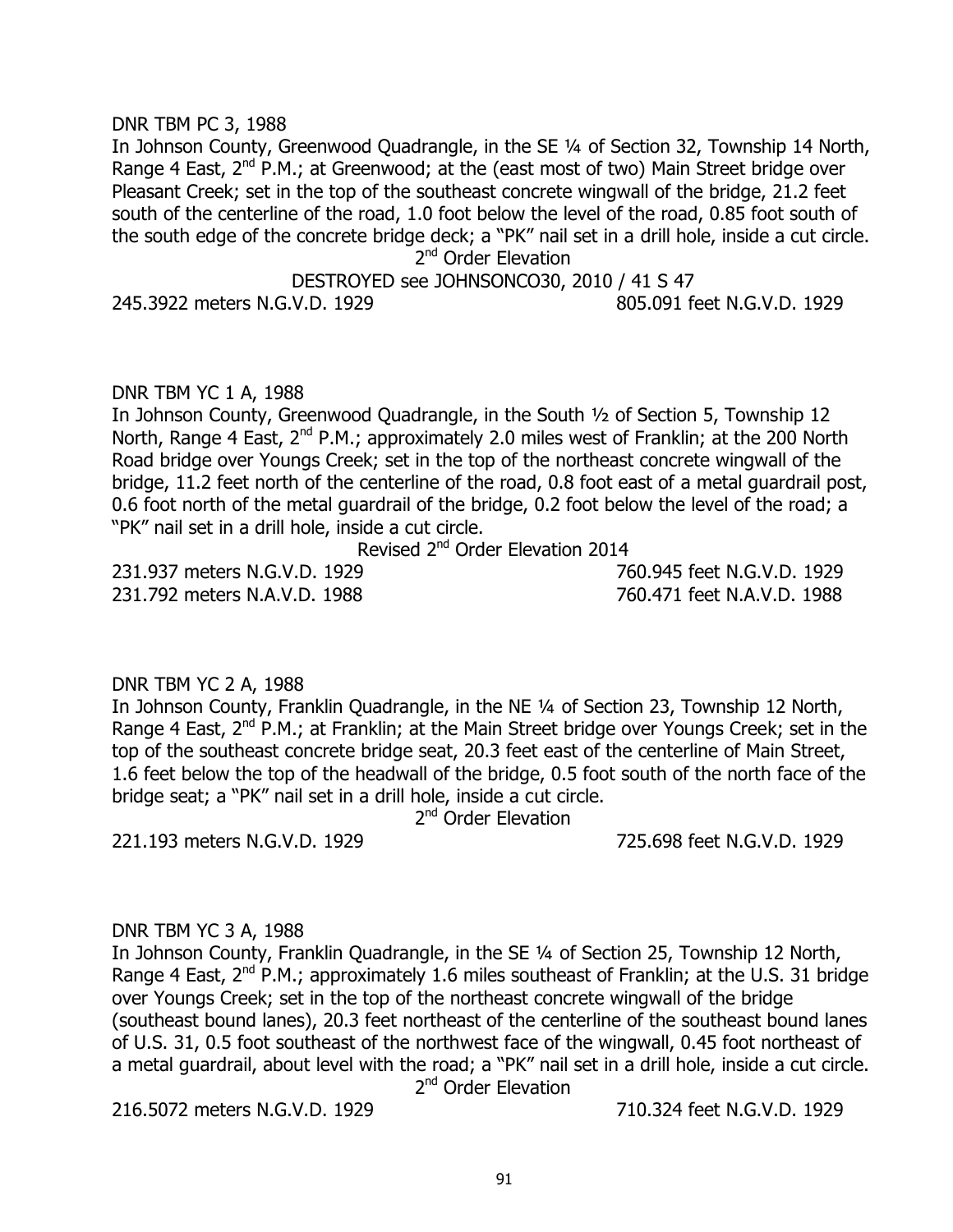## DNR TBM YC 4 A 2, 1988

In Johnson County, Franklin Quadrangle, in the NE ¼ of Section 36, Township 12 North, Range 4 East,  $2^{nd}$  P.M.; approximately 2.3 mile southeast of Franklin; at the 250 South Road bridge over Youngs Creek; set in the top of the northwest concrete wingwall of the bridge, 13.0 feet north of the centerline of 250 South Road, 0.5 foot south of the north end of the wingwall, 0.2 foot below the road; a "PK" nail set in a drill hole, inside a cut circle. 2<sup>nd</sup> Order Elevation

214.2119 meters N.G.V.D. 1929 702.793 feet N.G.V.D. 1929

## DNR TBM YC 5 A, 1988

In Johnson County, Franklin Quadrangle, in the NE ¼ of Section 6, Township 11 North, Range 5 East,  $2^{nd}$  P.M.; approximately 0.3 mile west of Amity; at the 350 South Road bridge over Youngs Creek; set in the top of the northeast concrete wingwall of the bridge, 16.2 feet north of the centerline of 350 South Road, 1.2 feet west of the east face of the northeast concrete wingwall, about level with the road; a "PK" nail set in a drill hole, inside a cut circle.

2<sup>nd</sup> Order Elevation

209.9915 meters N.G.V.D. 1929 688.947 feet N.G.V.D. 1929

## DNR TBM YCT 1988

In Johnson County, Franklin Quadrangle, in the SE ¼ of Section 31, Township 12 North, Range 5 East,  $2^{nd}$  P.M.; approximately 0.7 mile north-northwest of Amity; at the U.S. 31 concrete culvert over an unnamed tributary to Youngs Creek; set in the top of the west end of the culvert, 56.4 feet west of the centerline of the road, 30.0 feet below the level of the road, 0.9 foot south of the north end of the culvert; a "PK" nail set in a drill hole, inside a cut circle.

2<sup>nd</sup> Order Elevation

212.0085 meters N.G.V.D. 1929 695.565 feet N.G.V.D. 1929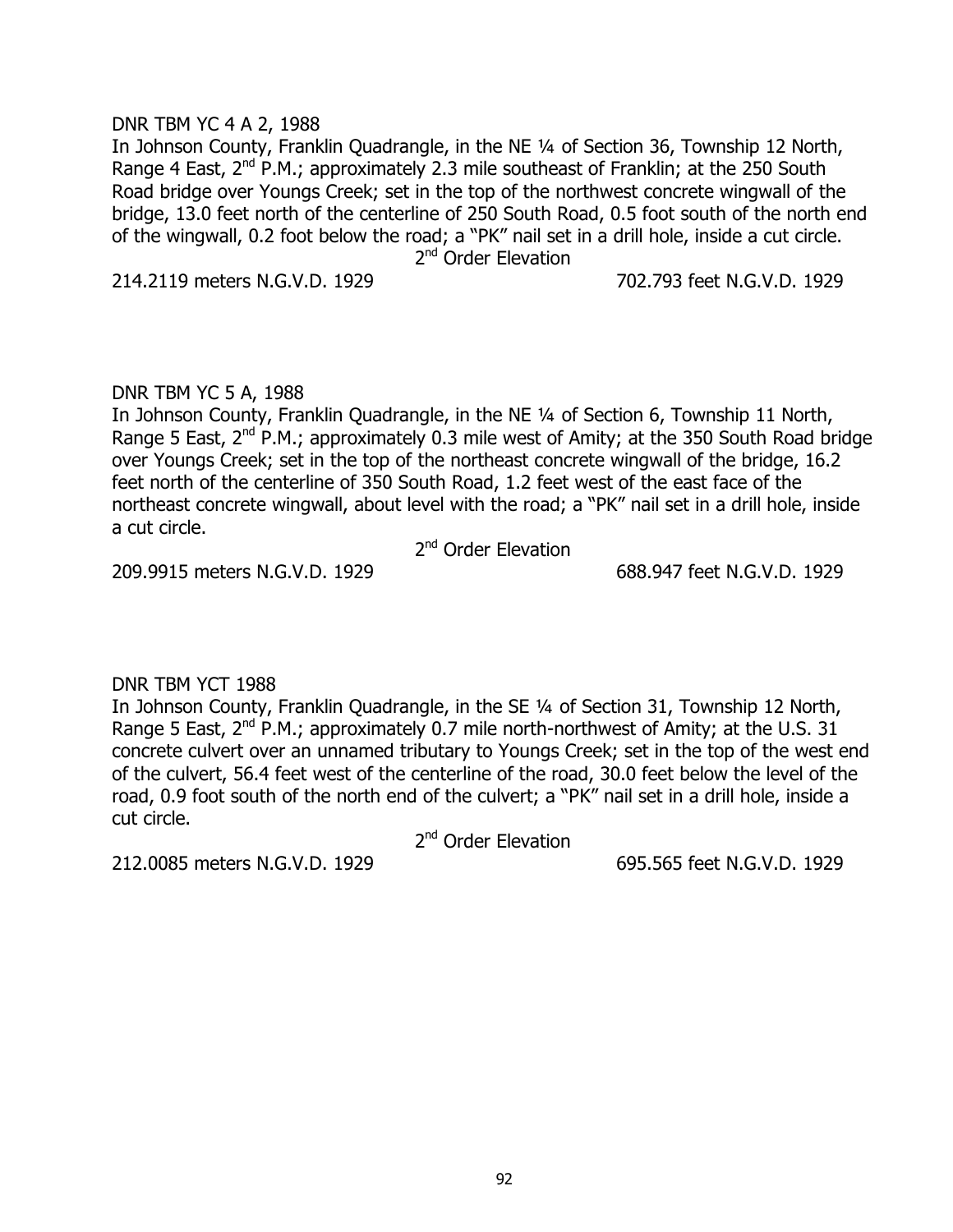## DNR TBM SITE LINE 1, 2008

In Johnson County, Greenwood Quadrangle, in the SW 1/4 of Section 32, Township 14 North, Range 4 East,  $2^{nd}$  P.M.; at Greenwood; near the intersection of U.S. 31 and Main Street, at the intersection of Main Street and Beechview Drive; set in the top of a square concrete highway right-of-way marker, about 500 feet east along Main Street from its intersection with U.S. 31, 53.0 feet west of the centerline of Beechview Drive, 33.8 feet west of a utility pole with a street light, 30.4 feet northwest of the northeast corner of the Site Line Survey building at #461 West Main Street, 22.0 feet south of the centerline of Main Street, 20.6 feet northeast of the northwest corner of the Site Line Building, 4.5 feet west of the centerline of the concrete walk leading to the Site Line Building, 1.5 feet above the ground; a cut triangle.

Revised 2<sup>nd</sup> Order Elevation 2014

244.935 meters N.A.V.D. 1988 803.590 feet N.A.V.D. 1988

245.059 meters N.G.V.D. 1929 803.996 feet N.G.V.D. 1929

## IDOH BM S 38

In Johnson County, Greenwood Quadrangle, in the NW 1/4 of Section 32, Township 14 North, Range 4 East, 2<sup>nd</sup> P.M.; at Greenwood; at the Main Street bridge over Pleasant Creek; set in the top of the northwest concrete abutment of the bridge, feet north of the centerline of the road, 14.0 feet west of the east end of the abutment, 11.4 feet east of the west end of the north concrete guardrail, 2.8 feet below the top of the north concrete guardrail of the bridge, 2.5 feet east of the west end of the abutment, 0.7 foot north of the north face of the north concrete guardrail of the bridge, 0.5 foot south of the north face of the abutment, about level with the top of the north edge of the north concrete sidewalk of the bridge; a Indiana Department of Highways bench mark tablet, stamped "S 38".

Revised 2<sup>nd</sup> Order Elevation 2014

236.825 meters N.G.V.D. 1929 776.983 feet N.G.V.D. 1929 236.701 meters N.A.V.D. 1988 776.576 feet N.A.V.D. 1988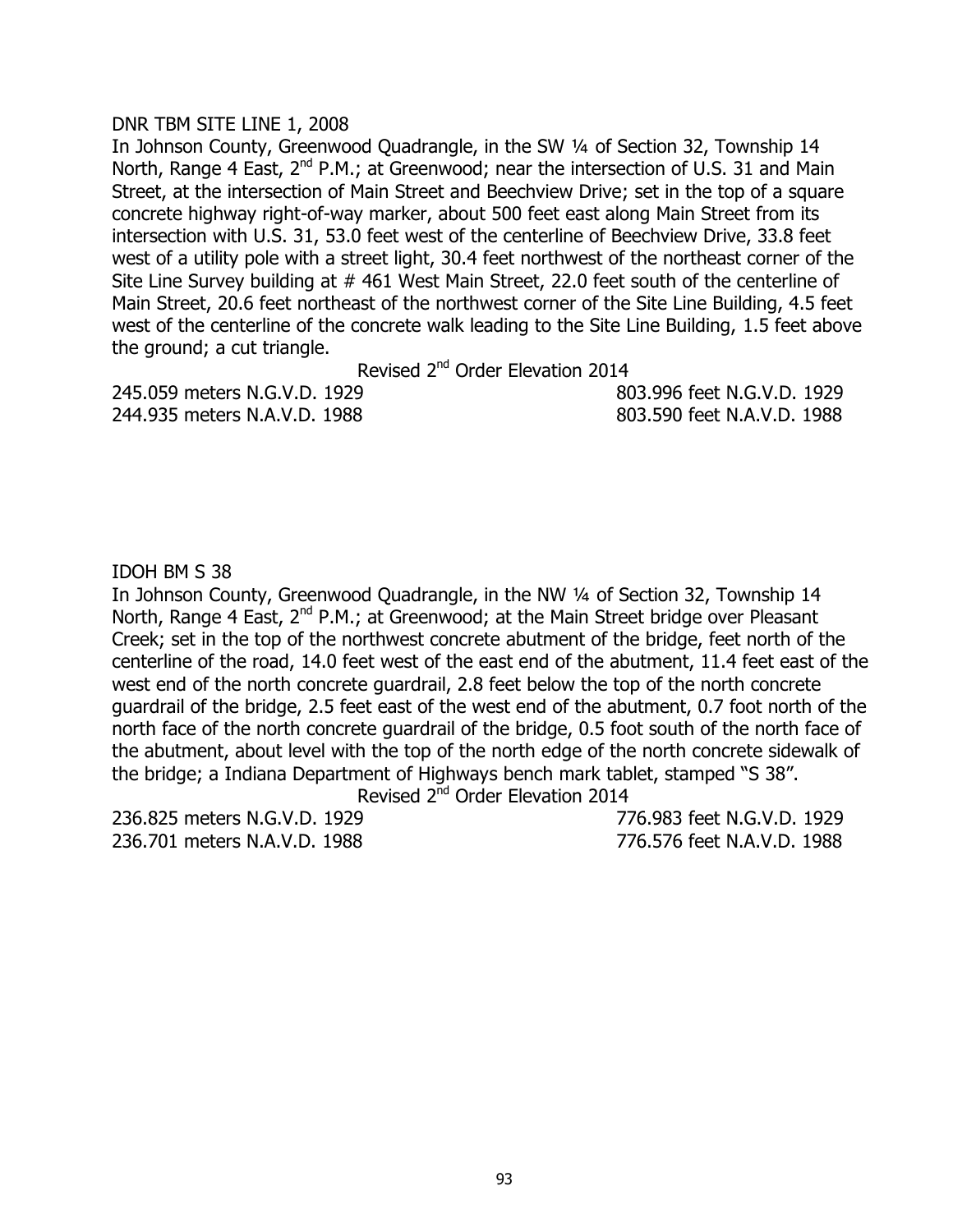### IDOT BM 41 S 43

In Johnson County, Beech Grove Quadrangle, in the NW ¼ of Section 29, Township 14 North, Range 4 East, 2<sup>nd</sup> P.M.; at Greenwood; at the Madison Avenue bridge over Pleasant Run Creek; set in the top of the west concrete sidewalk at the south end of the bridge, 17.0 feet west of the centerline of the south bound lanes of Madison Avenue, 5.4 feet west of the east face of the concrete curb/sidewalk, 3.4 feet below the top of the concrete guardrail, 2.0 feet north of the south end of the west concrete guardrail, 0.6 foot above the road, 0.4 foot east of the east face of the guardrail; a Indiana Department of Transportation bench mark tablet, stamped "41 S 43".

Revised 2<sup>nd</sup> Order Elevation 2014

|  | 237.734 meters N.G.V.D. 1929 |  |
|--|------------------------------|--|
|  | 237.612 meters N.A.V.D. 1988 |  |

237.734 meters N.G.V.D. 1929 779.966 feet N.G.V.D. 1929 237.612 meters N.A.V.D. 1988 779.566 feet N.A.V.D. 1988

## IDOT BM 2

In Johnson County, Beech Grove Quadrangle, in the NW ¼ of Section 29, Township 14 North, Range 4 East, 2<sup>nd</sup> P.M.; at Greenwood; at the Johnson/Marion County Line Road bridge over Pleasant Run Creek; set in the top of the southeast concrete wingwall of the bridge, 20.0 feet south of the center line of the east bound lanes of the Johnson/Marion County Line Road, 7.0 feet south of the north face of the concrete curb, 3.6 feet north of the south end of the wingwall, 2.8 feet below the top of the east end of the south concrete guardrail of the bridge, 1.9 feet south of the south face of the concrete sidewalk, 0.6 foot east of the west face of the wingwall, 0.5 foot west of the east face of the wingwall, level with the top of the sidewalk; a Indiana Department of Transportation bench mark tablet, stamped "2".

2<sup>nd</sup> Order Elevation

237.976 meters N.A.V.D. 1988 780.760 feet N.A.V.D. 1988

238.098 meters N.G.V.D. 1929 781.161 feet N.G.V.D. 1929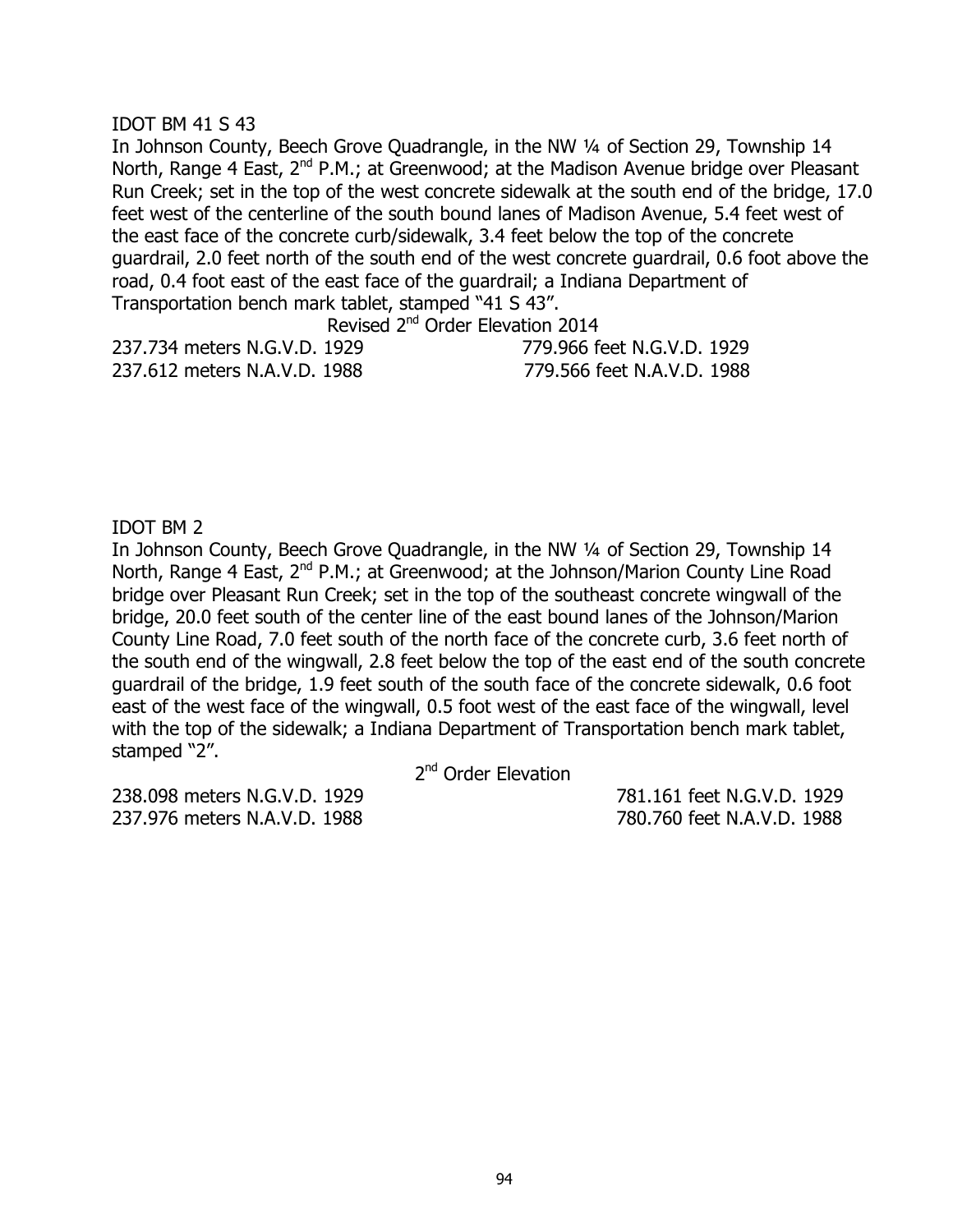### MARION COUNTY SURVEYOR BM 5077

In Johnson County, Beech Grove Quadrangle, in the NW 1/4 of Section 29, Township 14 North, Range 4 East, 2<sup>nd</sup> P.M.; at Greenwood; at the Johnson/Marion County Line Road bridge over Pleasant Run Creek; set in the top of the southwest concrete wingwall of the bridge, 20.5 feet south of the center line of the east bound lanes of the Johnson/Marion County Line Road, 7.5 feet south of the north face of the concrete curb, 3.0 feet north of the south end of the wingwall, 2.8 feet below the top of the west end of the south concrete guardrail of the bridge, 2.3 feet south of the south face of the concrete sidewalk, 0.6 foot west of the east face of the wingwall, 0.4 foot east of the west face of the wingwall, level with the top of the sidewalk; a Marion County Surveyors bench mark tablet, stamped "5077".

Revised 2<sup>nd</sup> Order Elevation 2014

237.971 meters N.A.V.D. 1988 780.743 feet N.A.V.D. 1988

238.093 meters N.G.V.D. 1929 781.143 feet N.G.V.D. 1929

# DNR TBM JOHNSONCO 1, 2008

In Johnson County, Maywood Quadrangle, in the SW ¼ of Section 25, Township 14 North, Range 3 East, 2<sup>nd</sup> P.M.; at Greenwood; at the State Road 135 bridge over Pleasant Run Creek; set in the top of the south end of the southeast concrete abutment of the bridge, 31.5 feet east of the centerline of the north bound lanes of State Road 135, 20.4 feet north of the south end of the east concrete guardrail of the bridge, 13.9 feet south of the north end of the abutment, 3.6 feet below the top of the east concrete guardrail of the bridge, 0.5 foot east of the east face of the east concrete guardrail of the bridge, 0.5 foot west of the east face of the abutment, about level with the top of the concrete sidewalk; a cut triangle.

Revised 2<sup>nd</sup> Order Elevation 2014

221.854 meters N.G.V.D. 1929 727.867 feet N.G.V.D. 1929 221.727 meters N.A.V.D. 1988 727.451 feet N.A.V.D. 1988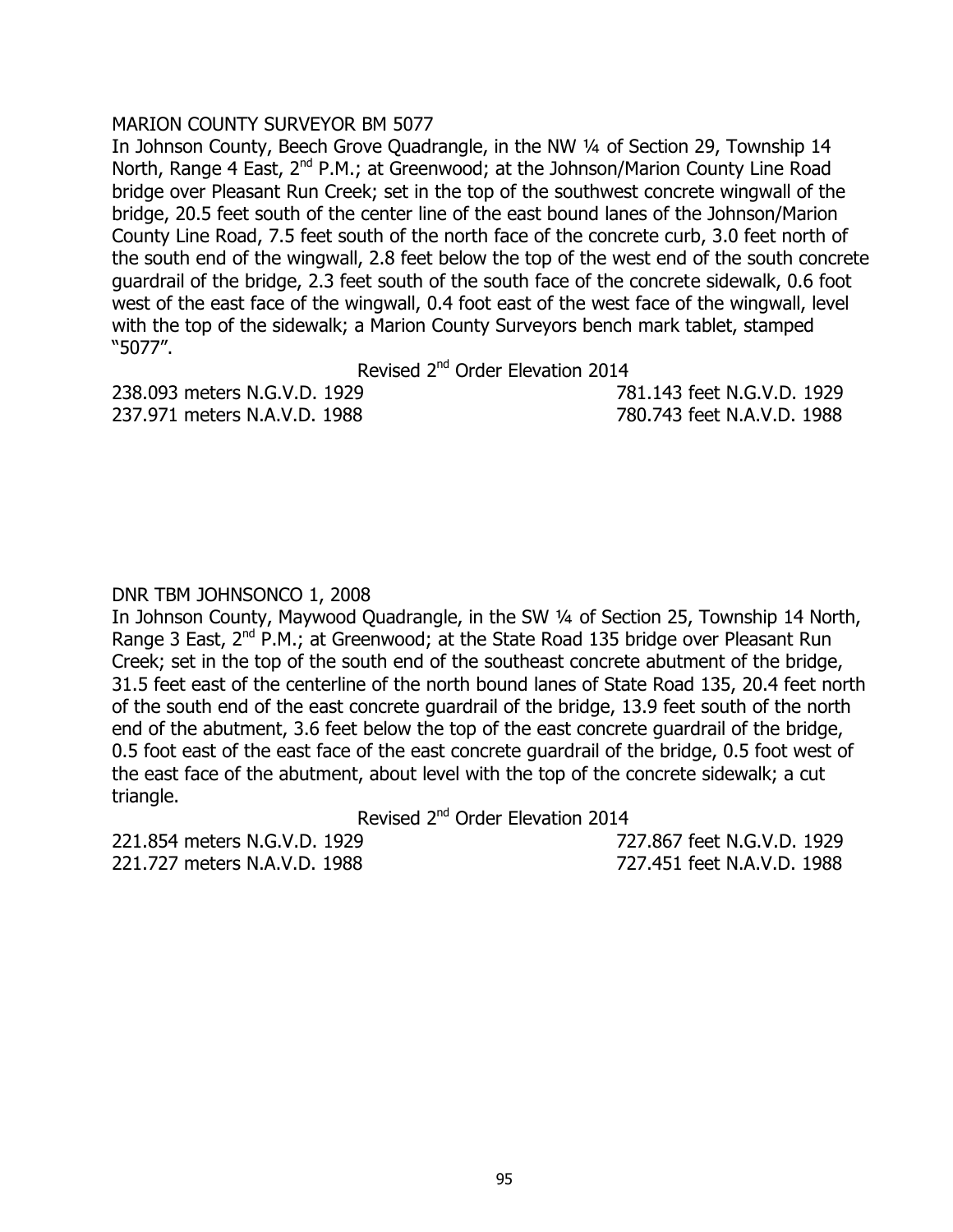## DNR TBM JOHNSONCO 2, 2008

In Johnson County, Maywood Quadrangle, in the NW ¼ of Section 30, Township 14 North, Range 4 East, 2<sup>nd</sup> P.M.; at Greenwood; at the Timbers Edge Crossing bridge over Pleasant Run Creek; set in the top of the north end of the southwest concrete wingwall of the bridge, 26.5 feet southeast of the centerline of the bridge, 15.9 feet north of the south end of the wingwall, 2.7 feet below the top of the concrete base of the southeast metal guardrail of the bridge, 0.5 foot east of the west face of the wingwall, 0.45 foot southeast of the southeast face of the concrete base of the southeast metal guardrail of the bridge; a cut triangle.

Revised 2<sup>nd</sup> Order Elevation 2014

| 227.138 meters N.G.V.D. 1929 | 745.201 feet N.G.V.D. 1929 |  |
|------------------------------|----------------------------|--|
| 227.012 meters N.A.V.D. 1988 | 744.789 feet N.A.V.D. 1988 |  |

## DNR TBM JOHNSONCO 3, 2008

In Johnson County, Maywood Quadrangle, in the SW ¼ of Section 30, Township 14 North, Range 4 East,  $2^{nd}$  P.M.; at Greenwood; at the Fry Road (1050 North Road) bridge over Pleasant Run Creek; set in the top of the southeast concrete wingwall of the bridge, 14.1 feet northwest of the southeast end of the wingwall, 7.5 feet south of the north edge of the south concrete sidewalk of the bridge, 2.8 feet below the top of the south concrete guardrail of the bridge, 1.0 foot southwest of the southeast corner of the south concrete guardrail, 0.75 foot south of the south face of the south concrete guardrail of the bridge, 0.6 foot southwest of the northeast face of the wingwall, 0.5 foot northeast of the southwest face of the wingwall, about level with the top of the concrete sidewalk of the bridge; a chiseled square.

Revised 2<sup>nd</sup> Order Elevation 2014

227.078 meters N.G.V.D. 1929 745.006 feet N.G.V.D. 1929 226.953 meters N.A.V.D. 1988 744.594 feet N.A.V.D. 1988

#### DNR TBM JOHNSONCO 4, 2008

In Johnson County, Bargersville Quadrangle, in the SE ¼ of Section 31, Township 14 North, Range 4 East,  $2^{nd}$  P.M.; at Greenwood; at the Main Street (950 North Road) bridge (west most of two) over Pleasant Run Creek; set in the top of the southwest concrete abutment of the bridge, 20.0 feet south of the centerline of the road, 18.4 feet east of the west end of the south concrete guardrail of the bridge, 10.3 feet west of the east end of the abutment, 2.8 feet below the top of the concrete guardrail, 1.0 feet east of the west end of the abutment, 0.8 foot south of the south face of the concrete guardrail, 0.4 foot north of the south face of the abutment, about level with the top of the concrete bridge deck; a cut triangle.

Revised 2<sup>nd</sup> Order Elevation 2014

| 231.933 meters N.G.V.D. 1929 | 760.934 feet N.G.V.D. 1929 |
|------------------------------|----------------------------|
| 231,809 meters N.A.V.D. 1988 | 760.526 feet N.A.V.D. 1988 |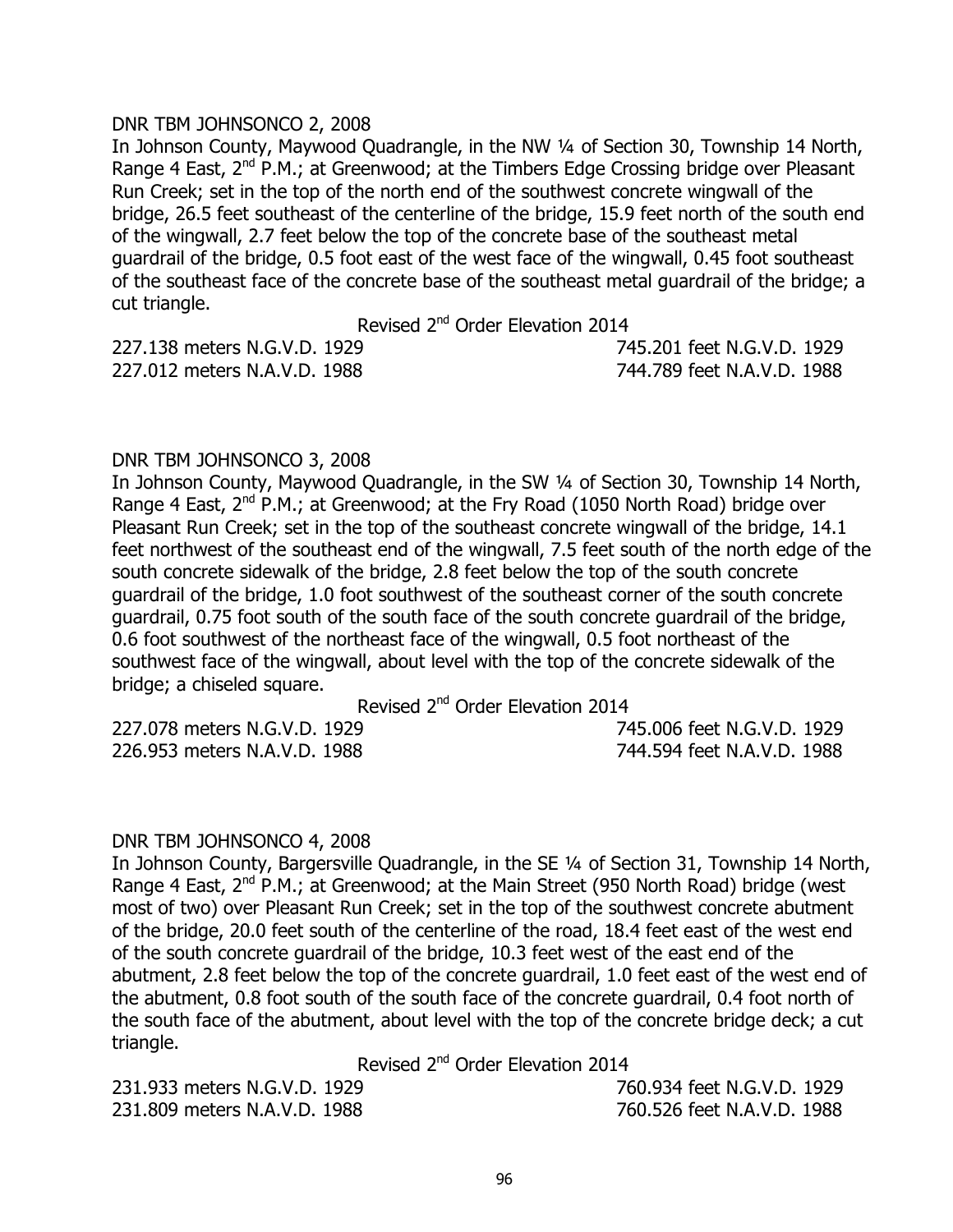### DNR TBM JOHNSONCO 5, 2008

In Johnson County, Greenwood Quadrangle, in the SE ¼ of Section 32, Township 14 North, Range 4 East,  $2^{nd}$  P.M.; at Greenwood; at the Market Plaza twin concrete pipe culverts over Pleasant Creek; set in the top of the southwest corner of the concrete base of a four-inch round metal light pole for The Suds parking lot, southwest of the downstream end of the culverts, 71.5 feet north of the northeast corner of The Suds building, 64.5 feet east of the north end of a wood fence on the west edge of The Suds parking lot, 29.0 feet west of the centerline of the road, 24.5 feet south of the center of the top of the south most concrete pipe culvert, 6.5 feet northwest of the metal end post of a chain link fence, 1.2 feet south of the north face of the concrete base, 1.2 feet west of the east face of the concrete base, 0.6 foot north of a chain link fence, 0.5 foot above the ground; a cut triangle.

Revised 2<sup>nd</sup> Order Elevation 2014

240.691 meters N.G.V.D. 1929 789.668 feet N.G.V.D. 1929 240.568 meters N.A.V.D. 1988 789.263 feet N.A.V.D. 1988

#### DNR TBM JOHNSONCO 6, 2008

In Johnson County, Bargersville Quadrangle, in the SW ¼ of Section 26, Township 14 North, Range 3 East,  $2^{nd}$  P.M.; at Greenwood; at the wood railroad trestle over Fairview Road (1000 North Road) and Pleasant Run Creek; set in the north side of the northeast wood pole of the south wood trestle, 15.0 feet south of the centerline of Fairview Road, about 1.5 feet above the centerline of the road, 0.9 foot above the ground; a railroad spike driven through a aluminum tag, stamped "IDNR TBM JOHNSONCO 6 2008".

Revised 2<sup>nd</sup> Order Elevation 2014

216.618 meters N.A.V.D. 1988 710.689 feet N.A.V.D. 1988

216.746 meters N.G.V.D. 1929 711.108 feet N.G.V.D. 1929

#### DNR TBM JOHNSONCO 7, 2008

In Johnson County, Bargersville Quadrangle, in the NE ¼ of Section 34, Township 14 North, Range 3 East,  $2^{nd}$  P.M.; at Greenwood; at the 400 West Road (Peterman Road) bridge over Messersmith Creek; set in the top of the southwest concrete wingwall of the bridge, 20.0 feet west of the centerline of the road; 2.3 feet northeast of the southwest end of the wingwall, 2.1 feet below the top of the west concrete headwall of the bridge; 0.9 foot southwest of the corner of the west concrete headwall, 1.5 feet below the centerline of the road, 0.5 foot southeast of northwest face of wingwall; 0.5 foot northwest of the southeast face of wingwall; a cut triangle.

2<sup>nd</sup> Order Elevation

215.866 meters N.G.V.D. 1929 708.221 feet N.G.V.D. 1929 215.738 meters N.A.V.D. 1988 707.800 feet N.A.V.D. 1988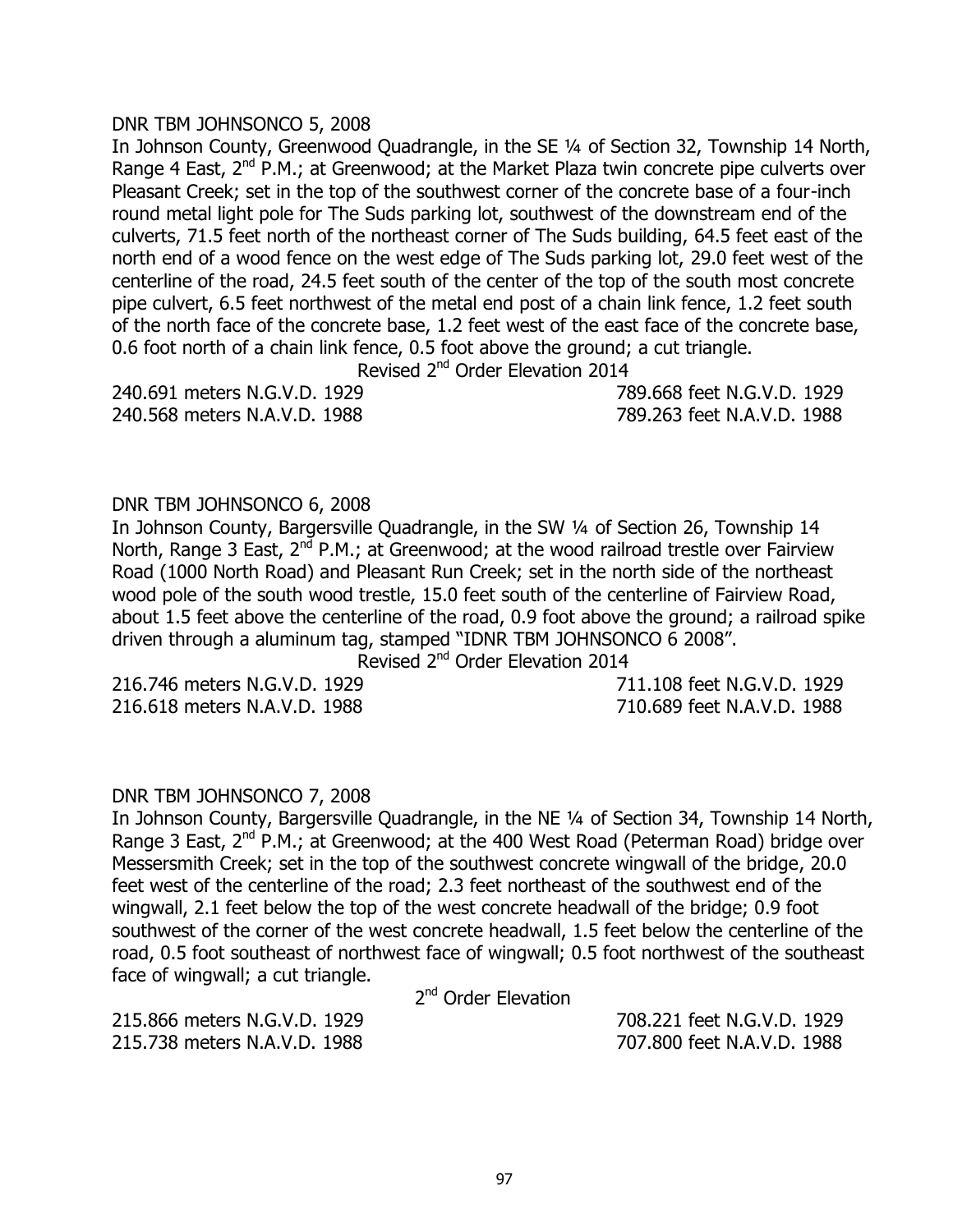### DNR TBM JOHNSONCO 8, 2008

In Johnson County, Maywood Quadrangle, in the NW ¼ of Section 26, Township 14 North, Range 3 East,  $2^{nd}$  P.M.; at Indianapolis; at the Johnson/ Marion County Line Road bridge over Buffalo creek; set in the top of the south end of the east concrete bridge seat, 24.0 feet south of the centerline of the road, 7.4 feet below the top of the south concrete guardrail of the bridge, 7.0 feet west of the east end of the guardrail, 1.3 feet southeast of the northwest face of the bridge seat, 0.3 foot northeast of the southwest face of the bridge seat; a cut triangle.

Revised 2<sup>nd</sup> Order Elevation 2014

214.597 meters N.A.V.D. 1988 704.056 feet N.A.V.D. 1988

214.725 meters N.G.V.D. 1929 704.476 feet N.G.V.D. 1929

## DNR TBM JOHNSONCO 9, 2008

In Johnson County, Bargersville Quadrangle, in the SW ¼ of Section 14, Township 13 North, Range 3 East,  $2^{nd}$  P.M.; about 1.0 mile southwest of Stones Crossing; at the 400 West Road (Saddle Club Road) bridge over Honey Creek; set in the top of the southeast concrete wingwall of the bridge, 15.5 feet east of the centerline of the road, 9.0 feet northwest of the southeast end of the wingwall, 1.1 feet south of the north face of the wingwall, 1.0 foot southwest of the northeast face of the wingwall, about 0.3 foot below the top of the asphalt on the bridge deck; a cut triangle.

Revised 2<sup>nd</sup> Order Elevation 2014

223.153 meters N.G.V.D. 1929 732.126 feet N.G.V.D. 1929 223.016 meters N.A.V.D. 1988 731.678 feet N.A.V.D. 1988

#### DNR TBM JOHNSONCO 10, 2008

In Johnson County, Bargersville Quadrangle, in the NE ¼ of Section 33, Township 14 North, Range 3 East,  $2^{nd}$  P.M.; at Greenwood; at the 500 West Road (Morgantown Road) bridge over Messersmith Creek; set in the top of the north end of the west concrete headwall of the bridge, 12.5 feet west of the centerline of the road, 0.8 foot south of the north end of the headwall, 1.1 feet southeast of the north end of a support "I" beam of the west steel guardrail of the bridge, 0.55 foot east of the west face of the headwall, 0.4 foot west of the east face of headwall, about 0.3 foot above the road; a chiseled triangle.

Revised 2<sup>nd</sup> Order Elevation 2014

208.369 meters N.G.V.D. 1929 683.625 feet N.G.V.D. 1929 208.240 meters N.A.V.D. 1988 683.200 feet N.A.V.D. 1988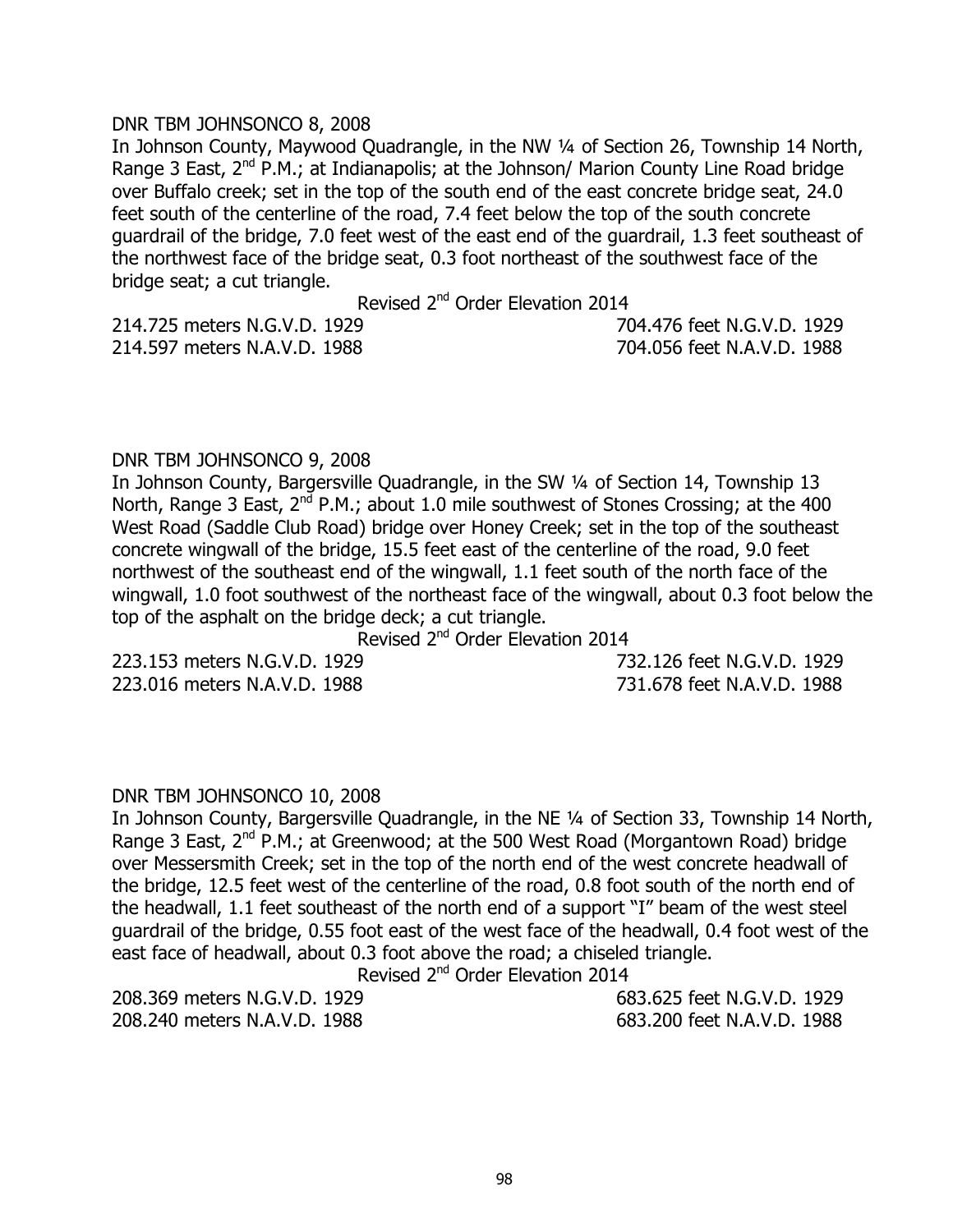## DNR TBM JOHNSONCO 11, 2008

In Johnson County, Bargersville Quadrangle, in the NE ¼ of Section 34, Township 14 North, Range 3 East,  $2^{nd}$  P.M.; at Greenwood; at the Summit Ridge Road twin pipe culverts over Messersmith Creek; set in the top of the center of the concrete curb  $(1<sup>st</sup>$  section of curb south of the north most opening in the curb that allows water to run off the road and into the creek) and centered between the two pipes, 13.0 feet west of the centerline of the road, about 4.0 feet above the top of the pipe culverts; 1.4 feet north of the south end of the curb, 1.0 foot south of the north end of the curb, 0.35 foot east of the west face of the curb, about 0.1 foot below the edge of the road; a cut triangle.

Revised 2<sup>nd</sup> Order Elevation 2014

214.020 meters N.G.V.D. 1929 702.165 feet N.G.V.D. 1929 213.892 meters N.A.V.D. 1988 701.743 feet N.A.V.D. 1988

## DNR TBM JOHNSONCO 12, 2008

In Johnson County, Bargersville Quadrangle, in the NW 1/4 of Section 34, Township 14 North, Range 3 East,  $2^{nd}$  P.M.; at Greenwood; at the Auburn Ford wood bridge over Messersmith Creek; set in the top of the southeast concrete curb of the bridge, 11.2 feet east of the centerline of the road, 2.3 feet below the top of the east wood guardrail of the bridge, 0.55 foot south of the north end of the concrete curb, 0.6 foot above the road, 0.55 foot south of the south end of the wood curb of the bridge, 0.35 east of the west face of the curb, 0.25 foot west of the east face of the curb; a cut cross.

Revised 2<sup>nd</sup> Order Elevation 2014

210.434 meters N.G.V.D. 1929 690.399 feet N.G.V.D. 1929 210.305 meters N.A.V.D. 1988 689.975 feet N.A.V.D. 1988

#### DNR TBM JOHNSONCO 13, 2008

In Johnson County, Bargersville Quadrangle, in the NE ¼ of Section 33, Township 14 North, Range 3 East,  $2^{nd}$  P.M.; at Greenwood; at the Innisbrooke Trail bridge over Messersmith Creek; set in the top of the west concrete wingwall of the bridge, 14.0 feet northwest of the centerline of the road, 8.3 feet east of the west end of the wingwall, 2.8 feet below the top of the concrete guardrail, 0.8 foot south of the north face of the wingwall, 0.7 foot west of the southwest end of the northwest concrete guardrail of the bridge, about level with the face of the concrete bridge deck; a cut triangle.

Revised 2<sup>nd</sup> Order Elevation 2014

206.209 meters N.G.V.D. 1929 676.538 feet N.G.V.D. 1929 206.079 meters N.A.V.D. 1988 676.111 feet N.A.V.D. 1988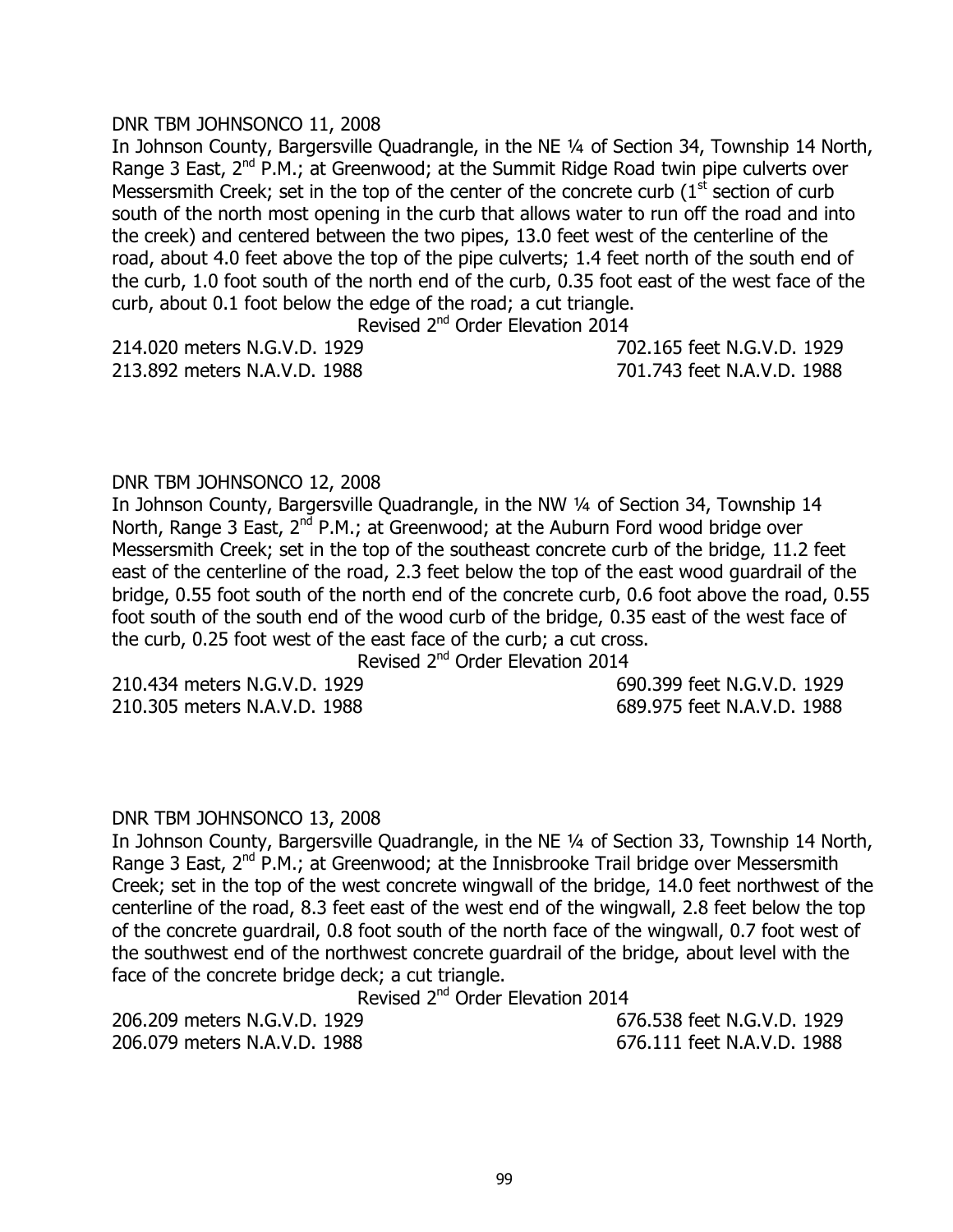## DNR TBM JOHNSONCO 14, 2008

In Johnson County, Bargersville Quadrangle, in the NW 1/4 of Section 4, Township 13 North, Range 3 East,  $2^{nd}$  P.M.; about 0.5 mile west of Smith Valley; at the 900 North Road (Smith Valley Road) bridge over Honey creek; set in the top of the east end of the southeast concrete abutment of the bridge, 22.0 feet south of the centerline of the road, 11.4 feet west of the east end of the south concrete guardrail, 10.6 feet east of the west end of the abutment, 2.7 feet below the top of the south concrete guardrail of the bridge, 2.0 feet west of the east end of the abutment, 0.8 foot south of the south face of the concrete guardrail, 0.5 foot north of the south face of the abutment, about level with the road; a cut triangle.

Revised 2<sup>nd</sup> Order Elevation 2014

|  | 204.095 meters N.G.V.D. 1929 |  |
|--|------------------------------|--|
|  | 203.964 meters N.A.V.D. 1988 |  |

204.095 meters N.G.V.D. 1929 669.603 feet N.G.V.D. 1929 203.964 meters N.A.V.D. 1988 669.171 feet N.A.V.D. 1988

## DNR TBM JOHNSONCO 15, 2008

In Johnson County, Bargersville Quadrangle, in the NW 1/4 of Section 33, Township 14 North, Range 3 East,  $2^{nd}$  P.M.; about 1.0 mile northwest of Smith Valley; set in the top of the southeast end of the southeast concrete wingwall of the private drive bridge (on the extended centerline of Gallager Drive) over Messersmith Creek, 8.5 feet south of the centerline of the drive, 3.5 feet southeast of the southeast corner of the concrete bridge deck, 3.8 feet southeast of the northwest end of the wingwall, 0.6 foot northwest of the southeast end of the wingwall, about 1.7 feet below top of the concrete bridge deck at the center of the bridge, 0.35 foot northeast of the wingwall; a chiseled triangle.

Revised 2<sup>nd</sup> Order Elevation 2014

203.943 meters N.A.V.D. 1988 669.102 feet N.A.V.D. 1988

204.073 meters N.G.V.D. 1929 669.529 feet N.G.V.D. 1929

#### DNR TBM JOHNSONCO 16, 2008

In Johnson County, Bargersville Quadrangle, in the SW ¼ of Section 33, Township 14 North, Range 3 East,  $2^{nd}$  P.M.; about 1.0 mile northwest of Smith Valley; at the Wakefield Road bridge over Messersmith Creek; set in the top of the north end of the northeast concrete sidewalk/bridge deck, 21.7 feet northeast of the centerline of the road, 5.8 feet northeast of the southwest face of the concrete curb/sidewalk, 3.5 feet below the top of the steel handrail/guardrail of the bridge, 1.5 feet southeast of the expansion joint in the sidewalk/bridge deck, 0.9 foot southwest of the northeast face of the bridge deck, 0.8 foot above the road; a cut triangle.

Revised 2<sup>nd</sup> Order Elevation 2014

203.637 meters N.G.V.D. 1929 668.099 feet N.G.V.D. 1929 203.506 meters N.A.V.D. 1988 667.668 feet N.A.V.D. 1988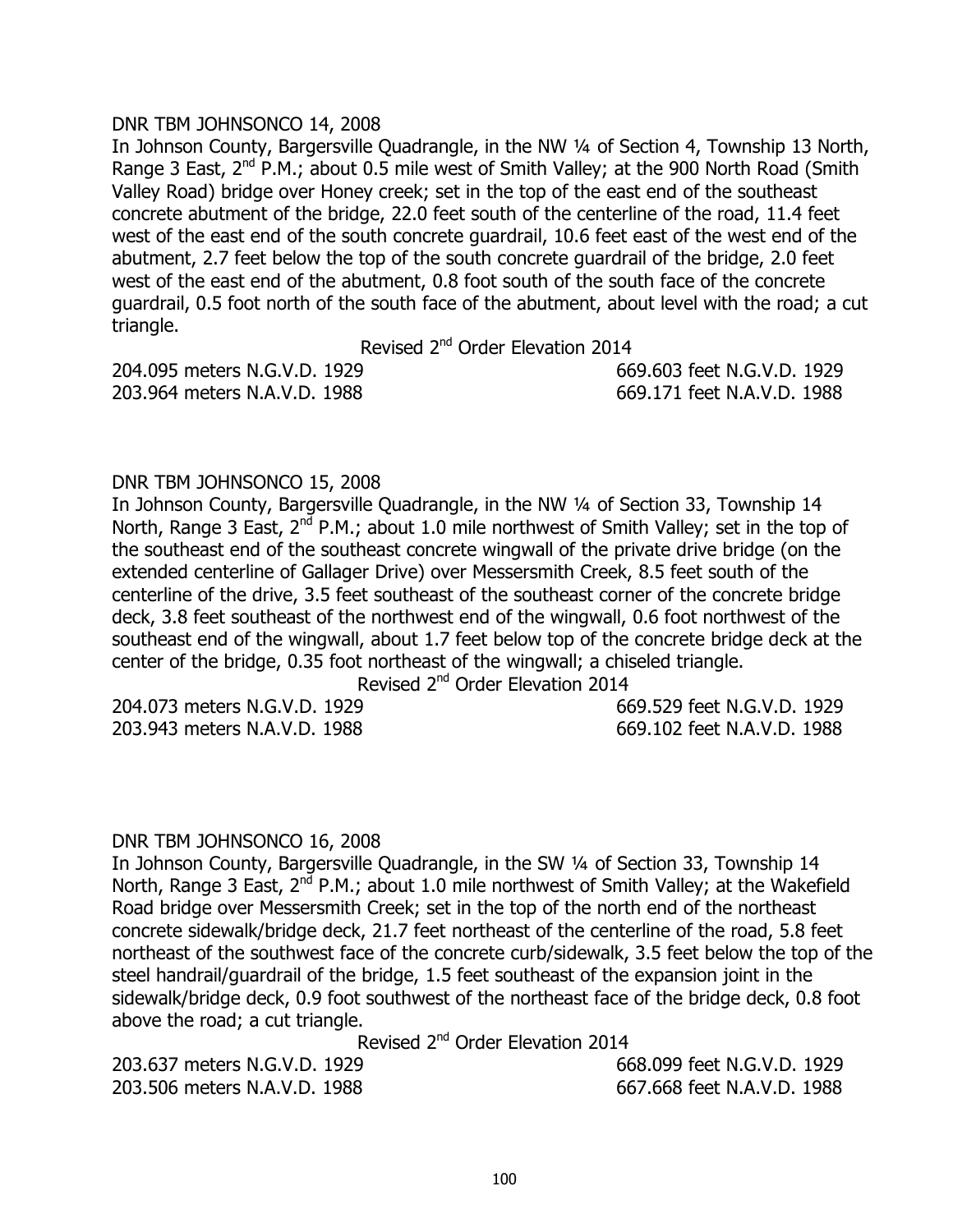## DNR TBM JOHNSONCO 17, 2008

In Johnson County, Bargersville Quadrangle, in the NW 1/4 of Section 4, Township 13 North, Range 3 East,  $2^{nd}$  P.M.; about 0.5 mile west of Smith Valley; at the 550 West Road (Paddock Road) bridge over Honey Creek; set in the top of the southwest corner of the concrete bridge deck, 13.8 feet west of the centerline of the road, 2.6 feet below the top of the guardrail of the bridge, 0.6 foot north of the south end of the bridge deck, 0.5 foot east of the west face of the bridge deck, 0.4 foot south of the south face of a metal support beam for the west metal guardrail of the bridge; a cut square.

Revised 2<sup>nd</sup> Order Elevation 2014

205.008 meters N.A.V.D. 1988 672.598 feet N.A.V.D. 1988

205.140 meters N.G.V.D. 1929 673.032 feet N.G.V.D. 1929

## DNR TBM JOHNSONCO 18, 2008

In Johnson County, Bargersville Quadrangle, in the SE ¼ of Section 4, Township 13 North, Range 3 East,  $2^{nd}$  P.M.; about 0.1 mile south of Smith Valley; at the 500 West Road (Morgantown Road) bridge over Turkey Pen Creek; set in the top of the northwest concrete wingwall of the bridge, 29.6 feet west of the centerline of the road, 3.6 feet southeast of the northwest end of the wingwall, 1.25 feet west of the west face of the west concrete sidewalk of the bridge and the west face of the metal guardrail of the bridge, 0.8 foot above the concrete bridge deck, 0.5 foot northeast of the southwest face of the wingwall, 0.5 foot southwest of the northeast face of the wingwall; a cut triangle.

Revised 2<sup>nd</sup> Order Elevation 2014

207.673 meters N.G.V.D. 1929 681.340 feet N.G.V.D. 1929 207.540 meters N.A.V.D. 1988 680.904 feet N.A.V.D. 1988

#### DNR TBM JOHNSONCO 19, 2008

In Johnson County, Bargersville Quadrangle, in the SE ¼ of Section 4, Township 13 North, Range 3 East, 2<sup>nd</sup> P.M.; about 0.6 mile south of Smith Valley; at the 500 West Road (Morgantown Road) bridge over Honey Creek; set in the top of the north end of the west concrete wheel guard of the bridge, 16.4 feet west of the centerline of the bridge, 1.3 feet northeast of the northeast corner of a metal "L" support post of the west metal guardrail of the bridge, 0.7 foot above the top of the asphalt bridge deck, 0.5 foot east of the west face of the wheel guard, 0.5 foot west of the east face of the wheel guard, 0.3 foot south of the north end of the wheel guard; a cut cross.

2<sup>nd</sup> Order Elevation

Destroyed see Johnsonco 19 Reset 2011

| 209.797 meters N.G.V.D. 1929 | 688.310 feet N.G.V.D. 1929 |
|------------------------------|----------------------------|
| 209.650 meters N.A.V.D. 1988 | 687.826 feet N.A.V.D. 1988 |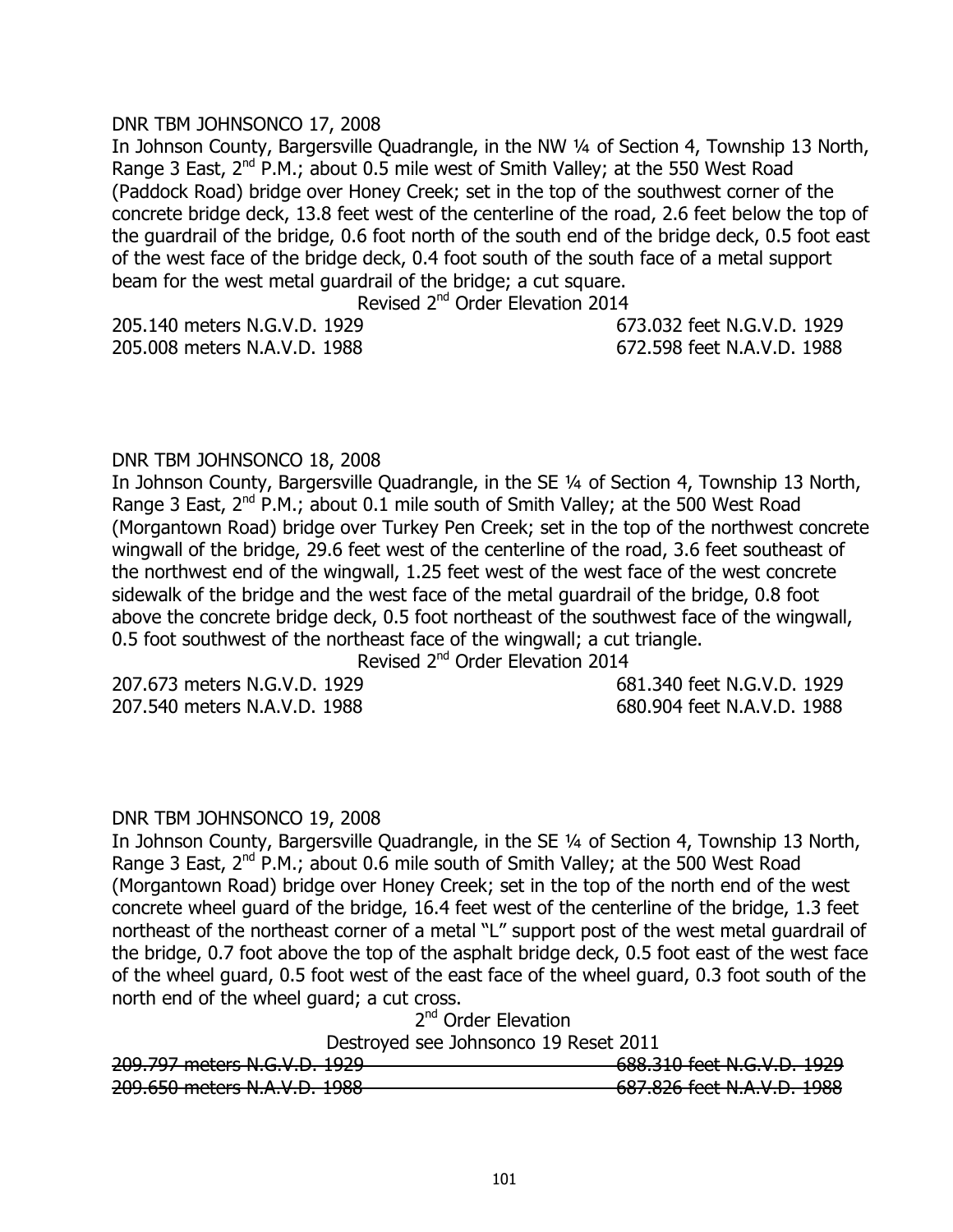## DNR TBM JOHNSONCO 19 Reset 2011

In Johnson County, Bargersville Quadrangle, in the NW ¼ of Section 10, Township 13 North, Range 3 East,  $2<sup>nd</sup>$  P.M.; about 0.6 mile south of Smith Valley; at the 500 West Road (Morgantown Road)/800 North Road (Olive Branch Road) twin concrete arch bridge over Honey Creek; set in the top of the southwest end of the southeast concrete headwall of the bridge, 84.0 feet south of the centerline of 800 North Road (Olive Branch Road), 73.0 feet east of the centerline of 500 West Road (Morgantown Road), 65.9 feet southwest of the northeast end of the headwall, 2.2 feet northeast of the southwest end of the headwall, 0.4 foot northwest of the southeast face of the headwall, 0.4 foot southeast of the northwest face of the headwall; a cut triangle.

Revised 2<sup>nd</sup> Order Elevation 2014

209.291 meters N.G.V.D. 1929 686.650 feet N.G.V.D. 1929 209.158 meters N.A.V.D. 1988 686.214 feet N.A.V.D. 1988

#### DNR TBM JOHNSONCO 20, 2008

In Johnson County, Bargersville Quadrangle, in the SW ¼ of Section 10, Township 13 North, Range 3 East,  $2^{nd}$  P.M.; about 1.0 mile south of Smith Valley; at the Brentridge Parkway bridge over Honey Creek; set in the top of the northeast concrete wing wall of the bridge, 23.6 feet southwest of the northeast end of the wingwall, 12.5 feet north of the centerline of the road, 1.1 feet east of the northeast corner of a metal "I" beam support post of the north metal guardrail of the bridge, 1.0 foot north of the north face of the concrete bridge deck, level with the top of the concrete bridge deck; a cut square.

Revised 2<sup>nd</sup> Order Elevation 2014

214.091 meters N.A.V.D. 1988 702.396 feet N.A.V.D. 1988

214.225 meters N.G.V.D. 1929 702.835 feet N.G.V.D. 1929

#### DNR TBM JOHNSONCO 21, 2008

In Johnson County, Bargersville Quadrangle, in the SW ¼ of Section 13, Township 13 North, Range 3 East,  $2^{nd}$  P.M.; about 0.6 mile south of Stones Crossing; at the State Road 135 bridge over Honey Creek; set in the top of the northeast concrete wing wall of the bridge, 39.0 feet south-southeast of a utility pole, about 15 feet east of the east metal guardrail along the road, about 10 feet below the road, 0.7 foot north of the south face of the wingwall, 0.6 foot northwest of the southeast face of the wingwall, 0.5 foot east of the east face of the east concrete headwall of the bridge; a cut and chiseled triangle.

Revised 2<sup>nd</sup> Order Elevation 2014

230.703 meters N.A.V.D. 1988 756.899 feet N.A.V.D. 1988

230.842 meters N.G.V.D. 1929 757.353 feet N.G.V.D. 1929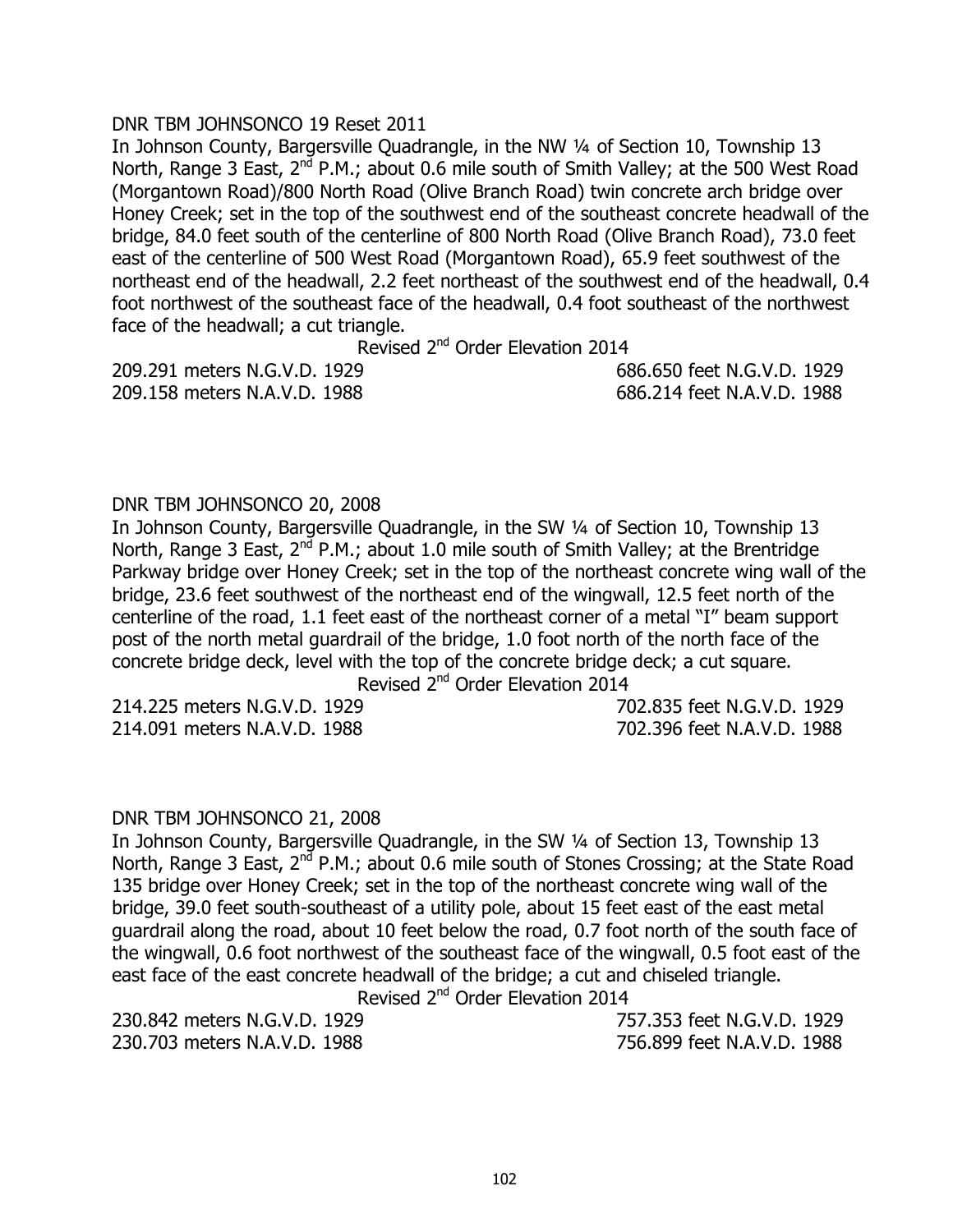## DNR TBM JOHNSONCO 22, 2008

In Johnson County, Bargersville Quadrangle, in the SE ¼ of Section 14, Township 13 North, Range 3 East,  $2^{nd}$  P.M.; about 0.6 mile south of Stones Crossing; at the State Road 135 bridge over Honey Creek; set in the east side of power pole # 825/1194, 93 feet north of the center of the bridge, 56.6 feet north of the north end of the west metal guardrail of the bridge, 30.5 feet west of the centerline of the road, 26.0 feet southwest of the south end of a metal guardrail along the road, 16.0 feet north of the centerline of a gravel drive to the west, 1.3 feet above the ground; a boat spike driven through a round three-inch aluminum washer.

Revised 2<sup>nd</sup> Order Elevation 2014

|  | 234.522 meters N.G.V.D. 1929 |  |
|--|------------------------------|--|
|  | 234.383 meters N.A.V.D. 1988 |  |

234.522 meters N.G.V.D. 1929 769.426 feet N.G.V.D. 1929 234.383 meters N.A.V.D. 1988 768.972 feet N.A.V.D. 1988

## DNR TBM JOHNSONCO 23, 2008

In Johnson County, Bargersville Quadrangle, in the SE ¼ of Section 14, Township 13 North, Range 3 East,  $2^{nd}$  P.M.; about 1.0 mile south of Stones Crossing; in the northwest  $\frac{1}{4}$  of the intersection of State Road 135 and 600 North Road (Smokey Row Road); set in the side of a power pole with a guy wire to the north, 78.0 feet west of the centerline of state Road 135, 28.5 feet north of the centerline of 600 North Road (Smokey Row Road), 18.5 feet northwest of the west end of the concrete headwall of a 10-inch culvert under 600 North Road (Smokey Row Road), 5.0 feet south of the south end of a metal telephone pedestal, 1.4 feet above the ground; a boat spike driven through a round three-inch aluminum washer, stamped "BLW TBM".

| 2 <sup>nd</sup> Order Elevation               |                            |
|-----------------------------------------------|----------------------------|
| DESTROYED see DNR TBM JOHNSONCO 23 RESET 2012 |                            |
| 244.7422 meters N.G.V.D. 1929                 | 802.958 feet N.G.V.D. 1929 |
| 244.6029 meters N.A.V.D. 1988                 | 802.501 feet N.A.V.D. 1988 |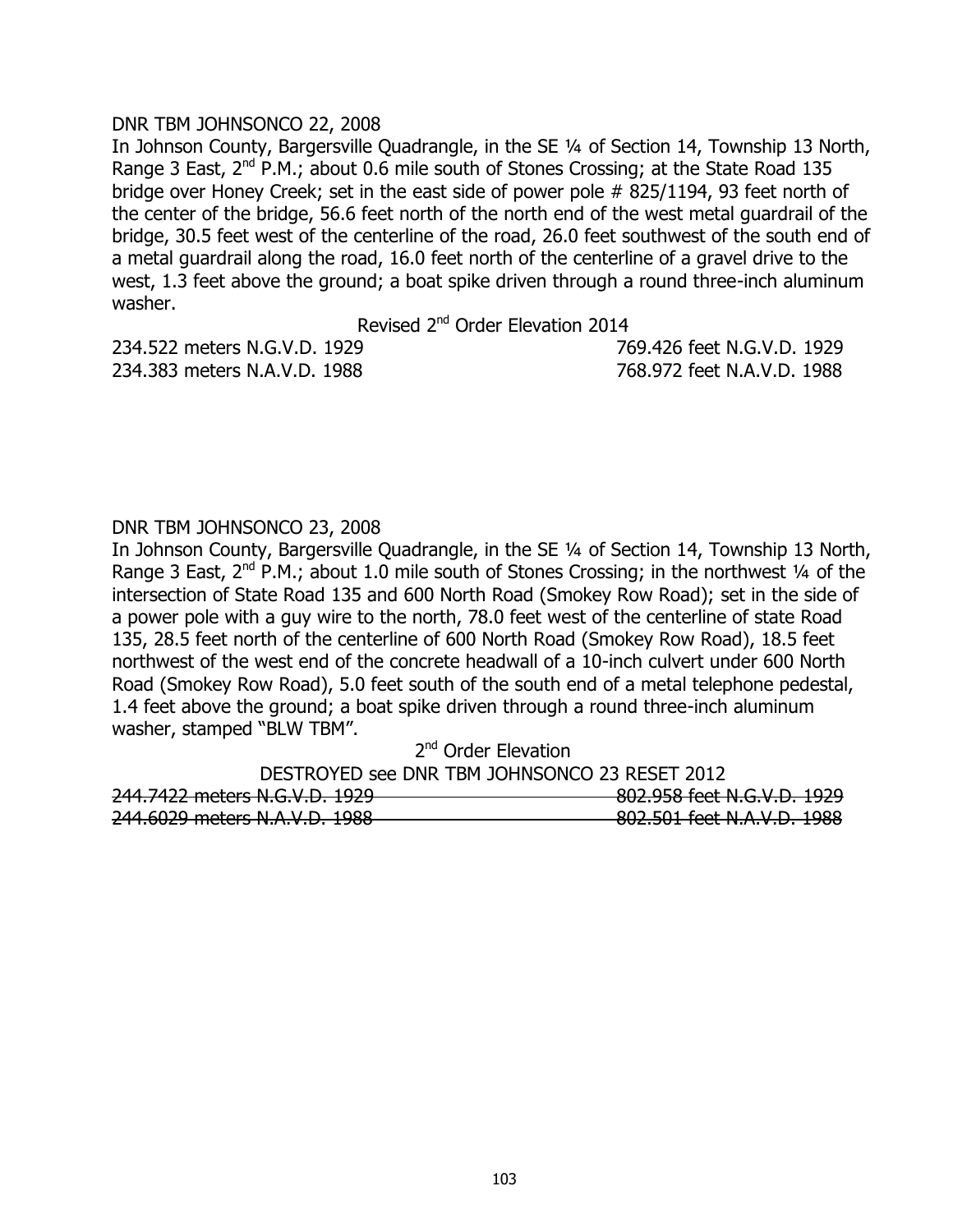## DNR TBM JOHNSONCO 24, 2008

In Johnson County, Beech Grove Quadrangle, in the NW 1/4 of Section 29, Township 14 North, Range 4 East,  $2^{nd}$  P.M.; at Greenwood; near the Fry Road bridge (east of U.S. 31) over Pleasant Run Creek, at the south side of the Greenwood Mall; set in the top of a twofoot round concrete base of a four-inch square metal parking lot lamp post, 54.2 feet southeast of the southeast corner of the "CHARTER CROSSIN" building of shops, about 50 feet north-northwest of the bridge, about 20 feet above the bridge, 16.0 feet north of the northeast end of a brick castle block retaining wall, 13.9 feet northeast of the southeast corner of the parking lot, 7.0 feet west of the top of a yellow fire hydrant, 3.7 feet east of the east edge of a concrete curb, 2.0 feet above the ground; a cut and chiseled triangle. Revised 2<sup>nd</sup> Order Elevation 2014

239.596 meters N.G.V.D. 1929 786.075 feet N.G.V.D. 1929 239.474 meters N.A.V.D. 1988 785.675 feet N.A.V.D. 1988

#### DNR TBM JOHNSONCO 25, 2008

In Johnson County, Bargersville Quadrangle, in the SW ¼ of Section 10, Township 13 North, Range 3 East,  $2^{nd}$  P.M.; about 1.0 mile south of Smith Valley; at the 700 North Road (Stones Crossing Road) bridge over Honey Creek; set in the top of the west end of the north concrete guardrail of the bridge, 15.5 feet north of the centerline of the road, 2.8 feet above the top of the concrete bridge deck, 0.4 foot east of the west end of the guardrail, 0.4 foot south of the north face of the guardrail, 0.3 foot north of the south face of the guardrail; a cut cross.

Revised 2<sup>nd</sup> Order Elevation 2014

217.653 meters N.G.V.D. 1929 714.084 feet N.G.V.D. 1929 217.519 meters N.A.V.D. 1988 713.644 feet N.A.V.D. 1988

#### DNR TBM JOHNSONCO 26, 2008

In Johnson County, Greenwood Quadrangle, in the SE ¼ of Section 32, Township 14 North, Range 4 East,  $2^{nd}$  P.M.; at Greenwood; at the Meridian Street bridge over Pleasant Creek; set in the top of the northwest corner of the northwest concrete abutment of the bridge, 53.5 feet south of the centerline of Machledt Drive, 22.0 feet southeast of the southeast corner of a asphalt parking lot, 22.3 feet west of the centerline of the road, 21.8 feet east of a round yellow "GAS PIPELINE" warning sign post, 7.4 feet north of the south face of the abutment, 5.1 feet north-northwest of the north end of the west concrete guardrail of the bridge, 2.8 feet below the top of the concrete guardrail of the bridge, 2.7 feet west of the west edge of the west concrete sidewalk of the bridge, 1.0 foot west of the east face of the abutment; two cut lines forming a square.

2<sup>nd</sup> Order Elevation

242.918 meters N.G.V.D. 1929 796.974 feet N.G.V.D. 1929 242.795 meters N.A.V.D. 1988 796.569 feet N.A.V.D. 1988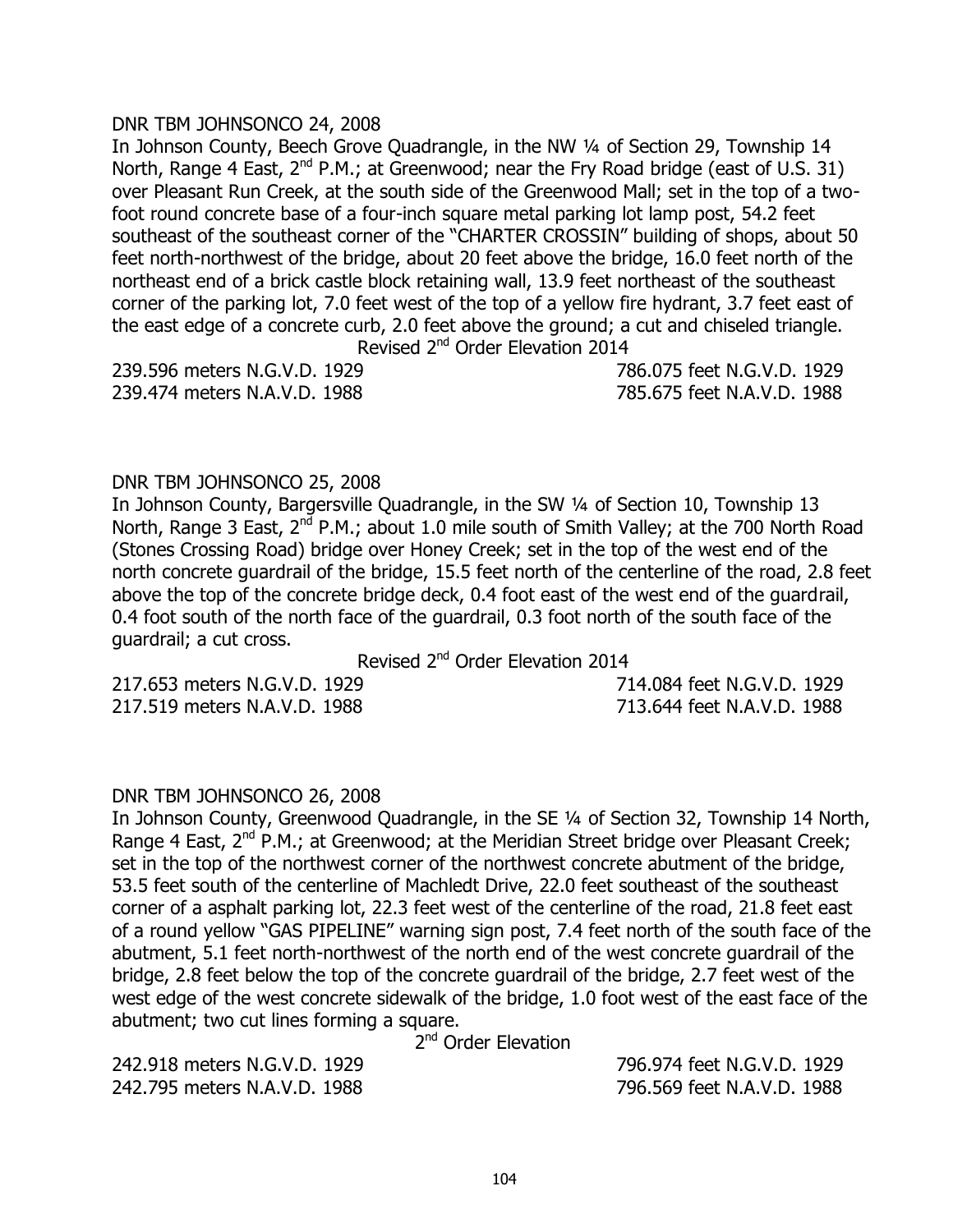## DNR TBM 80408-1

In Johnson County, Beanblossom Quad., in the W 1/2 of Sec. 30, T. 11 N., R. 4 E., 2<sup>nd</sup> P.M.; at the 750 South Road Culvert over Indian Creek; set in the downstream end of the culvert, 21.5 feet north of the centerline of the road, 9.5 feet north of the steel guardrail, 3.0 feet below the road; the center of two filed notches.

GPS Elevation

853.84 feet N.A.V.D. 1988

## DNR TBM 80408-2

In Johnson County, Trafalgar Quad., in the SW  $\frac{1}{4}$  of Sec. 24, T. 11 N., R. 3 E., 2<sup>nd</sup> P.M.; at the 300 West Road Bridge over Indian Creek; at the northeast corner of the bridge, 12.0 feet east of the centerline of the road, 2.5 feet above the road, 0.4 foot south of the north end of the east concrete guardrail; a chiseled triangle.

GPS Elevation

815.90 feet N.A.V.D. 1988

## DNR TBM 80408-3

In Johnson County, Beanblossom Quad., in the NW 1/4 of Sec. 28, T. 11 N., R. 3 E., 2<sup>nd</sup> P.M.; at the 500 West Road Bridge over Indian Creek; 14.5 feet west of the centerline of the road, 0.8 foot south of the north face, 0.8 foot north of the south face of the southwest concrete bridge abutment, 0.2 foot below the road; a chiseled square.

GPS Elevation

716.000 feet N.A.V.D. 1988

DNR TBM 80408-4

In Johnson County, Beanblossom Quad., in the NW 1/4 of Sec. 28, T. 11 N., R. 3 E., 2<sup>nd</sup> P.M.; at the 575 West Road Bridge over Indian Creek; 14.0 feet northeast of the centerline of the road, 3.0 feet northwest of the east most corner of the bridge deck, 1.0 foot southwest of the upstream face of the bridge, 0.2 foot below the road; a chiseled triangle. 3<sup>rd</sup> Order Corpscon Elevation

695.950 feet N.A.V.D. 1988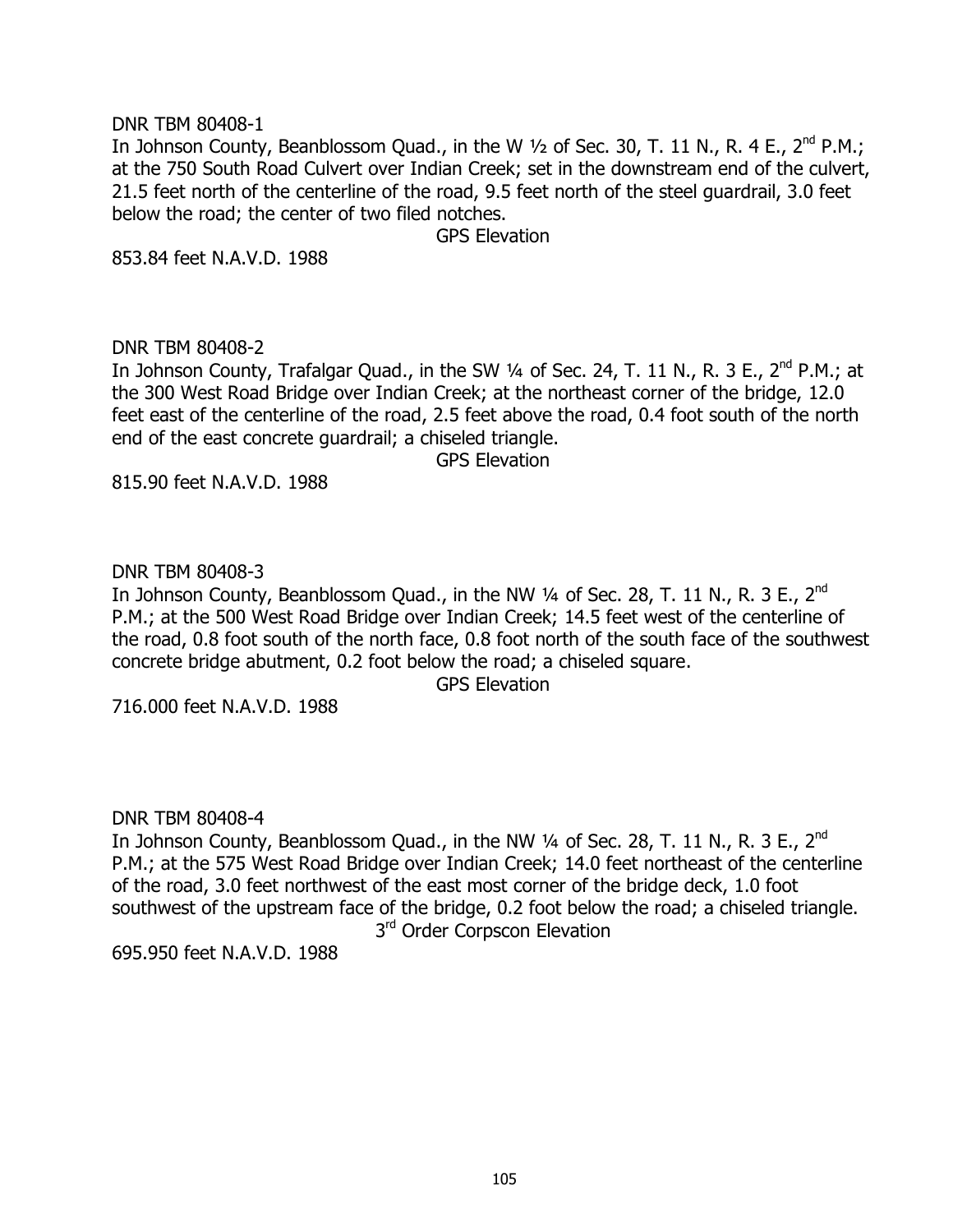### DNR TBM 80408-5

In Johnson County, Beanblossom Quad., in the NW 1/4 of Sec. 29, T. 11 N., R. 3 E., 2<sup>nd</sup> P.M.; at the 700 West Road Bridge over Indian Creek, at the southwest corner of the bridge; 11.0 feet west of the centerline of the road, 1.0 foot north of the south end of the concrete bridge deck, 0.6 foot east of the downstream face of bridge deck, 0.3 foot below the road; a chiseled triangle.

GPS Elevation

681.09 feet N.A.V.D. 1988

## DNR TBM JOHNSONCO 27, 2008

In Johnson County, Bargersville Quadrangle, in the SW 1/4 of Section 8, Township 13 North, Range 3 East, 2<sup>nd</sup> P.M.; about 2.0 miles southwest of Smith Valley; at the 700 North Road (Stones Crossing Road) bridge over Travis Creek; set in the top of the northwest concrete wingwall of the bridge, 14.2 feet north of the centerline of the road, 10.0 feet southeast of the northwest end of the wingwall, 2.3 feet west of the northwest corner of a metal "I" beam support post for the metal guardrail of the bridge, 0.5 foot southwest of the northeast face of the wingwall; a cut triangle.

Revised 2<sup>nd</sup> Order Elevation 2014

207.682 meters N.G.V.D. 1929 681.369 feet N.G.V.D. 1929 207.549 meters N.A.V.D. 1988 680.933 feet N.A.V.D. 1988

DNR TBM WK 1, 2010

In Johnson County, Marietta Quad., in the NE 1/4 of Section 22, T. 11 N., R. 5 E., 2<sup>nd</sup> P. M.; about 1.5 mile north along County Line Road from its intersection with State Road 252 to the intersection of 650 North Road, thence about 0.2 mile west along 650 North Road to the mark on the north side of the road; set in the north side of a power pole with a round tag, stamped "18608", about 241 feet east of a "PK" nail in the centerline of 650 North Road and on the extended centerline of a private drive north @ 7742 E650 North Road, 36.7 feet west of the north end of a CMP under 650 North Road, 14.5 feet north of the centerline of 650 North Road, about 1.5 feet above the ground; a railroad spike driven through an aluminum tag, stamped "IDNR TBM WK 1 2010".

3<sup>rd</sup> Order Elevation

670.86 feet N.G.V.D. 1929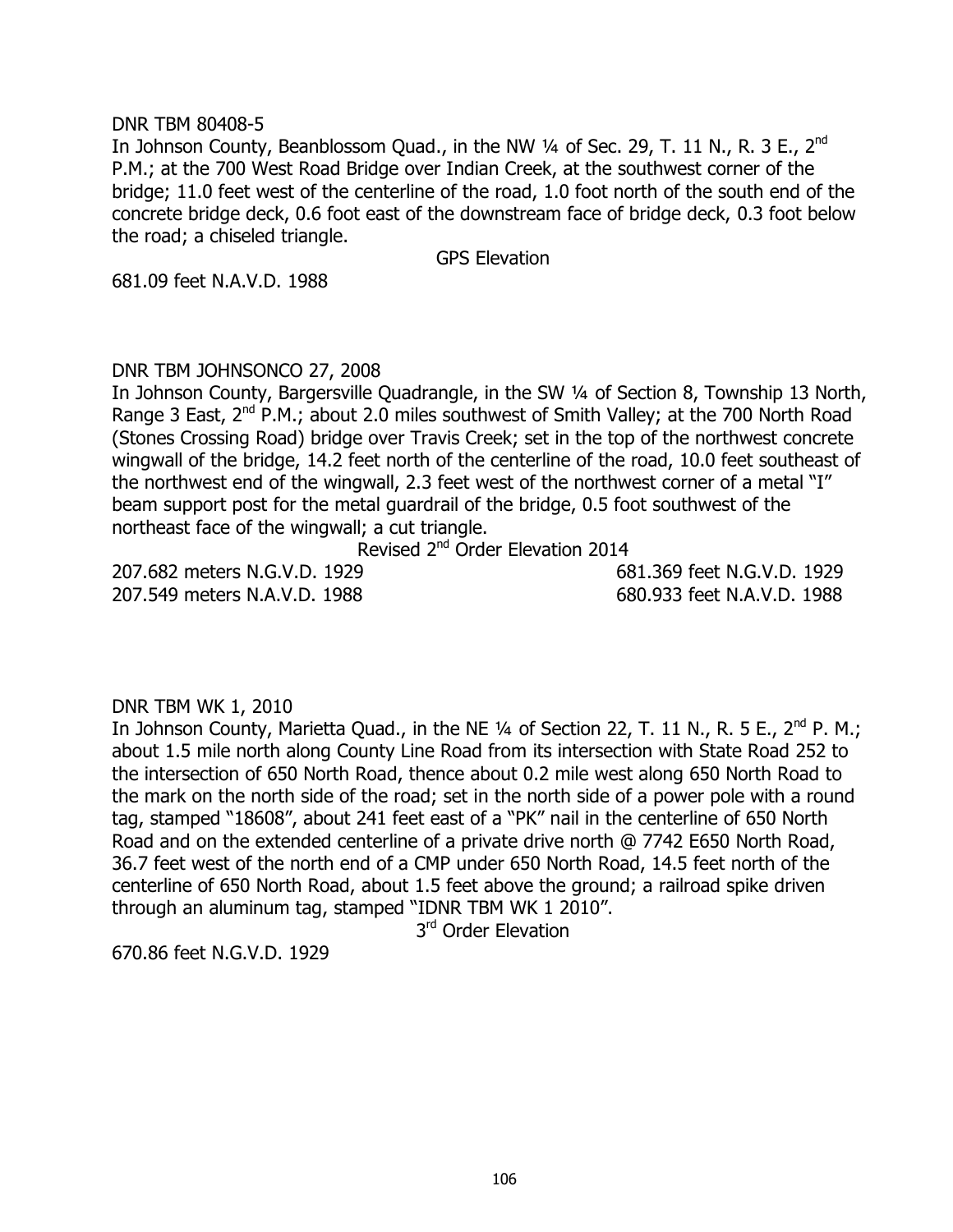#### DNR GPS 1, 2010

In Johnson County, Maywood Quadrangle, in the NW ¼ of Section 26, Township 14 North, Range 3 East,  $2^{nd}$  P.M.; at Greenwood; at the "T" road intersection of Peterman Road (400 West Road) and Woodcreek Court, in the northeast 1/4 of the intersection; set on the top of a  $5/8<sup>th</sup>$  inch steel rebar, on the extended centerline of the  $1<sup>st</sup>$  expansion joint north of the south end of the concrete sidewalk along the east side of Peterman Road, 43.7 feet north of and across Woodcreek Court from powerpole # 408/814-B, 41.0 feet east of the centerline of Peterman Road, 33.5 feet southeast of and across the sidewalk from the top of the center of a round metal drop inlet, 30.0 feet southeast of a utility pole, 22.0 feet north of the centerline of Woodcreek Court, 19.2 feet northwest of a 2 inch square metal "STOP" and "PETERMAN RD – WOODCREEK CT" sign post, 15.1 feet northwest of the top of the center of a metal storm water drop inlet that is on the north edge of the pavement of Woodcreek Court, 5.6 feet north of the southwest corner of the concrete sidewalk, 1.3 feet east of the east edge of the sidewalk, about 0.1 foot below the ground; a 2 inch aluminum cap stamped "GPS 1".

3<sup>rd</sup> Order Elevation

700.93 feet N.G.V.D. 1929 700.46 feet N.A.V.D. 1988

## IDOH BM S 39

In Johnson County, Greenwood Quadrangle, in the SW ¼ of Section 32, Township 14 North, Range 4 East,  $2^{nd}$  P.M.; at Greenwood; at the U.S. 31 bridge over Pleasant Creek; set in the top of the southwest concrete abutment of the bridge, 16.5 feet southeast of the northwest end of the abutment, 7.5 feet southwest of the northeast face of the southwest curb of the bridge, 2.7 feet below the top of the concrete guardrail, 1.1 feet northeast of the southwest end of the abutment, 0.75 foot southwest of the southwest face of the concrete guardrail, 0.5 foot northeast of the southwest face of the abutment, about level with the sidewalk of the bridge; a Indiana Department of Highways bench mark tablet, stamped "S 39".

Revised 2<sup>nd</sup> Order Elevation 2014

243.522 meters N.G.V.D. 1929 798.956 feet N.G.V.D. 1929 243.398 meters N.A.V.D. 1988 798.550 feet N.A.V.D. 1988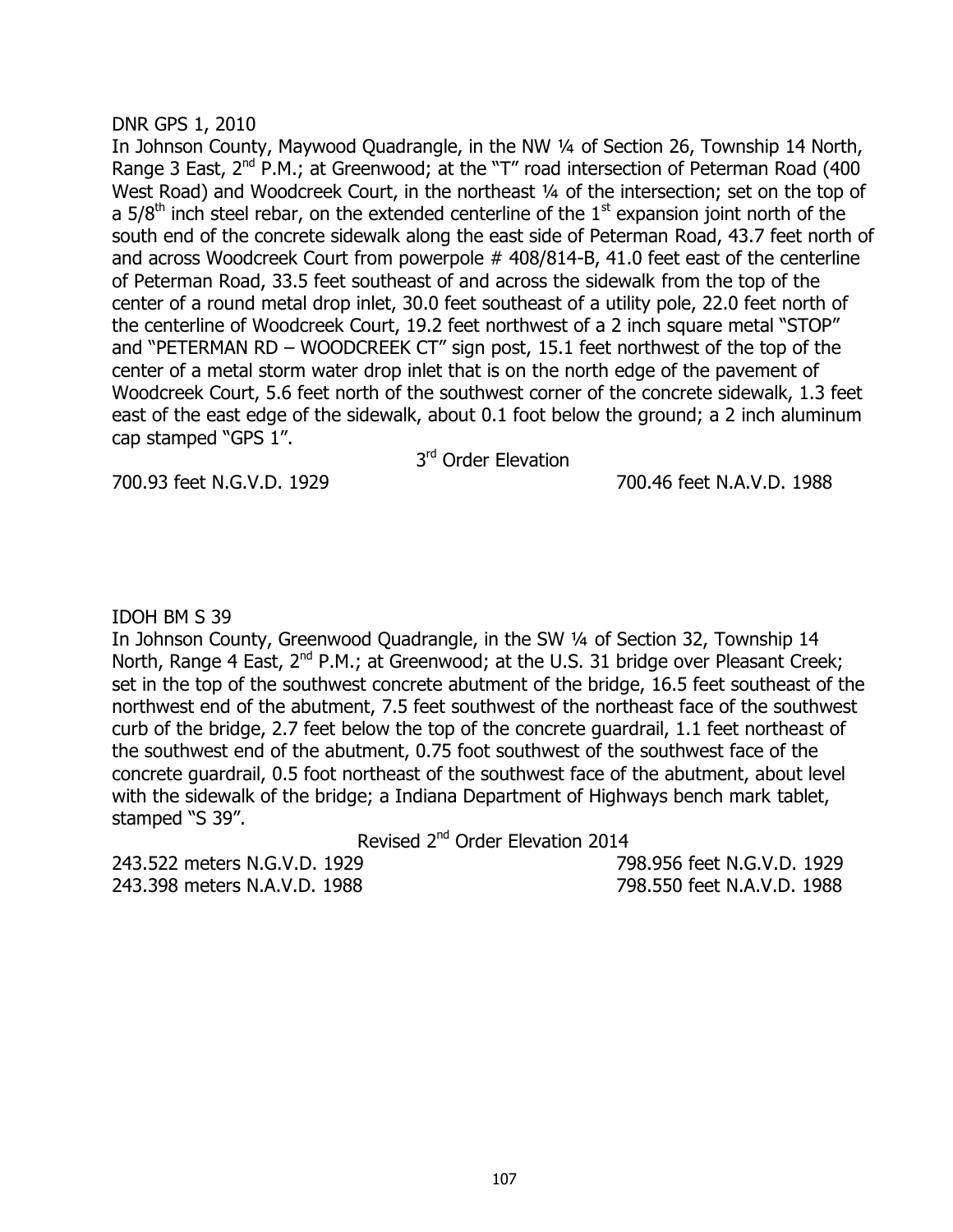## IDOT BM 40 / S 45

In Johnson County, Greenwood Quadrangle, in the SE ¼ of Section 32, Township 14 North, Range 4 East,  $2^{nd}$  P.M.; at Greenwood; at the Washington Street bridge over Pleasant Creek; set in the top of the southeast end of the northeast concrete headwall of the bridge, 36.5 feet east of the centerline of the road, 23.7 feet southeast of the northwest end of the headwall, 16.9 feet north of a chainlike fence corner, 14.5 feet east of the east face of the east concrete guardrail, 1.2 feet above the ground, 0.55 foot northeast of the southwest face of the headwall, 0.45 foot southwest of the northeast face of the headwall, 0.45 foot northwest of the southeast end of the headwall; a Indiana Department of Transportation bench mark tablet, stamped " 40 S 45".

Revised 2<sup>nd</sup> Order Elevation 2014

244.203 meters N.A.V.D. 1988 801.189 feet N.A.V.D. 1988

244.326 meters N.G.V.D. 1929 801.594 feet N.G.V.D. 1929

## USC&GS STATION GREENWOOD 1920

In Johnson County, Greenwood Quadrangle, in the SE ¼ of Section 29, Township 14 North, Range 4 East, 2<sup>nd</sup> P.M.; at Greenwood; at the intersection of Meridian Street, Carney Street, and the Conrail (Pennsylvania) Railroad; set in the top of a concrete post, about 75 feet southeast along the railroad from its crossing with Meridian Street, 32.0 feet east of the centerline of Meridian Street, 24.5 feet west of the top of the center of a manhole cover, 24 feet north of the extended centerline of Carney Street, 7.2 feet northeast of the northeast rail of the railroad, 0.8 foot below the ground; a U.S. Coast and Geodetic Survey triangulation station disk, stamped "GREENWOOD 1920".

Revised 2<sup>nd</sup> Order Elevation 2014

247.341 meters N.G.V.D. 1929 811.485 feet N.G.V.D. 1929 247.218 meters N.A.V.D. 1988 811.082 feet N.A.V.D. 1988

#### SHCOI BM JON G 11

In Johnson County, Bargersville Quadrangle, in the NE ¼ of Section 18, Township 13 North, Range 3 East, 2<sup>nd</sup> P.M.; approximately 2.5 miles southwest of Smith Valley; at the intersection of 700 North Road (Stones Crossing Road) and State Road 37, in the southeast ¼ of the intersection; set in the top of a concrete post, 51.7 feet south of the centerline of 700 North Road, 21.5 feet southwest of the top of a yellow fire hydrant, 21.2 feet east of the east edge of the turn lane of north bound State Road 37, 15.8 feet southeast of a power pole, 3.2 feet northwest of a metal fence corner post, 1.8 feet above the ground; a State Highway Commission of Indiana bench mark tablet, stamped "JON G 11". Revised 2<sup>nd</sup> Order Elevation 2014

205.075 meters N.G.V.D. 1929 672.816 feet N.G.V.D. 1929 204.942 meters N.A.V.D. 1988 672.381 feet N.A.V.D. 1988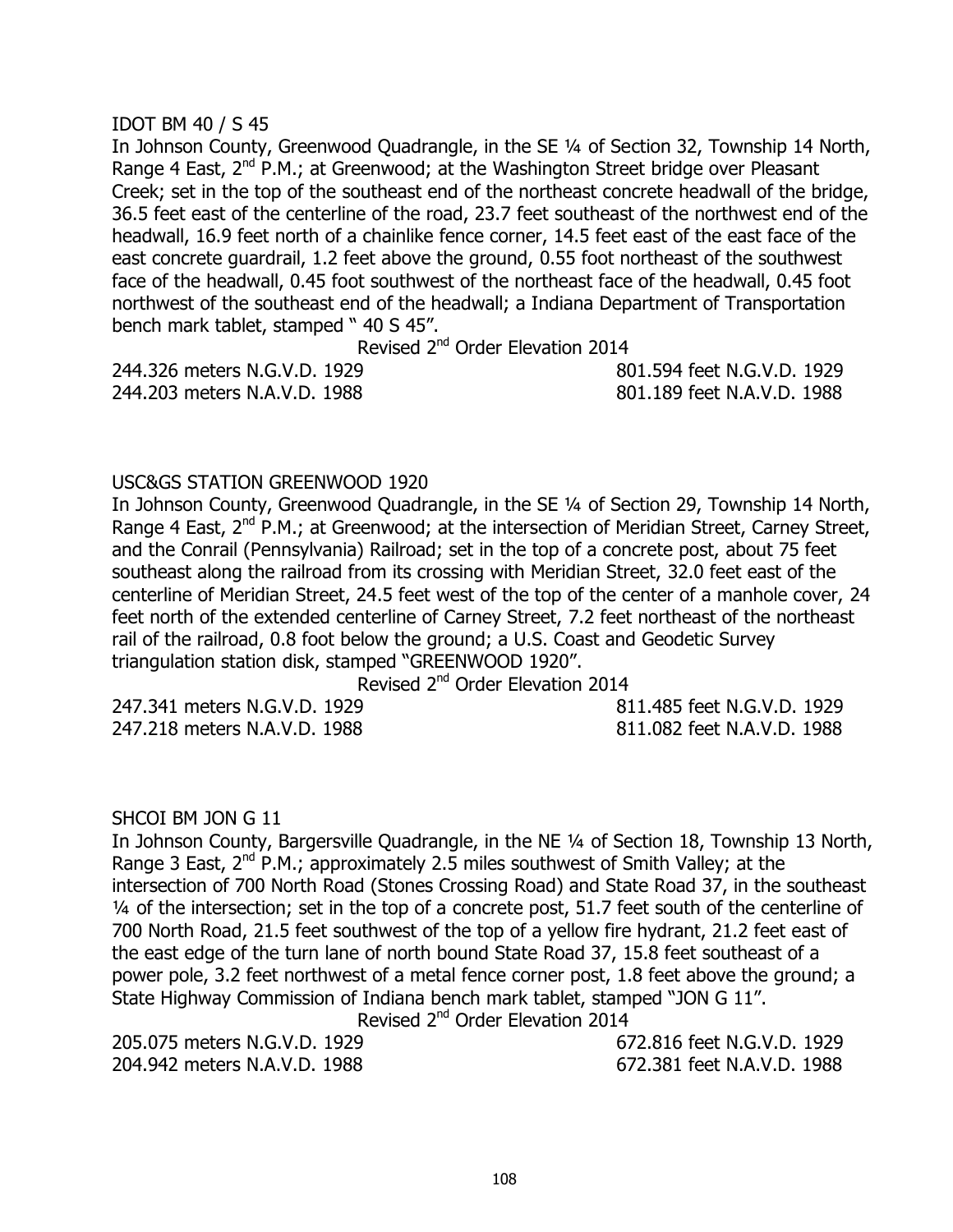### DNR TBM JOHNSONCO 28, 2009

In Johnson County, Bargersville Quadrangle, in the NE ¼ of Section 17, Township 13 North, Range 3 East,  $2^{nd}$  P.M.; approximately 1.4 miles southwest of Smith Valley; at the intersection of 700 North Road (Stones Crossing Road) and 600 West Road, in the southwest  $\frac{1}{4}$  of the intersection; set in the south side of powerpole # 05337, with a guy wire to the south, 72.5 feet south of the centerline of 700 North Road, 15.5 feet west of the centerline of 600 West Road, 1.4 feet above the ground; a railroad spike driven through a aluminum tag, stamped "JOHNSONCO 28 2009".

Revised 2<sup>nd</sup> Order Elevation 2014

216.406 meters N.A.V.D. 1988 709.993 feet N.A.V.D. 1988

216.540 meters N.G.V.D. 1929 710.431 feet N.G.V.D. 1929

#### DNR TBM JOHNSONCO 29, 2009

In Johnson County, Bargersville Quadrangle, in the SW ¼ of Section 10, Township 13 North, Range 3 East,  $2^{nd}$  P.M.; approximately 1.5 miles south of Smith Valley; at the intersection of 700 North Road (Stones Crossing Road) and 500 West Road, in the northeast ¼ of the intersection; set in the top of the concrete base of a metal street signal post, 16.2 feet west of the top of a yellow fire hydrant, 15.0 feet south of the centerline of the eastwest concrete sidewalk, 10.0 feet northeast of the center of the top of a metal manhole cover at the edge of the road intersection, 0.8 foot above the sidewalk, 0.4 foot east of the east edge of the north-south concrete sidewalk; a chiseled square.

Revised 2<sup>nd</sup> Order Elevation 2014

223.877 meters N.G.V.D. 1929 734.503 feet N.G.V.D. 1929 223.743 meters N.A.V.D. 1988 734.063 feet N.A.V.D. 1988

#### DNR TBM JOHNSONCO 30, 2010 / 41 S 47

In Johnson County, Greenwood Quadrangle, in the SE ¼ of Section 32, Township 14 North, Range 4 East,  $2^{nd}$  P.M.; at Greenwood; at the (east most of two) Main Street bridge over Pleasant Creek; set in the top of the northwest concrete wingwall of the bridge, 22.1 feet north of the north face of the north concrete guardrail of the bridge, 12.3 feet north of the north face of the north concrete guardrail of the bridge, 0.65 foot northwest of the northwest end of the north concrete headwall of the bridge, 0.5 foot northeast of the southwest face of the wingwall, 0.5 foot southwest of the northeast face of the wingwall, 0.4 foot above the ground; a 3-inch round blank metal disk, stamped "41 S 47". Revised 2<sup>nd</sup> Order Elevation 2014

246.528 meters N.G.V.D. 1929 808.817 feet N.G.V.D. 1929 246.405 meters N.A.V.D. 1988 808.413 feet N.A.V.D. 1988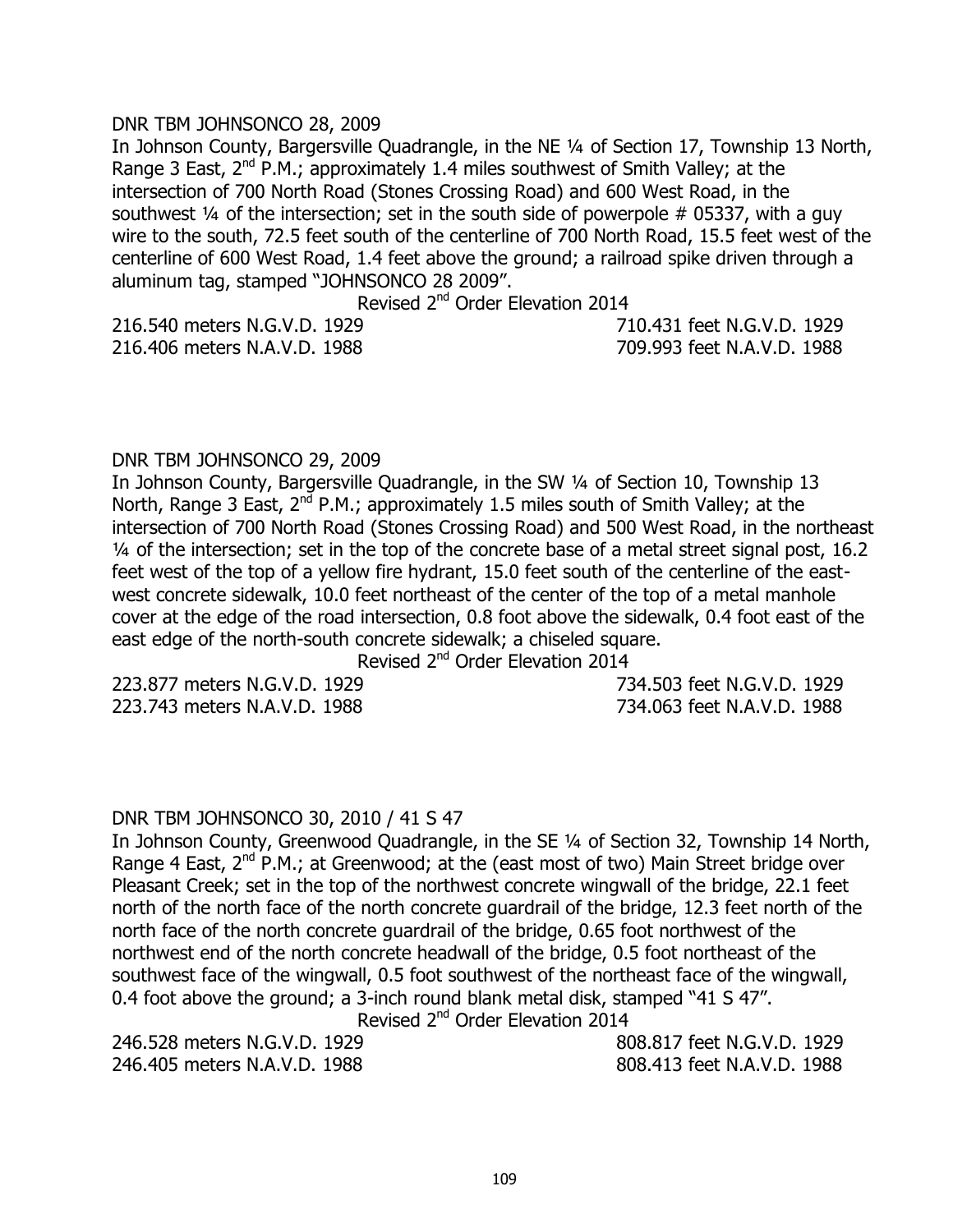#### DNR TBM JOHNSONCO 31, 2009

In Johnson County, Greenwood Quadrangle, in the NW 1/4 of Section 32, Township 14 North, Range 4 East,  $2^{nd}$  P.M.; at Greenwood; at the Greenwood Cemetery Road concrete arch bridge over Pleasant Creek; set in the top of the east concrete guardrail of the bridge, 20.6 feet south of the north end of the guardrail, 15.0 feet north of the south end of the guardrail, 11.0 feet east of the centerline of the road, 1.7 feet above the road, 0.65 foot east of the west face of the guardrail, 0.65 foot west of the east face of the guardrail; a cut triangle.

Revised 2<sup>nd</sup> Order Elevation 2014

234.423 meters N.A.V.D. 1988 769.104 feet N.A.V.D. 1988

234.547 meters N.G.V.D. 1929 769.511 feet N.G.V.D. 1929

#### DNR TBM JOHNSONCO 32, 2010

In Johnson County, Maywood Quadrangle, in the NW ¼ of Section 25, Township 14 North, Range 3 East,  $2^{nd}$  P.M.; at Greenwood; at the Northwest Park Annex foot bridge over Pleasant Run Creek; set in the top of the northwest corner of the south concrete bridge seat, 170.7 feet northeast of the northeast corner of the northeast wood post of the park shelter house, 22.5 feet west of the centerline of a concrete ford that is upstream of the bridge, 4.3 feet below the top of the steel guardrail of the bridge, 3.8 feet west of the centerline of the bridge, 1.2 feet north of the south end of the bridge deck, 0.8 foot below the top of the wood bridge deck, 0.6 foot west of the west face of the bridge deck; a cut line forming a triangle.

2<sup>nd</sup> Order Elevation

220.048 meters N.G.V.D. 1929 721.940 feet N.G.V.D. 1929 219.921 meters N.A.V.D. 1988 721.524 feet N.A.V.D. 1988

#### DNR TBM JOHNSONCO 33, 2010

In Johnson County, Maywood Quadrangle, in the NE ¼ of Section 27, Township 14 North, Range 3 East, 2<sup>nd</sup> P.M.; at Greenwood; at the T Court bridge over Pleasant Run Creek; set in the top of the southwest anchor bolt of the metal "I" beam guardrail support post of the south metal guardrail of the bridge, at the southwest corner of the bridge, in the west end of the southwest concrete abutment, 15.4 feet south of the centerline of the road, 6.0 feet west of the east face of the top of the abutment, 2.55 feet below the top of the "I" beam, 0.4 foot east of the west end of the abutment, 0.4 foot north of the south face of the abutment, about 0.1 foot above the road; a filed cross.

Revised 2<sup>nd</sup> Order Elevation 2014

212.117 meters N.G.V.D. 1929 695.922 feet N.G.V.D. 1929 211.989 meters N.A.V.D. 1988 695.502 feet N.A.V.D. 1988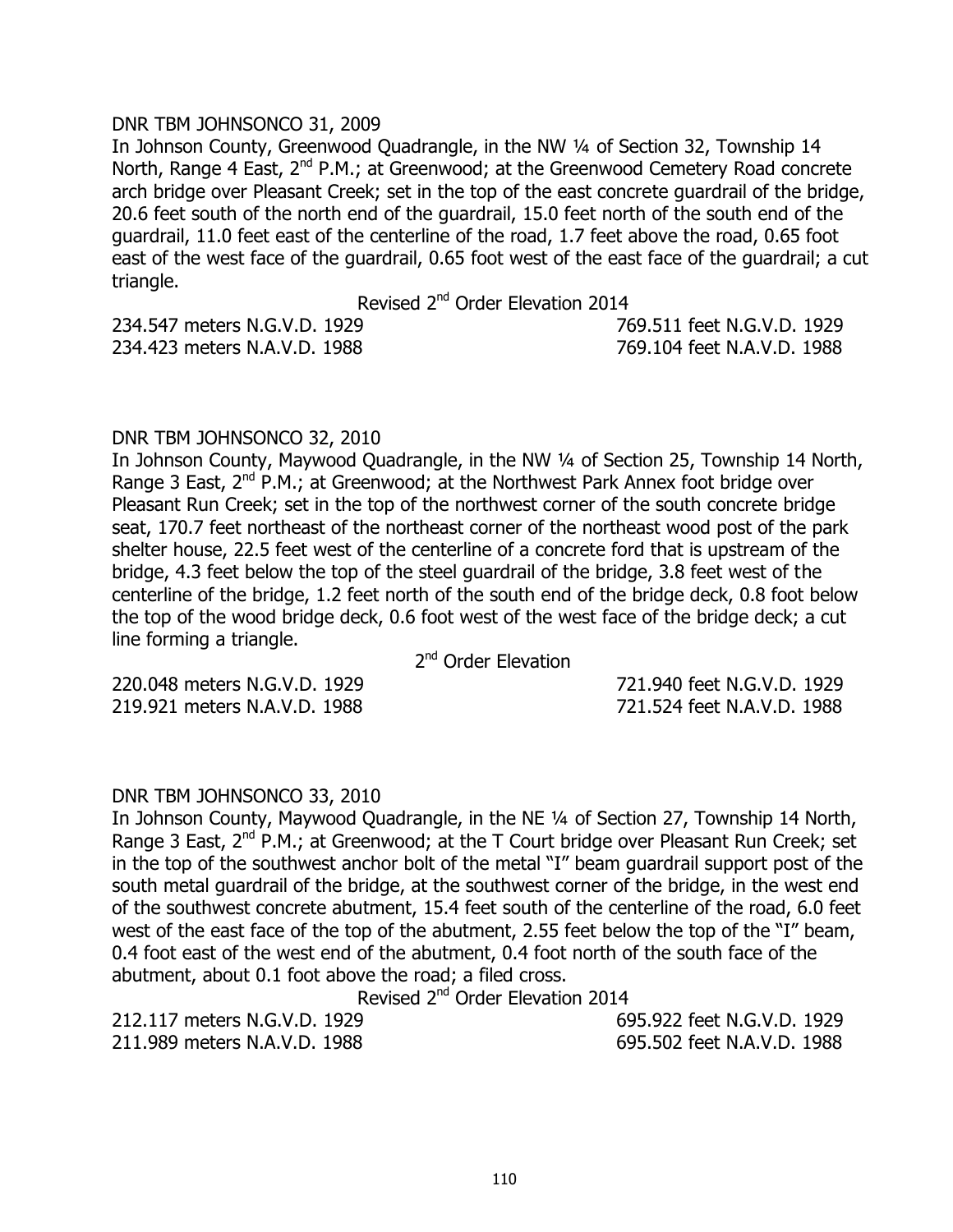### DNR TBM JOHNSONCO 34, 2010

In Johnson County, Maywood Quadrangle, in the NE ¼ of Section 27, Township 14 North, Range 3 East, 2<sup>nd</sup> P.M.; at Greenwood; at the Shady Brook Heights bridge over Pleasant Run Creek; set in the top of the east end of the northeast concrete abutment of the bridge, 15.0 feet east of the centerline of the road, 3.0 feet below the top of the east metal guardrail of the bridge, 2.7 feet east of the west end of the abutment, 0.5 foot north of the south face of the abutment, 0.5 foot south of the north face of the abutment, 0.45 foot west of the east end of the abutment, about level with the road; a cut triangle. Revised 2<sup>nd</sup> Order Elevation 2014

208.667 meters N.G.V.D. 1929 684.603 feet N.G.V.D. 1929

208.539 meters N.A.V.D. 1988 684.183 feet N.A.V.D. 1988

#### DNR TBM JOHNSONCO 35, 2010

In Johnson County, Greenwood Quadrangle, in the NW ¼ of Section 33, Township 14 North, Range 4 East, 2<sup>nd</sup> P.M.; at Greenwood; at the Broadway Street bridge over Pleasant Creek; set in the top of the southeast concrete wingwall of the bridge, 21.0 feet south of the centerline of the road, 4.3 feet north of the south end of the wingwall, 0.7 foot south of the south face of the south metal guardrail of the bridge, 0.6 foot east of the west face of the wingwall, 0.5 foot west of the east face of the wingwall, about 0.5 foot above the road, level with the top of the concrete sidewalk; a cut triangle.

GPS Elevation

802.56 feet N.G.V.D. 1929 802.16 feet N.A.V.D. 1988

# DNR TBM JOHNSONCO 36, 2010

In Johnson County, Beech Grove Quadrangle, in the NW ¼ of Section 29, Township 14 North, Range 4 East, 2<sup>nd</sup> P.M.; at Greenwood; at a concrete foot bridge over Pleasant Run Creek; set in the top of the northwest concrete abutment of the bridge, between the concrete steps of the bridge and the concrete ramp of the bridge, about 800 feet downstream of the Johnson/Marion County Line Road bridge over Pleasant Run Creek, 20.5 feet west of the centerline of the west most of three CMP'S under the bridge, 3.7 feet west of the east end of the abutment, 3.6 feet north of the centerline of the concrete bridge, 0.95 foot northwest of the round metal support post of the metal handrail of the concrete steps of the bridge, 0.45 foot east of the west end of the abutment, 0.3 foot north of the south face of the abutment, 0.3 foot south of the north face of the abutment, 0.3 foot above the top of the concrete step leading to the bridge; a cut triangle.

3<sup>rd</sup> Order Elevation

777.51 feet N.G.V.D. 1929 777.13 feet N.A.V.D. 1988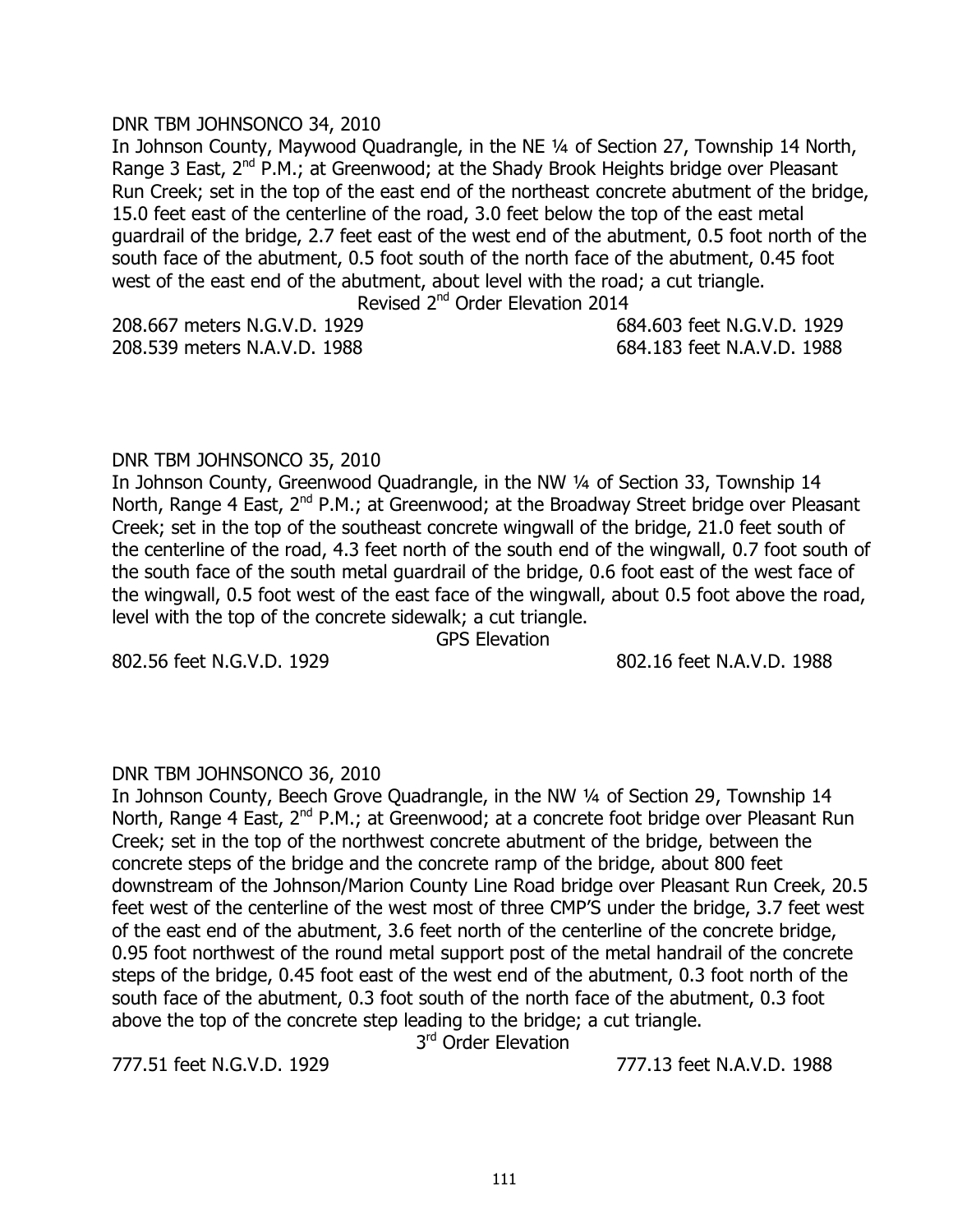# 112

# DNR TBM JOHNSONCO 37, 2010

In Johnson County, Greenwood Quadrangle, in the SW ¼ of Section 29, Township 14 North, Range 4 East, 2<sup>nd</sup> P.M.; at Greenwood; at the U.S. 31 bridge over Pleasant Run Creek; set in the top of the northeast concrete abutment of the bridge, 11.4 feet north of the south end of the abutment, 7.5 feet east of the west face of the east concrete curb/sidewalk of the bridge, 3.0 feet below the top of the north end of the east concrete guardrail of the bridge, 1.1 feet south of the north end of the abutment, 1.0 foot east of the east face of the guardrail, 0.5 foot west of the east face of the abutment; a cut triangle. GPS Elevation

774.86 feet N.G.V.D. 1929 774.49 feet N.A.V.D. 1988

# DNR TBM JOHNSONCO 38, 2011

In Johnson County, Greenwood Quadrangle, in the SE ¼ of Section 15, Township 13 North, Range 4 East,  $2^{nd}$  P.M.; about 0.5 mile north of Whiteland; at the 600 North Road (Tracy Road) concrete box culvert over Grassy Creek; set in the top of the north corner of the culvert, 34.5 feet north of the centerline of the road, 17.6 feet northwest of the southeast face of the culvert, 0.7 foot south of the north corner of the culvert, 0.6 foot southwest of the northeast end of the culvert, 0.5 foot southeast of the northwest face of the culvert, about 0.2 foot below the centerline of the road; a cut triangle.

2<sup>nd</sup> Order Elevation

245.257 meters N.G.V.D. 1929 804.648 feet N.G.V.D. 1929 245.111 meters N.A.V.D. 1988 804.169 feet N.A.V.D. 1988

# DNR TBM JOHNSONCO 39, 2011

In Johnson County, Greenwood Quadrangle, in the SW ¼ of Section 15, Township 13 North, Range 4 East, 2<sup>nd</sup> P.M.; about 1.0 mile northeast of Whiteland; at the T-road intersection of 600 North Road (Tracy Road) and 200 East Road; set in the south side of a power pole with a transformer, 176.0 feet west of the centerline of 200 East Road, 15.0 feet north of the centerline of 600 North Road (Tracy Road), 15.0 feet east of the centerline of a gravel private drive to the north, 2.8 feet west of a round plastic telephone pedestal, 1.8 feet above the ground; a railroad spike driven through a aluminum tag, stamped "JOHNSONCO 39 2011".

2<sup>nd</sup> Order Elevation

247.090 meters N.G.V.D. 1929 810.660 feet N.G.V.D. 1929 246.942 meters N.A.V.D. 1988 810.176 feet N.A.V.D. 1988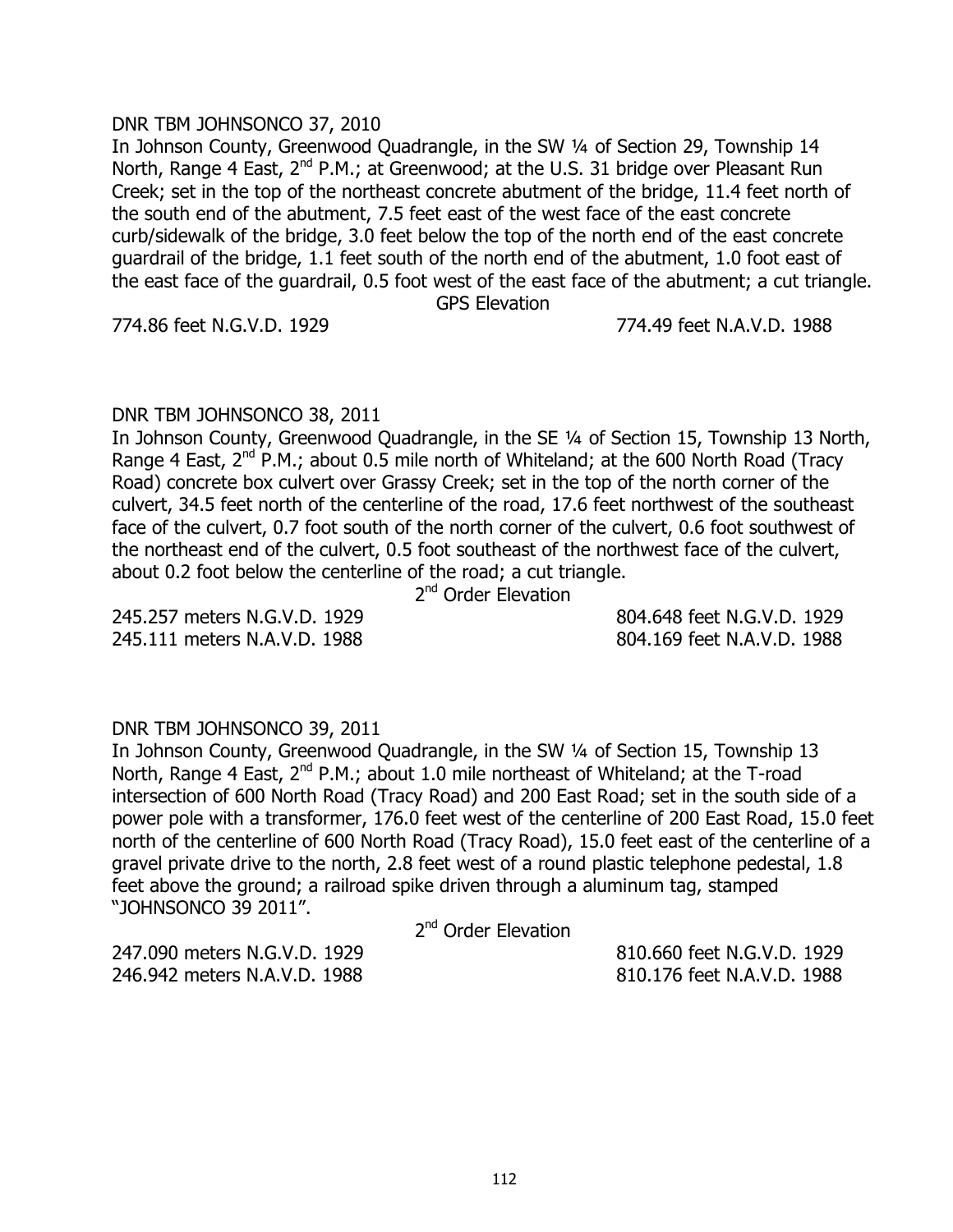#### DNR TBM JOHNSONCO 40, 2011

In Johnson County, Greenwood Quadrangle, in the SW ¼ of Section 14, Township 13 North, Range 4 East,  $2^{nd}$  P.M.; about 1.5 miles northeast of Whiteland; at the intersection of 600 North Road (Tracy Road) and 250 East Road; set in the top of the north end of the east concrete headwall of a concrete culvert under 250 East Road, 29.0 feet north of the centerline of 600 North Road (Tracy Road), 10.3 feet north of the south end of the headwall, 1.4 feet south of the north end of the headwall, 0.5 foot west of the east face of the headwall, 0.5 foot east of the west face of the headwall, about 0.3 foot above the centerline of 250 East Road; a cut triangle.

2<sup>nd</sup> Order Elevation

245.466 meters N.G.V.D. 1929 805.333 feet N.G.V.D. 1929 245.318 meters N.A.V.D. 1988 804.848 feet N.A.V.D. 1988

#### DNR TBM JOHNSONCO 41, 2011

In Johnson County, Greenwood Quadrangle, in the NE ¼ of Section 23, Township 13 North, Range 4 East,  $2^{nd}$  P.M.; about 1.6 miles northeast of Whiteland; at the 600 North Road (Tracy Road) bridge over I 65; set in the top of the southeast concrete abutment of the bridge, 18.0 feet south of the centerline of 600 North Road, 9.0 feet west of the east end of the abutment, 2.3 feet east of the west end of the abutment, 2.25 feet below the top of the metal guardrail of the bridge, 0.9 foot above the top of the concrete bridge deck, 0.9 foot north of the metal end post of the highway right-of-way fence line, 0.55 foot south of the north face of the abutment, 0.55 foot north of the south face of the abutment; a cut triangle.

2<sup>nd</sup> Order Elevation

254.235 meters N.G.V.D. 1929 834.103 feet N.G.V.D. 1929 254.087 meters N.A.V.D. 1988 833.616 feet N.A.V.D. 1988

#### DNR TBM JOHNSONCO 42, 2011

In Johnson County, Greenwood Quadrangle, in the NW 1/4 of Section 24, Township 13 North, Range 4 East, 2<sup>nd</sup> P.M.; about 1.6 miles northeast of Whiteland; in the southeast 1/4 of the intersection of 600 North Road (Tracy Road) and 300 East Road; set in the south side of power pole # 18 N 1018 with guy wires east and west, 17.0 feet east of the centerline of 300 East Road, 15.5 feet south of the centerline of 600 North Road, 1.9 feet above the ground; a railroad spike driven through a aluminum tag, stamped "JOHNSONCO 42 2011". 2<sup>nd</sup> Order Elevation

246.420 meters N.A.V.D. 1988 808.461 feet N.A.V.D. 1988

246.569 meters N.G.V.D. 1929 808.950 feet N.G.V.D. 1929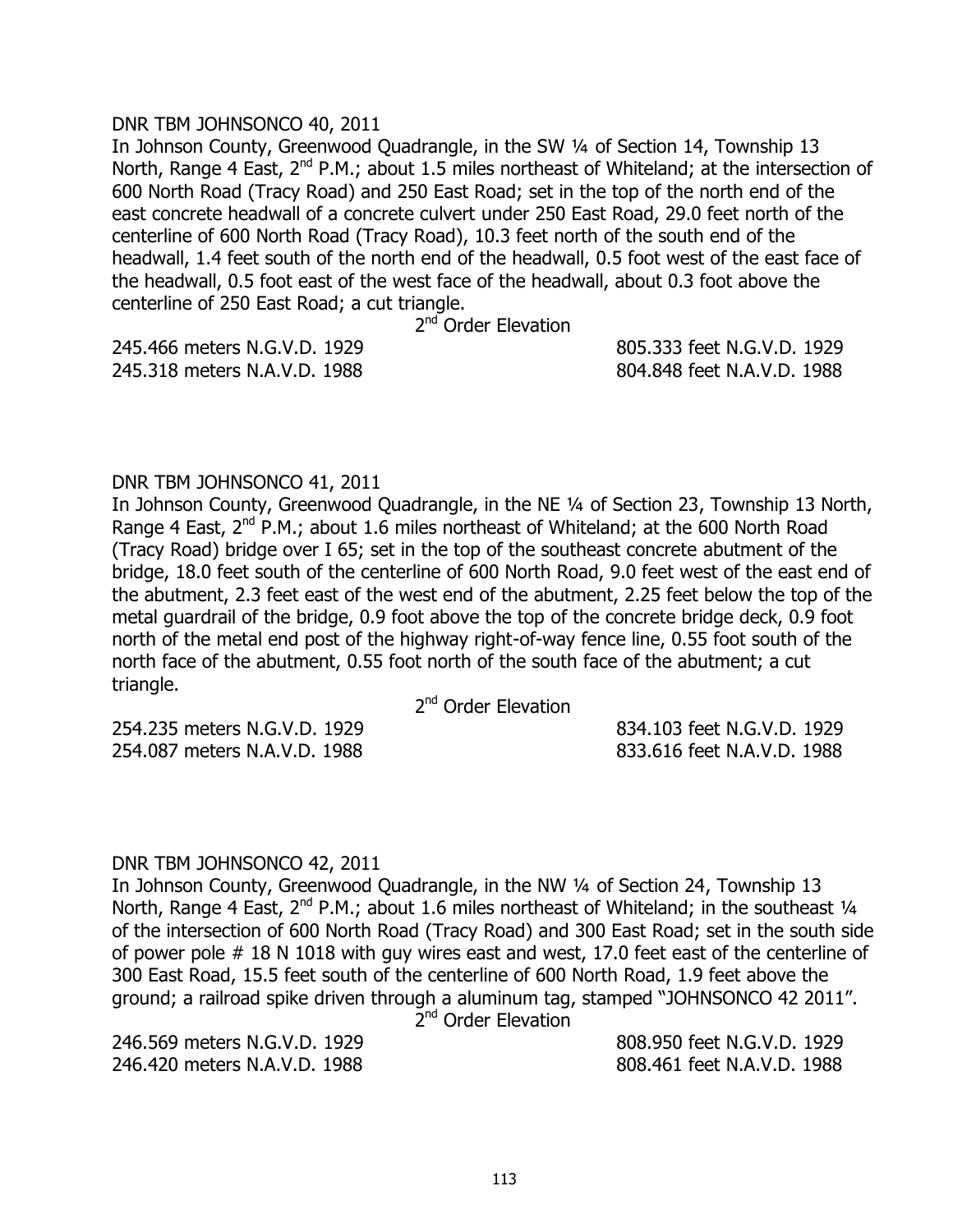#### DNR TBM JOHNSONCO 43, 2011

In Johnson County, Greenwood Quadrangle, in the NE ¼ of Section 24, Township 13 North, Range 4 East,  $2^{nd}$  P.M.; about 2.5 miles northeast of Whiteland; in the southwest  $\frac{1}{4}$  of the T-road intersection of 600 North Road (Tracy Road) and 400 East Road; set in the northeast side of a power pole with guy wires to the west and south, 27.0 feet south of the centerline of 600 North Road, 21.0 feet west of the centerline of 400 East Road, 2.0 above the ground; a railroad spike driven through a aluminum tag, stamped "JOHNSONCO 43 2011".

2<sup>nd</sup> Order Elevation

236.038 meters N.G.V.D. 1929 774.401 feet N.G.V.D. 1929 235.887 meters N.A.V.D. 1988 773.907 feet N.A.V.D. 1988

#### DNR TBM HC 6 A 1988 RESET 2011

In Johnson County, Greenwood Quadrangle, in the SE ¼ of Section 36, Township 13 North, Range 4 East,  $2^{nd}$  P.M.; approximately 2.6 miles southeast of Whiteland; at the 300 North Road bridge over Hurricane Creek; set in the top of the northeast concrete wingwall of the bridge, 14.5 feet north of the centerline of 300 North Road, 5.4 feet southwest of the northeast end of the concrete wingwall of the bridge, 0.7 foot north of the concrete base of the guardrail, 0.7 foot east of the west face of the wingwall, 0.7 foot southeast of the northwest face of the wingwall, 0.4 foot below the top of the concrete bridge deck; a cut triangle.

meters N.G.V.D. 1929 feet N.G.V.D. 1929 meters N.A.V.D. 1988 feet N.A.V.D. 1988

#### USC&GS FRANKLIN 1920

In Johnson County, Franklin Quadrangle, in the SE ¼ of Section 14, Township 12 North, Range 4 East, 2<sup>nd</sup> P.M.; at Franklin; near the intersection of Jefferson Street and Crowell Street, about midway between Jefferson Street and Madison Street, on the strip of land east of Crowell Street and west of the Pennsylvania Railroad (Conrail) (Louisville and Indiana); set in the top of a concrete post, at the base of a 14-inch Elm tree which has been partially cut at the base of the tree for access to the mark, 236.0 feet north of the centerline of Jefferson Street, 114.0 feet south of the centerline of Madison Street, 46.0 feet west of the west rail of the track, 34.2 feet southeast of utility pole  $#$  H 09 Q / 16, 34.0 feet east of the centerline of Crowell Street, 4.4 feet east of the east edge of a concrete sidewalk on the east side of Crowell Street, 0.7 foot north of a orange carsonite witness post, 0.7 foot below the ground; a U.S. Coast and Geodetic Survey triangulation station disk, stamped "FRANKLIN 1920". meters N.G.V.D. 1929 **feet N.G.V.D.** 1929

meters N.A.V.D. 1988 feet N.A.V.D. 1988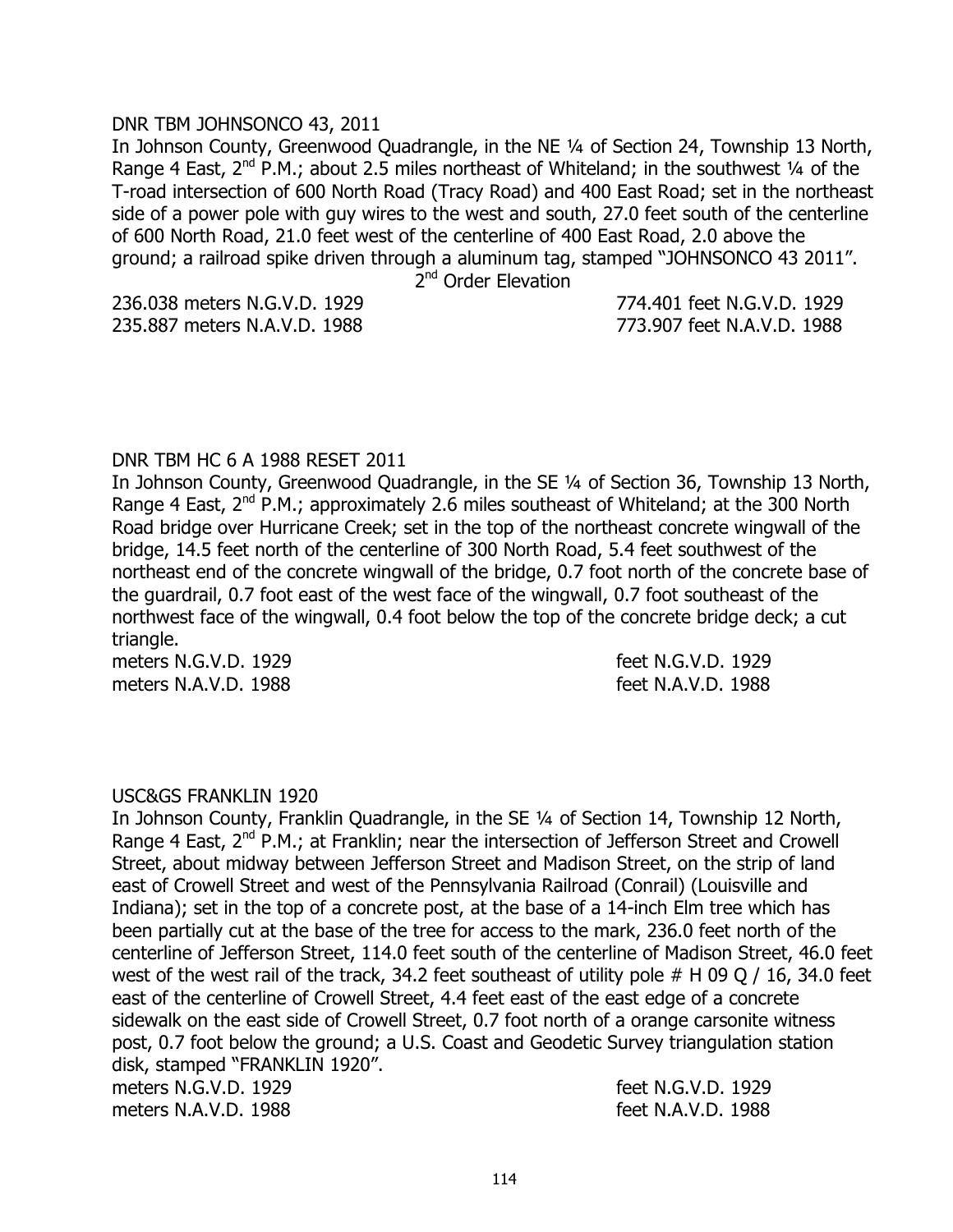#### NGS FRANKLIN 1920 RM NO 1 1974

In Johnson County, Franklin Quadrangle, in the SE ¼ of Section 14, Township 12 North, Range 4 East,  $2^{nd}$  P.M.; at Franklin; at the intersection of Madison Street and the Pennsylvania Railroad (Conrail) (Louisville and Indiana), Madison Street is now abandoned between Crowell Street and Depot Street; set in the top of the southwest corner of a 3-foot X 3-foot square concrete base of the railroad crossing light (light is now gone), 98.0 feet east of the centerline of Crowell Street, 65.0 feet west of the centerline of Depot Street, 30.9 feet southeast of a 4-inch plastic "BURIED FIBER OPTIC CABLE" warning sign post # 02019, 27.0 feet north of the extended centerline of Madison Street, 16.8 feet east of the east rail of the track, 2.4 feet south of the north face of the base, 2.4 feet west of the east face of the base, 2.0 feet above the ground, 0.6 foot north of the south face of the base, 0.6 foot east of the west face of the base; a National Geodetic Survey reference mark tablet, stamped "FRANKLIN 1920 NO 1 1974".

meters N.G.V.D. 1929 **feet N.G.V.D.** 1929 meters N.A.V.D. 1988 **feet N.A.V.D.** 1988

# USGS GAGING STATION RM 11 YOUNGS CREEK

In Johnson County, Franklin Quadrangle, in the NW 1/4 of Section 8, Township 11 North, Range 5 East,  $2^{nd}$  P.M.; about 0.5 mile south of Amity; at the 400 South Road bridge over Youngs Creek; set in the top of the southeast concrete abutment of the bridge, 21.9 feet west of the east end of the south concrete guardrail of the bridge, 15.0 feet south of the centerline of the road, 4.7 feet west of the east end of the abutment, 3.9 feet east of the west end of the abutment, 2.8 feet below the top of the concrete guardrail, 0.9 foot south of the south face of the concrete guardrail, 0.5 foot north of the south face of the abutment, about level with the top of the concrete bridge deck; a U.S. Geological Survey gaging station disk, not stamped.

meters N.G.V.D. 1929 feet N.G.V.D. 1929

meters N.A.V.D. 1988 feet N.A.V.D. 1988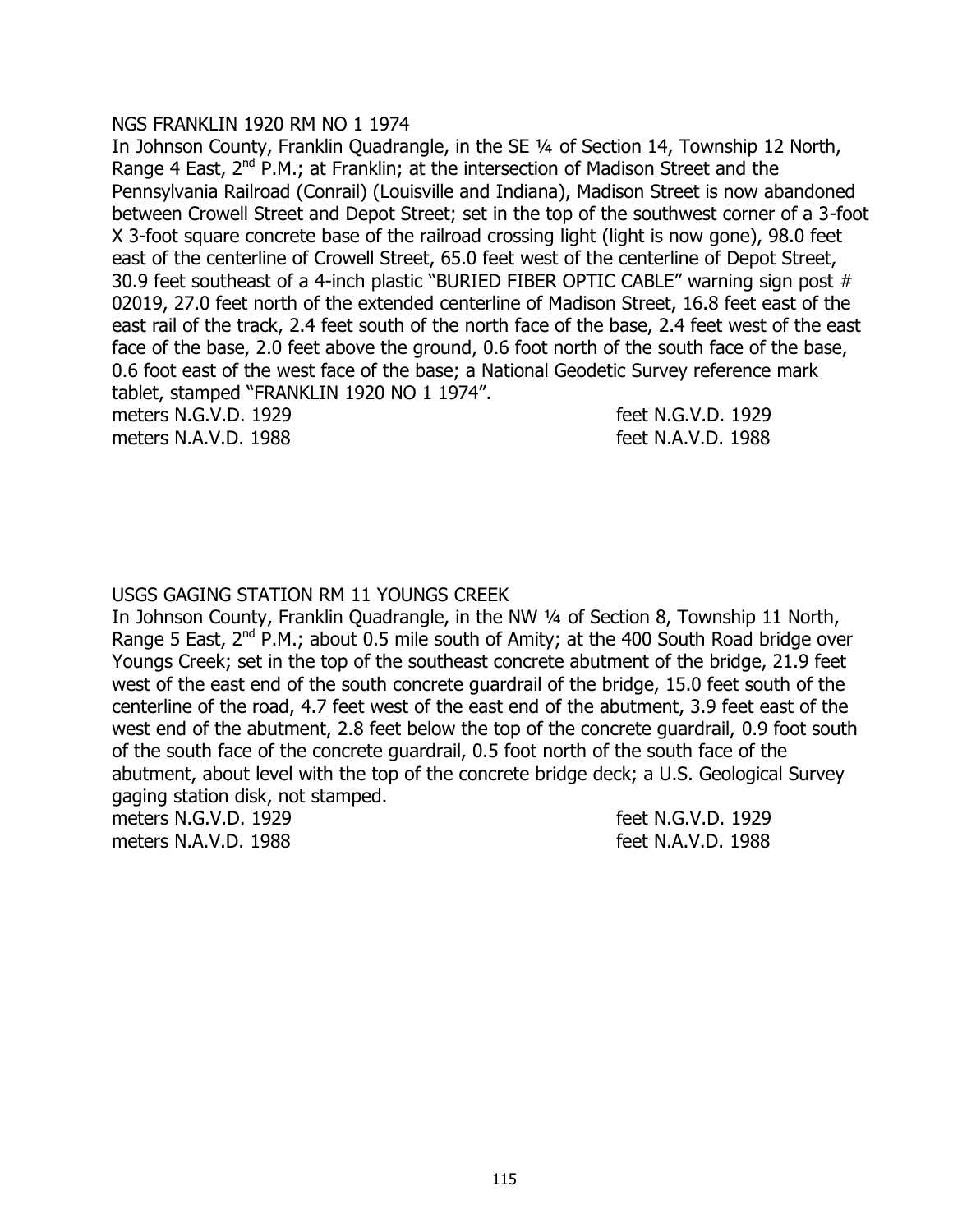#### USGS GAGING STATION RM 12 YOUNGS CREEK

In Johnson County, Franklin Quadrangle, in the NW 1/4 of Section 8, Township 11 North, Range 5 East,  $2^{nd}$  P.M.; about 0.5 mile south of Amity; at the 400 South Road bridge over Youngs Creek; set in the top of the southwest concrete abutment of the bridge, 21.9 feet east of the west end of the south concrete guardrail of the bridge, 16.0 feet south of the centerline of the road, 4.4 feet east of the west end of the abutment, 4.2 feet west of the east end of the abutment, 2.8 feet below the top of the concrete guardrail, 0.9 foot south of the south face of the concrete guardrail, 0.35 foot north of the south face of the abutment, about level with the top of the concrete bridge deck; a U.S. Geological Survey gaging station disk, not stamped.

meters N.G.V.D. 1929 feet N.G.V.D. 1929 meters N.A.V.D. 1988 feet N.A.V.D. 1988

#### DNR BM JON 50, 2011

In Johnson County, Greenwood Quadrangle, in the SW ¼ of Section 18, Township 13 North, Range 5 East,  $2^{nd}$  P.M.; approximately 2.8 miles northeast of Whiteland; at the 400 East Road bridge over Hurricane Creek; set in the top of the southeast concrete wingwall of the bridge, 16.0 feet southeast of the centerline of 400 East Road, 2.7 feet below the top of the metal guardrail of the bridge, 1.0 foot southeast of the southeast face of the concrete bridge deck, 0.8 foot southwest of the northeast face of the wingwall, level with the top of the concrete bridge deck; a Indiana Department of Natural Resources control station tablet, not stamped.

2<sup>nd</sup> Order Elevation

234.784 meters N.G.V.D. 1929 770.286 feet N.G.V.D. 1929 234.633 meters N.A.V.D. 1988 769.792 feet N.A.V.D. 1988

# USC&GS FAYETTE RM

In Johnson County, Greenwood Quadrangle, in the SE ¼ of Section 16, Township 13 North, Range 4 East,  $2^{nd}$  P.M.; approximately 0.2 mile northeast of Whiteland; at the intersection of 600 North Road (Tracy Road) and the Conrail Railroad; set in the top of a concrete post, about 865 feet northwest along the railroad tracks from 600 North Road, 45.4 feet southeast of a power pole, 38.7 feet east of and across the tracks from a gas pipeline warning post, 16.8 feet northeast of the northeast rail of the tracks, about 2.5 feet below the rails of the tracks, 1.2 feet southwest of a fence line, about level with the ground; a U.S. Coast and Geodetic Reference Mark tablet, stamped "FAYETTE".

2<sup>nd</sup> Order Elevation

248.548 meters N.A.V.D. 1988 815.445 feet N.A.V.D. 1988

248.694 meters N.G.V.D. 1929 815.924 feet N.G.V.D. 1929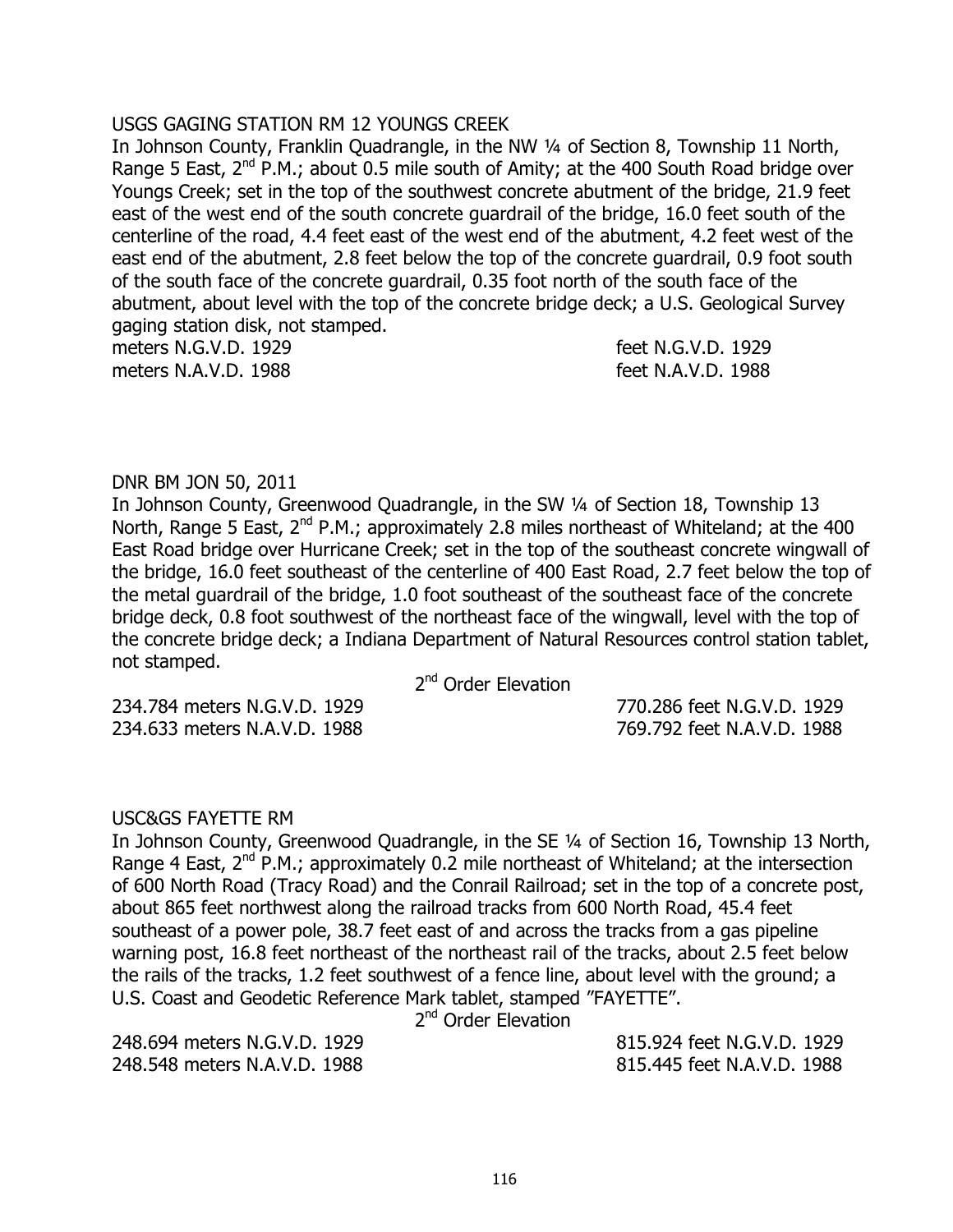### DNR TBM JOHNSONCO 23 RESET 2012

In Johnson County, Bargersville Quadrangle, in the NE ¼ of Section 23, Township 13 North, Range 3 East,  $2^{nd}$  P.M.; about 1.0 mile south of Stones Crossing; in the southwest  $\frac{1}{4}$  of the intersection of State Road 135 and 600 North Road (Smokey Row Road); set in the top of the center of a concrete headwall of a culvert under 600 North Road (Smokey Row Road), 57.0 feet west of the centerline of state Road 135, 53.4 feet north of the northeast corner of a building (Suite B), 24.5 feet south of the centerline of 600 North Road (Smokey Row Road), 19.1 feet southeast of a fire hydrant, 4.3 feet west of the east end of the headwall, 3.8 feet east of the west end of the headwall, 0.4 foot north of the south face of the headwall, 0.4 feet south of the north face of the headwall; a chiseled square Revised 2<sup>nd</sup> Order Elevation 2014

244.621 meters N.G.V.D. 1929 802.559 feet N.G.V.D. 1929

244.481 meters N.A.V.D. 1988 802.101 feet N.A.V.D. 1988

#### DNR TBM JOHNSONCO 44, 2012

In Johnson County, Bargersville Quadrangle, in the NW 1/4 of Section 19, Township 13 North, Range 4 East,  $2^{n\bar{d}}$  P.M.; about 1.0 mile southeast of Stones Crossing; in the southeast 1/4 of the dog legged intersection of 600 North Road (Smokey Row Road) and 200 West Road, at an electric substation; set in the northwest side of a power pole, 58.2 feet west of the north metal gate post of the chainlink fence around the electric substation, 38.0 feet east of the centerline of 200 West Road, 11.0 feet north of the extended centerline of 600 North Road to the west, 1.2 feet above the ground; a ½-inch lag bolt.

2<sup>nd</sup> Order Elevation

242.897 meters N.G.V.D. 1929 796.906 feet N.G.V.D. 1929 242. 756 meters N.A.V.D. 1988 796.442 feet N.A.V.D. 1988

#### DNR TBM JOHNSONCO 45, 2012

In Johnson County, Bargersville Quadrangle, in the SE ¼ of Section 18, Township 13 North, Range 4 East,  $2^{nd}$  P.M.; about 3.0 miles south of Greenwood; at the T-road intersection of 600 North Road and 125 West Road, in the northwest ¼ of the intersection; set in the southeast side of a utility pole with five guy wires to the south, 173.0 feet north of the centerline of 600 North Road, 39.5 feet northeast of the northeast corner of a garage at 6018 North 125 West Road, 13.5 feet west of the centerline of 125 West Road, 1.0 foot above the ground; a  $1/2$  inch lag bolt.

2<sup>nd</sup> Order Elevation

243.593 meters N.A.V.D. 1988 799.187 feet N.A.V.D. 1988

243.735 meters N.G.V.D. 1929 799.655 feet N.G.V.D. 1929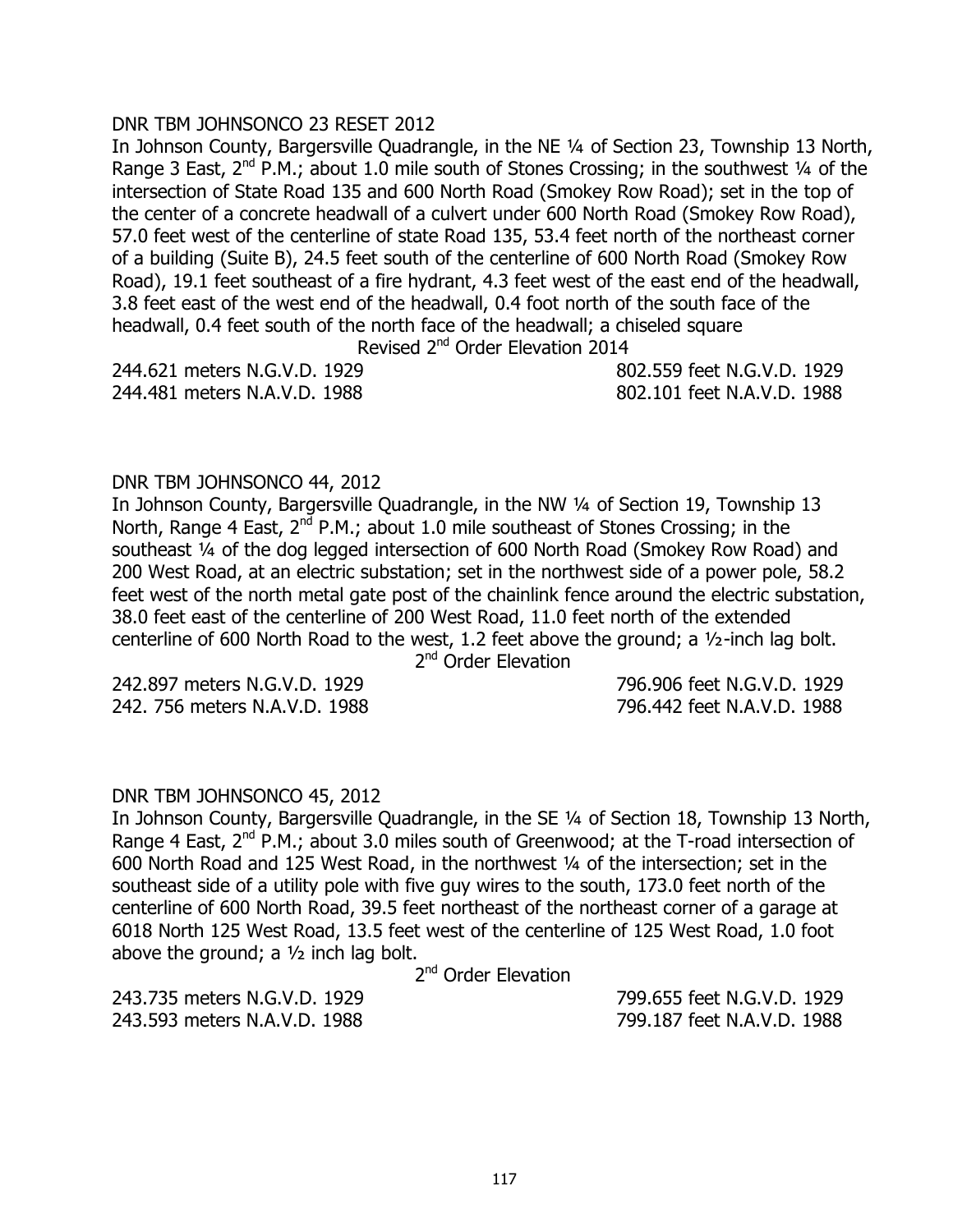#### DNR TBM JOHNSONCO 46, 2012

In Johnson County, Greenwood Quadrangle, in the NE ¼ of Section 20, Township 13 North, Range 4 East,  $2^{nd}$  P.M.; at New Whiteland; at the intersection of 600 North Road (Tracy Road) and Center Line Road (Sawmill Road), at the north entrance to the Break-O-Day Elementary School; set in the top of the north most flange bolt of a fire hydrant, 39.2 feet northeast of the northeast corner of the school building, 36.0 feet south of the centerline of 600 North Road, 32.0 feet west of the centerline of the school entrance drive, 1.9 feet above the ground; a cut "X".

2<sup>nd</sup> Order Elevation

245.442 meters N.G.V.D. 1929 805.254 feet N.G.V.D. 1929 245.298 meters N.A.V.D. 1988 804.780 feet N.A.V.D. 1988

#### DNR TBM JOHNSONCO 47, 2012

In Johnson County, Greenwood Quadrangle, in the SE ¼ of Section 20, Township 13 North, Range 4 East,  $2^{nd}$  P.M.; at New Whiteland; at the Center Line Road (Sawmill Road) bridge over East Grassy Creek; set in the top of the northwest concrete wingwall, 14.0 feet west of the centerline of the road, 2.2 feet northeast of the southwest end of the wingwall, 1.6 feet northwest of the southeast face of the wingwall, 1.0 foot northwest of the northwest corner of the north most metal support post of the west metal guardrail of the bridge, 0.45 foot southeast of the northwest face of the wingwall, about 0.5 foot above the road; a cut triangle.

2<sup>nd</sup> Order Elevation

240.441 meters N.G.V.D. 1929 788.845 feet N.G.V.D. 1929 240.296 meters N.A.V.D. 1988 788.372 feet N.A.V.D. 1988

# DNR TBM JOHNSONCO 48, 2012

In Johnson County, Greenwood Quadrangle, in the SE ¼ of Section 20, Township 13 North, Range 4 East,  $2^{nd}$  P.M.; at New Whiteland; at the 500 North Road pipe culvert over East Grassy Creek and the entrance drive to the water treatment plant (324 West 500 North), in the northwest  $\frac{1}{4}$  of the road and the drive; set in the northeast side of power pole # 248/626, with two guy wires to the southwest, 54.7 feet north of the centerline of the road, 22.0 feet west of the centerline of the entrance drive to the treatment plant, 10.0 feet northwest of the west end of a one-foot cmp under the entrance drive, 1.0 foot above the ground; a ½ inch lag bolt.

2<sup>nd</sup> Order Elevation

239.052 meters N.G.V.D. 1929 784.288 feet N.G.V.D. 1929 238.907 meters N.A.V.D. 1988 783.815 feet N.A.V.D. 1988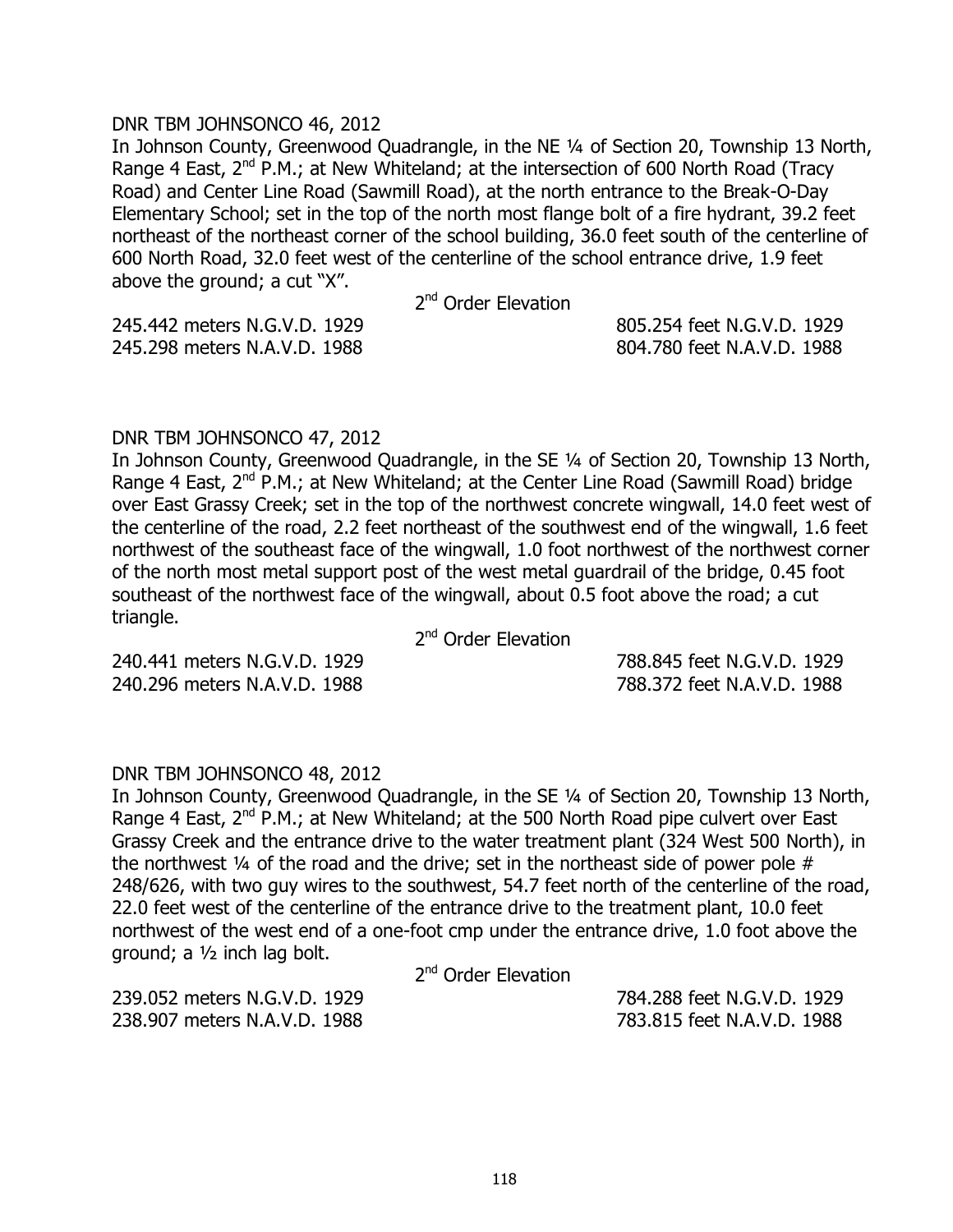#### DNR TBM JOHNSONCO 49, 2012

In Johnson County, Greenwood Quadrangle, in the SW ¼ of Section 20, Township 13 North, Range 4 East, 2<sup>nd</sup> P.M.; about 0.4 mile west of New Whiteland; at the 500 North Road bridge over Grassy Creek; set in the top of the northwest concrete wingwall of the bridge, 15.0 feet north of the centerline of the road, 9.8 feet southeast of the northwest end of the wingwall, 2.8 feet below the top of the guardrail, 2.4 feet north of the north face of the concrete bridge deck, 0.4 foot west of the east face of the wingwall; a chiseled square.

2<sup>nd</sup> Order Elevation

238.012 meters N.G.V.D. 1929 780.879 feet N.G.V.D. 1929 237.868 meters N.A.V.D. 1988 780.405 feet N.A.V.D. 1988

#### DNR TBM JOHNSONCO 50, 2012

In Johnson County, Greenwood Quadrangle, in the SE ¼ of Section 30, Township 13 North, Range 4 East,  $2^{nd}$  P.M.; about 0.75 mile west of New Whiteland; at the intersection of 500 North Road and 75 West Road; set in the west side of power pole # 07J/005 with a transformer, about 350 feet south of 500 North Road, 23.0 feet south of the extended centerline of a private drive at 4943, 15.7 feet west of the centerline of 75 West Road, 4.2 feet east of a wood fence corner post, 1.2 feet above the ground; a ½ inch lag bolt.

2<sup>nd</sup> Order Elevation

241.699 meters N.A.V.D. 1988 792.975 feet N.A.V.D. 1988

241.844 meters N.G.V.D. 1929 793.449 feet N.G.V.D. 1929

#### DNR TBM JOHNSONCO 51, 2012

In Johnson County, Greenwood Quadrangle, in the SE ¼ of Section 30, Township 13 North, Range 4 East,  $2^{nd}$  P.M.; about 1.0 mile southwest of New Whiteland; about 0.8 mile south along 75 West Road from its intersection with 500 North Road to power pole # 0754/001 at residence # 4179; set in the east side of the power pole, 43.3 feet northwest of and across the road from a telephone pedestal, 18.0 feet north of the extended centerline of the drive at # 4179, 14.7 feet west of the centerline of 75 West Road, 1.0 foot above the ground; a rail road spike.

2<sup>nd</sup> Order Elevation

241.403 meters N.G.V.D. 1929 792.004 feet N.G.V.D. 1929 241.259 meters N.A.V.D. 1988 791.530 feet N.A.V.D. 1988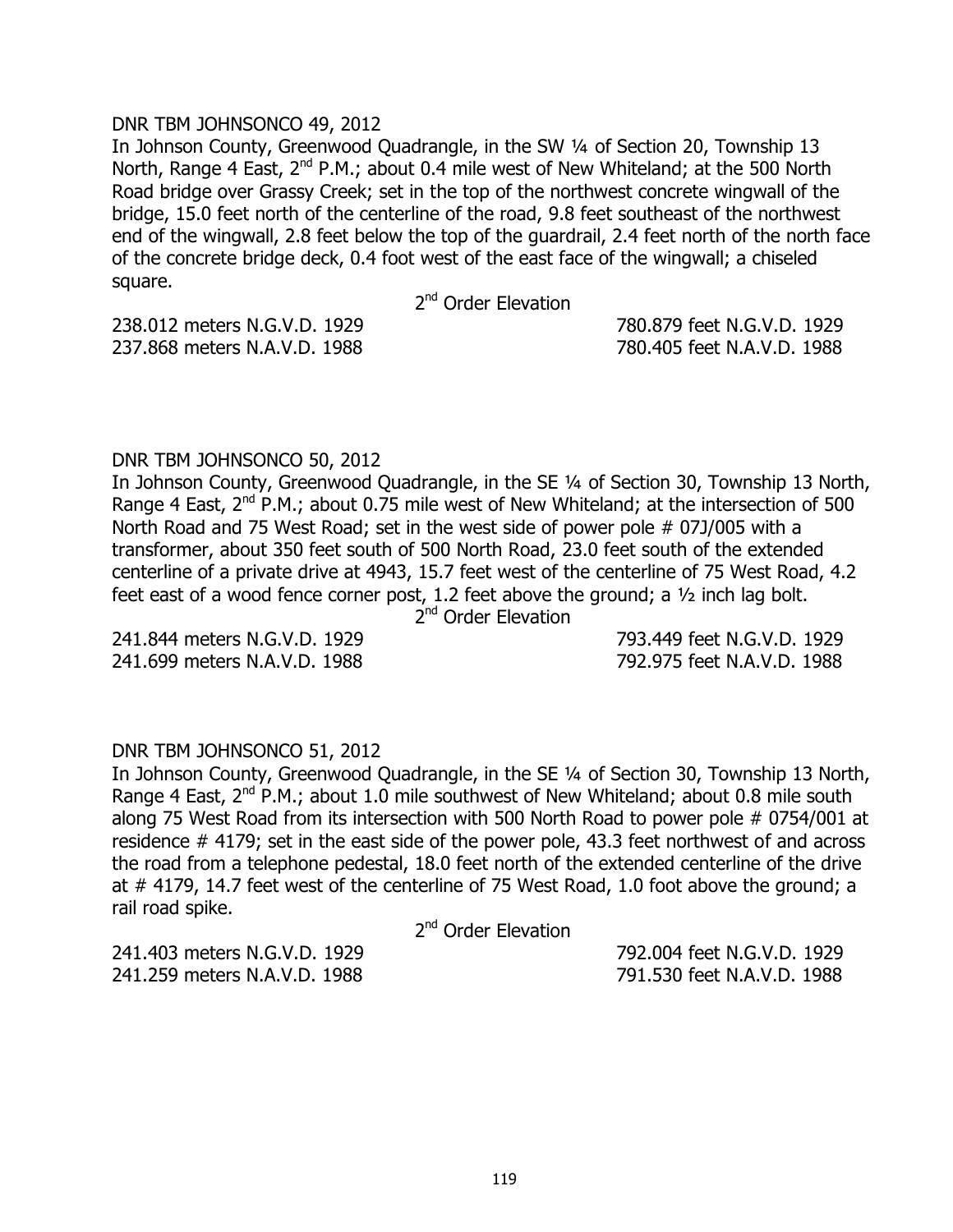#### DNR TBM JOHNSONCO 52, 2012

In Johnson County, Greenwood Quadrangle, in the SE ¼ of Section 31, Township 13 North, Range 4 East,  $2^{nd}$  P.M.; about 1.5 miles southwest of New Whiteland; at the T-road intersection of 350 North Road and 75 West Road, in the southwest 1/4 of the intersection; set in the east side of a power pole, 170 feet south of the centerline of 350 North Road, 17.0 feet west of the centerline of 75 West Road, 1.0 foot above the ground; a ½ inch lag bolt.

2<sup>nd</sup> Order Elevation

240.878 meters N.G.V.D. 1929 790.279 feet N.G.V.D. 1929 240.733 meters N.A.V.D. 1988 789.805 feet N.A.V.D. 1988

DNR TBM JOHNSONCO 53, 2012

In Johnson County, Greenwood Quadrangle, in the NW 1/4 of Section 5, Township 12 North, Range 4 East,  $2^{nd}$  P.M.; about 2.5 miles southwest of New Whiteland; at the 75 West Road bridge over Youngs Creek; set in the top of the northeast concrete wingwall of the bridge, 20.5 feet east of the centerline of the road, 6.5 feet northeast of the east face of the concrete bridge deck, 1.4 feet southwest of the northeast end of the wingwall, 0.5 foot southeast of the northwest face of the wingwall, 0.5 foot northwest of the southeast face of the wingwall, level with the road; a cut triangle.

2<sup>nd</sup> Order Elevation

234.326 meters N.G.V.D. 1929 768.784 feet N.G.V.D. 1929 234.182 meters N.A.V.D. 1988 768.311 feet N.A.V.D. 1988

#### DNR TBM JOHNSONCO 54, 2013

In Johnson County, Boggstown Quadrangle, in the SE ¼ of Section 20, Township 13 North, Range 5 East, 2<sup>nd</sup> P.M.; about 1.75 miles northwest of Needham; at the 500 North Road bridge over Cutsinger Ditch; set in the top of the northeast corner of the west most "I" beam support post of the north metal guardrail of the bridge, 46 feet west of the centerline of the bridge, 12.5 feet north of the centerline of the road, 1.8 feet above the ground; the center of two filed notches.

2<sup>nd</sup> Order Elevation

225.042 meters N.G.V.D. 1929 738.326 feet N.G.V.D. 1929 224.888 meters N.A.V.D. 1988 737.821 feet N.A.V.D. 1988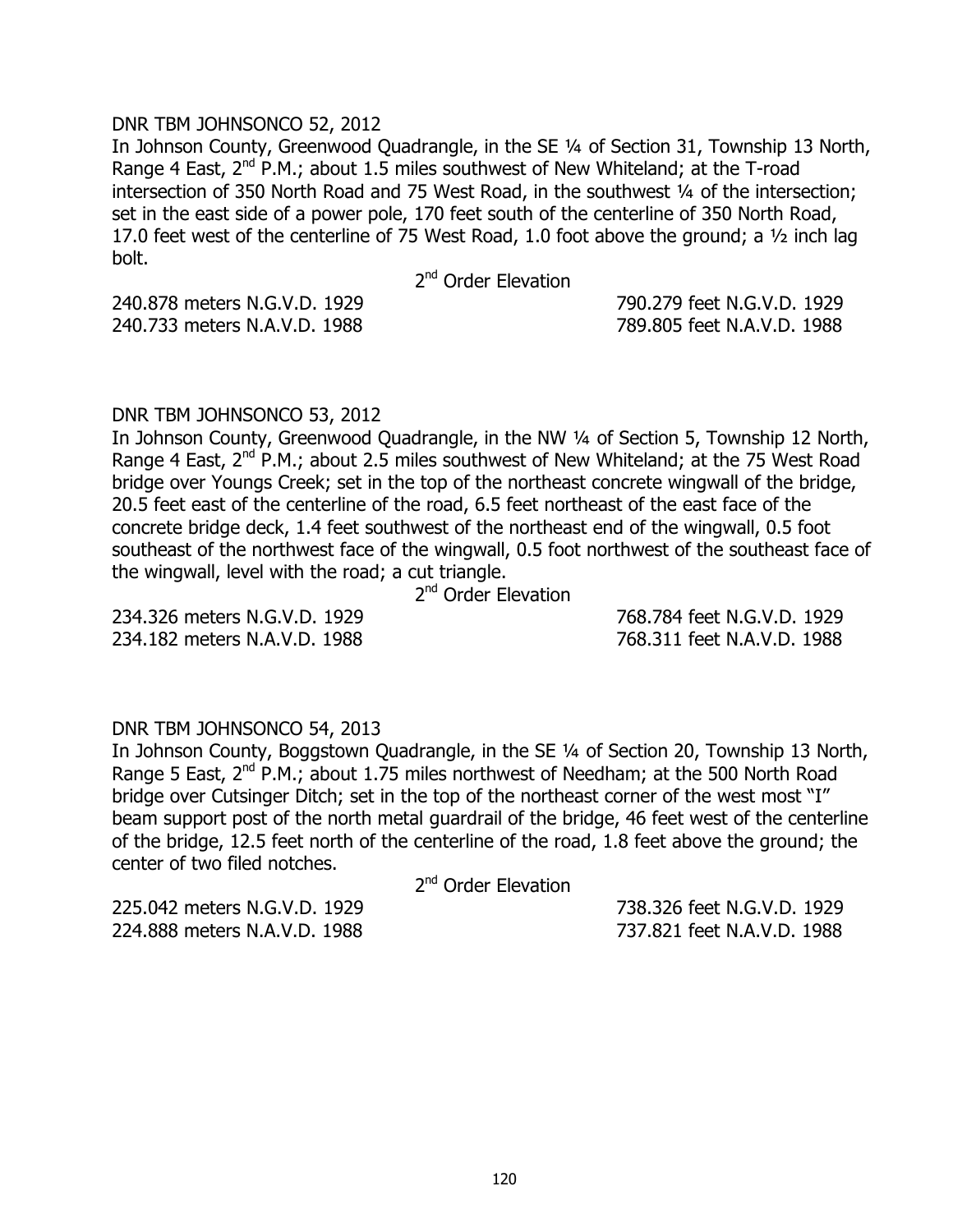#### DNR TBM JOHNSONCO 55, 2013

In Johnson County, Boggstown Quadrangle, in the NE ¼ of Section 28, Township 13 North, Range 5 East,  $2^{nd}$  P.M.; about 1.5 miles north of Needham; at the 500 North Road bridge over Little Sugar Creek; set in the top of the southeast corner of the concrete bridge deck, 11.5 feet south of the centerline of the road, 3.0 feet below the top of the metal guardrail of the bridge, 0.6 foot west of the southeast corner of the bridge deck, 0.2 foot north of the south face of the bridge deck, 0.2 foot below the top of the asphalt on the bridge deck; a chiseled triangle.

2<sup>nd</sup> Order Elevation

224.687 meters N.G.V.D. 1929 737.162 feet N.G.V.D. 1929 224.534 meters N.A.V.D. 1988 736.658 feet N.A.V.D. 1988

#### DNR TBM JOHNSONCO 56, 2013

In Johnson County, Boggstown Quadrangle, in the SE ¼ of Section 21, Township 13 North, Range 5 East,  $2^{nd}$  P.M.; about 2.0 miles north of Needham; at the T-road intersection of 550 North Road and 700 East Road; set in the east side of power pole # 00950, 36.0 feet west of the centerline of 700 East Road, 22.0 feet south of the centerline of 550 North Road, 6.0 feet southwest of a telephone pedestal, 0.7 foot above the ground; a ½ inch bolt.

2<sup>nd</sup> Order Elevation

225.439 meters N.A.V.D. 1988 739.628 feet N.A.V.D. 1988

225.592 meters N.G.V.D. 1929 740.130 feet N.G.V.D. 1929

# DNR TBM JOHNSONCO 57, 2013

In Johnson County, Boggstown Quadrangle, in the SE ¼ of Section 22, Township 13 North, Range 5 East,  $2^{nd}$  P.M.; about 2.0 miles northeast of Needham; about 0.25 mile east along 550 North Road from its T-road intersection with 750 East Road to a concrete culvert over a small drain; set in the top of the southeast corner of the southwest end of the culvert, 30.0 feet south of the centerline of the road, 13.2 feet southeast of the southwest corner of the culvert, 1.5 feet northeast of the southwest face of the culvert, 1.0 foot northwest of the southeast corner of the culvert, about 0.5 foot below the road; a cut triangle.

2<sup>nd</sup> Order Elevation

223.486 meters N.G.V.D. 1929 733.219 feet N.G.V.D. 1929 223.333 meters N.A.V.D. 1988 732.720 feet N.A.V.D. 1988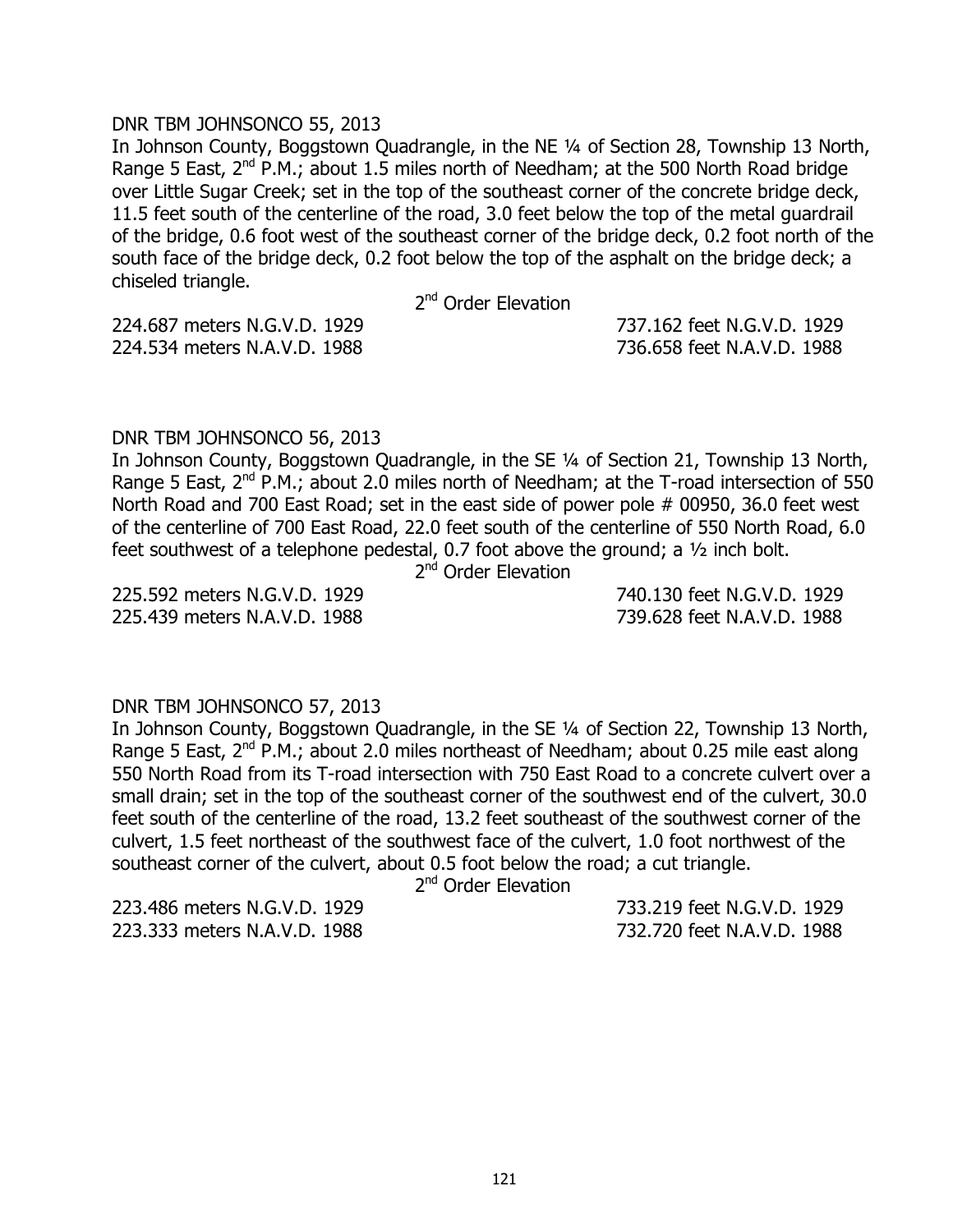#### DNR TBM JOHNSONCO 58, 2013

In Johnson County, Boggstown Quadrangle, in the SW ¼ of Section 20, Township 13 North, Range 5 East,  $2^{nd}$  P.M.; about 3.5 miles east of Whiteland; at the intersection of 500 North Road (Whiteland Road) and 525 East Road, in the northwest 1/4 of the intersection; set in the north side of a power pole with a guy wire to the south, 77.0 feet north of the centerline of 500 North Road, 31.0 feet north of a fiber optic warning post, 16.0 feet west of the centerline of 525 East Road, 1.4 feet above the ground; a railroad spike driven through an aluminum tag, stamped "JOHNSONCO 58 2013".

2<sup>nd</sup> Order Elevation

230.931 meters N.G.V.D. 1929 757.645 feet N.G.V.D. 1929 230.777 meters N.A.V.D. 1988 757.140 feet N.A.V.D. 1988

#### DNR TBM JOHNSONCO 59, 2013

In Johnson County, Boggstown Quadrangle, in the NE ¼ of Section 29, Township 13 North, Range 5 East,  $2^{nd}$  P.M.; about 1.7 miles northwest of Needham; near the T-road intersection of 500North Road and 575 East Road, at a concrete box culvert over a small drain; set in the top of the southeast corner of the culvert, about 350 feet west of the intersection, 14.0 feet south of the centerline of 500 North Road, 9.1 feet northeast of the southwest corner of the culvert, 2.9 feet below the top of the metal guardrail of the culvert, 1.5 feet south of the guardrail, 0.9 foot northwest of the southeast face of the culvert, 0.5 foot southwest of northeast face of the culvert, about 0.5 foot below the centerline of the road; a cut triangle.

2<sup>nd</sup> Order Elevation

225.909 meters N.A.V.D. 1988 741.171 feet N.A.V.D. 1988

226.064 meters N.G.V.D. 1929 741.677 feet N.G.V.D. 1929

#### DNR TBM JOHNSONCO 60, 2012

In Johnson County, Greenwood Quadrangle, in the NE ¼ of Section 20, Township 13 North, Range 4 East,  $2^{nd}$  P.M.; about 0.4 mile west of New Whiteland; at the 600 North Road (Tracy Road) bridge over Grassy Creek; set in the top of the southeast concrete wingwall of the bridge, 20.4 feet northwest of the southeast end of the wingwall, 19.0 feet south of the centerline of the road, 2.5 feet below the top of the south metal guardrail of the bridge, 0.55 foot south of the south face of the concrete bridge deck, 0.5 foot northeast of the southwest face of the wingwall, 0.2 foot below the top of the concrete bridge deck; a chiseled square.

2<sup>nd</sup> Order Elevation

239.435 meters N.G.V.D. 1929 785.547 feet N.G.V.D. 1929 239.292 meters N.A.V.D. 1988 785.076 feet N.A.V.D. 1988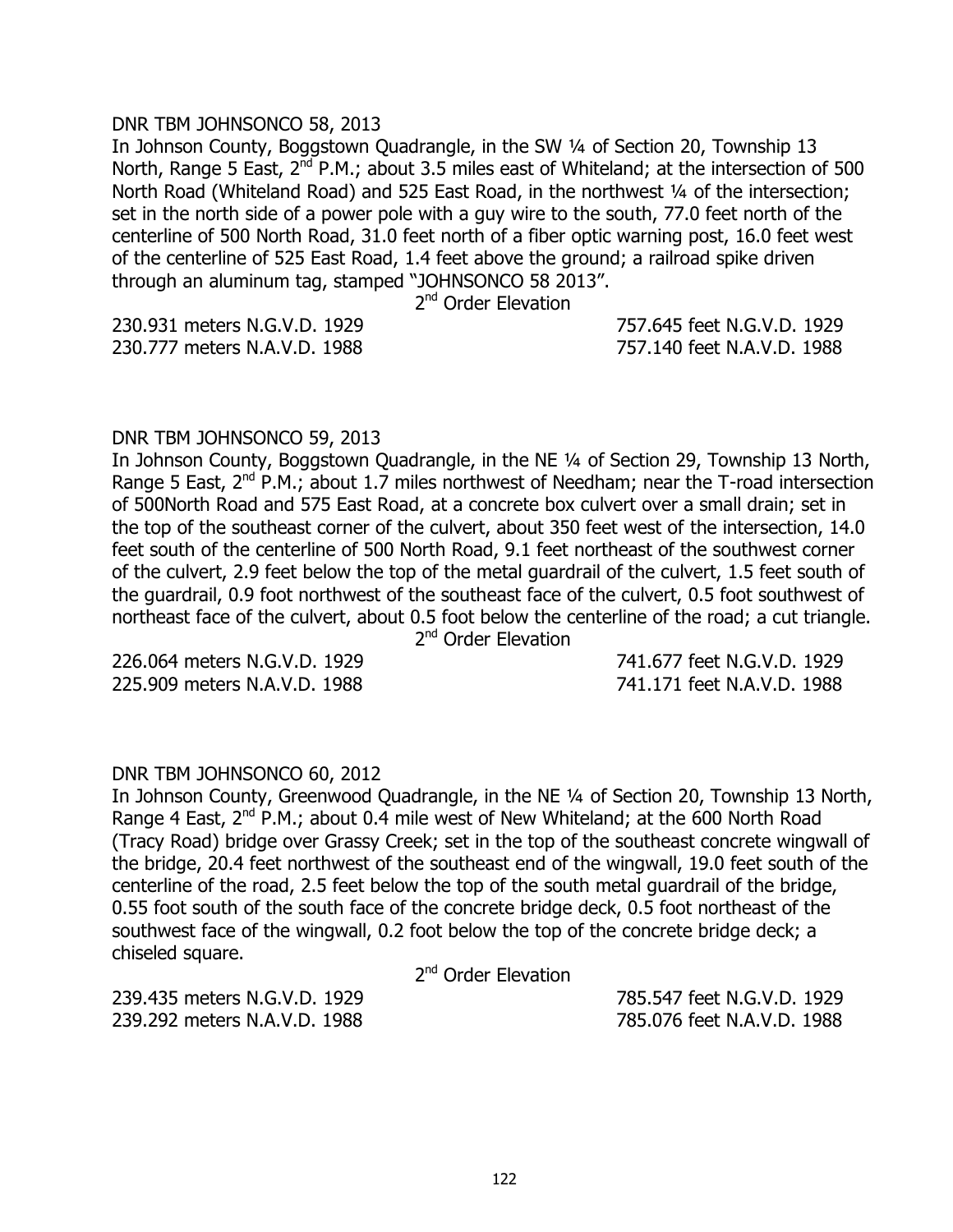#### DNR TBM JOHNSONCO 61, 2012

In Johnson County, Greenwood Quadrangle, in the SE ¼ of Section 6, Township 12 North, Range 4 East,  $2^{nd}$  P.M.; about 2.5 mile west of Franklin; at the T-road intersection of 200 North Road and 75 West Road, in the northwest 1/4 of the intersection; set in the east side of a power pole, 264.0 feet north of the centerline of 200 North Road, 17.0 feet west of the centerline of 75 West Road, about 2.5 feet above 75 West Road, 1.3 feet above the ground; a metal and plastic surveyors spike.

2<sup>nd</sup> Order Elevation

234.321 meters N.G.V.D. 1929 768.769 feet N.G.V.D. 1929 234.177 meters N.A.V.D. 1988 768.296 feet N.A.V.D. 1988

#### DNR TBM JOHNSONCO 62, 2013

In Johnson County, Boggstown Quadrangle, in the SE ¼ of Section 16, Township 13 North, Range 5 East,  $2^{nd}$  P.M.; about 2.5 mile north of Needham; at the 600 North Road bridge over Little Sugar Creek; set in the top of the northeast concrete wingwall, 14.0 feet north of the centerline of the road, 4.8 feet southwest of the northeast end of the wingwall, 2.5 feet below the top of the metal guardrail, 2.2 feet north of the north face of the concrete bridge deck, 1.8 feet west of the east face of the wingwall, 1.4 feet east of the west face of the wingwall, about level with the top of the concrete bridge deck; a cut triangle.

2<sup>nd</sup> Order Elevation

227.033 meters N.G.V.D. 1929 744.856 feet N.G.V.D. 1929 226.880 meters N.A.V.D. 1988 744.355 feet N.A.V.D. 1988

# DNR TBM JOHNSONCO 63, 2013

In Shelby County, Boggstown Quadrangle, in the NE ¼ of Section 14, Township 13 North, Range 5 East,  $2^{nd}$  P.M.; about 1.5 miles northwest of Boggstown; at the intersection of 400 North Road and 825 West Road, in the southeast 1/4 of the intersection; set in the west side of a powerpole, 21.0 feet south of the centerline of 400 North Road, 20.0 feet east of the centerline of 825 West Road, about 1.0 foot above the ground; a ½ inch lag bolt.

2<sup>nd</sup> Order Elevation

227.604 meters N.G.V.D. 1929 746.732 feet N.G.V.D. 1929 227.453 meters N.A.V.D. 1988 746.234 feet N.A.V.D. 1988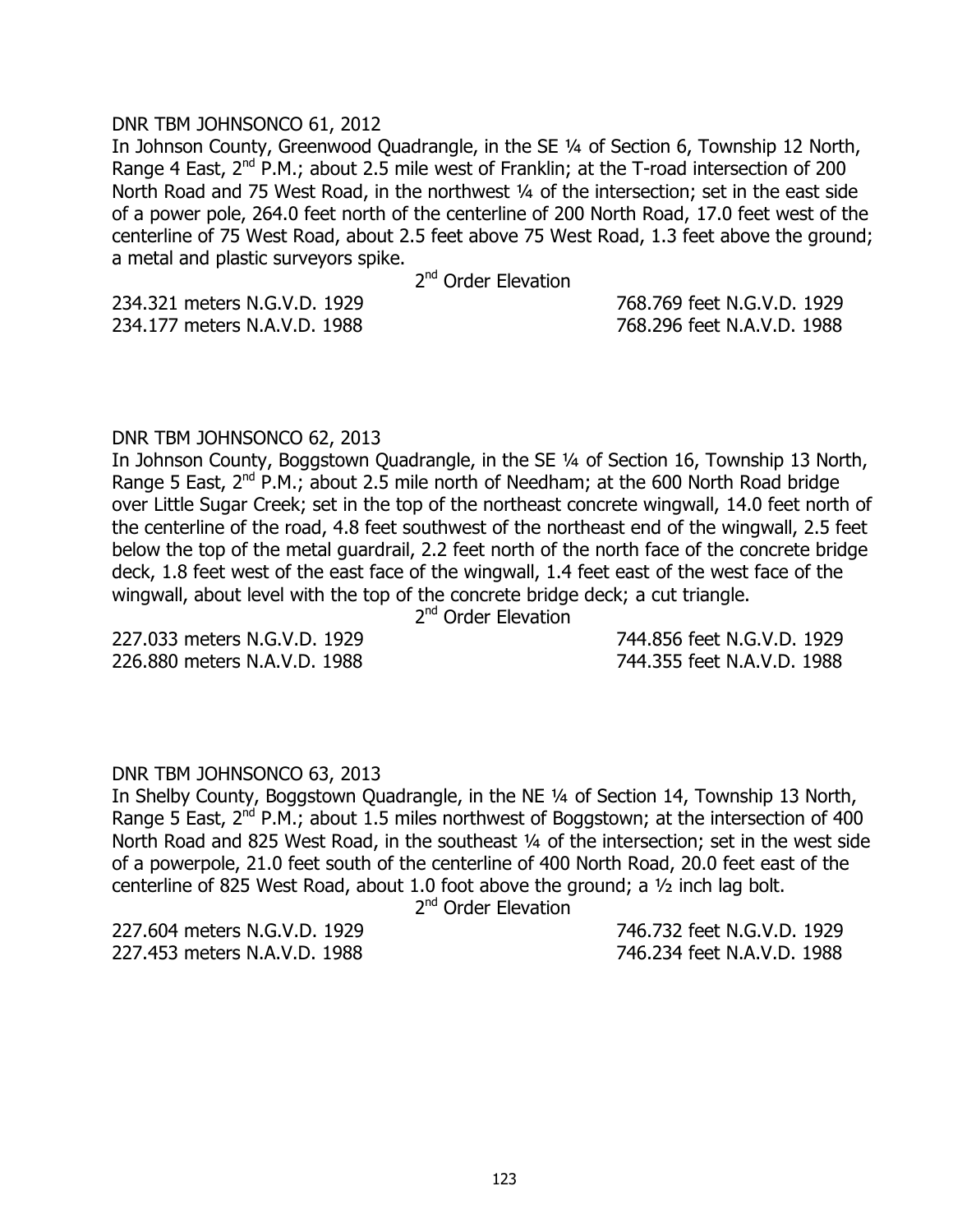#### DNR TBM JOHNSONCO 64, 2013

In Johnson County, Boggstown Quadrangle, in the SE ¼ of Section 10, Township 13 North, Range 5 East,  $2^{nd}$  P.M.; about 3.5 mile north of Needham; at the intersection of 750 East Road and 700 North Road, in the northeast 1/4 of the intersection; set in the south side of a power pole with a transformer and a guy wire to the west, 76.8 feet east of the centerline of 750 East Road, 16.7 feet north of the centerline of 700 North Road, 0.7 foot above the ground; a ½ inch lag bolt.

2<sup>nd</sup> Order Elevation

228.245 meters N.G.V.D. 1929 748.834 feet N.G.V.D. 1929 228.093 meters N.A.V.D. 1988 748.336 feet N.A.V.D. 1988

#### DNR TBM JOHNSONCO 65, 2013

In Johnson County, Boggstown Quadrangle, in the SE ¼ of Section 9, Township 13 North, Range 5 East,  $2^{nd}$  P.M.; about 3.5 mile northwest of Needham; at the 700 North Road bridge over Leather Run Creek; set in the top of the northeast corner of the concrete bridge deck, 11.0 feet north of the centerline of the road, 2.8 feet below the top of the north metal guardrail of the bridge, 1.8 feet west of the west face of the northeast concrete wingwall of the bridge, 0.4 foot south of the north face of the bridge deck, 0.2 foot below the top of the asphalt of the road; a cut triangle.

2<sup>nd</sup> Order Elevation

229.522 meters N.G.V.D. 1929 753.024 feet N.G.V.D. 1929 229.370 meters N.A.V.D. 1988 752.525 feet N.A.V.D. 1988

# DNR TBM JOHNSONCO 66, 2013

In Johnson County, Boggstown Quadrangle, in the SW ¼ of Section 9, Township 13 North, Range 5 East, 2<sup>nd</sup> P.M.; about 3.5 mile northwest of Needham; at the 700 North Road concrete culvert over Ransdell Ditch; set in the top of the west end of the northwest concrete wingwall of the culvert, 18.0 feet north of the centerline of the road, 10.0 feet west of the opening of the culvert, 2.0 feet below the top of the metal guardrail of the culvert, 1.3 feet north of the metal guardrail of the culvert, 0.65 foot south of the north face of the wingwall, 0.55 foot east of the west end of the wingwall; a cut triangle.

2<sup>nd</sup> Order Elevation

229.299 meters N.A.V.D. 1988 752.293 feet N.A.V.D. 1988

229.452 meters N.G.V.D. 1929 752.792 feet N.G.V.D. 1929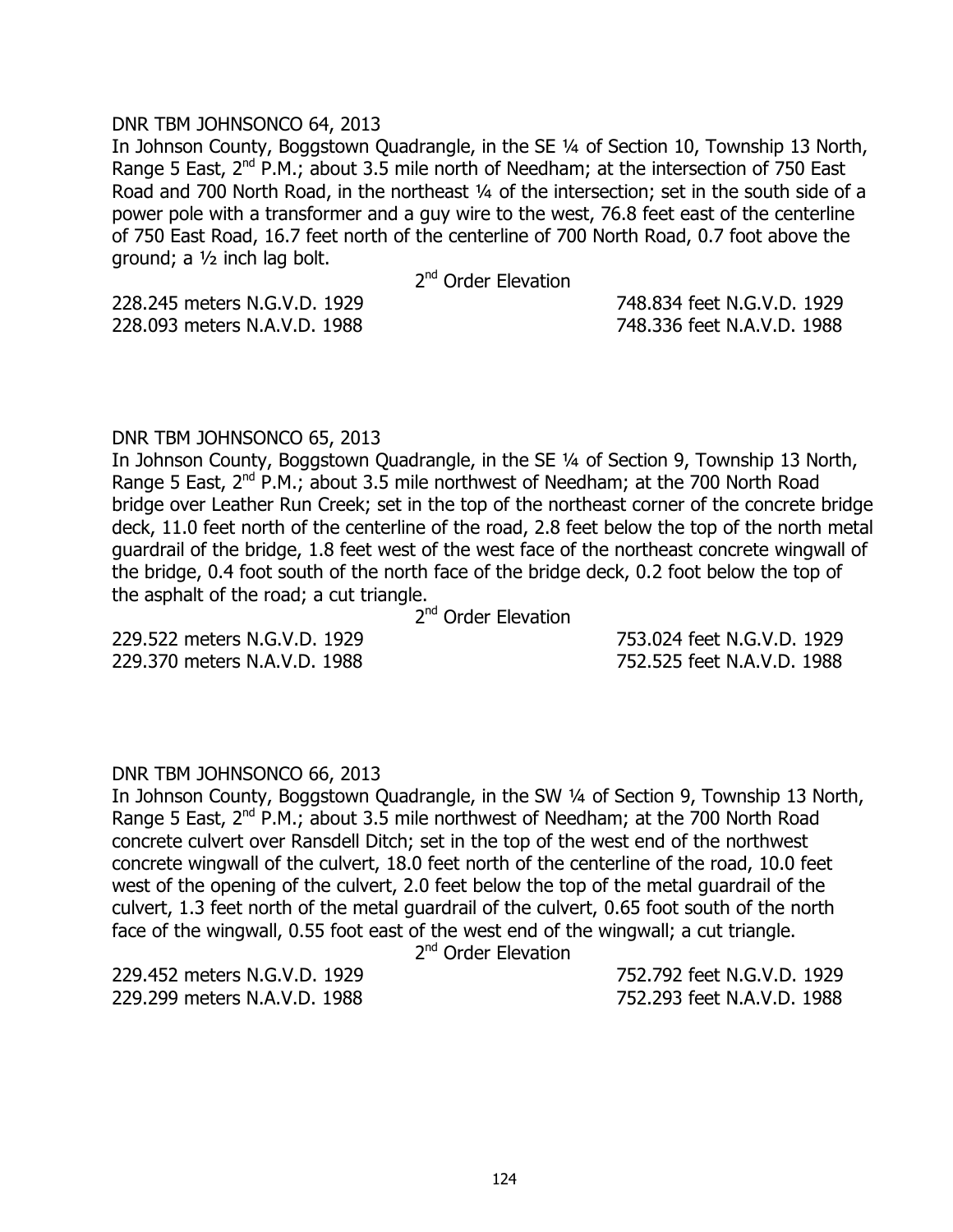#### DNR TBM JOHNSONCO 67, 2013

In Johnson County, Boggstown Quadrangle, in the SE ¼ of Section 17, Township 13 North, Range 5 East,  $2^{nd}$  P.M.; about 2.5 mile northwest of Needham; at the 575 East Road bridge over Cutsinger Ditch; set in the top of the northeast concrete wingwall, 13.5 feet east of the centerline of the road, 2.5 feet below the top of the east metal guardrail of the bridge, 1.7 feet west of the break in slope of the concrete wingwall, 0.9 foot east of the east face of the concrete bridge deck, 0.6 foot north of the south face of the wingwall, 0.5 foot south of the north face of the wingwall, level with the top of the concrete bridge deck; a cut triangle.

2<sup>nd</sup> Order Elevation

227.624 meters N.A.V.D. 1988 746.796 feet N.A.V.D. 1988

227.776 meters N.G.V.D. 1929 747.297 feet N.G.V.D. 1929

#### DNR TBM JOHNSONCO 68, 2013

In Johnson County, Boggstown Quadrangle, in the NW ¼ of Section 21, Township 13 North, Range 5 East, 2<sup>nd</sup> P.M.; about 2.5 mile northwest of Needham; about 0.25 mile east along 600 North Road from its intersection with 575 East Road to a concrete culvert under 600 North Road; set in the top of the southeast corner of the culvert, 31.0 feet south of the centerline of the road, 8.8 feet east of the southwest corner of the culvert, 0.9 foot north of the south end of the culvert, 0.6 foot west of the east face of the culvert; a cut triangle. 2<sup>nd</sup> Order Elevation

226.280 meters N.G.V.D. 1929 742.387 feet N.G.V.D. 1929 226.127 meters N.A.V.D. 1988 741.886 feet N.A.V.D. 1988

#### DNR TBM 1228995

In Johnson County, Greenwood Quad., Set in the southeast 1/4 of section 32, T. 14 N., R. 4 E., 2<sup>nd</sup> P. M. Located in Greenwood, IN. Starting from the intersection of Machledt Drive and South Madison Avenue; thence northeast along Machledt Drive about  $\pm$  280 feet to a power pole  $#$  277 182 on the south side of the road. 67 feet northeast of power pole  $#$ 251 182, 24 feet south of the centerline of Machledt Drive,  $\pm$  5 feet north of the top of the left bank of Pleasant Run Creek, about 0.8 feet above the ground, Set on the south side of the power pole, A railroad spike through an aluminum tag stamped "1228995"

2<sup>nd</sup> Order Elevation

240.859 meters N.G.V.D. 1929 790.218 feet N.G.V.D. 1929 240.736 meters N.A.V.D. 1988 789.813 feet N.A.V.D. 1988